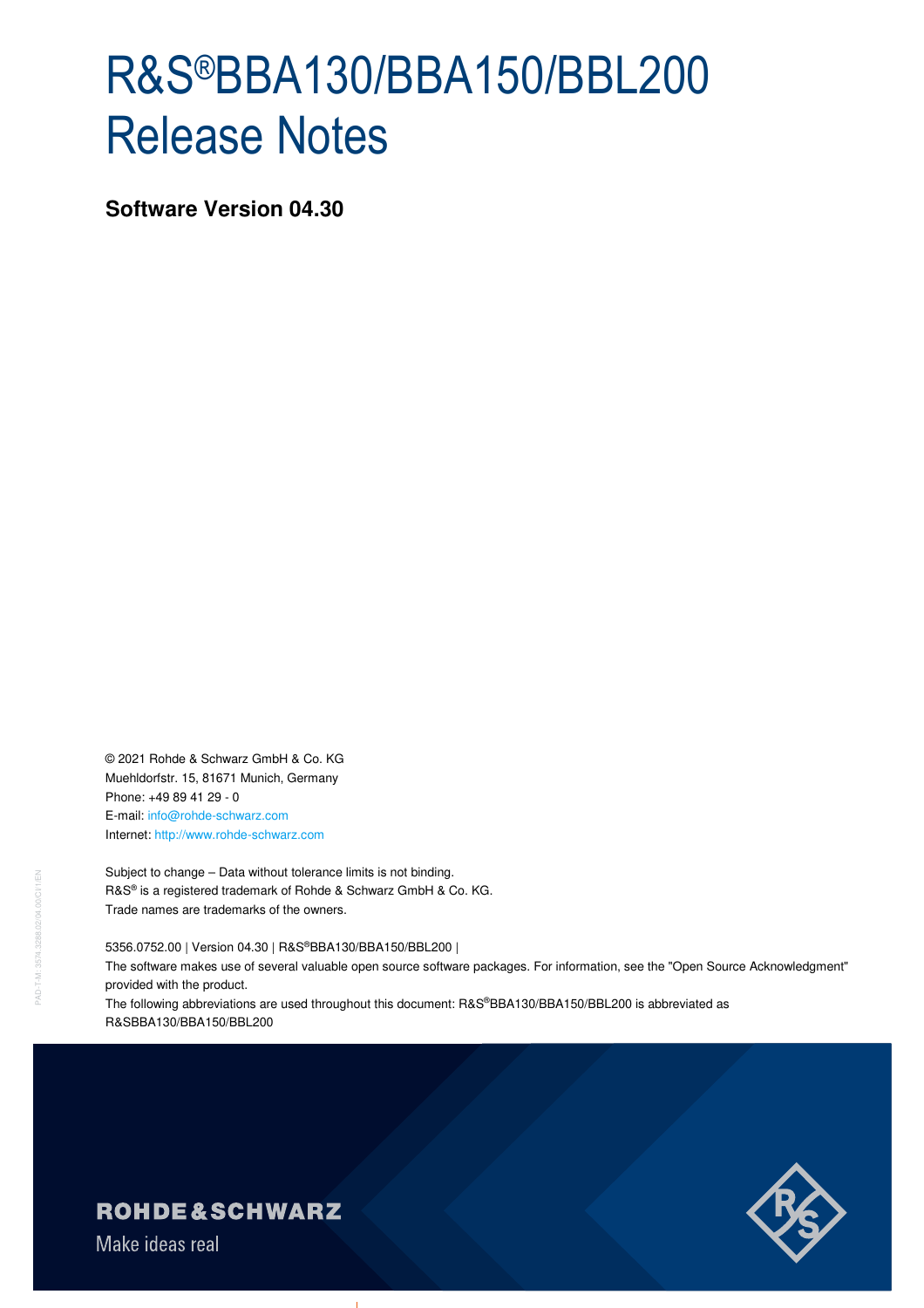## **Contents**

| 1    |  |
|------|--|
| 1.1  |  |
| 1.2  |  |
| 1.3  |  |
| 1.4  |  |
| 1.5  |  |
| 1.6  |  |
| 1.7  |  |
| 1.8  |  |
| 1.9  |  |
| 1.10 |  |
| 1.11 |  |
| 1.12 |  |
| 1.13 |  |
| 1.14 |  |
| 1.15 |  |
| 1.16 |  |
| 1.17 |  |
| 1.18 |  |
| 1.19 |  |
| 1.20 |  |
| 1.21 |  |
| 1.22 |  |
| 1.23 |  |
| 1.24 |  |
| 1.25 |  |
| 1.26 |  |
| 1.27 |  |
| 1.28 |  |
| 1.29 |  |
| 1.30 |  |
| 1.31 |  |
| 1.32 |  |
| 1.33 |  |
| 1.34 |  |
| 1.35 |  |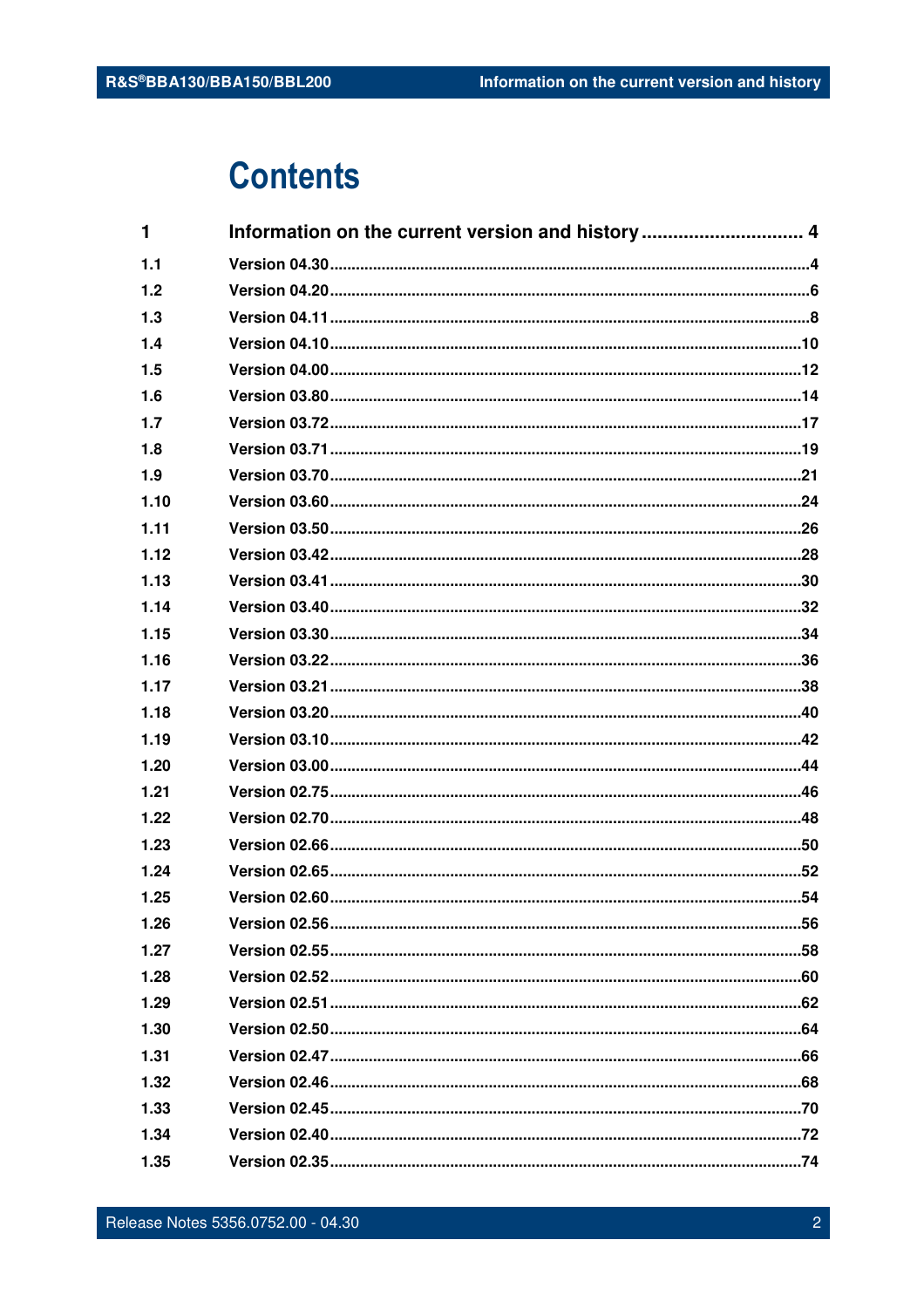| 4            |  |
|--------------|--|
| 3.2          |  |
| 3.1.3        |  |
| 3.1.2        |  |
| 3.1.1        |  |
| 3.1          |  |
| 3            |  |
| $\mathbf 2$  |  |
| 1.61         |  |
| 1.60         |  |
| 1.59         |  |
| 1.58         |  |
| 1.57         |  |
| 1.56         |  |
| 1.55         |  |
| 1.54         |  |
| 1.53         |  |
| 1.52         |  |
| 1.51         |  |
| 1.50         |  |
| 1.49         |  |
| 1.48         |  |
| 1.47         |  |
| 1.46         |  |
| 1.45         |  |
| 1.44         |  |
| 1.43         |  |
| 1.42         |  |
| 1.41         |  |
| 1.40         |  |
| 1.38<br>1.39 |  |
| 1.37         |  |
| 1.36         |  |
|              |  |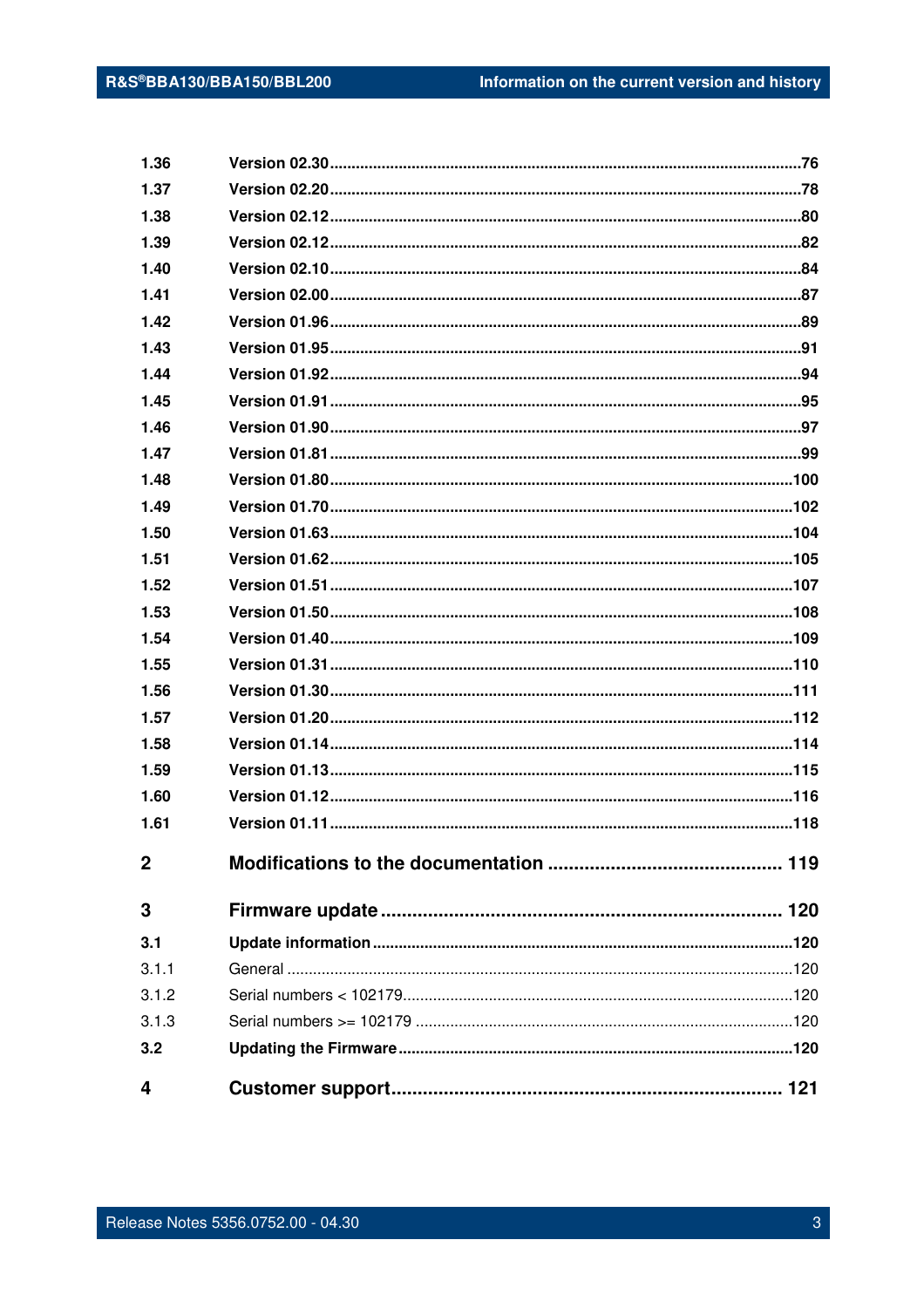## **1 Information on the current version and history**

## **1.1 Version 04.30**

#### Software package content

| Name of file                                  | <b>Description</b>                                                                                                                                                                                                                                                                                                                                                                                                                               |
|-----------------------------------------------|--------------------------------------------------------------------------------------------------------------------------------------------------------------------------------------------------------------------------------------------------------------------------------------------------------------------------------------------------------------------------------------------------------------------------------------------------|
| SW BBA130 BBA150 BBL200 APPLICATION 04.30.zip | This ZIP-archive contains the files<br>"swUpdateBBA.exe", "mainapp.flash",<br>"fpga.flash", "failsafe.flash", "bba150.xml"<br>and "BBA130 BBA150 BBL200 OSS-<br>Acknowledgment.pdf" and must be<br>extracted to any directory. Then the file<br>"swUpdateBBA.exe" has to be executed. It<br>then automatically uses the other files to<br>update the device.<br>Attention: This Firmware is suitable for<br>serial numbers $>= 102179$ only! For |
|                                               | details see chapter 3.                                                                                                                                                                                                                                                                                                                                                                                                                           |

#### New functionality

- Enhancement of error identification and handling, further improving system availability e.g. continuous operation with full power.
- The SCPI remote control now supports the new command "SENSe:MPOWer?" for requesting the currently possible maximum power of all selected RF-Paths according to their current power level and "SENSe<x>:MPOWer?" of the specified RF-Path <x> only.

#### Modified functionality

The pumps and heat exchanger fans in liquid cooled systems now feature a better management of error situations to improve system availability.

#### Improvements

- Numerous improvements were made concerning the fan control specifically for the different frequency ranges.
- Numerous improvements were made concerning the bias current calibration for the different frequency ranges.
- Numerous minor improvements were made concerning the self-test.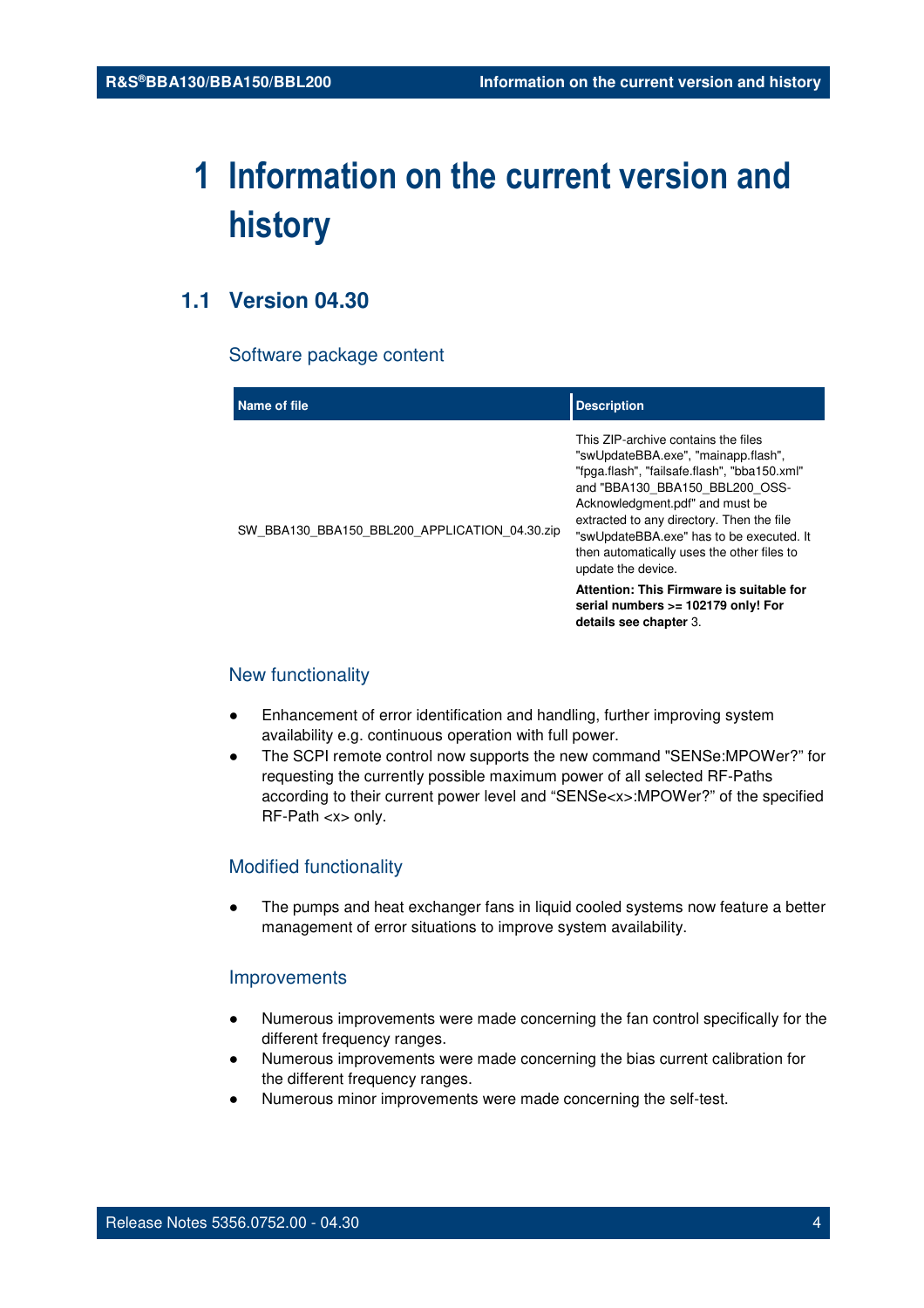#### Known Issues

When turning an older liquid cooled BBL amplifier off using the power switch S1 at the back of the rack while having the amplifier in RF-Operate mode and turning it on again using that switch only (without pressing the STANDBY button afterwards), the pump of the liquid cooling might still be running, which may cause condensation

To prevent this, you are kindly requested when switching the amplifier on again using the power switch S1 at the back to also press the STANDBY button at the front panel.

This procedure ensures that the liquid cooling does not run unnecessarily and avoids possible condensation.

In systems consisting of multiple units it might happen that some of the units do not finish their start-up phase when having different Firmware versions installed on them (which is the case after having forgotten to install a new Firmware package on each of the units).

To prevent this, you are kindly requested to execute the following steps. Unplug the Ethernet cable from each of the units. Reboot the system and wait some minutes until all units have finished their start-up phase with an error. Plug in the Ethernet cables again. Install the Firmware package on all units making sure to really not forget one of the units. After finished Firmware Update reboot the system again.

- In some older systems setting "Automatic Standby" to "YES" does not have any effect.
- Heavy traffic on the Ethernet could cause the system to slow down a bit.
- Ethernet connections with 10 Mbit are not possible in small systems consisting of one unit.
- When opening and closing the device interlock multiple times within a few milliseconds, the error message E006 "Too low current for amplifier X on bus Y!" might appear in rare cases.
- In rare cases it might happen that one or more of the system's units freeze (do not react to any interactions anymore). In that case you are kindly requested to turn the whole system off and on again.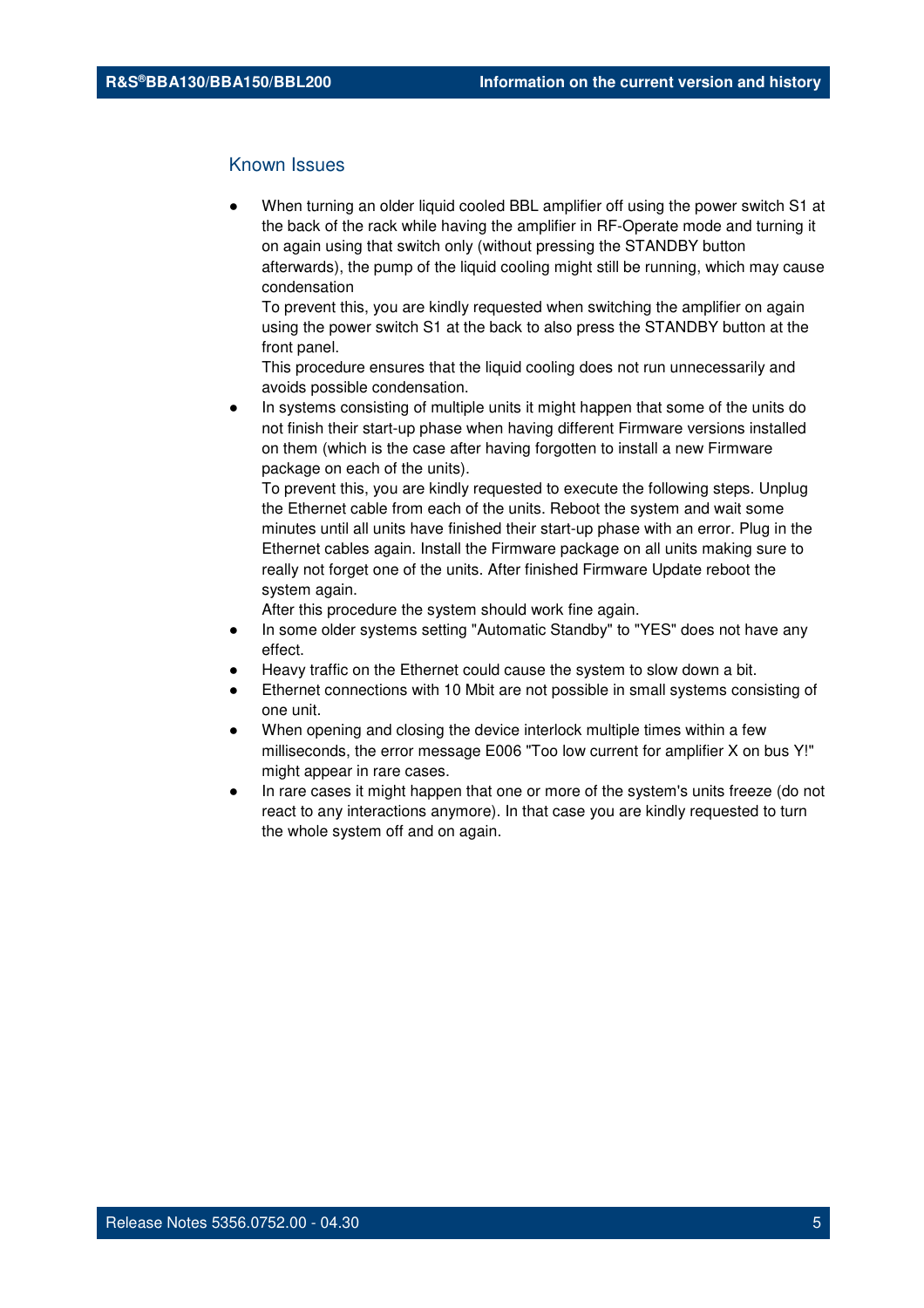## **1.2 Version 04.20**

#### Software package content

| Name of file                                  | <b>Description</b>                                                                                                                                                                                                                                                                                                                                                                                       |
|-----------------------------------------------|----------------------------------------------------------------------------------------------------------------------------------------------------------------------------------------------------------------------------------------------------------------------------------------------------------------------------------------------------------------------------------------------------------|
| SW_BBA130_BBA150_BBL200_APPLICATION_04.20.zip | This ZIP-archive contains the files<br>"swUpdateBBA.exe", "mainapp.flash",<br>"fpga.flash", "failsafe.flash", "bba150.xml"<br>and "BBA130 BBA150 BBL200 OSS-<br>Acknowledgment.pdf" and must be<br>extracted to any directory. Then the file<br>"swUpdateBBA.exe" has to be executed. It<br>then automatically uses the other files to<br>update the device.<br>Attention: This Firmware is suitable for |
|                                               | serial numbers >= 102179 only! For<br>details see chapter 3.                                                                                                                                                                                                                                                                                                                                             |

#### New functionality

You now have the possibility to configure the point in time when pin 22 ("out aux 5") of the X105 Control Interface is pulled to low when turning RF-Operate off.

You can use the new SCPI commands "RF:OUTPut:OUTaux5atveryendofrfoff" to change and "RF:OUTPut:OUTaux5atveryendofrfoff?" to request this setting. The default setting 1/on pulls it to low at the very end of the sequence while 0/off does so immediately after the RF is turned off.

You can now request the contents of the logbook via the new SCPI command "SYSTem:LOGbook?".

#### Modified functionality

● -

#### **Improvements**

- The self-protection of the amplifier was improved.
- The RF-Path selection while having the amplifier in RF-Operate mode was sped up.
- Numerous improvements were made concerning the self-test.
- Numerous improvements were made concerning the bias current calibration.
- Numerous improvements were made concerning the fan control.
- Numerous improvements were made concerning the Web-MMI.
- The problem was solved that sometimes the LOCAL button does not work after a connection loss (for example when unplugging the Ethernet cable).
- The problem was solved that in systems containing an external or receiving RF-Path it might happen the Web-MMI shows random measured power values.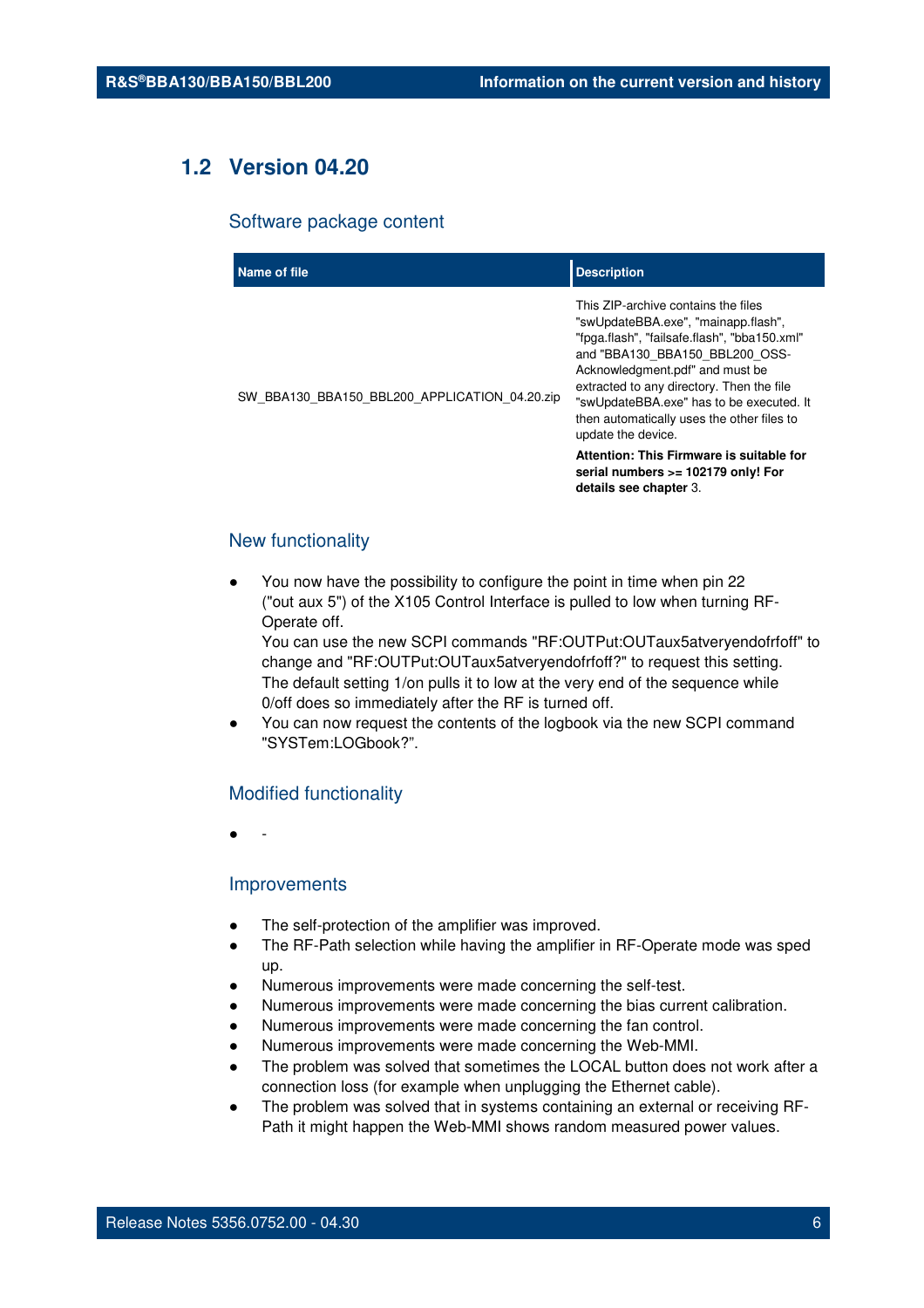- The problem was solved that using the SCPI remote control via multiple clients simultaneously might mix up the replies in some cases.
- The problem was solved that in liquid cooled BBL amplifiers the liquid cooling might not be turned off when turning the amplifier off via the pressing the STANDBY button.
- A minor improvement was made concerning the turning on and off of RF-Operate.
- A minor improvement was made concerning the system start-up phase.

#### Known Issues

When turning an older liquid cooled BBL amplifier off using the power switch S1 at the back of the rack while having the amplifier in RF-Operate mode and turning it on again using that switch only (without pressing the STANDBY button afterwards), the pump of the liquid cooling might still be running, which may cause condensation

To prevent this, you are kindly requested when switching the amplifier on again using the power switch S1 at the back to also press the STANDBY button at the front panel.

This procedure ensures that the liquid cooling does not run unnecessarily and avoids possible condensation.

In systems consisting of multiple units it might happen that some of the units do not finish their start-up phase when having different Firmware versions installed on them (which is the case after having forgotten to install a new Firmware package on each of the units).

To prevent this, you are kindly requested to execute the following steps. Unplug the Ethernet cable from each of the units. Reboot the system and wait some minutes until all units have finished their start-up phase with an error. Plug in the Ethernet cables again. Install the Firmware package on all units making sure to really not forget one of the units. After finished Firmware Update reboot the system again.

- In some older systems setting "Automatic Standby" to "YES" does not have any effect.
- Heavy traffic on the Ethernet could cause the system to slow down a bit.
- Ethernet connections with 10 Mbit are not possible in small systems consisting of one unit.
- When opening and closing the device interlock multiple times within a few milliseconds, the error message E006 "Too low current for amplifier X on bus Y!" might appear in rare cases.
- In rare cases it might happen that one or more of the system's units freeze (do not react to any interactions anymore). In that case you are kindly requested to turn the whole system off and on again.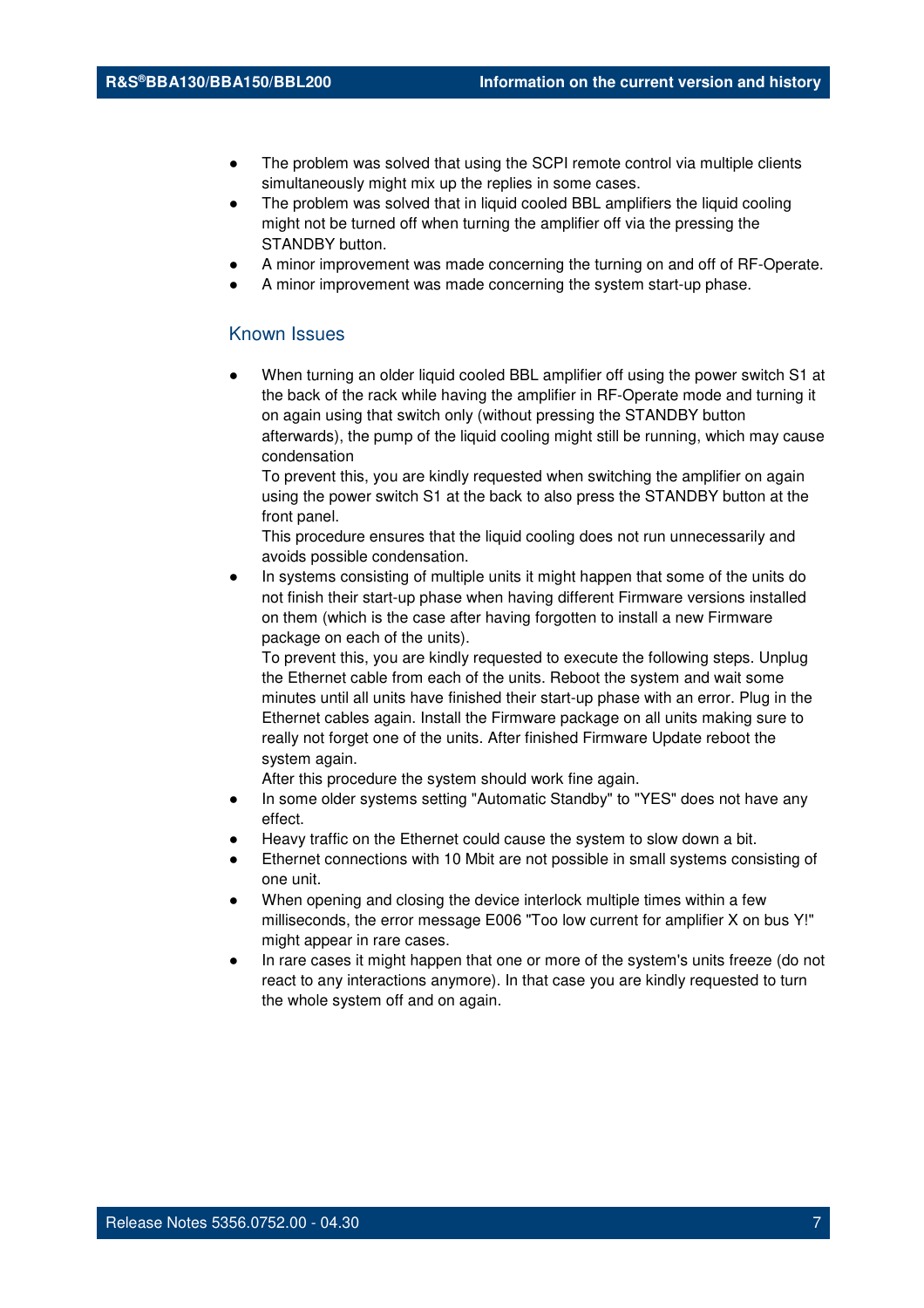## **1.3 Version 04.11**

#### Software package content

| Name of file                                  | <b>Description</b>                                                                                                                                                                                                                                                                                                                                           |
|-----------------------------------------------|--------------------------------------------------------------------------------------------------------------------------------------------------------------------------------------------------------------------------------------------------------------------------------------------------------------------------------------------------------------|
| SW BBA130 BBA150 BBL200 APPLICATION 04.11.zip | This ZIP-archive contains the files<br>"swUpdateBBA.exe", "mainapp.flash",<br>"fpga.flash", "failsafe.flash", "bba150.xml"<br>and "BBA130 BBA150 BBL200 OSS-<br>Acknowledgment.pdf" and must be<br>extracted to any directory. Then the file<br>"swUpdateBBA.exe" has to be executed. It<br>then automatically uses the other files to<br>update the device. |
|                                               | Attention: This Firmware is suitable for<br>serial numbers >= 102179 only! For<br>details see chapter 3.                                                                                                                                                                                                                                                     |

#### New functionality

● -

#### Modified functionality

- For systems containing at least one of the frequency ranges 80 MHz to 1 GHz, 0.69 to 3.2 GHz and 2.5 to 6.0 GHz you are kindly requested to avoid keeping the interlock permanently open or the amplifier muted, if not really necessary.
- Thus, a respective warning is created now on the front panel display after 10 minutes for muting and after 30 minutes for open interlock, but can be suppressed via the new menu item "Interl. /Mute Warn." on the front panel display. Respective logbook entries are created in any case.
- RF-Path selection is now also possible while having the amplifier in RF-Operate mode.

#### **Improvements**

- The problem was solved that the SCPI remote control sometimes did not answer a command till sending another command when being stressed with multiple commands within a few milliseconds.
- The problem was solved that turning RF-Operate was not possible in some systems containing an external or receiving RF-Path.
- Numerous improvements were made concerning the fan control.
- Numerous improvements were made concerning the Web-MMI.
- Numerous improvements were made concerning the self-test.
- Numerous improvements were made concerning the option "R&S®BBA-B130" (Fast Amplifier Mute)".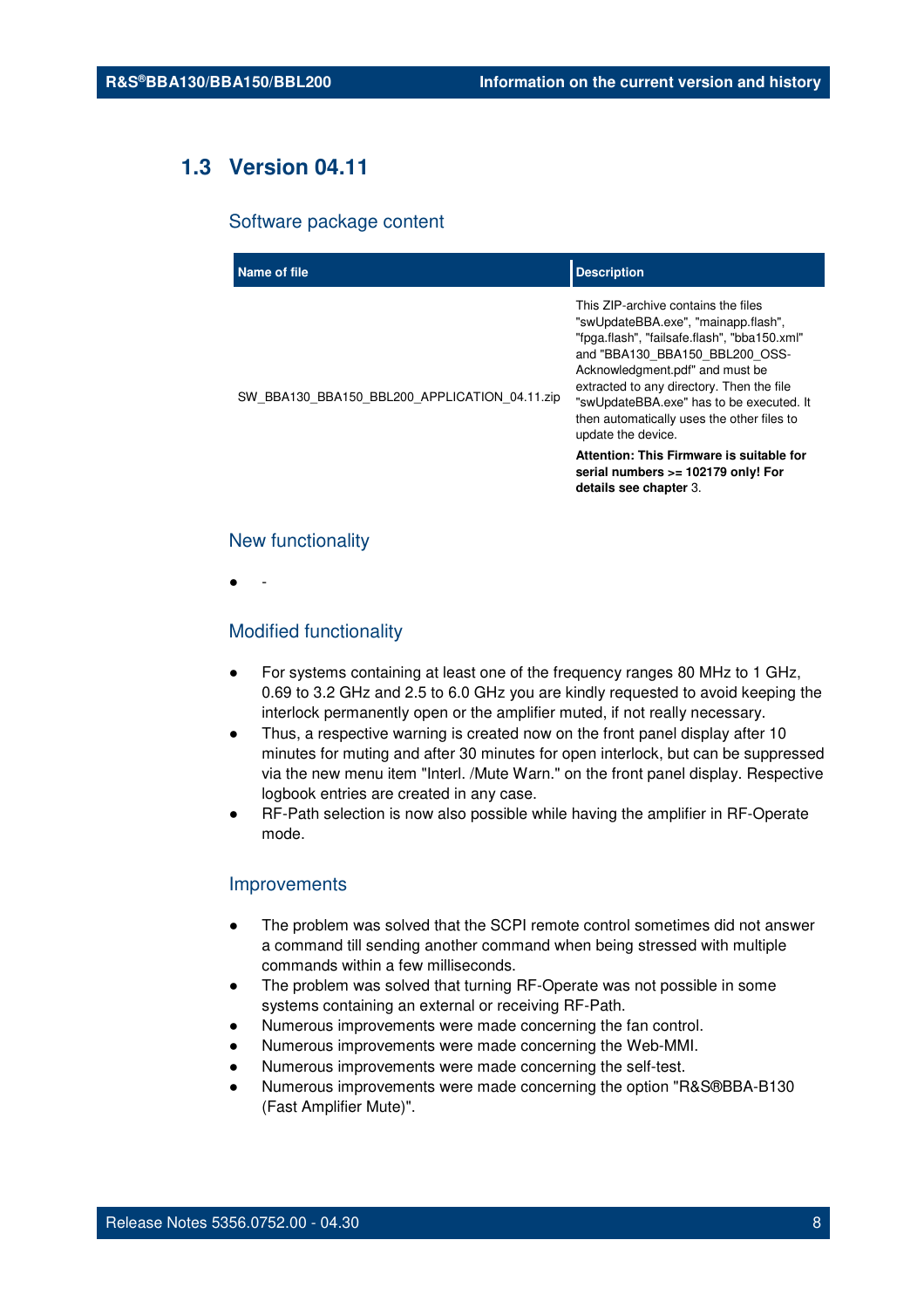- The problem was solved that a selected coupled RF-Path (consisting of 2 RF-Paths with the same frequency range) not automatically selected again after a restart of the system.
- A minor improvement was made concerning the turning on and off of RF-Operate.

#### Known Issues

When turning an older liquid cooled BBL amplifier off using the power switch S1 at the back of the rack while having the amplifier in RF-Operate mode and turning it on again using that switch only (without pressing the STANDBY button afterwards), the pump of the liquid cooling might still be running, which may cause condensation

To prevent this, you are kindly requested when switching the amplifier on again using the power switch S1 at the back to also press the STANDBY button at the front panel.

This procedure ensures that the liquid cooling does not run unnecessarily and avoids possible condensation.

In systems consisting of multiple units it might happen that some of the units do not finish their start-up phase when having different Firmware versions installed on them (which is the case after having forgotten to install a new Firmware package on each of the units).

To prevent this, you are kindly requested to execute the following steps. Unplug the Ethernet cable from each of the units. Reboot the system and wait some minutes until all units have finished their start-up phase with an error. Plug in the Ethernet cables again. Install the Firmware package on all units making sure to really not forget one of the units. After finished Firmware Update reboot the system again.

- In some older systems setting "Automatic Standby" to "YES" does not have any effect.
- Heavy traffic on the Ethernet could cause the system to slow down a bit. Ethernet connections with 10 Mbit are not possible in small systems consisting of one unit.
- When opening and closing the device interlock multiple times within a few milliseconds, the error message E006 "Too low current for amplifier X on bus Y!" might appear in rare cases.
- In rare cases it might happen that one or more of the system's units freeze (do not react to any interactions anymore). In that case you are kindly requested to turn the whole system off and on again.
- In systems containing an external or receiving RF-Path it might happen the Web-MMI shows random measured power values even though this is not possible, of course.
- In systems consisting of multiple units it might happen that the LOCAL button does not work after a connection loss (for example when unplugging the Ethernet cable).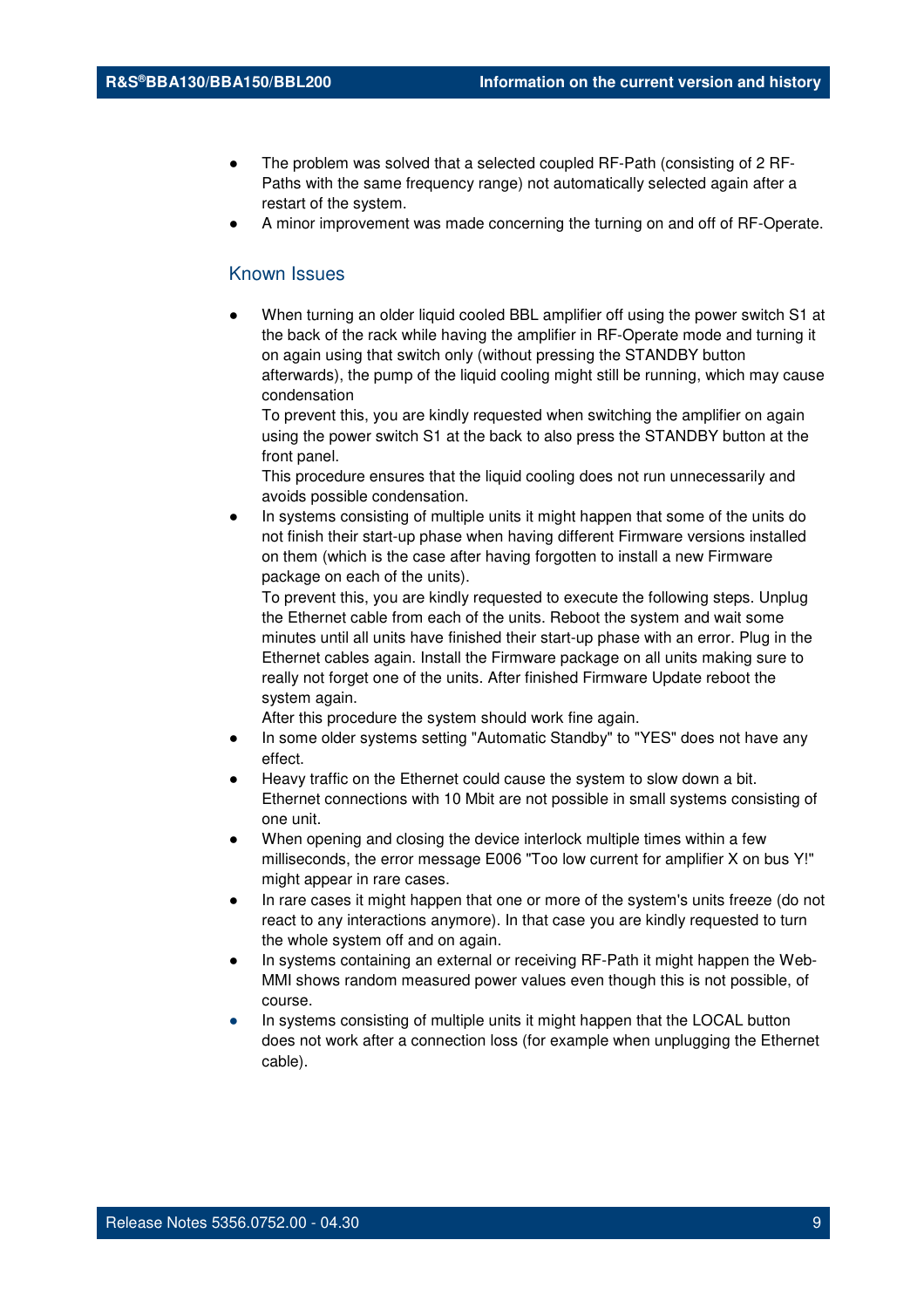## **1.4 Version 04.10**

#### Software package content

| Name of file                                  | <b>Description</b>                                                                                                                                                                                                                                                                                                                                           |
|-----------------------------------------------|--------------------------------------------------------------------------------------------------------------------------------------------------------------------------------------------------------------------------------------------------------------------------------------------------------------------------------------------------------------|
| SW_BBA130_BBA150_BBL200_APPLICATION_04.10.zip | This ZIP-archive contains the files<br>"swUpdateBBA.exe", "mainapp.flash",<br>"fpga.flash", "failsafe.flash", "bba150.xml"<br>and "BBA130 BBA150 BBL200 OSS-<br>Acknowledgment.pdf" and must be<br>extracted to any directory. Then the file<br>"swUpdateBBA.exe" has to be executed. It<br>then automatically uses the other files to<br>update the device. |
|                                               | Attention: This Firmware is suitable for<br>serial numbers >= 102179 only! For<br>details see chapter 3.                                                                                                                                                                                                                                                     |

#### New functionality

Compared to version 04.00, version 04.10 provides an improved system availability. A new standby mode has been implemented for frequency ranges 80 MHz to 1 GHz, 0.69 to 3.2 GHz and 2.5 to 6.0 GHz to improve the system robustness significantly.

#### Modified functionality

● -

#### Improvements

- The self-protection of the amplifier was improved.
- Switching and thus RF-Path selection were speed up a little bit.
- Numerous improvements were made concerning the turning on and off of RF-Operate.
- Numerous improvements were made concerning the system start-up phase.
- Numerous improvements were made concerning the fan control.
- A minor improvement was made concerning the system soft reset.
- A minor improvement was made concerning the continued operation with reduced power in case of possible defective amplifier modules.
- A minor improvement was made concerning the self-test.
- A minor improvement was made concerning the error handling in case of a defective coupler fan.
- The problem was solved that in some cases no matching logbook entry was created in case of old errors during turning on of RF-Operate.
- The problem was solved that the Firmware Update might stop right after starting it in case of a slow network connection.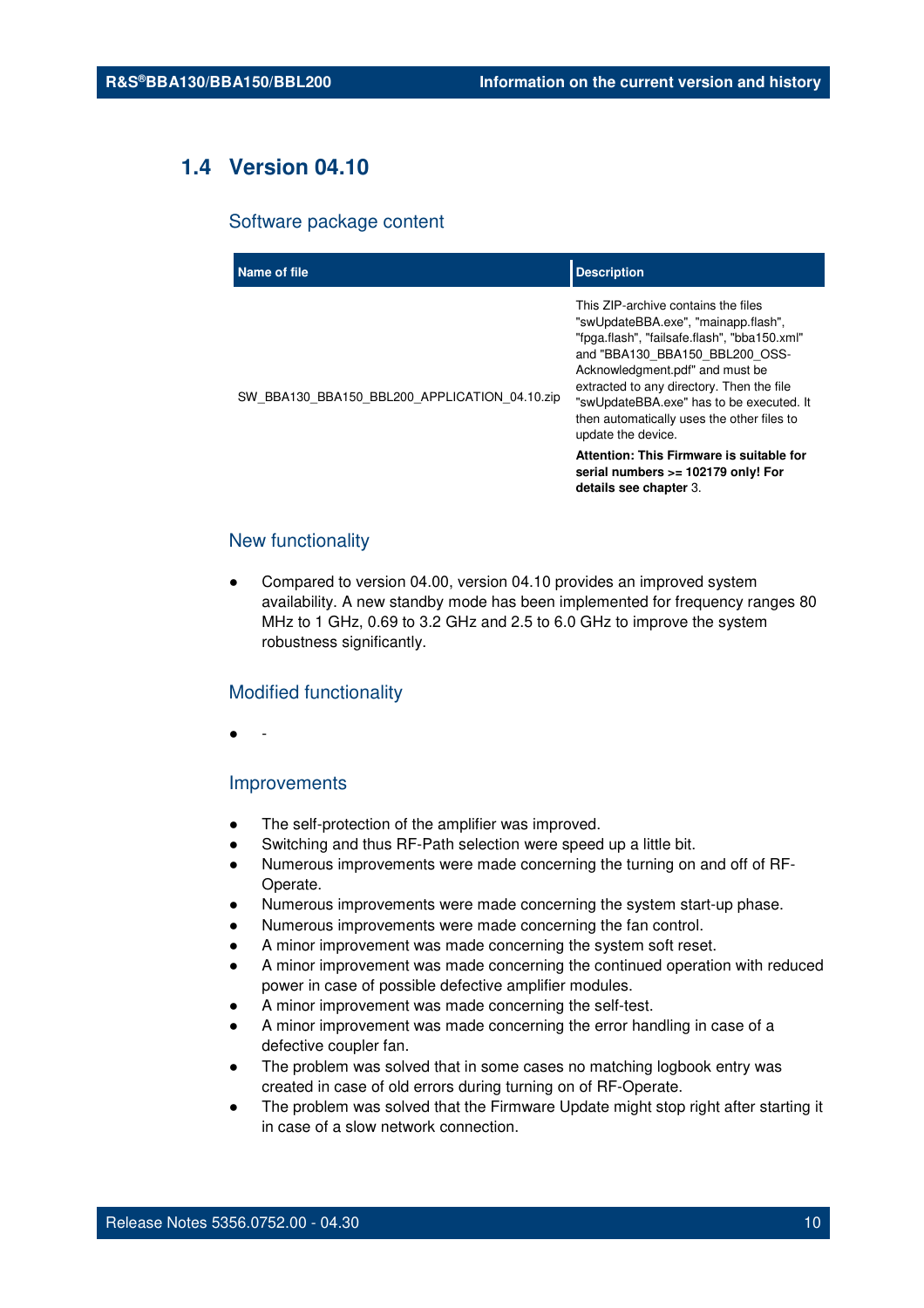#### Known Issues

When turning an older liquid cooled BBL amplifier off using the power switch S1 at the back of the rack while having the amplifier in RF-Operate mode and turning it on again using that switch only (without pressing the STANDBY button afterwards), the pump of the liquid cooling might still be running, which may cause condensation.

To prevent this, you are kindly requested when switching the amplifier on again using the power switch S1 at the back to also press the STANDBY button at the front panel.

This procedure ensures that the liquid cooling does not run unnecessarily and avoids possible condensation.

In systems consisting of multiple units it might happen that some of the units do not finish their start-up phase when having different Firmware versions installed on them (which is the case after having forgotten to install a new Firmware package on each of the units).

To prevent this, you are kindly requested to execute the following steps. Unplug the Ethernet cable from each of the units. Reboot the system and wait some minutes until all units have finished their start-up phase with an error. Plug in the Ethernet cables again. Install the Firmware package on all units making sure to really not forget one of the units. After finished Firmware Update reboot the system again.

- In some older systems setting "Automatic Standby" to "YES" does not have any effect.
- Heavy traffic on the Ethernet could cause the system to slow down a bit.
- Ethernet connections with 10 Mbit are not possible in small systems consisting of one unit
- When opening and closing the device interlock multiple times within a few milliseconds, the error message E006 "Too low current for amplifier X on bus Y!" might appear in rare cases.
- In rare cases it might happen that one or more of the system's units freeze (do not react to any interactions anymore). In that case you are kindly requested to turn the whole system off and on again.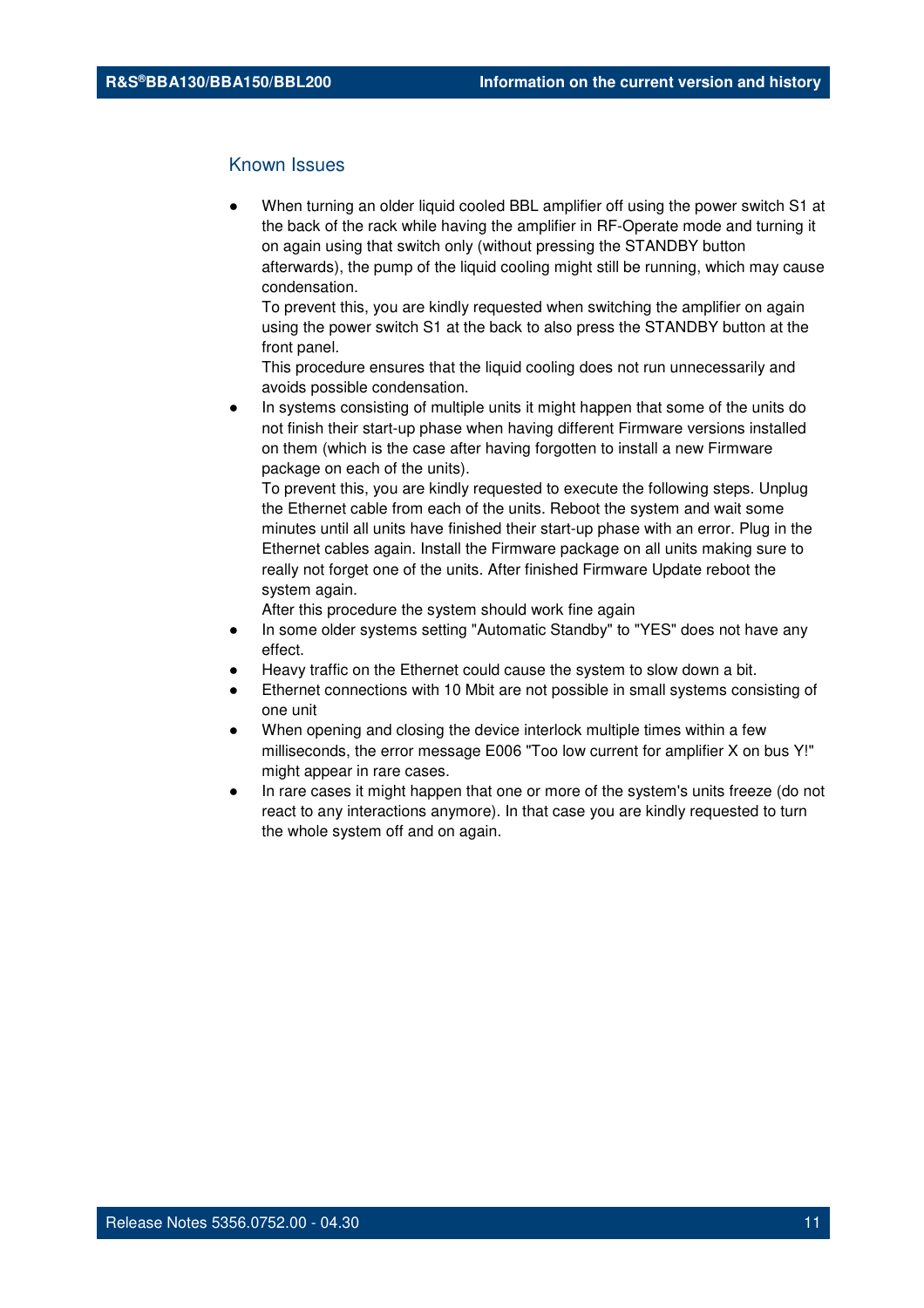## **1.5 Version 04.00**

#### Software package content

| Name of file                                  | <b>Description</b>                                                                                                                                                                                                                                                                                                                                                                                       |
|-----------------------------------------------|----------------------------------------------------------------------------------------------------------------------------------------------------------------------------------------------------------------------------------------------------------------------------------------------------------------------------------------------------------------------------------------------------------|
| SW BBA130 BBA150 BBL200 APPLICATION 04.00.zip | This ZIP-archive contains the files<br>"swUpdateBBA.exe", "mainapp.flash",<br>"fpga.flash", "failsafe.flash", "bba150.xml"<br>and "BBA130 BBA150 BBL200 OSS-<br>Acknowledgment.pdf" and must be<br>extracted to any directory. Then the file<br>"swUpdateBBA.exe" has to be executed. It<br>then automatically uses the other files to<br>update the device.<br>Attention: This Firmware is suitable for |
|                                               | serial numbers >= 102179 only! For<br>details see chapter 3.                                                                                                                                                                                                                                                                                                                                             |

#### New functionality

For frequency ranges 80 MHz to 1 GHz, 0.69 to 3.2 GHz and 2.5 to 6.0 GHz the system now can continue operation with reduced power in case of possible defective amplifier modules. The possible power level depends on the frequency range, original nominal output power and number of detected defects. Automatic activation of such reduced power level is being announced as warning W112 "Medium Power Level activated for RF-Path X!" or W113 "Low Power Level activated for RF-Path X!" and causes the fans to run with full power and the Output Mode in a BBA130 being locked to "High VSWR". Possible higher power level is being announced as info I120 "Full Power Level possible for RF-Path X!" or I121 "Medium Power Level possible for RF-Path X!"

and can be manually activated via the new menu item "Maintenance" > "Act. higher power level" or the new SCPI command

"RF<1..32>:OUTPut:PowerLevel:HIgher:ACTivate".

For further details concerning this new outstanding feature consult the latest version  $(>= 12)$  of the user's manual.

For safety reasons you can now change the password of the internal router of the system and tell the system this changed password via the new SCPI command "SYSTem:ROUTer:PASSword", so that it then can use this one for internal communication with the router.

#### Modified functionality

● -

#### **Improvements**

- Numerous improvements and corrections were made concerning the self-test.
- Numerous improvements and corrections were made concerning the Web-MMI.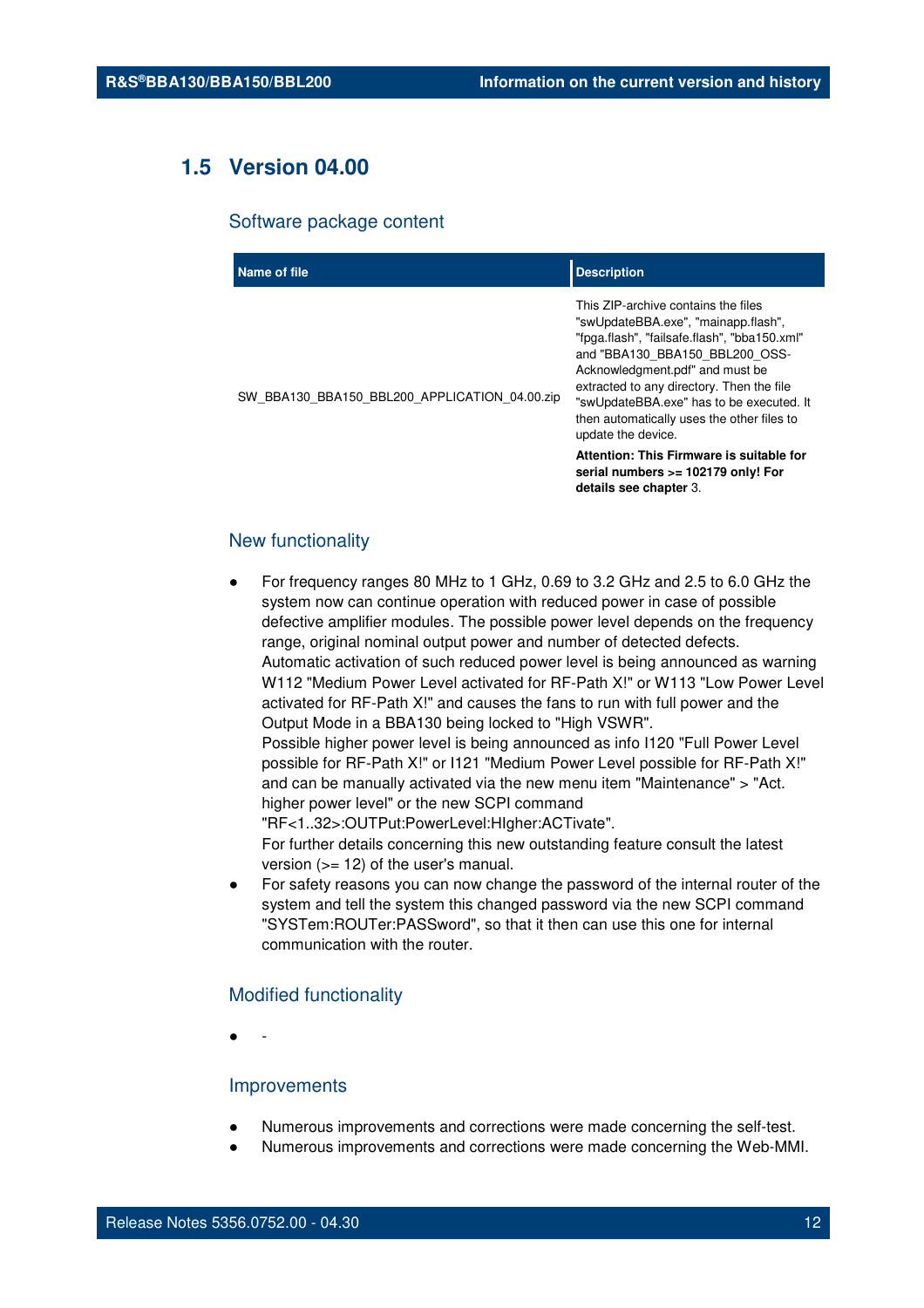- Numerous improvements were made concerning the system start-up phase, thus logbook entry I20 "System restarted." is now really the very first one followed by all detected defects, if there are any.
- A minor improvement was made concerning the bias current calibration.

#### Known Issues

When turning an older liquid cooled BBL amplifier off using the power switch S1 at the back of the rack while having the amplifier in RF-Operate mode and turning it on again using that switch only (without pressing the STANDBY button afterwards), the pump of the liquid cooling might still be running, which may cause condensation.

To prevent this, you are kindly requested when switching the amplifier on again using the power switch S1 at the back to also press the STANDBY button at the front panel.

This procedure ensures that the liquid cooling does not run unnecessarily and avoids possible condensation.

In systems consisting of multiple units it might happen that some of the units do not finish their start-up phase when having different Firmware versions installed on them (which is the case after having forgotten to install a new Firmware package on each of the units).

To prevent this, you are kindly requested to execute the following steps. Unplug the Ethernet cable from each of the units. Reboot the system and wait some minutes until all units have finished their start-up phase with an error. Plug in the Ethernet cables again. Install the Firmware package on all units making sure to really not forget one of the units. After finished Firmware Update reboot the system again

- In some older systems setting "Automatic Standby" to "YES" does not have any effect.
- Heavy traffic on the Ethernet could cause the system to slow down a bit.
- Ethernet connections with 10 Mbit are not possible in small systems consisting of one unit.
- When opening and closing the device interlock multiple times within a few milliseconds, the error message E006 "Too low current for amplifier X on bus Y!" might appear in rare cases.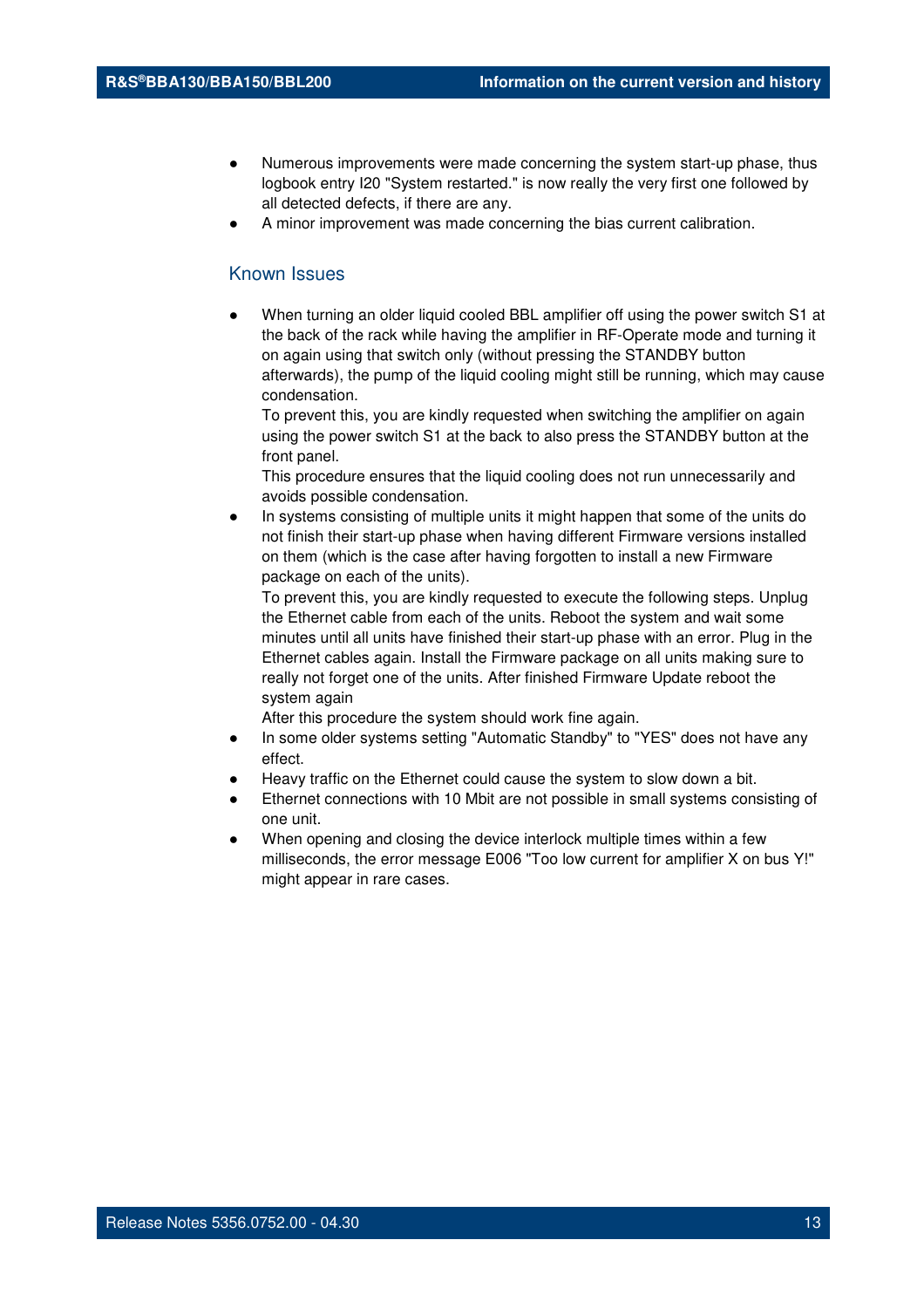## **1.6 Version 03.80**

#### Software package content

| Name of file                                  | <b>Description</b>                                                                                                                                                                                                                                                                                                                                                                                       |
|-----------------------------------------------|----------------------------------------------------------------------------------------------------------------------------------------------------------------------------------------------------------------------------------------------------------------------------------------------------------------------------------------------------------------------------------------------------------|
| SW BBA130 BBA150 BBL200 APPLICATION 03.80.zip | This ZIP-archive contains the files<br>"swUpdateBBA.exe", "mainapp.flash",<br>"fpga.flash", "failsafe.flash", "bba150.xml"<br>and "BBA130 BBA150 BBL200 OSS-<br>Acknowledgment.pdf" and must be<br>extracted to any directory. Then the file<br>"swUpdateBBA.exe" has to be executed. It<br>then automatically uses the other files to<br>update the device.<br>Attention: This Firmware is suitable for |
|                                               | serial numbers >= 102179 only! For<br>details see chapter 3.                                                                                                                                                                                                                                                                                                                                             |

#### New functionality

- The system now features a self-test. You can run it via the item "Run Self-Test" in the new sub menu "Maintenance" of the front panel display and the appropriate new button of the Web-MMI. You can also start it via the new SCPI command "SYSTem:selfTEST:STATe 1" and request its state via the new SCPI command "SYSTem:selfTEST:STATe?".
- You can also configure the system to run the self-test after each start of the system automatically. For this there is an item "Self-Test at Start" in the new sub menu "Maintenance" of the front panel display and the Web-MMI. Via SCPI you can use the new command "SYSTem:selfTEST:ATStart" to change this setting and the new command "SYSTem:selfTEST:ATStart?" to request it.
- You now have the possibility to let the system calibrate its bias currents. For this there is an item "Run Bias-Current-Cal." in the new sub menu "Maintenance" of the front panel display and the Web-MMI. You can also start the bias current calibration via the new SCPI command "SYSTem:BIAScurrentcalibration:STATe 1" and request its state via the new SCPI command "SYSTem:BIAScurrentcalibration:STATe?".
- In the Web-MMI the basic system information (Firmware, System/Device Serial Number and System Order Number) is shown in the header now.
- You can now configure the system to turn RF on after start of the system automatically.
	- For this there is a new item "Automatic RF-ON" in the main menu of the front panel display and in the "Misc. Settings"-part of the "Settings"-tab of the Web-MMI.
	- Via SCPI you can use the new command "SYSTem:AutomaticRFon" to change this setting and the new command "SYSTem:AutomaticRFon?" to request it.
- You can now configure the system to turn RF off in case of lost remote control automatically.

For this there is a new item "RF-OFF on lost Rem" in the main menu of the front panel display and in the "Ethernet"-part of the "Settings"-tab of the Web-MMI.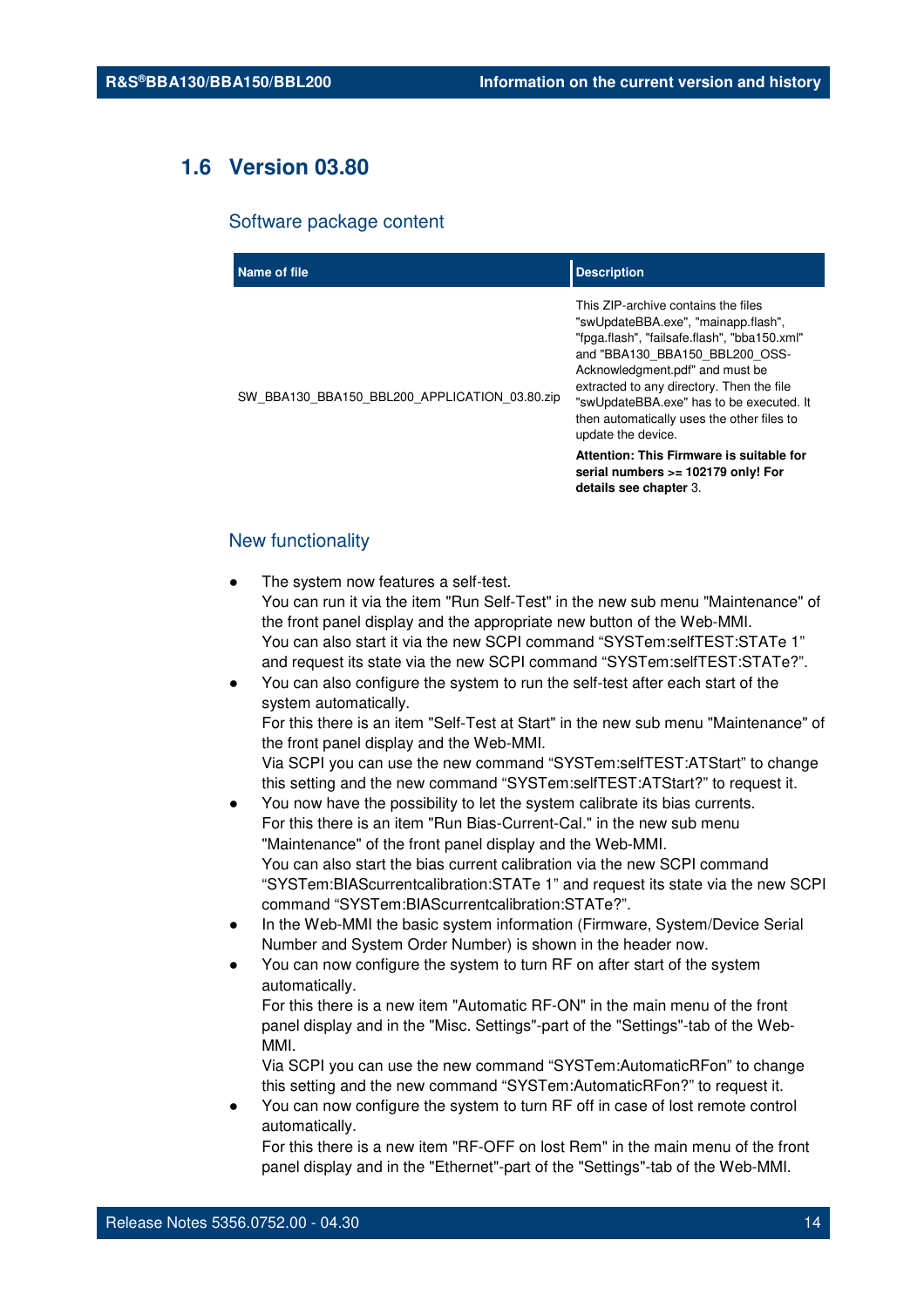Via SCPI you can use the new command "RF:OUTPut:offonLOSTremotecontrol" to change this setting and the new command

"RF:OUTPut:offonLOSTremotecontrol?" to request it.

You can now see/get the current timestamp of the system, which is the passed time since start of the system. This timestamp is shown in the sub menu "System Info" > "General" of the front

panel display as well as in the "System Info"-part of the "Settings"-tab and in the "Logbook"-tab of the Web-MMI.

You can also request it via the new SCPI command "SYSTem:INFO:GENeral:TIMEstamp?".

#### Modified functionality

- In high power and liquid cooled systems setting the IP address of the system to 192.168.3.x is rejected now as this address range is reserved for internal use, as well as 192.168.2.x, which was already rejected before.
- Logbook entry codes were expanded from 2 to 3 digits.
- For the frequency ranges from 4 kHz to 400 MHz and 2.5 to 6.0 GHz the bias currents were adjusted.
- The serial number part of the answer to the SCPI command "\*IDN?" has the following format now: <system serial number>/<device serial number>

#### **Improvements**

- Numerous minor improvements were made concerning the front panel display.
- Numerous minor improvements were made concerning the Web-MMI.
- Numerous minor improvements were made concerning the turning on and off of RF-Operate.
- Numerous corrections were made concerning the error handling for internal connections between subunits in high power and liquid cooled systems.
- Numerous corrections were made concerning the error handling for switches and RF-Path selection.
- The problem was solved that in some cases the Web-MMI showed some inconsistent/wrong data after restarting the system.
- A correction was made concerning enabling and disabling of RF-Paths in systems consisting of multiple units with multiple frequency ranges.
- A correction was made concerning the error handling for heat exchanger fans in liquid cooled systems.

#### Known Issues

When turning an older liquid cooled BBL amplifier off using the power switch S1 at the back of the rack while having the amplifier in RF-Operate mode and turning it on again using that switch only (without pressing the STANDBY button afterwards), the pump of the liquid cooling might still be running, which may cause condensation.

To prevent this, you are kindly requested when switching the amplifier on again using the power switch S1 at the back to also press the STANDBY button at the front panel.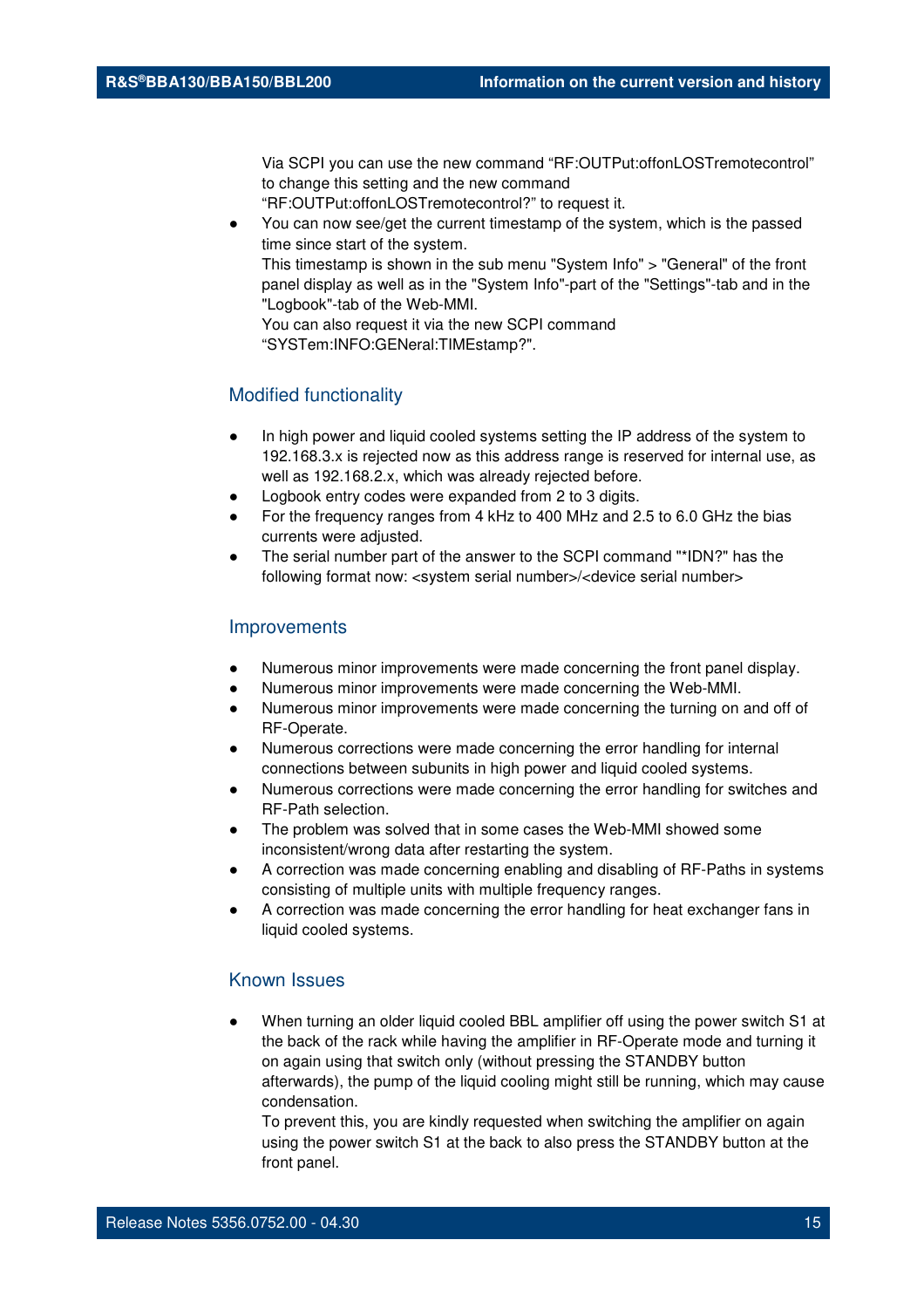This procedure ensures that the liquid cooling does not run unnecessarily and avoids possible condensation.

In systems consisting of multiple units it might happen that some of the units do not finish their start-up phase when having different Firmware versions installed on them (which is the case after having forgotten to install a new Firmware package on each of the units).

To prevent this, you are kindly requested to execute the following steps. Unplug the Ethernet cable from each of the units. Reboot the system and wait some minutes until all units have finished their start-up phase with an error. Plug in the Ethernet cables again. Install the Firmware package on all units making sure to really not forget one of the units. After finished Firmware Update reboot the system again.

- In some older systems setting "Automatic Standby" to "YES" does not have any effect.
- Heavy traffic on the Ethernet could cause the system to slow down a bit.
- Ethernet connections with 10 Mbit are not possible in small systems consisting of one unit.
- When opening and closing the device interlock multiple times within a few milliseconds, the error message E006 "Too low current for amplifier X on bus Y!" might appear in rare cases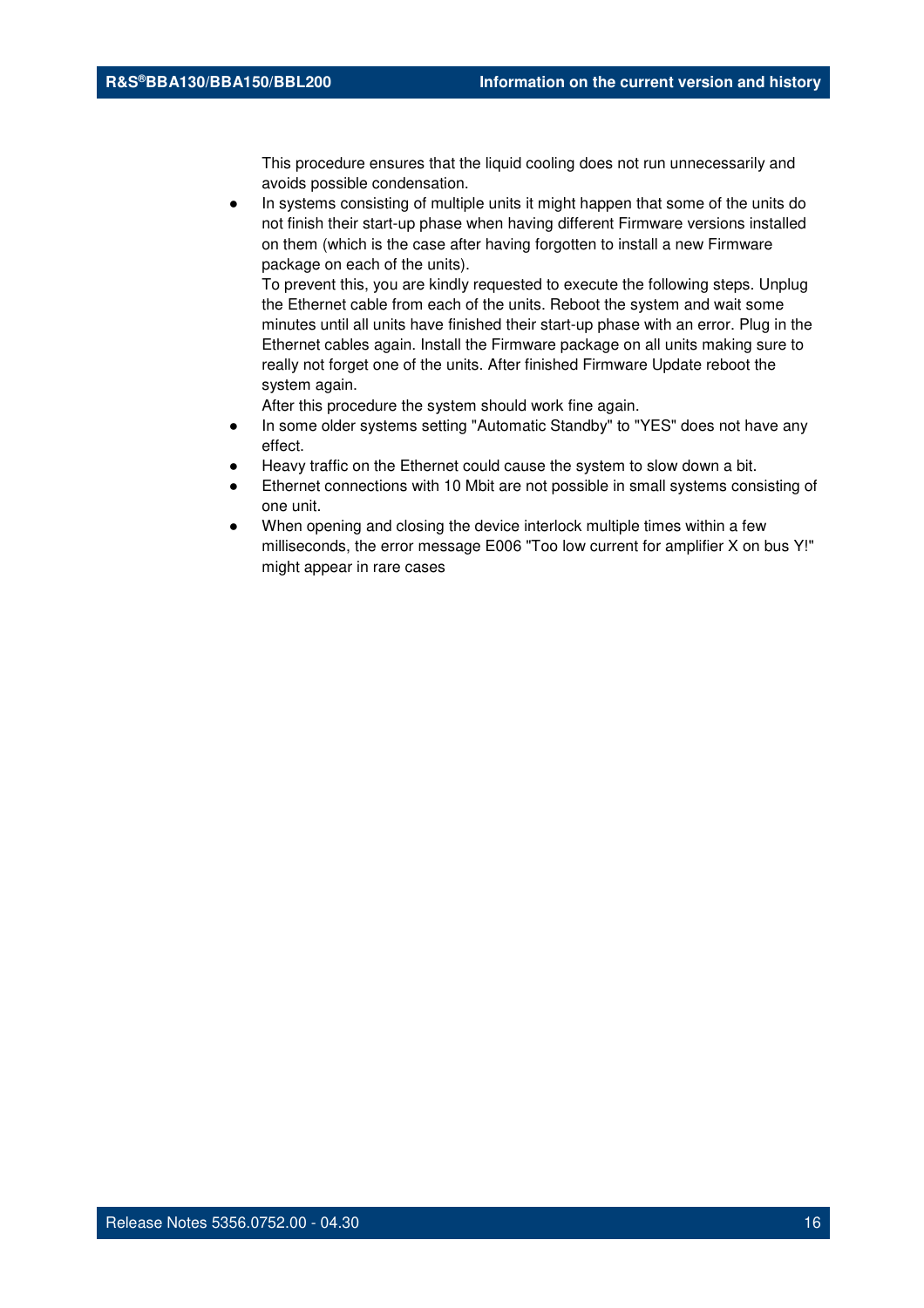## **1.7 Version 03.72**

#### Software package content

| Name of file                                  | <b>Description</b>                                                                                                                                                                                                                                                                                                                                                                                                                             |
|-----------------------------------------------|------------------------------------------------------------------------------------------------------------------------------------------------------------------------------------------------------------------------------------------------------------------------------------------------------------------------------------------------------------------------------------------------------------------------------------------------|
| SW_BBA130_BBA150_BBL200_APPLICATION_03.72.zip | This ZIP-archive contains the files<br>"swUpdateBBA.exe", "mainapp.flash",<br>"fpga.flash", "failsafe.flash", "bba150.xml"<br>and "BBA130 BBA150 BBL200 OSS-<br>Acknowledgment.pdf" and must be<br>extracted to any directory. Then the file<br>"swUpdateBBA.exe" has to be executed. It<br>then automatically uses the other files to<br>update the device.<br>Attention: This Firmware is suitable for<br>serial numbers >= 102179 only! For |
|                                               | details see chapter 3.                                                                                                                                                                                                                                                                                                                                                                                                                         |

#### New functionality

● -

#### Modified functionality

● -

#### Improvements

Numerous improvements were made concerning control of the pumps in newer liquid cooled systems.

#### Known Issues

When turning an older liquid cooled BBL amplifier off using the power switch S1 at the back of the rack while having the amplifier in RF-Operate mode and turning it on again using that switch only (without pressing the STANDBY button afterwards), the pump of the liquid cooling might still be running, which may cause condensation.

To prevent this, you are kindly requested when switching the amplifier on again using the power switch S1 at the back to also press the STANDBY button at the front panel.

This procedure ensures that the liquid cooling does not run unnecessarily and avoids possible condensation.

In systems consisting of multiple units it might happen that some of the units do not finish their start-up phase when having different Firmware versions installed on them (which is the case after having forgotten to install a new Firmware package on each of the units).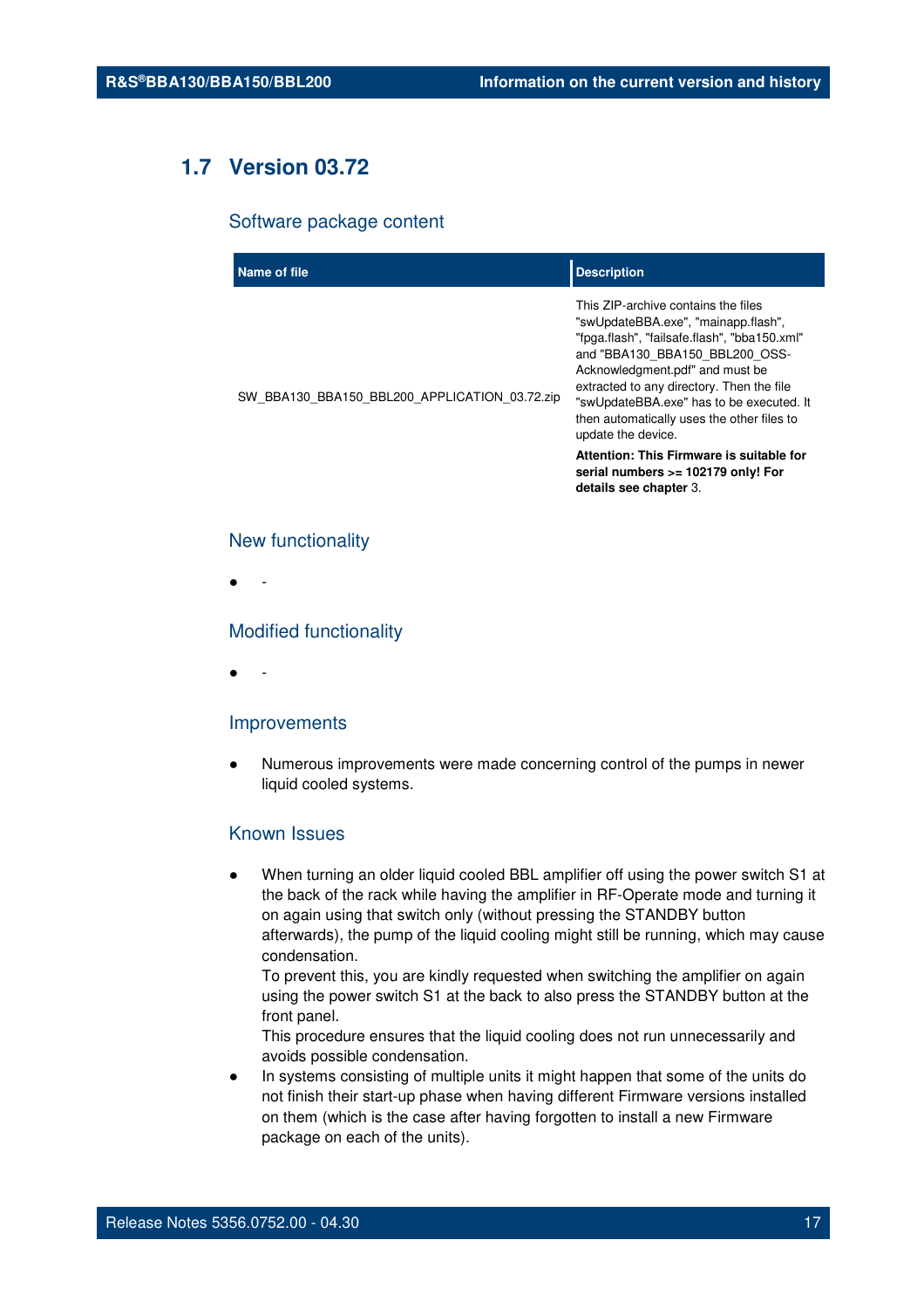To prevent this, you are kindly requested to execute the following steps. Unplug the Ethernet cable from each of the units. Reboot the system and wait some minutes until all units have finished their start-up phase with an error. Plug in the Ethernet cables again. Install the Firmware package on all units making sure to really not forget one of the units. After finished Firmware Update reboot the system again.

- In some older systems setting "Automatic Standby" to "YES" does not have any effect.
- Heavy traffic on the Ethernet could cause the system to slow down a bit.
- Ethernet connections with 10 Mbit are not possible in small systems consisting of one unit.
- When opening and closing the device interlock multiple times within a few milliseconds, the error message E06 "Too low current for amplifier X on bus Y!" might appear in rare cases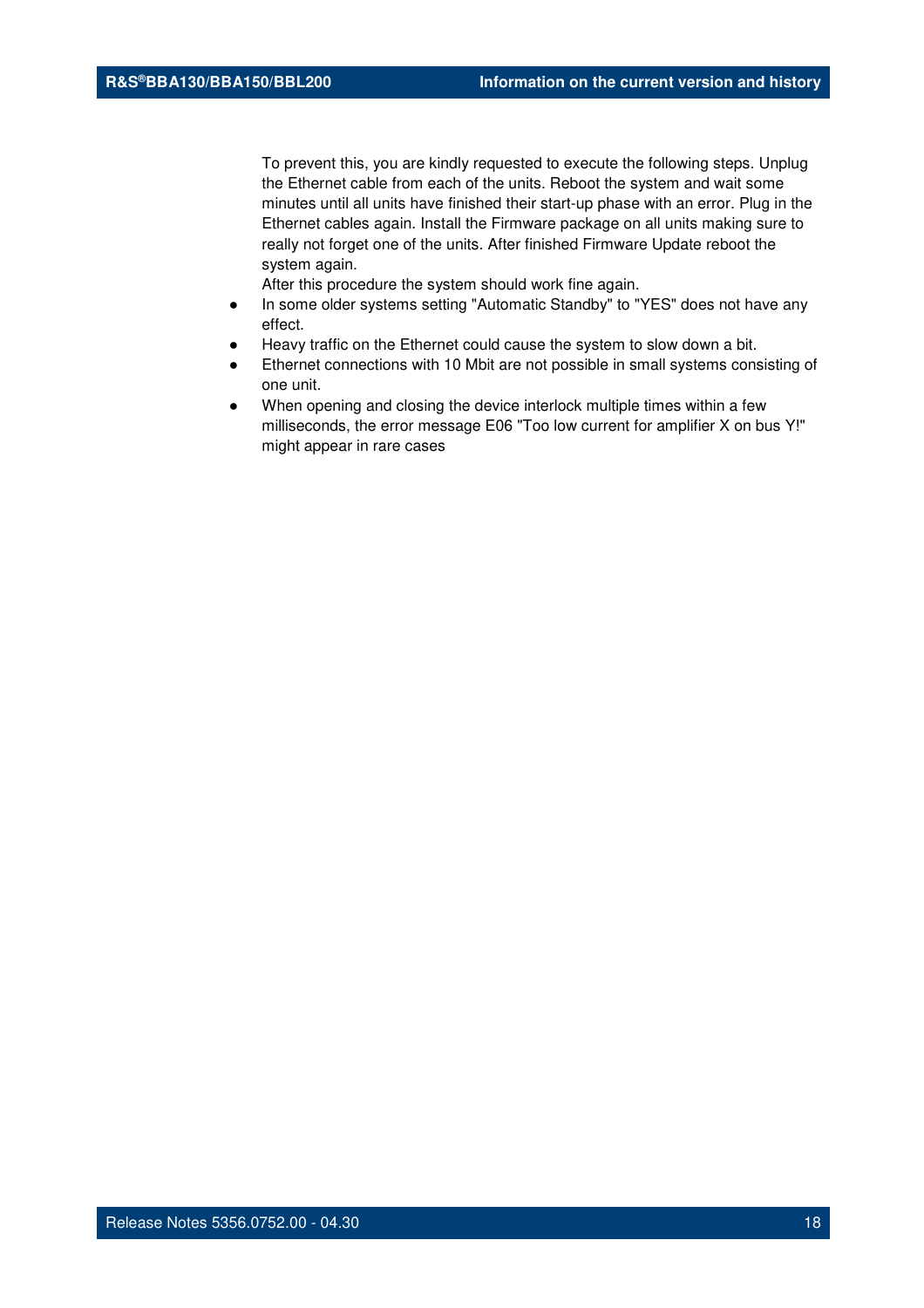## **1.8 Version 03.71**

#### Software package content

| Name of file                                  | <b>Description</b>                                                                                                                                                                                                                                                                                                                                           |
|-----------------------------------------------|--------------------------------------------------------------------------------------------------------------------------------------------------------------------------------------------------------------------------------------------------------------------------------------------------------------------------------------------------------------|
| SW_BBA130_BBA150_BBL200_APPLICATION_03.71.zip | This ZIP-archive contains the files<br>"swUpdateBBA.exe", "mainapp.flash",<br>"fpga.flash", "failsafe.flash", "bba150.xml"<br>and "BBA130 BBA150 BBL200 OSS-<br>Acknowledgment.pdf" and must be<br>extracted to any directory. Then the file<br>"swUpdateBBA.exe" has to be executed. It<br>then automatically uses the other files to<br>update the device. |
|                                               | Attention: This Firmware is suitable for<br>serial numbers >= 102179 only! For<br>details see chapter 3.                                                                                                                                                                                                                                                     |

#### New functionality

● -

#### Modified functionality

● -

#### Improvements

- The self-protection of the amplifier was improved.
- Numerous improvements were made concerning the turning on and off of RF-Operate.
- The problem was solved that in rare cases the front panel did not show any content after finished system start-up.

#### Known Issues

When turning an older liquid cooled BBL amplifier off using the power switch S1 at the back of the rack while having the amplifier in RF-Operate mode and turning it on again using that switch only (without pressing the STANDBY button afterwards), the pump of the liquid cooling might still be running, which may cause condensation.

To prevent this, you are kindly requested when switching the amplifier on again using the power switch S1 at the back to also press the STANDBY button at the front panel.

This procedure ensures that the liquid cooling does not run unnecessarily and avoids possible condensation

In systems consisting of multiple units it might happen that some of the units do not finish their start-up phase when having different Firmware versions installed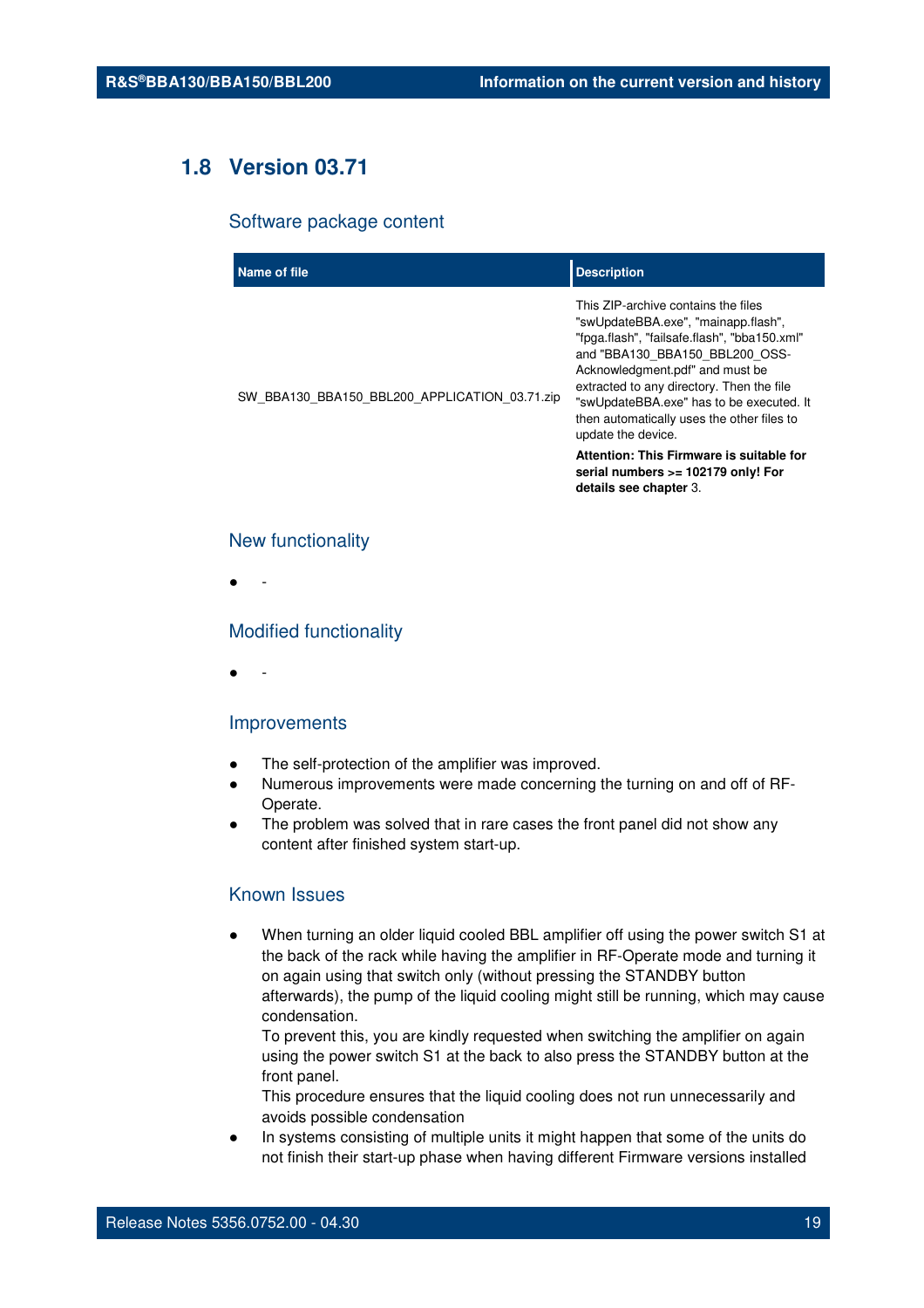on them (which is the case after having forgotten to install a new Firmware package on each of the units).

To prevent this, you are kindly requested to execute the following steps. Unplug the Ethernet cable from each of the units. Reboot the system and wait some minutes until all units have finished their start-up phase with an error. Plug in the Ethernet cables again. Install the Firmware package on all units making sure to really not forget one of the units. After finished Firmware Update reboot the system again.

- In some older systems setting "Automatic Standby" to "YES" does not have any effect.
- Heavy traffic on the Ethernet could cause the system to slow down a bit.
- Ethernet connections with 10 Mbit are not possible in small systems consisting of one unit.
- When opening and closing the device interlock multiple times within a few milliseconds, the error message E06 "Too low current for amplifier X on bus Y!" might appear in rare cases.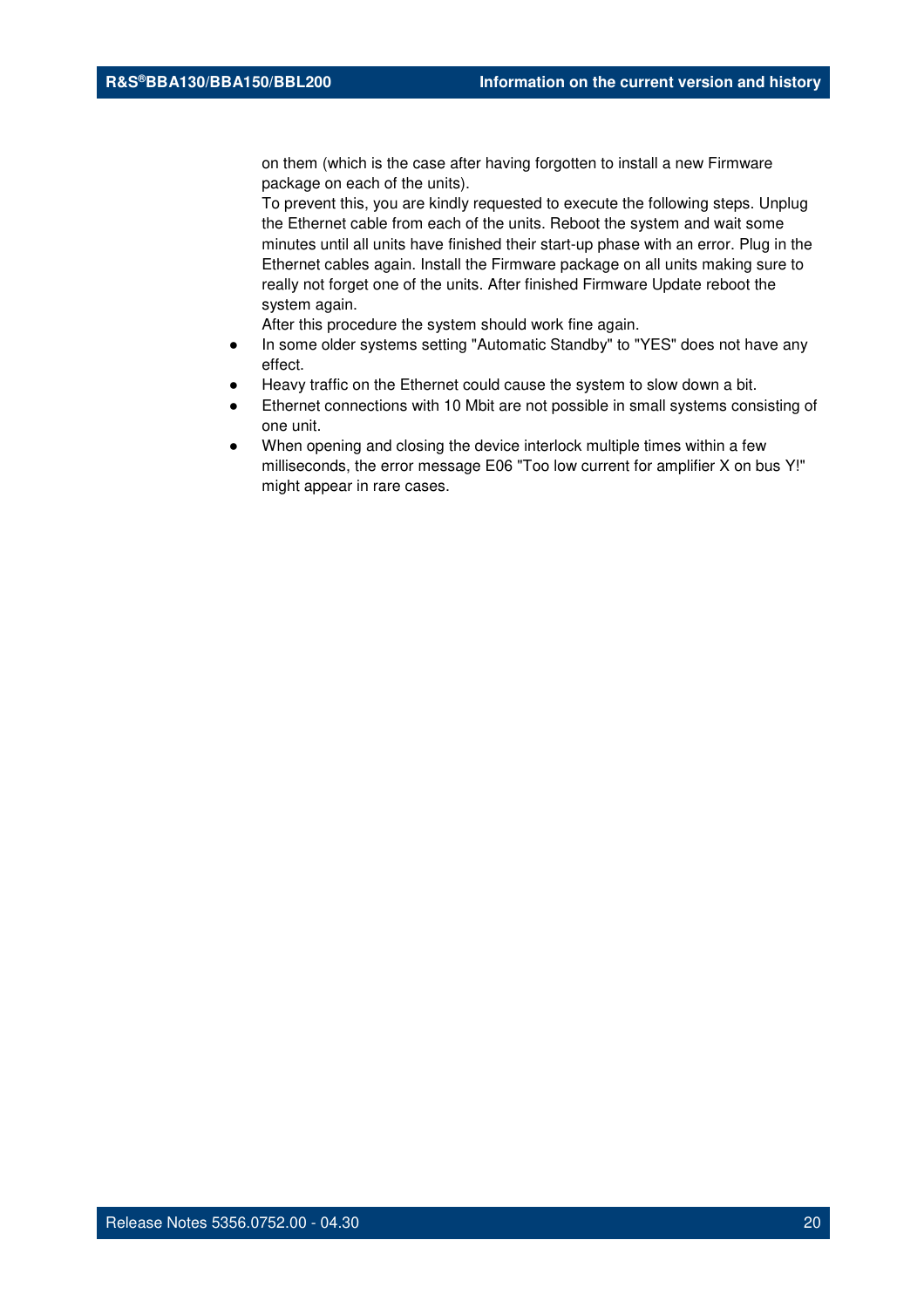## **1.9 Version 03.70**

#### Software package content

| Name of file                                  | <b>Description</b>                                                                                                                                                                                                                                                                                                                                           |
|-----------------------------------------------|--------------------------------------------------------------------------------------------------------------------------------------------------------------------------------------------------------------------------------------------------------------------------------------------------------------------------------------------------------------|
| SW_BBA130_BBA150_BBL200_APPLICATION 03.70.zip | This ZIP-archive contains the files<br>"swUpdateBBA.exe", "mainapp.flash",<br>"fpga.flash", "failsafe.flash", "bba150.xml"<br>and "BBA130 BBA150 BBL200 OSS-<br>Acknowledgment.pdf" and must be<br>extracted to any directory. Then the file<br>"swUpdateBBA.exe" has to be executed. It<br>then automatically uses the other files to<br>update the device. |
|                                               | Attention: This Firmware is suitable for<br>serial numbers >= 102179 only! For<br>details see chapter 3.                                                                                                                                                                                                                                                     |

#### New functionality

The system now supports use of the Switch Control, which allows complex system configuration with switches making it possible to split it without extensive reconfiguration.

In the front panel as well as the Web-MMI of unhinged devices from such a system there is a new menu item "Stand-Alone Device" for configuring whether the device is used as a stand-alone device or as a device in a rack. You can also change this setting via the new SCPI command "SYSTem:STAndalonedevice" and request it via the new SCPI command "SYSTem:STAndalonedevice?".

- The SCPI remote control now supports the following new commands for configuring the Ethernet settings of the system without having to re-establish a new remote session after each change: "SYSTem:TEMPorary:USE", "SYSTem:TEMPorary:IPADDress", "SYSTem:TEMPorary:IPADDress?", "SYSTem:TEMPorary:MASK", "SYSTem:TEMPorary:MASK?", "SYSTem:TEMPorary:GATEway", "SYSTem:TEMPorary:GATEway?", "SYSTem:TEMPorary:DHCPclient", "SYSTem:TEMPorary:DHCPclient?", "SYSTem:TEMPorary:HOSTname", "SYSTem:TEMPorary:HOSTname?".
- The "System Info" menus in the front panel and Web-MMI were enhanced, so that the following things will be shown, if available: system type, system serial number, system order number and installed options. Additionally the information from the "System Info" can be requested via the following new SCPI commands: "SYSTem:INFO:GENeral:TYPE?", "SYSTem:INFO:GENeral:SerialNumber?", "SYSTem:INFO:GENeral:OrderNumber?" "SYSTem:INFO:GENeral:DEVicetype<0..127>?", "SYSTem:INFO:ETHernet:CONNection?" and "SYSTem:INFO:ETHernet:MACaddress?"
- In systems of type BBA130 you now have the possibility to define and use up to 3 presets for the settings "Output Mode" and "Operating Class". You will find this feature in the appropriate menu items in the front panel and Web-MMI.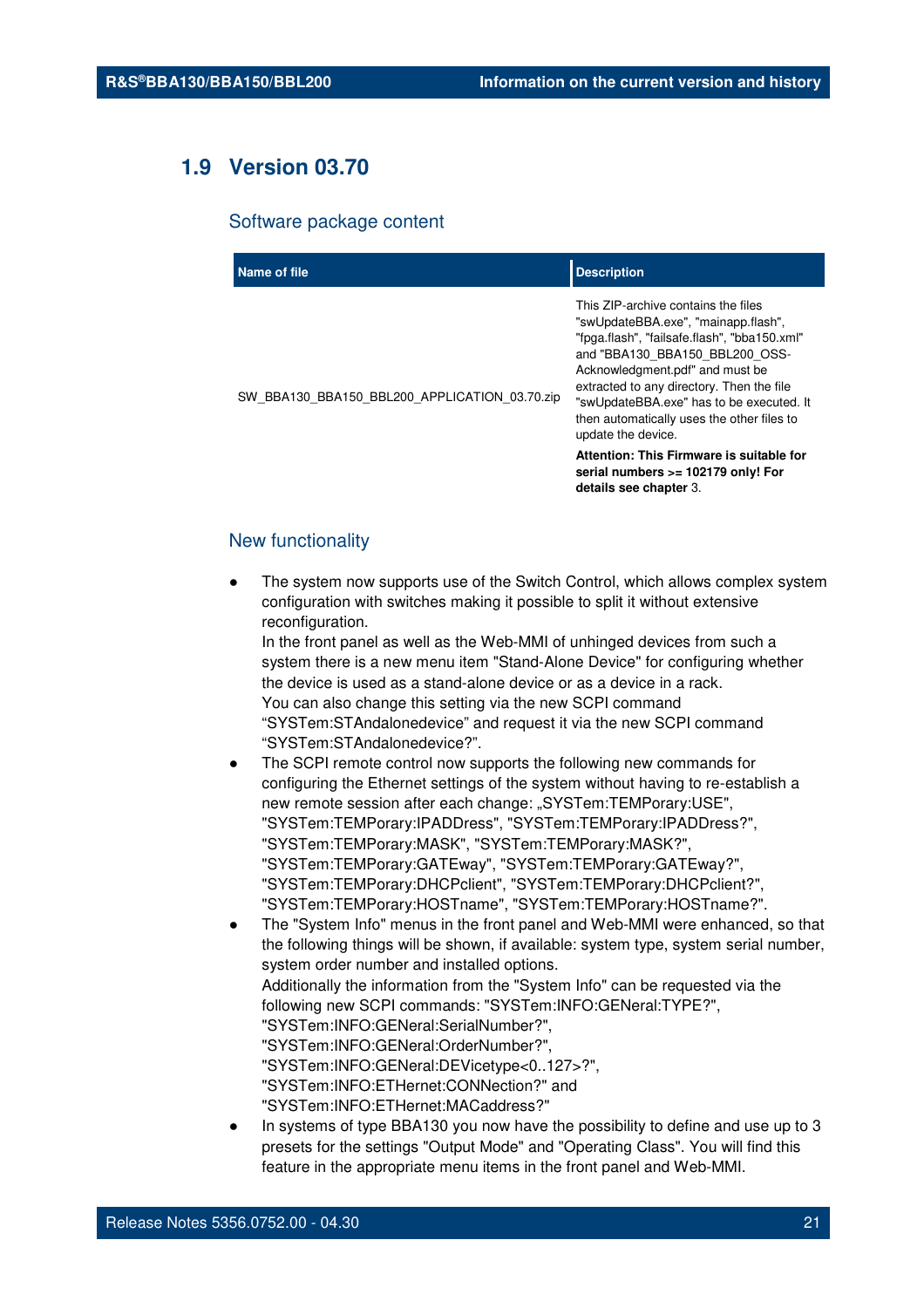Additionally the following new SCPI commands were introduced: "RF:OUTPut:MODe:PREset<1..3>?", "RF:OUTPut:MODe:PREset<1..3>:LOAD", "RF:OUTPut:MODe:PREset<1..3>:SAVE", "RF:OPERating:CLAss:PREset<1..3>?", "RF:OPERating:CLAss:PREset<1..3>:LOAD", "RF:OPERating:CLAss:PREset<1..3>:SAVE", "RFCOUPledpath<1..32>:OUTPut:MODe:PREset<1..3>?", "RFCOUPledpath<1..32>:OUTPut:MODe:PREset<1..3>:LOAD", "RFCOUPledpath<1..32>:OUTPut:MODe:PREset<1..3>:SAVE", "RFCOUPledpath<1..32>:OPERating:CLAss:PREset<1..3>?", "RFCOUPledpath<1..32>:OPERating:CLAss:PREset<1..3>:LOAD", "RFCOUPledpath<1..32>:OPERating:CLAss:PREset<1..3>:SAVE", "RF<1..32>:OUTPut:MODe:PREset<1..3>?", "RF<1..32>:OUTPut:MODe:PREset<1..3>:LOAD", "RF<1..32>:OUTPut:MODe:PREset<1..3>:SAVE", "RF<1..32>:OPERating:CLAss:PREset<1..3>?", "RF<1..32>:OPERating:CLAss:PREset<1..3>:LOAD", "RF<1..32>:OPERating:CLAss:PREset<1..3>:SAVE"

- In systems consisting of multiple units there are 3 new SCPI-commands: - "SYSTem:UNIT<1..127>:IPADDress" for settings the IP address of a unit
	- "SYSTem:UNIT<1..127>:IPADDress?" for requesting the IP address of a unit
	- "SYSTem:UNIT:MAXimum?" for requesting the number of units in the system

#### Modified functionality

- Fan speed was changed for frequency ranges from 0.69 to 3.2 GHz and from 2.5 to 6 GHz.
- As some of the internal configurations of the Firmware had to be changed, an initial conversion is necessary after updating to SW-version 03.70 (and higher) from a SW-version 03.60 (and lower). As this takes some time there will appear a message "One-time init in progress... Please wait! This takes some time." on the front panel display in the meantime. You are kindly requested to be patient and not turn off the system during that process.

#### **Improvements**

- The self-protection of the amplifier was improved.
- Numerous corrections were made concerning the error handling.
- Numerous improvements were made concerning the turning on of RF-Operate.
- Numerous minor corrections were made concerning the Web-MMI.
- Numerous minor corrections were made concerning the fan control.
- A problem was solved for the enabling and disabling of (coupled) RF-Paths (and therefore their units) in systems consisting of multiple units with multiple frequency ranges.
- The problem was solved that in rare cases an error occurred and therefore the RF was automatically switched off when changing the Operating Class in systems of type BBA130.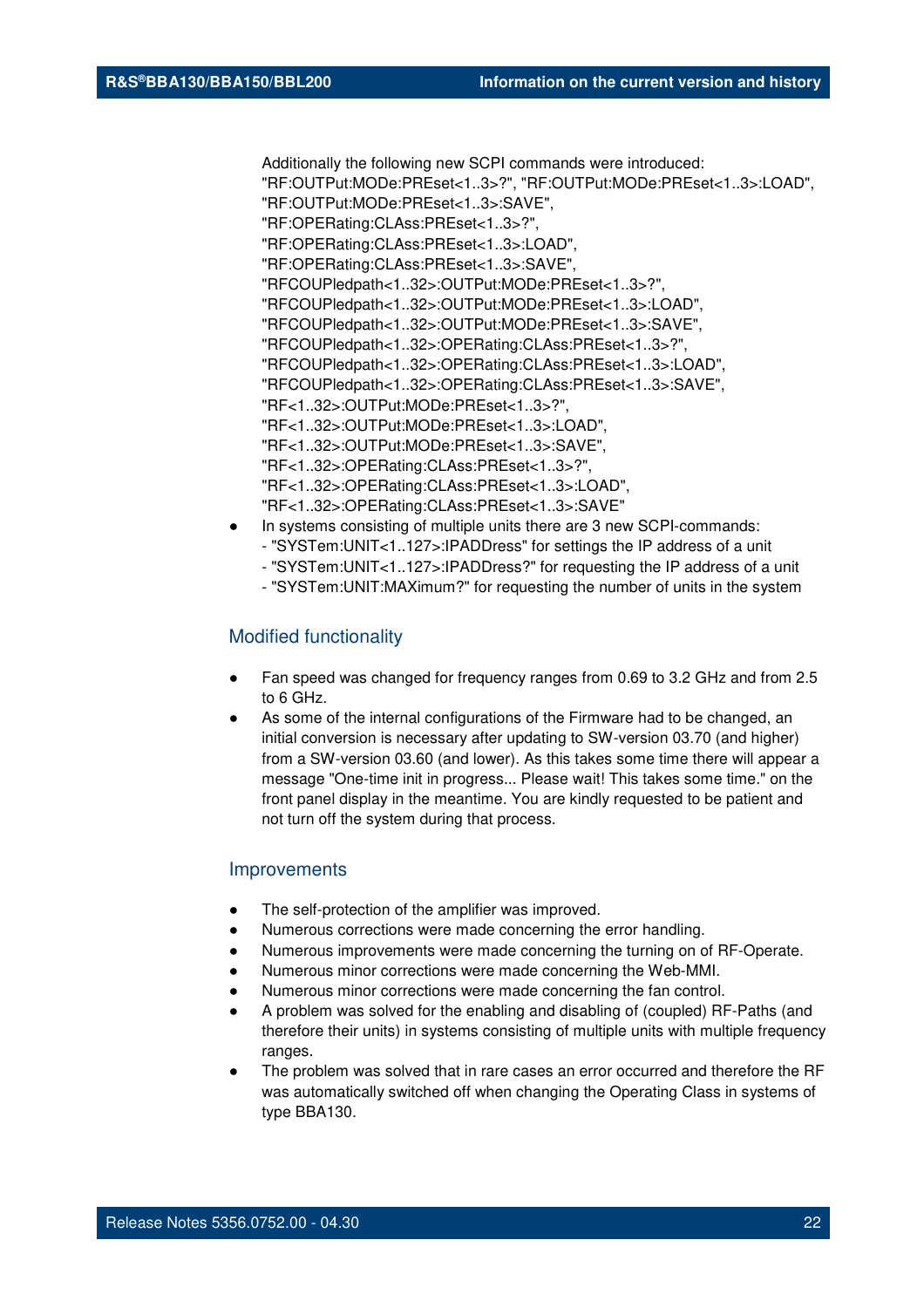#### Known Issues

When turning an older liquid cooled BBL amplifier off using the power switch S1 at the back of the rack while having the amplifier in RF-Operate mode and turning it on again using that switch only (without pressing the STANDBY button afterwards), the pump of the liquid cooling might still be running, which may cause condensation.

To prevent this, you are kindly requested when switching the amplifier on again using the power switch S1 at the back to also press the STANDBY button at the front panel.

This procedure ensures that the liquid cooling does not run unnecessarily and avoids possible condensation.

In systems consisting of multiple units it might happen that some of the units do not finish their start-up phase when having different Firmware versions installed on them (which is the case after having forgotten to install a new Firmware package on each of the units).

To prevent this, you are kindly requested to execute the following steps. Unplug the Ethernet cable from each of the units. Reboot the system and wait some minutes until all units have finished their start-up phase with an error. Plug in the Ethernet cables again. Install the Firmware package on all units making sure to really not forget one of the units. After finished Firmware Update reboot the system again.

- In some older systems setting "Automatic Standby" to "YES" does not have any effect.
- Heavy traffic on the Ethernet could cause the system to slow down a bit.
- Ethernet connections with 10 Mbit are not possible in small systems consisting of one unit.
- When opening and closing the device interlock multiple times within a few milliseconds, the error message E06 "Too low current for amplifier X on bus Y!" might appear in rare cases.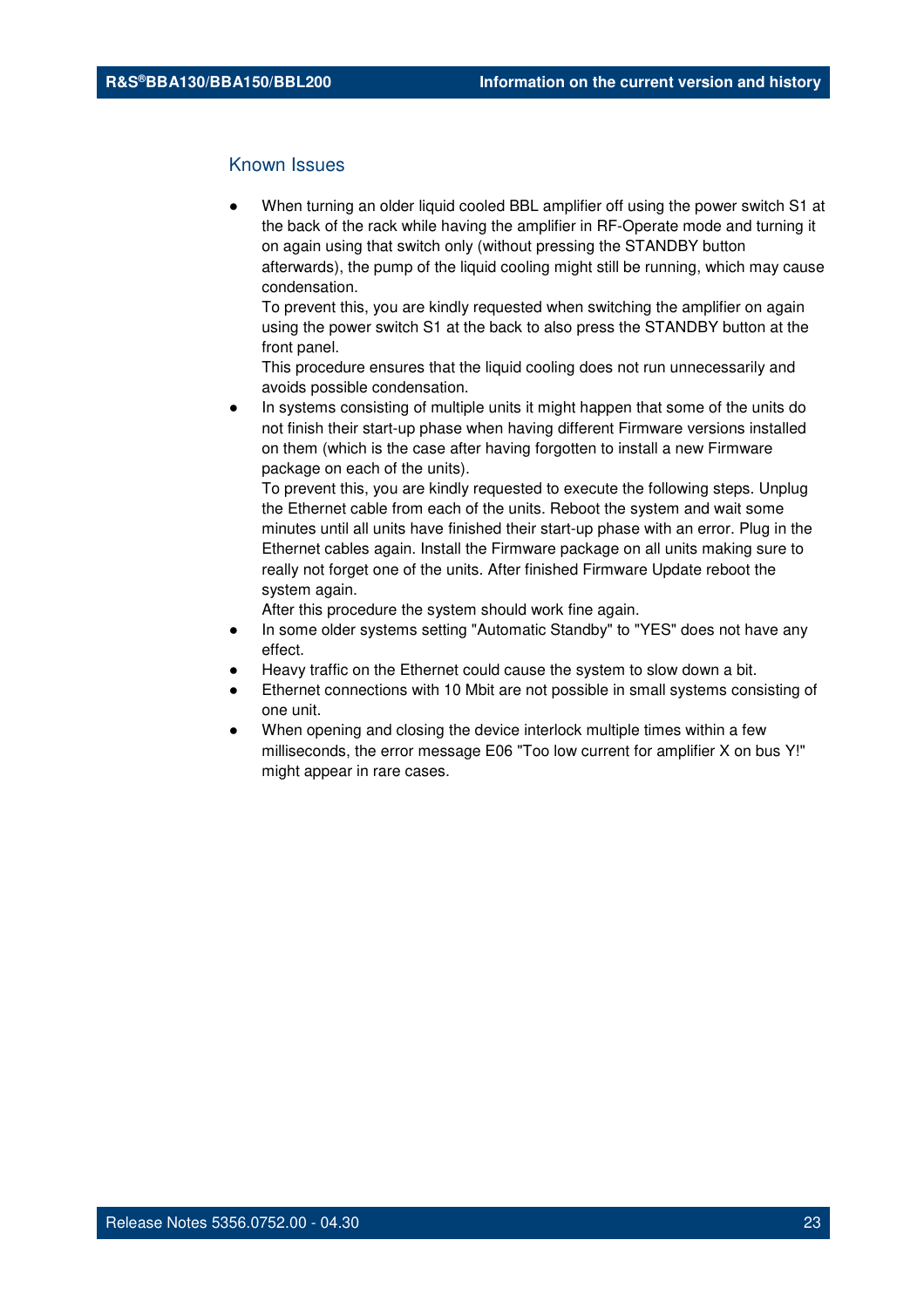## **1.10 Version 03.60**

#### Software package content

| Name of file                                  | <b>Description</b>                                                                                                                                                                                                                                                                                                                                                                                                                                                       |
|-----------------------------------------------|--------------------------------------------------------------------------------------------------------------------------------------------------------------------------------------------------------------------------------------------------------------------------------------------------------------------------------------------------------------------------------------------------------------------------------------------------------------------------|
| SW BBA130 BBA150 BBL200 APPLICATION 03.60.zip | This ZIP-archive contains the files<br>"swUpdateBBA.exe", "mainapp.flash",<br>"fpga.flash", "failsafe.flash", "bba150.xml"<br>and "BBA130 BBA150 BBL200 OSS-<br>Acknowledgment.pdf" and must be<br>extracted to any directory. Then the file<br>"swUpdateBBA.exe" has to be executed. It<br>then automatically uses the other files to<br>update the device.<br>Attention: This Firmware is suitable for<br>serial numbers >= 102179 only! For<br>details see chapter 3. |
|                                               |                                                                                                                                                                                                                                                                                                                                                                                                                                                                          |

#### New functionality

The system now supports multiple RF-Paths of the same frequency range with different nominal power.

#### Modified functionality

As some of the internal configurations of the Firmware had to be changed, an initial conversion is necessary after updating to SW-version 03.60 (and higher) from a SW-version 03.50 (and lower). As this takes some time there will appear a message "One-time init in progress... Please wait! This takes some time." on the front panel display in the meantime. You are kindly requested to be patient and not turn off the system during that process.

#### Improvements

- The problem was solved that the stored gain value was not used when turning RF-Operate on.
- The problem was solved that in certain systems consisting of multiple units with multiple frequency ranges and multiple RF-Paths turning RF-Operate on did not have any effect.
- The problem was solved that the error message E79 "Detected all fans to be defective!" appeared under certain rare circumstances even though the fans were not defective at all.

#### Known Issues

When turning an older liquid cooled BBL amplifier off using the power switch S1 at the back of the rack while having the amplifier in RF-Operate mode and turning it on again using that switch only (without pressing the STANDBY button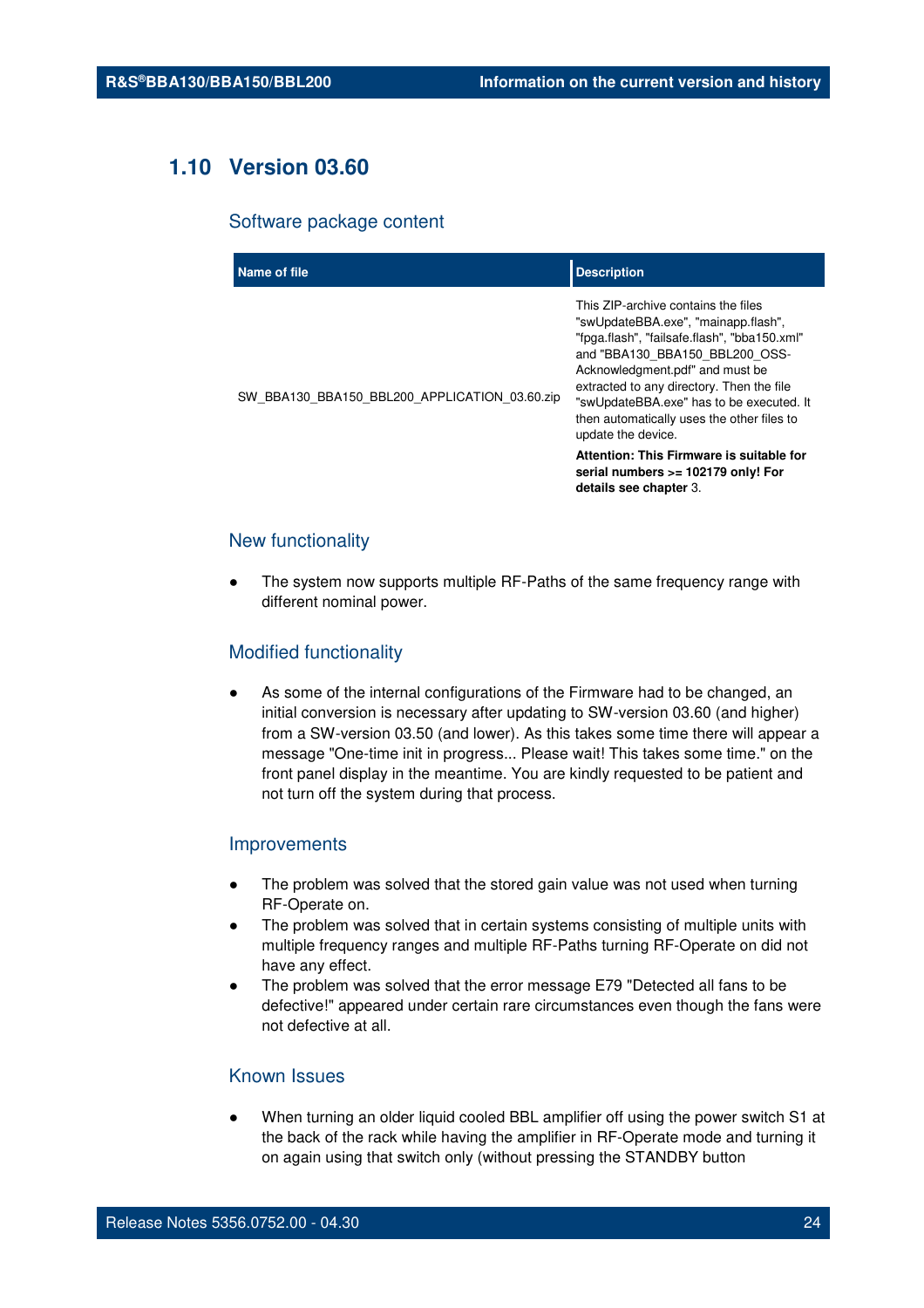afterwards), the pump of the liquid cooling might still be running, which may cause condensation.

To prevent this, you are kindly requested when switching the amplifier on again using the power switch S1 at the back to also press the STANDBY button at the front panel.

This procedure ensures that the liquid cooling does not run unnecessarily and avoids possible condensation.

In systems consisting of multiple units it might happen that some of the units do not finish their start-up phase when having different Firmware versions installed on them (which is the case after having forgotten to install a new Firmware package on each of the units).

To prevent this, you are kindly requested to execute the following steps. Unplug the Ethernet cable from each of the units. Reboot the system and wait some minutes until all units have finished their start-up phase with an error. Plug in the Ethernet cables again. Install the Firmware package on all units making sure to really not forget one of the units. After finished Firmware Update reboot the system again.

- In some older systems setting "Automatic Standby" to "YES" does not have any effect.
- Heavy traffic on the Ethernet could cause the system to slow down a bit.
- Ethernet connections with 10 Mbit are not possible in small systems consisting of one unit.
- When opening and closing the device interlock multiple times within a few milliseconds, the error message E06 "Too low current for amplifier X on bus Y!" might appear in rare cases.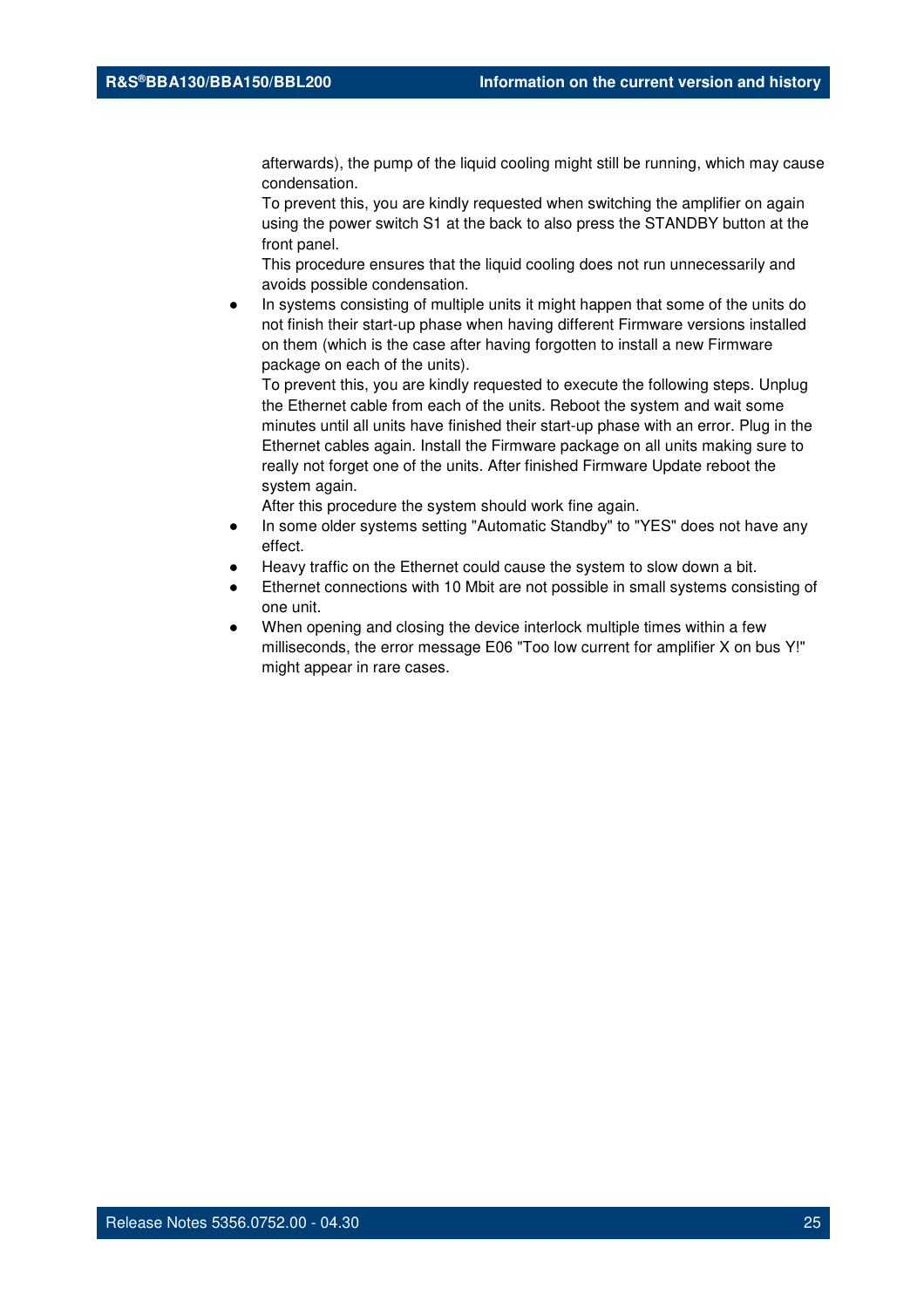## **1.11 Version 03.50**

#### Software package content

| Name of file                                  | <b>Description</b>                                                                                                                                                                                                                                                                                                                                                                                       |
|-----------------------------------------------|----------------------------------------------------------------------------------------------------------------------------------------------------------------------------------------------------------------------------------------------------------------------------------------------------------------------------------------------------------------------------------------------------------|
| SW BBA130 BBA150 BBL200 APPLICATION 03.50.zip | This ZIP-archive contains the files<br>"swUpdateBBA.exe", "mainapp.flash",<br>"fpga.flash", "failsafe.flash", "bba150.xml"<br>and "BBA130 BBA150 BBL200 OSS-<br>Acknowledgment.pdf" and must be<br>extracted to any directory. Then the file<br>"swUpdateBBA.exe" has to be executed. It<br>then automatically uses the other files to<br>update the device.<br>Attention: This Firmware is suitable for |
|                                               | serial numbers >= 102179 only! For<br>details see chapter 3.                                                                                                                                                                                                                                                                                                                                             |

#### New functionality

In systems consisting of multiple units with multiple frequency ranges you now have the possibility to disable one or more (coupled) RF-Paths (and therefore their units), so that you can keep on working with the system in case you need to unhinge one or more units from it, for example.

For this there is a new item in the main menu of the front panel display called "RF-Path Info & Enable".

In the Web-MMI there is a new tab called "RF-Path Info&Enable". Additionally to this you can enable and disable an RF-Path via the new SCPI command "SYSTem:PATH<x>:ENAbled" and request this setting via the new SCPI command "SYSTem:PATH<x>:ENAbled?". The same goes for coupled RF-Paths (consisting of 2 RF-Paths with the same frequency range) with the new SCPI-commands "SYSTem:COUPledpath<x>:ENAbled" and "SYSTem:COUPledpath<x>:ENAbled?".

Last but not least the new SCPI command "SYSTem:SCPI:ENAbledPATHsonly" allows you to configure whether only enabled (coupled) RF-Paths should be considered for RF-Path specific SCPI commands or all (coupled) RF-Paths (even disabled ones). This setting can be requested via the new SCPI command "SYSTem:SCPI:ENAbledPATHsonly?".

A system can now have multiple instances of the same frequency range.

#### Modified functionality

The menu item "Clear Logbook" was removed from the front panel display as well as from the Web-MMI.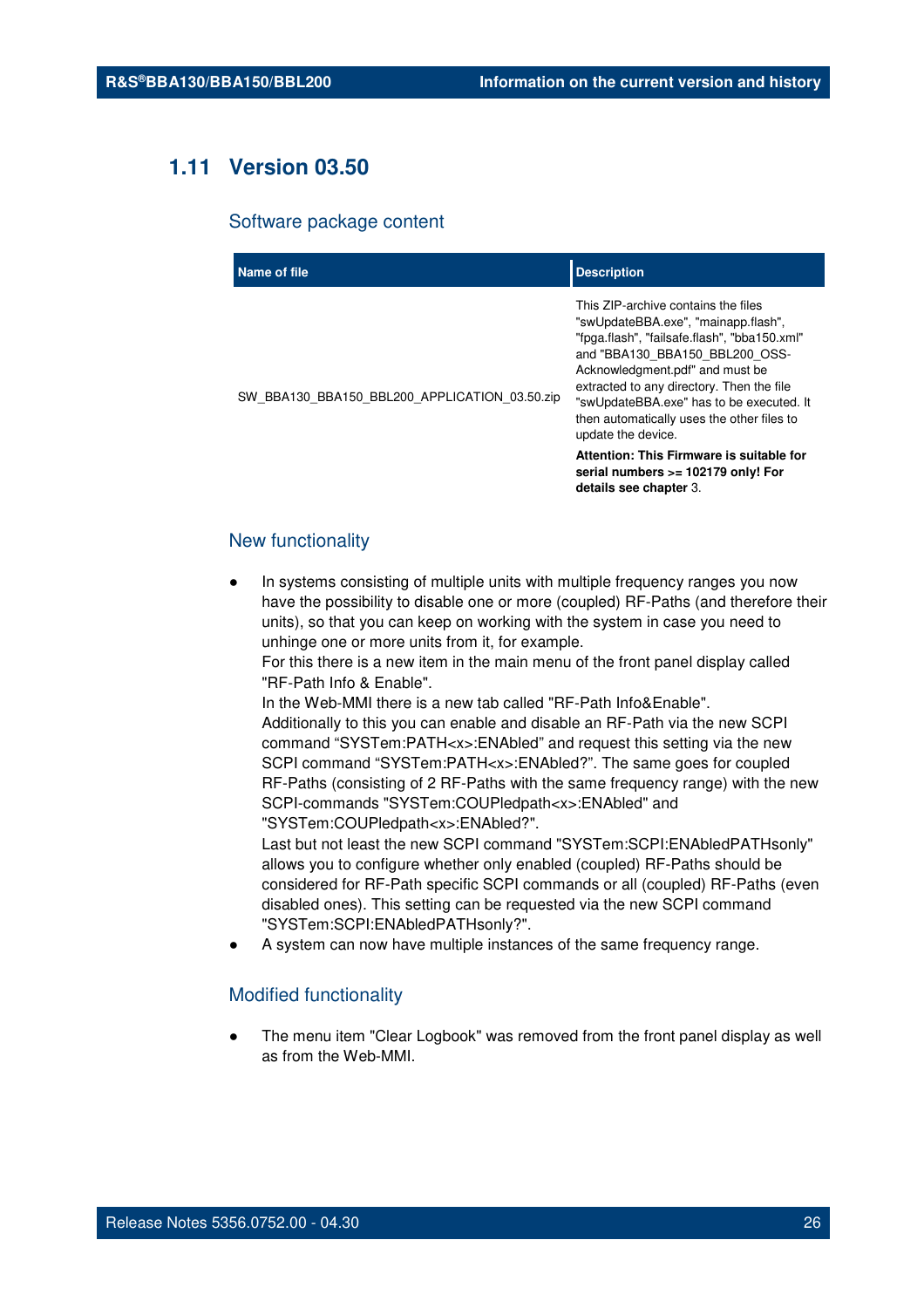#### **Improvements**

- Numerous improvements were made concerning the turning on and off of RF-Operate.
- Numerous minor corrections were made concerning the error handling.
- Numerous corrections were made concerning the Web-MMI.
- The problem was solved that in systems of type BBA130 the first change of the setting "Output Mode" after starting the system sometimes did not have any effect.

#### Known Issues

When turning an older liquid cooled BBL amplifier off using the power switch S1 at the back of the rack while having the amplifier in RF-Operate mode and turning it on again using that switch only (without pressing the STANDBY button afterwards), the pump of the liquid cooling might still be running, which may cause condensation.

To prevent this, you are kindly requested when switching the amplifier on again using the power switch S1 at the back to also press the STANDBY button at the front panel.

This procedure ensures that the liquid cooling does not run unnecessarily and avoids possible condensation.

In systems consisting of multiple units it might happen that some of the units do not finish their start-up phase when having different Firmware versions installed on them (which is the case after having forgotten to install a new Firmware package on each of the units).

To prevent this, you are kindly requested to execute the following steps. Unplug the Ethernet cable from each of the units. Reboot the system and wait some minutes until all units have finished their start-up phase with an error. Plug in the Ethernet cables again. Install the Firmware package on all units making sure to really not forget one of the units. After finished Firmware Update reboot the system again.

- In some older systems setting "Automatic Standby" to "YES" does not have any effect.
- Heavy traffic on the Ethernet could cause the system to slow down a bit. When opening and closing the device interlock multiple times within a few milliseconds, the error message E06 "Too low current for amplifier X on bus Y!" might appear in rare cases.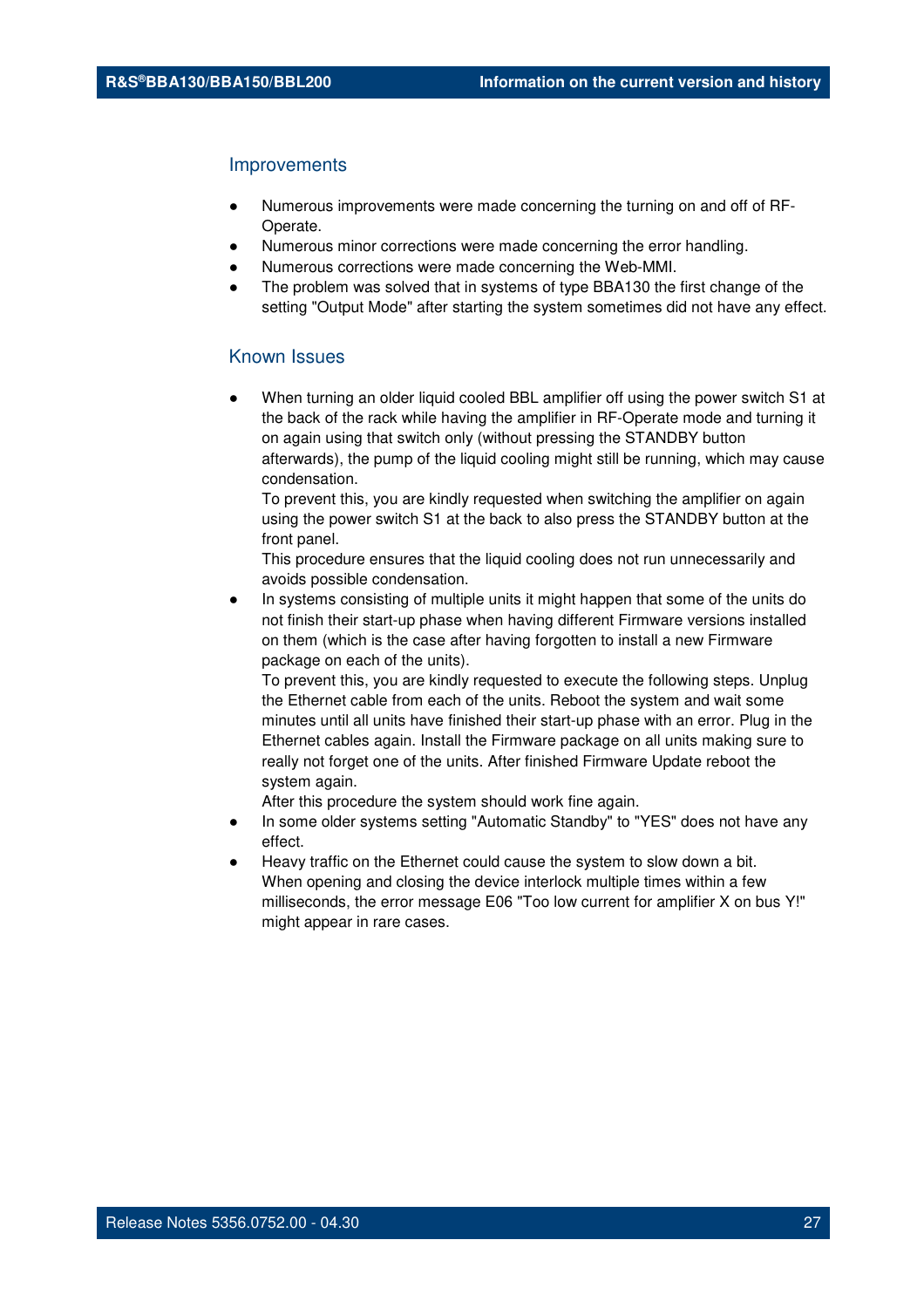## **1.12 Version 03.42**

#### Software package content

| Name of file                                  | <b>Description</b>                                                                                                                                                                                                                                                                                                                                           |
|-----------------------------------------------|--------------------------------------------------------------------------------------------------------------------------------------------------------------------------------------------------------------------------------------------------------------------------------------------------------------------------------------------------------------|
| SW_BBA130_BBA150_BBL200_APPLICATION_03.42.zip | This ZIP-archive contains the files<br>"swUpdateBBA.exe", "mainapp.flash",<br>"fpga.flash", "failsafe.flash", "bba150.xml"<br>and "BBA130 BBA150 BBL200 OSS-<br>Acknowledgment.pdf" and must be<br>extracted to any directory. Then the file<br>"swUpdateBBA.exe" has to be executed. It<br>then automatically uses the other files to<br>update the device. |
|                                               | Attention: This Firmware is suitable for<br>serial numbers >= 102179 only! For<br>details see chapter 3.                                                                                                                                                                                                                                                     |

#### New functionality

● -

#### Modified functionality

● -

#### Improvements

The problem was solved that switching did not work for some types of switches

#### Known Issues

When turning an older liquid cooled BBL amplifier off using the power switch S1 at the back of the rack while having the amplifier in RF-Operate mode and turning it on again using that switch only (without pressing the STANDBY button afterwards), the pump of the liquid cooling might still be running, which may cause condensation.

To prevent this, you are kindly requested when switching the amplifier on again using the power switch S1 at the back to also press the STANDBY button at the front panel.

This procedure ensures that the liquid cooling does not run unnecessarily and avoids possible condensation.

In systems consisting of multiple units it might happen that some of the units do not finish their start-up phase when having different Firmware versions installed on them (which is the case after having forgotten to install a new Firmware package on each of the units).

To prevent this, you are kindly requested to execute the following steps. Unplug the Ethernet cable from each of the units. Reboot the system and wait some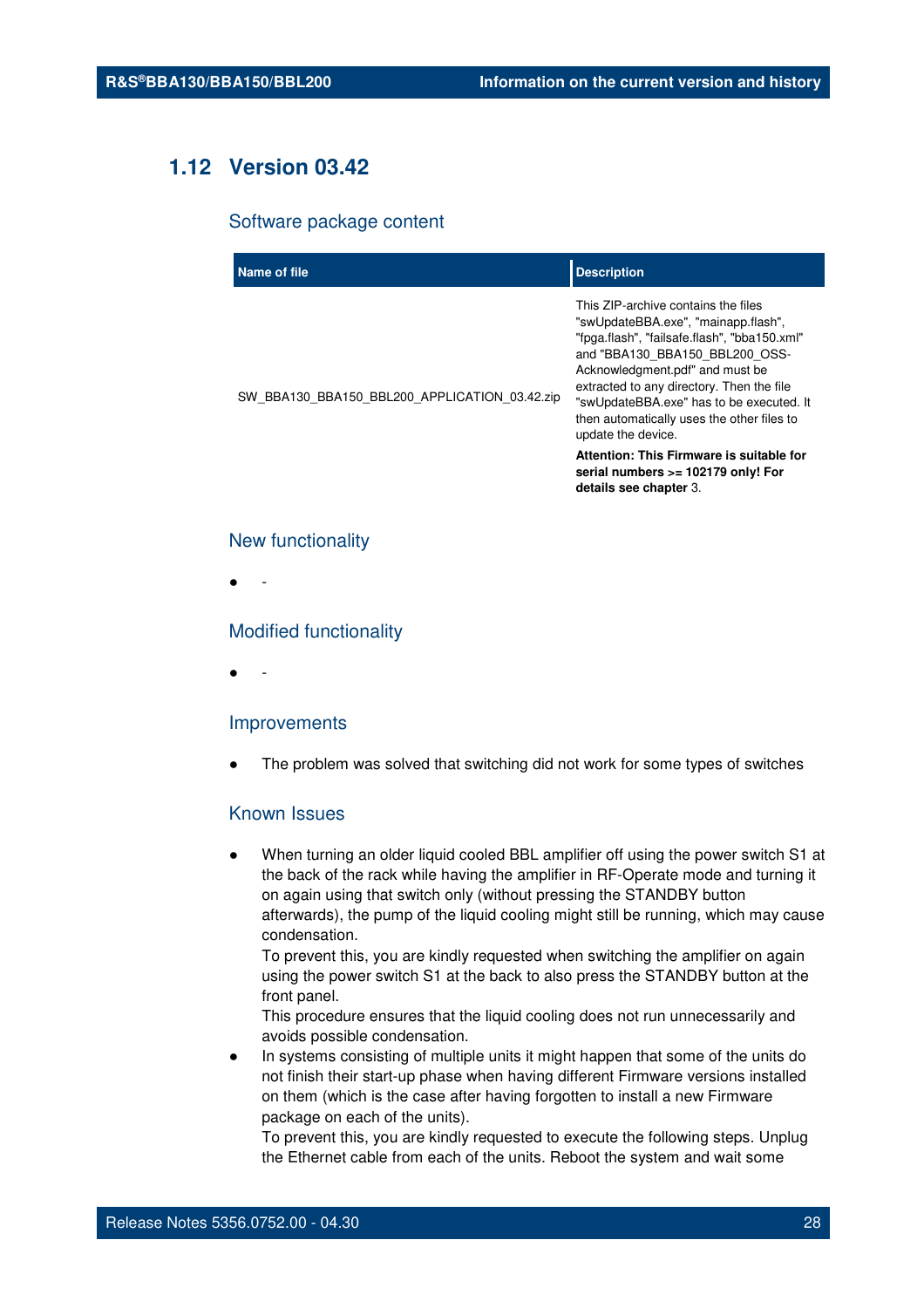minutes until all units have finished their start-up phase with an error. Plug in the Ethernet cables again. Install the Firmware package on all units making sure to really not forget one of the units. After finished Firmware Update reboot the system again.

- In some older systems setting "Automatic Standby" to "YES" does not have any effect.
- Heavy traffic on the Ethernet could cause the system to slow down a bit.
- When opening and closing the device interlock multiple times within a few milliseconds, the error message E06 "Too low current for amplifier X on bus Y!" might appear in rare cases.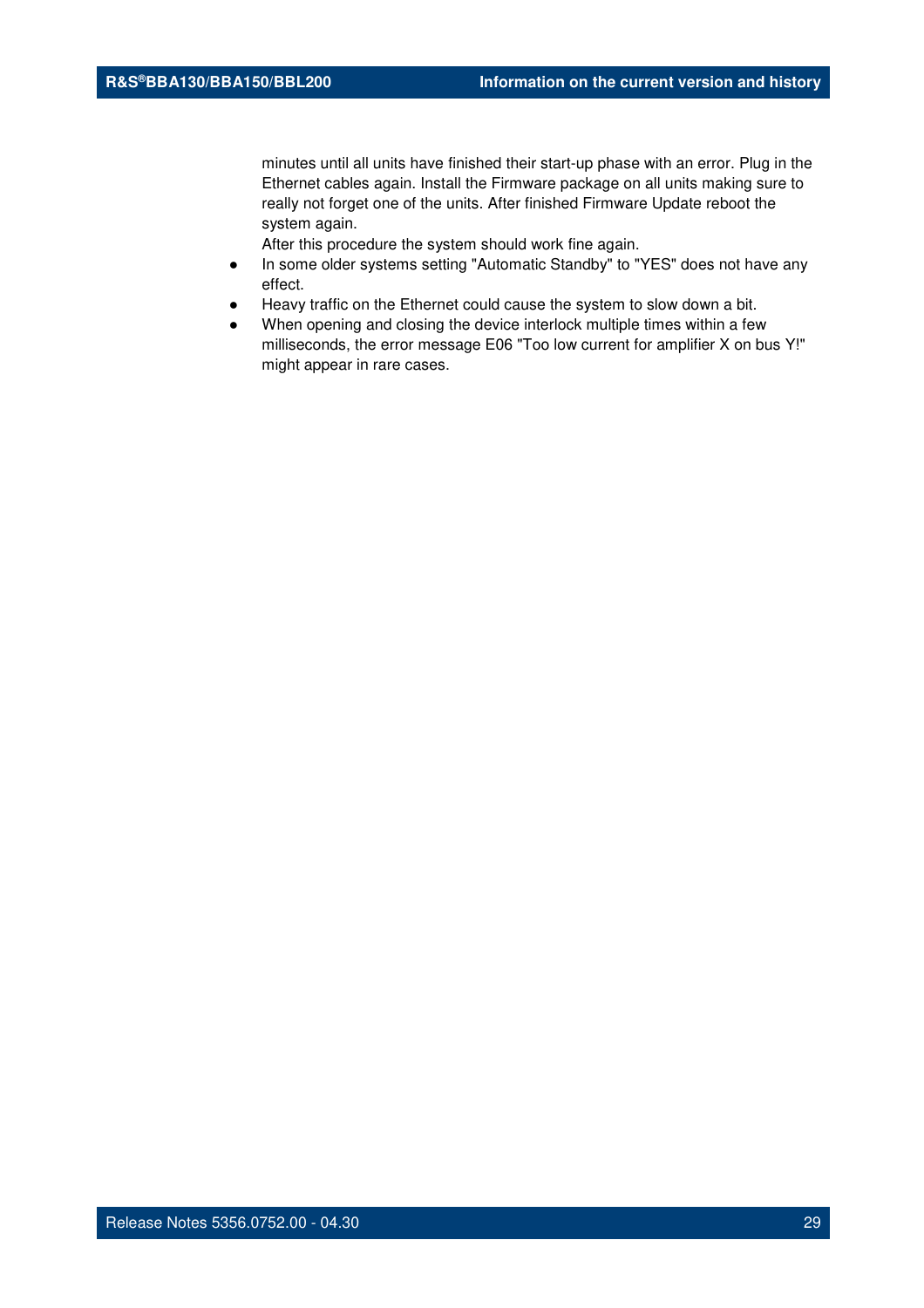## **1.13 Version 03.41**

#### Software package content

| Name of file                                  | <b>Description</b>                                                                                                                                                                                                                                                                                                                                           |
|-----------------------------------------------|--------------------------------------------------------------------------------------------------------------------------------------------------------------------------------------------------------------------------------------------------------------------------------------------------------------------------------------------------------------|
| SW_BBA130_BBA150_BBL200_APPLICATION_03.41.zip | This ZIP-archive contains the files<br>"swUpdateBBA.exe", "mainapp.flash",<br>"fpga.flash", "failsafe.flash", "bba150.xml"<br>and "BBA130 BBA150 BBL200 OSS-<br>Acknowledgment.pdf" and must be<br>extracted to any directory. Then the file<br>"swUpdateBBA.exe" has to be executed. It<br>then automatically uses the other files to<br>update the device. |
|                                               | Attention: This Firmware is suitable for<br>serial numbers >= 102179 only! For<br>details see chapter 3.                                                                                                                                                                                                                                                     |

#### New functionality

● -

#### Modified functionality

● -

#### Improvements

Service capabilities were improved.

#### Known Issues

When turning an older liquid cooled BBL amplifier off using the power switch S1 at the back of the rack while having the amplifier in RF-Operate mode and turning it on again using that switch only (without pressing the STANDBY button afterwards), the pump of the liquid cooling might still be running, which may cause condensation.

To prevent this, you are kindly requested when switching the amplifier on again using the power switch S1 at the back to also press the STANDBY button at the front panel.

This procedure ensures that the liquid cooling does not run unnecessarily and avoids possible condensation.

In systems consisting of multiple units it might happen that some of the units do not finish their start-up phase when having different Firmware versions installed on them (which is the case after having forgotten to install a new Firmware package on each of the units).

To prevent this, you are kindly requested to execute the following steps. Unplug the Ethernet cable from each of the units. Reboot the system and wait some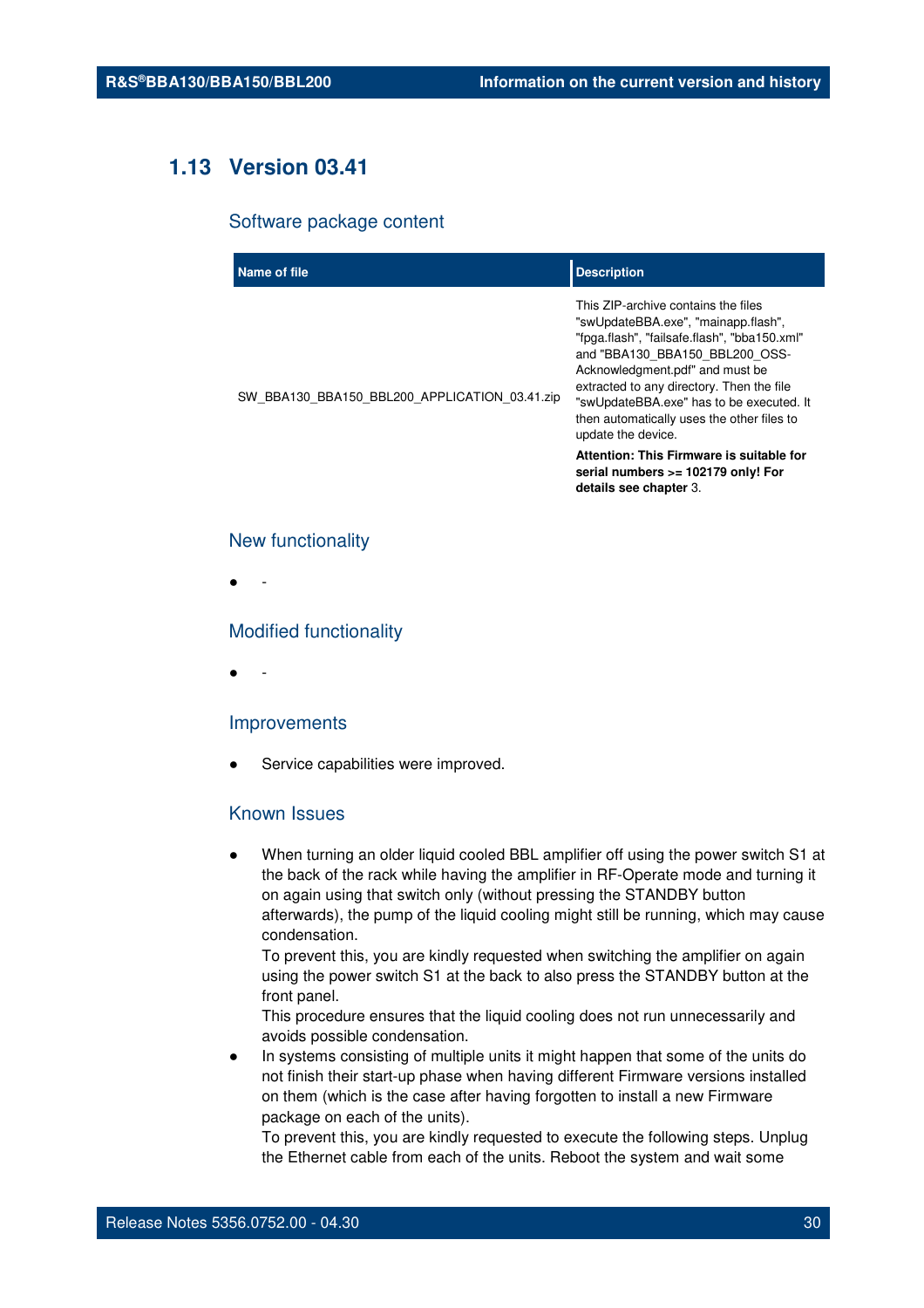minutes until all units have finished their start-up phase with an error. Plug in the Ethernet cables again. Install the Firmware package on all units making sure to really not forget one of the units. After finished Firmware Update reboot the system again.

- In some older systems setting "Automatic Standby" to "YES" does not have any effect.
- Heavy traffic on the Ethernet could cause the system to slow down a bit.
- When opening and closing the device interlock multiple times within a few milliseconds, the error message E06 "Too low current for amplifier X on bus Y!" might appear in rare cases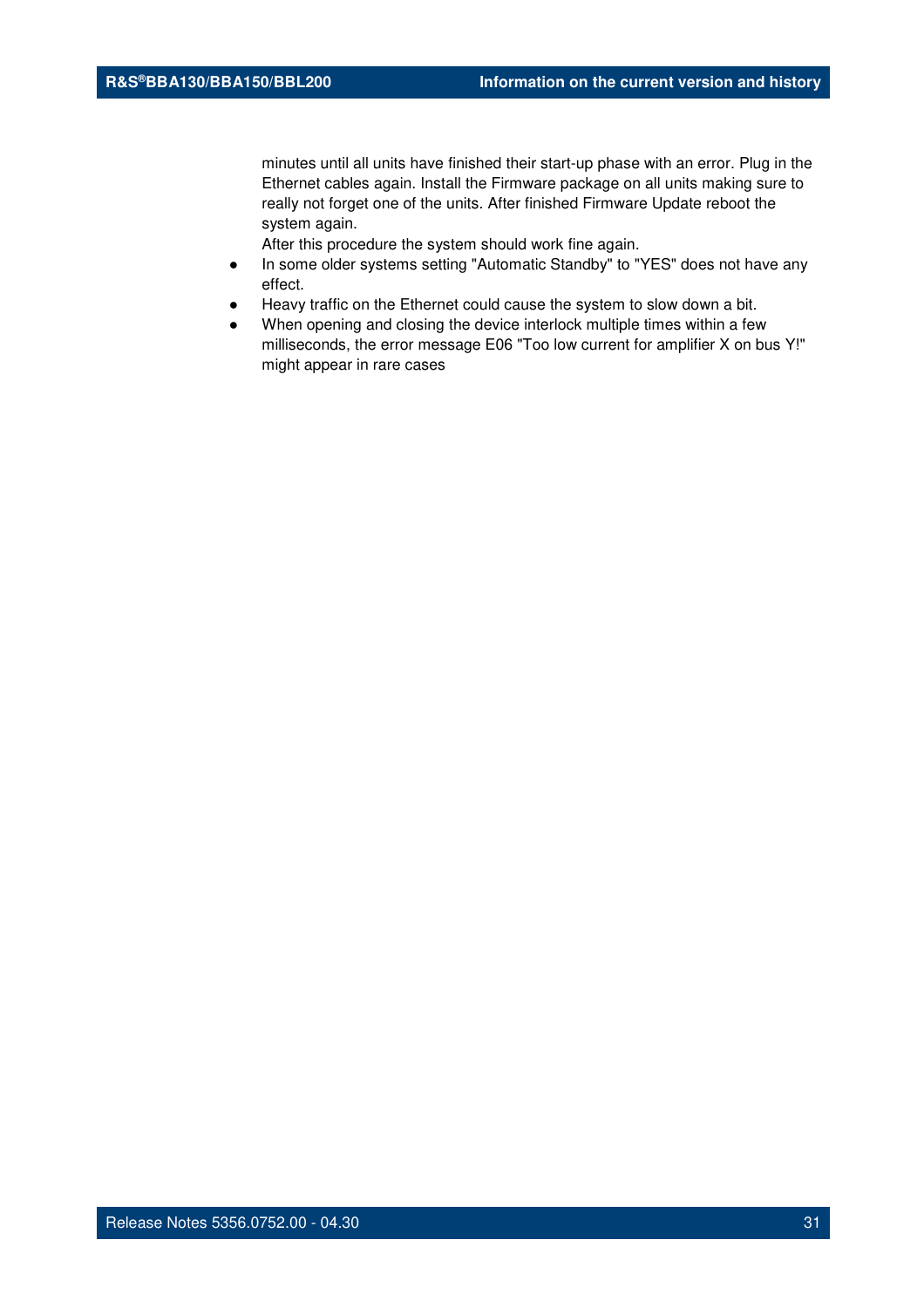## **1.14 Version 03.40**

#### Software package content

| Name of file                                  | <b>Description</b>                                                                                                                                                                                                                                                                                                                                           |
|-----------------------------------------------|--------------------------------------------------------------------------------------------------------------------------------------------------------------------------------------------------------------------------------------------------------------------------------------------------------------------------------------------------------------|
| SW BBA130 BBA150 BBL200 APPLICATION 03.40.zip | This ZIP-archive contains the files<br>"swUpdateBBA.exe", "mainapp.flash",<br>"fpga.flash", "failsafe.flash", "bba150.xml"<br>and "BBA130 BBA150 BBL200 OSS-<br>Acknowledgment.pdf" and must be<br>extracted to any directory. Then the file<br>"swUpdateBBA.exe" has to be executed. It<br>then automatically uses the other files to<br>update the device. |
|                                               | Attention: This Firmware is suitable for<br>serial numbers >= 102179 only! For<br>details see chapter 3.                                                                                                                                                                                                                                                     |

#### New functionality

The system now supports the frequency range from 4 kHz to 400 MHz.

#### Modified functionality

For coupled RF-Paths (consisting of 2 RF-Paths with the same frequency range) a defect/error, which is specific to one of the RF-Paths only, does not cause immediate turning off of RF-Operate anymore. Only the concerned RF-Path is switched off while the other one remains switched on instead.

#### Improvements

- Fan control mode 2 was improved, especially for the frequency range from 80 MHz to 1 GHz.
- Some error entries in the logbook were improved.
- Numerous corrections were made concerning the error handling for internal connections between subunits in high power and liquid cooled systems.
- Numerous corrections were made concerning the Web-MMI.

#### Known Issues

When turning an older liquid cooled BBL amplifier off using the power switch S1 at the back of the rack while having the amplifier in RF-Operate mode and turning it on again using that switch only (without pressing the STANDBY button afterwards), the pump of the liquid cooling might still be running, which may cause condensation.

To prevent this, you are kindly requested when switching the amplifier on again using the power switch S1 at the back to also press the STANDBY button at the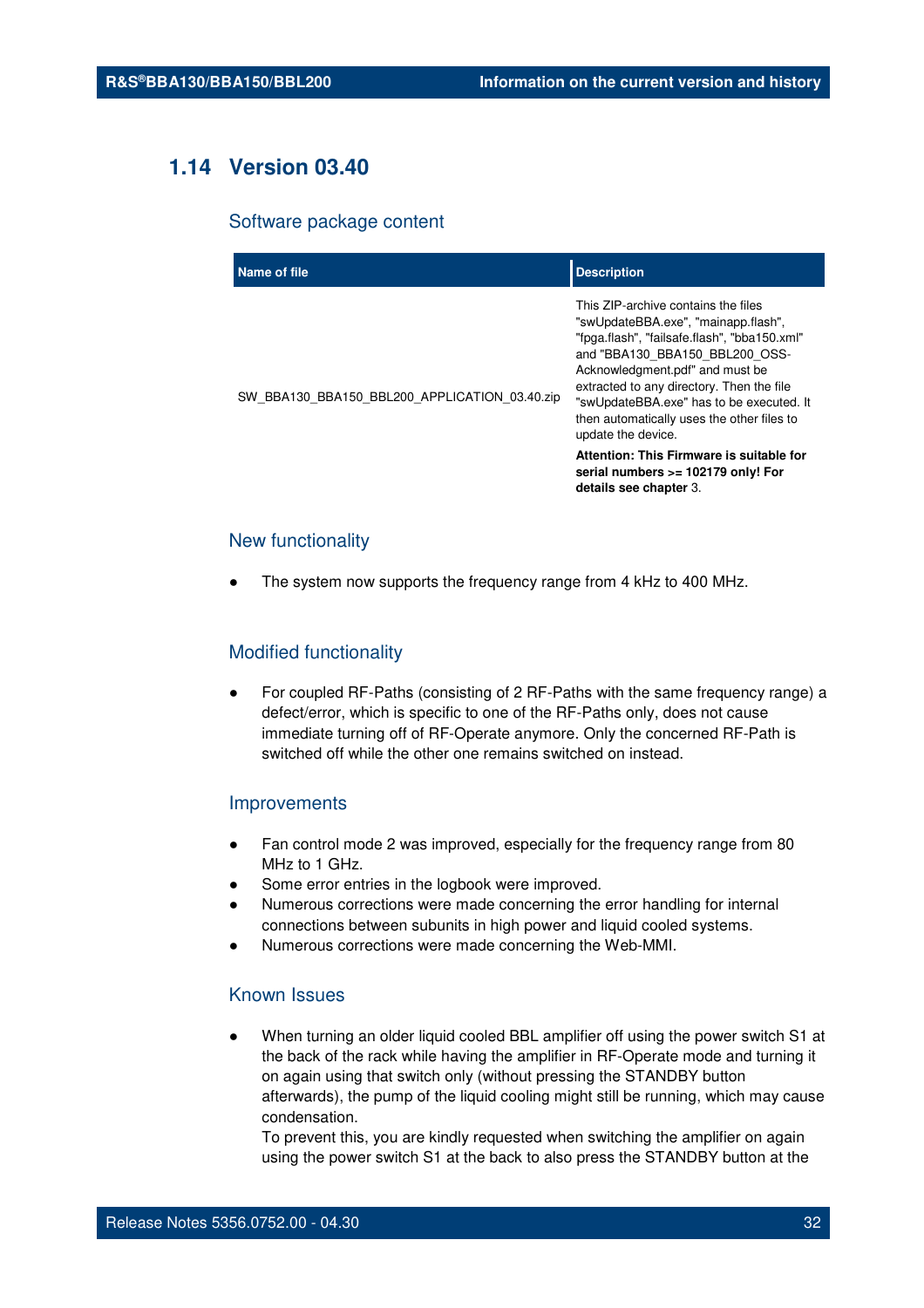front panel.

This procedure ensures that the liquid cooling does not run unnecessarily and avoids possible condensation.

In systems consisting of multiple units it might happen that some of the units do not finish their start-up phase when having different Firmware versions installed on them (which is the case after having forgotten to install a new Firmware package on each of the units).

To prevent this, you are kindly requested to execute the following steps. Unplug the Ethernet cable from each of the units. Reboot the system and wait some minutes until all units have finished their start-up phase with an error. Plug in the Ethernet cables again. Install the Firmware package on all units making sure to really not forget one of the units. After finished Firmware Update reboot the system again.

- In some older systems setting "Automatic Standby" to "YES" does not have any effect.
- Heavy traffic on the Ethernet could cause the system to slow down a bit.
- When opening and closing the device interlock multiple times within a few milliseconds, the error message E06 "Too low current for amplifier X on bus Y!" might appear in rare cases.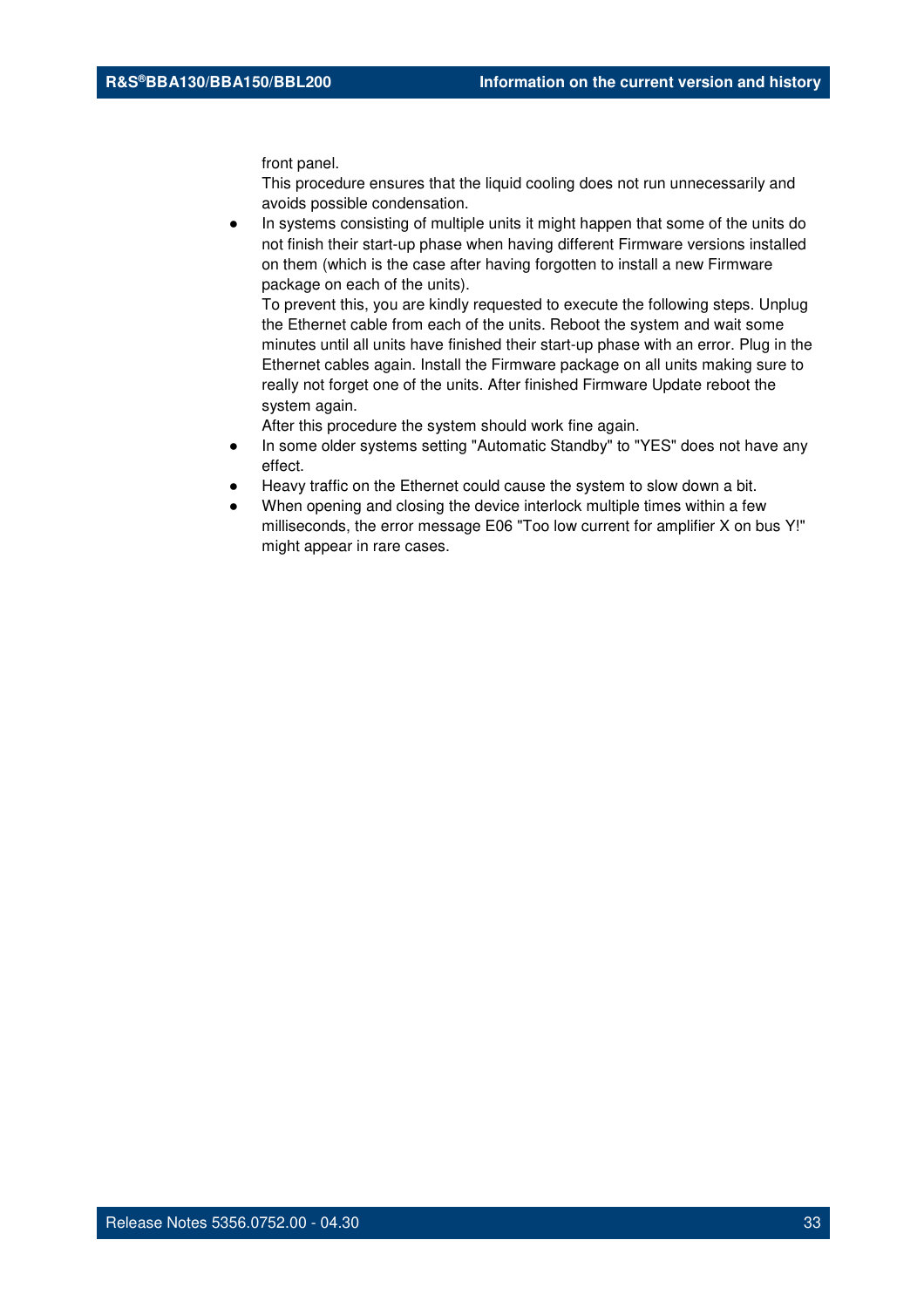## **1.15 Version 03.30**

#### Software package content

| Name of file                                  | <b>Description</b>                                                                                                                                                                                                                                                                                                                                                                                                                                                       |
|-----------------------------------------------|--------------------------------------------------------------------------------------------------------------------------------------------------------------------------------------------------------------------------------------------------------------------------------------------------------------------------------------------------------------------------------------------------------------------------------------------------------------------------|
| SW_BBA130_BBA150_BBL200_APPLICATION_03.30.zip | This ZIP-archive contains the files<br>"swUpdateBBA.exe", "mainapp.flash",<br>"fpga.flash", "failsafe.flash", "bba150.xml"<br>and "BBA130 BBA150 BBL200 OSS-<br>Acknowledgment.pdf" and must be<br>extracted to any directory. Then the file<br>"swUpdateBBA.exe" has to be executed. It<br>then automatically uses the other files to<br>update the device.<br>Attention: This Firmware is suitable for<br>serial numbers >= 102179 only! For<br>details see chapter 3. |
|                                               |                                                                                                                                                                                                                                                                                                                                                                                                                                                                          |

#### New functionality

- In liquid cooled systems you now have the possibility to request the measured values of the liquid cooling via the new SCPI commands "SENSe:LIQuidcooling:TemperatureIN?",
	- "SENSe:LIQuidcooling:TemperatureOUT?", "SENSe:LIQuidcooling:PRESsure?", "SENSe:LIQuidcooling:PumpsSTATe?", "SENSe:LIQuidcooling:Pump1SPeed?", "SENSe:LIQuidcooling:Pump1FLowrate?",
	- "SENSe:LIQuidcooling:Pump2SPeed?",

"SENSe:LIQuidcooling:Pump2FLowrate?", "SENSe:LIQuidcooling:Fan1SPeed?" and "SENSe:LIQuidcooling:Fan2SPeed?".

#### Modified functionality

- In systems of type BBA130 with multiple frequency ranges and/or RF-Paths the settings "Output Mode" and "Operating Class" now can be made for each of the frequency ranges / RF-Paths separately. Thus the following new SCPI commands were introduced:
	- "RF<x>:OUTPut:MODe?" for requesting the Output Mode of the RF-Path <x>
	- "RF<x>:OUTPut:MODe" for setting the Output Mode of the RF-Path <x>
	- "RFCOUPledpath<x>:OUTPut:MODe?" for requesting the Output Mode of the coupled RF-Path <x>
	- "RFCOUPledpath<x>:OUTPut:MODe" for setting the Output Mode of the coupled RF-Path <x>

- "RF<x>:OPERating:CLAss?" for requesting the Operating Class of the RF-Path  $\langle x \rangle$ 

- "RF<x>:OPERating:CLAss" for setting the Operating Class of the RF-Path <x>

- "RFCOUPledpath<x>:OPERating:CLAss?" for requesting the Operating Class of the coupled RF-Path <x>

- "RFCOUPledpath<x>:OPERating:CLAss" for setting the Operating Class of the coupled RF-Path <x>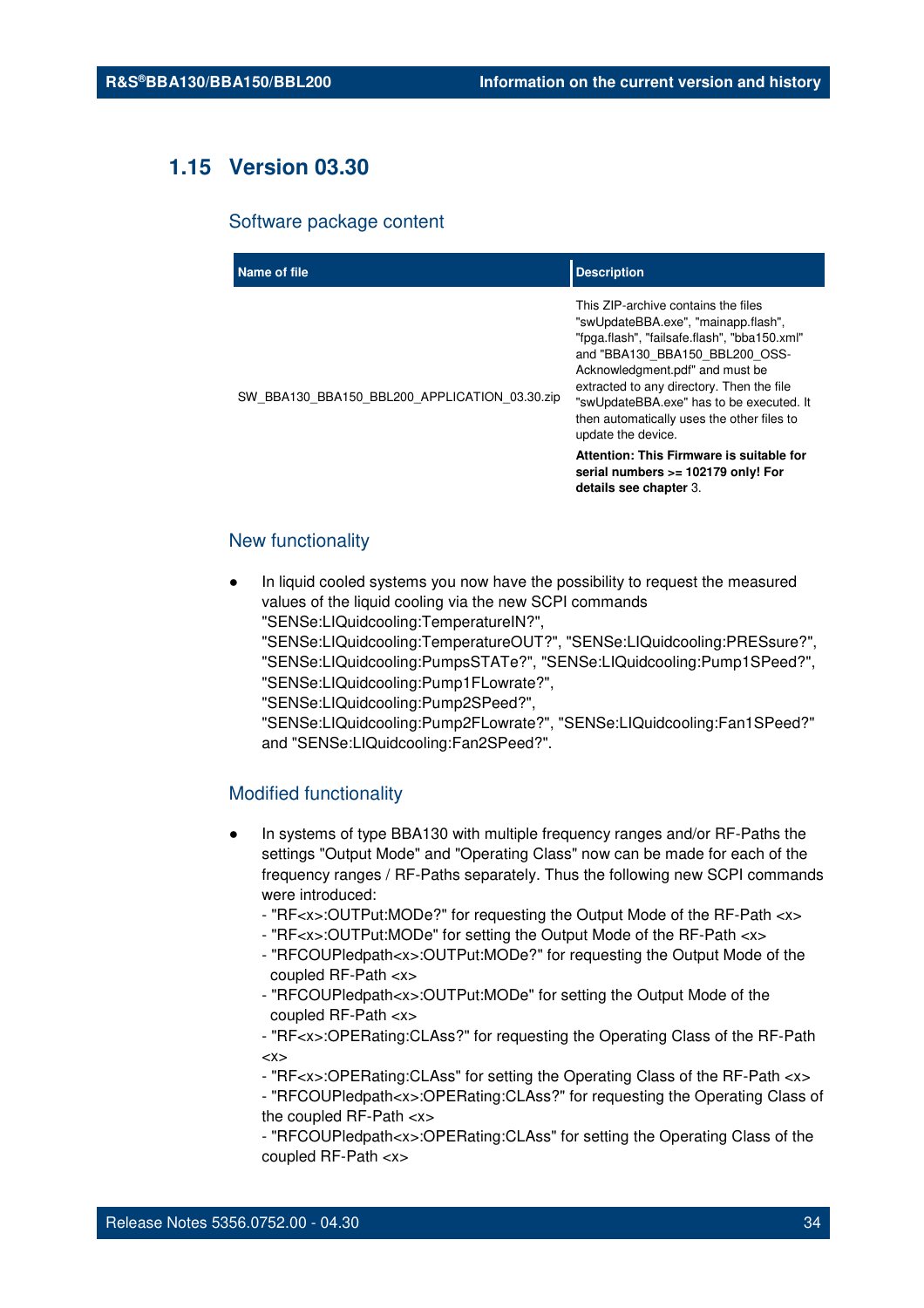#### **Improvements**

- The self-protection of the amplifier was improved.
- Numerous improvements were made concerning liquid cooled systems.
- Numerous improvements were made concerning the turning on of RF-Operate.
- Numerous corrections were made concerning the Ethernet settings, especially DHCP Client.
- Numerous corrections were made concerning the changing of the Operating Class in systems of type BBA130.
- Numerous minor improvements were made concerning the front panel display.
- Numerous minor improvements were made concerning the Web-MMI.
- Numerous minor corrections were made concerning the error handling for internal connections between subunits in high power and liquid cooled systems.
- A minor correction was made concerning the detection of defective fans.

#### Known Issues

When turning an older liquid cooled BBL amplifier off using the power switch S1 at the back of the rack while having the amplifier in RF-Operate mode and turning it on again using that switch only (without pressing the STANDBY button afterwards), the pump of the liquid cooling might still be running, which may cause condensation.

To prevent this, you are kindly requested when switching the amplifier on again using the power switch S1 at the back to also press the STANDBY button at the front panel.

This procedure ensures that the liquid cooling does not run unnecessarily and avoids possible condensation.

In systems consisting of multiple units it might happen that some of the units do not finish their start-up phase when having different Firmware versions installed on them (which is the case after having forgotten to install a new Firmware package on each of the units).

To prevent this, you are kindly requested to execute the following steps. Unplug the Ethernet cable from each of the units. Reboot the system and wait some minutes until all units have finished their start-up phase with an error. Plug in the Ethernet cables again. Install the Firmware package on all units making sure to really not forget one of the units. After finished Firmware Update reboot the system again.

- In some older systems setting "Automatic Standby" to "YES" does not have any effect.
- Heavy traffic on the Ethernet could cause the system to slow down a bit.
- When opening and closing the device interlock multiple times within a few milliseconds, the error message E06 "Too low current for amplifier X on bus Y!" might appear in rare cases.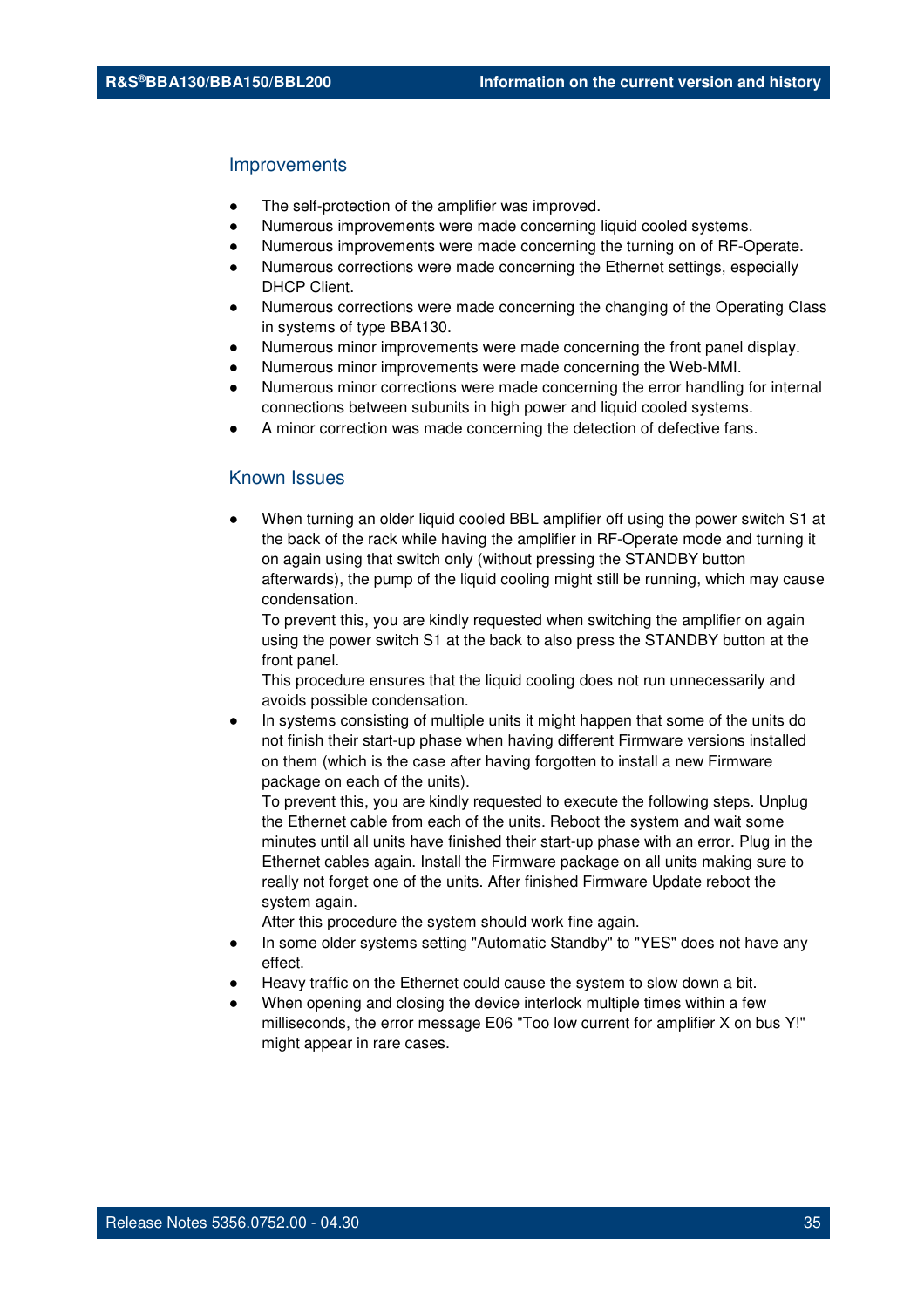## **1.16 Version 03.22**

#### Software package content

| Name of file                                  | <b>Description</b>                                                                                                                                                                                                                                                                                                                                                                                       |
|-----------------------------------------------|----------------------------------------------------------------------------------------------------------------------------------------------------------------------------------------------------------------------------------------------------------------------------------------------------------------------------------------------------------------------------------------------------------|
| SW BBA130 BBA150 BBL200 APPLICATION 03.22.zip | This ZIP-archive contains the files<br>"swUpdateBBA.exe", "mainapp.flash",<br>"fpga.flash", "failsafe.flash", "bba150.xml"<br>and "BBA130 BBA150 BBL200 OSS-<br>Acknowledgment.pdf" and must be<br>extracted to any directory. Then the file<br>"swUpdateBBA.exe" has to be executed. It<br>then automatically uses the other files to<br>update the device.<br>Attention: This Firmware is suitable for |
|                                               | serial numbers >= 102179 only! For<br>details see chapter 3.                                                                                                                                                                                                                                                                                                                                             |

#### New functionality

● -

#### Modified functionality

● -

#### Improvements

The problem was solved that turning RF-Operate under certain circumstances failed with error message E06 "Too low current for amplifier X on bus Y!" right after switching RF-Paths in some systems having the frequency ranges from 0.69 to 3.2 GHz and from 2.5 to 6 GHz both.

#### Known Issues

When turning a liquid cooled BBL amplifier off using the power switch S1 at the back of the rack while having the amplifier in RF-Operate mode and turning it on again using that switch only (without pressing the STANDBY button afterwards), the pump of the liquid cooling might still be running, which may cause condensation.

To prevent this, you are kindly requested when switching the amplifier on again using the power switch S1 at the back to also press the STANDBY button at the front panel.

This procedure ensures that the liquid cooling does not run unnecessarily and avoids possible condensation.

In systems consisting of multiple units it might happen that some of the units do not finish their start-up phase when having different Firmware versions installed on them (which is the case after having forgotten to install a new Firmware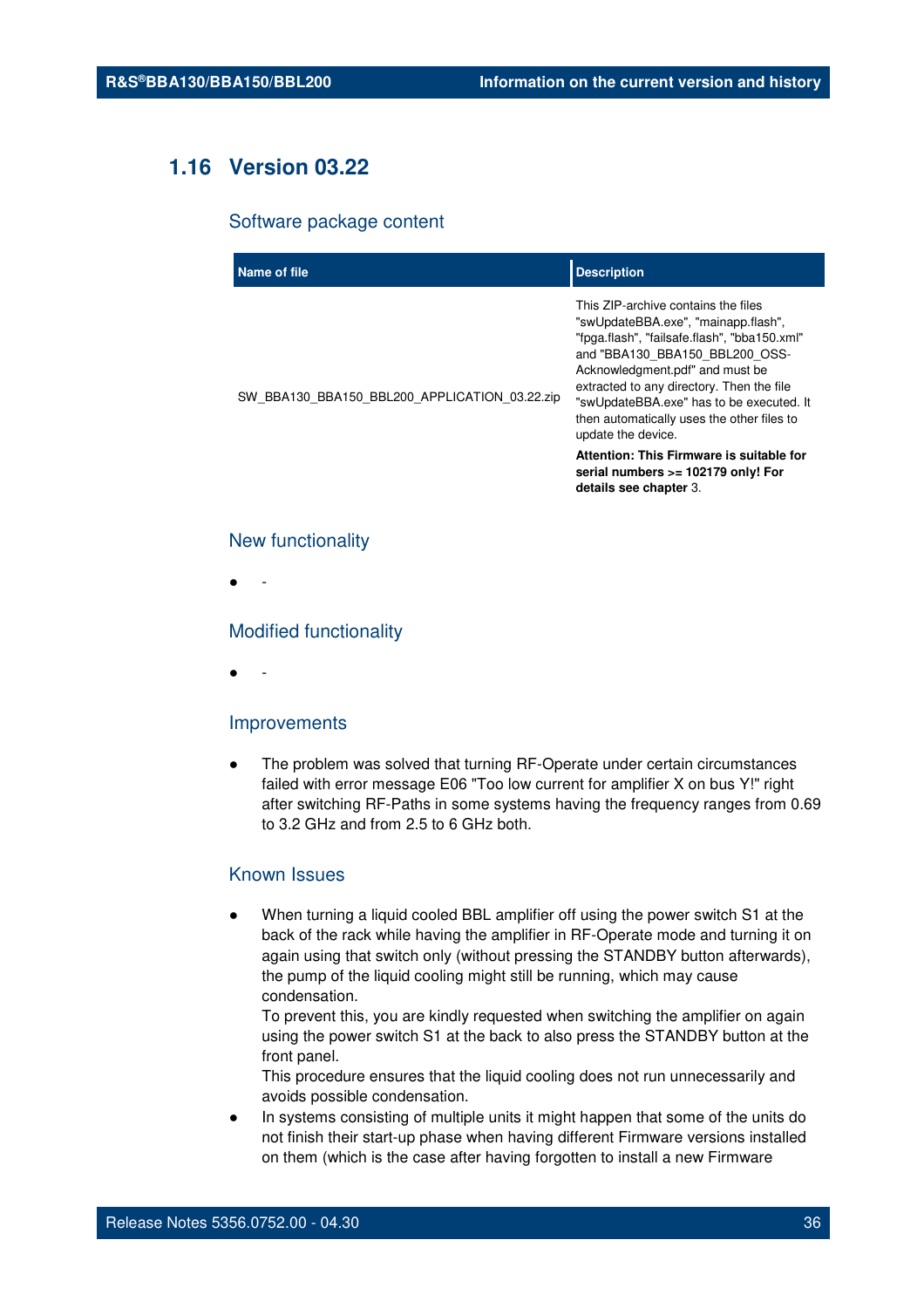package on each of the units).

To prevent this, you are kindly requested to execute the following steps. Unplug the Ethernet cable from each of the units. Reboot the system and wait some minutes until all units have finished their start-up phase with an error. Plug in the Ethernet cables again. Install the Firmware package on all units making sure to really not forget one of the units. After finished Firmware Update reboot the system again.

- In some older systems setting "Automatic Standby" to "YES" does not have any effect.
- Heavy traffic on the Ethernet could cause the system to slow down a bit.
- When opening and closing the device interlock multiple times within a few milliseconds, the error message E06 "Too low current for amplifier X on bus Y!" might appear in rare cases.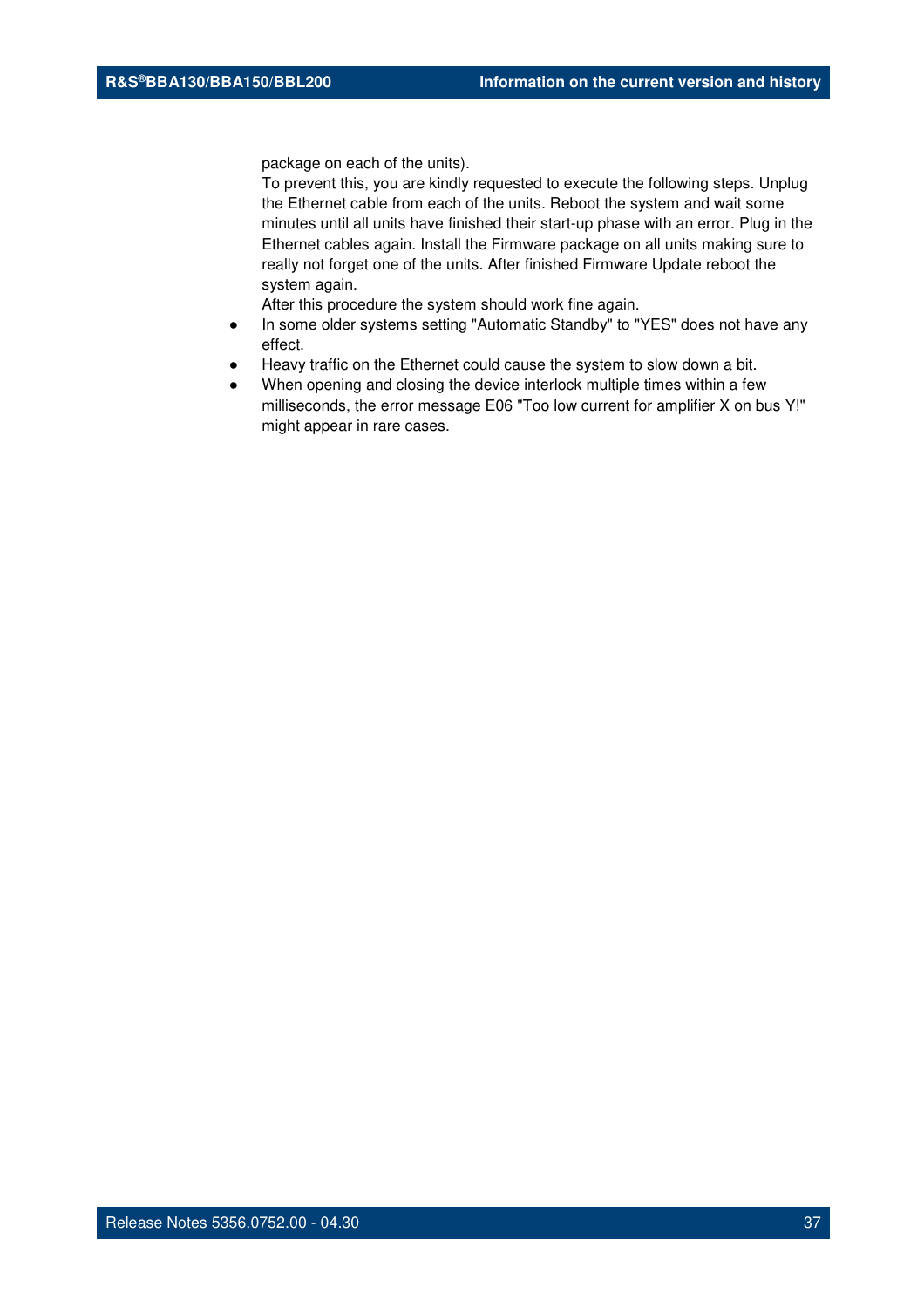# **1.17 Version 03.21**

### Software package content

| Name of file                                  | <b>Description</b>                                                                                                                                                                                                                                                                                                                                           |
|-----------------------------------------------|--------------------------------------------------------------------------------------------------------------------------------------------------------------------------------------------------------------------------------------------------------------------------------------------------------------------------------------------------------------|
| SW_BBA130_BBA150_BBL200_APPLICATION_03.21.zip | This ZIP-archive contains the files<br>"swUpdateBBA.exe", "mainapp.flash",<br>"fpga.flash", "failsafe.flash", "bba150.xml"<br>and "BBA130 BBA150 BBL200 OSS-<br>Acknowledgment.pdf" and must be<br>extracted to any directory. Then the file<br>"swUpdateBBA.exe" has to be executed. It<br>then automatically uses the other files to<br>update the device. |
|                                               | Attention: This Firmware is suitable for<br>serial numbers >= 102179 only! For<br>details see chapter 3.                                                                                                                                                                                                                                                     |

## New functionality

● -

## Modified functionality

● -

## Improvements

- Some improvements were made concerning the turning off of RF-Operate.
- Minor corrections were made concerning the Web-MMI.

A problem was solved that in rare cases the LED "ERROR" remained on even after successfully turning RF-Operate on.

# Known Issues

When turning a liquid cooled BBL amplifier off using the power switch S1 at the back of the rack while having the amplifier in RF-Operate mode and turning it on again using that switch only (without pressing the STANDBY button afterwards), the pump of the liquid cooling might still be running, which may cause condensation.

To prevent this, you are kindly requested when switching the amplifier on again using the power switch S1 at the back to also press the STANDBY button at the front panel.

This procedure ensures that the liquid cooling does not run unnecessarily and avoids possible condensation.

In systems consisting of multiple units it might happen that some of the units do not finish their start-up phase when having different Firmware versions installed on them (which is the case after having forgotten to install a new Firmware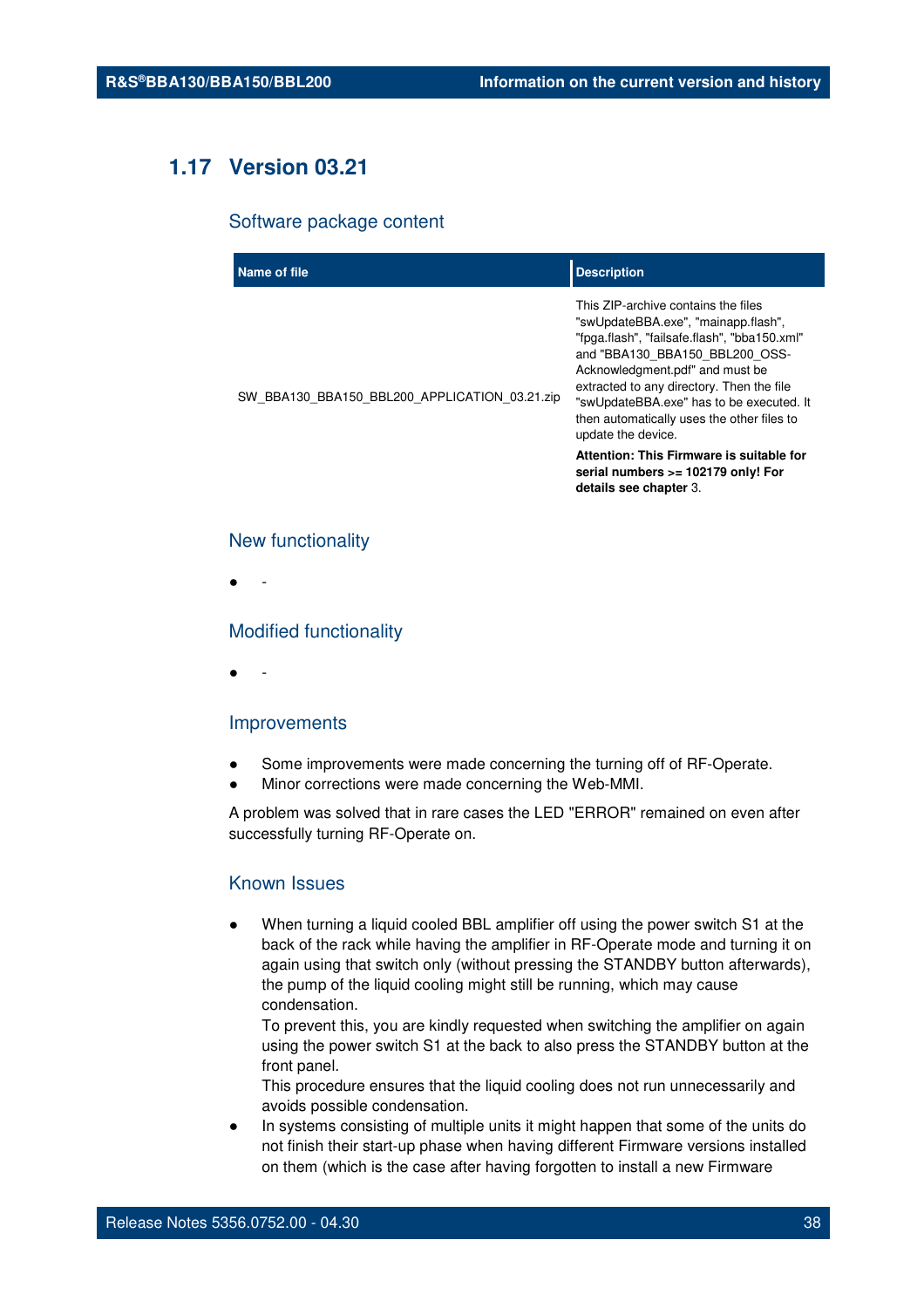package on each of the units).

To prevent this, you are kindly requested to execute the following steps. Unplug the Ethernet cable from each of the units. Reboot the system and wait some minutes until all units have finished their start-up phase with an error. Plug in the Ethernet cables again. Install the Firmware package on all units making sure to really not forget one of the units. After finished Firmware Update reboot the system again.

- In some older systems setting "Automatic Standby" to "YES" does not have any effect.
- Heavy traffic on the Ethernet could cause the system to slow down a bit. When opening and closing the device interlock multiple times within a few milliseconds, the error message E06 "Too low current for amplifier X on bus Y!" might appear in rare cases.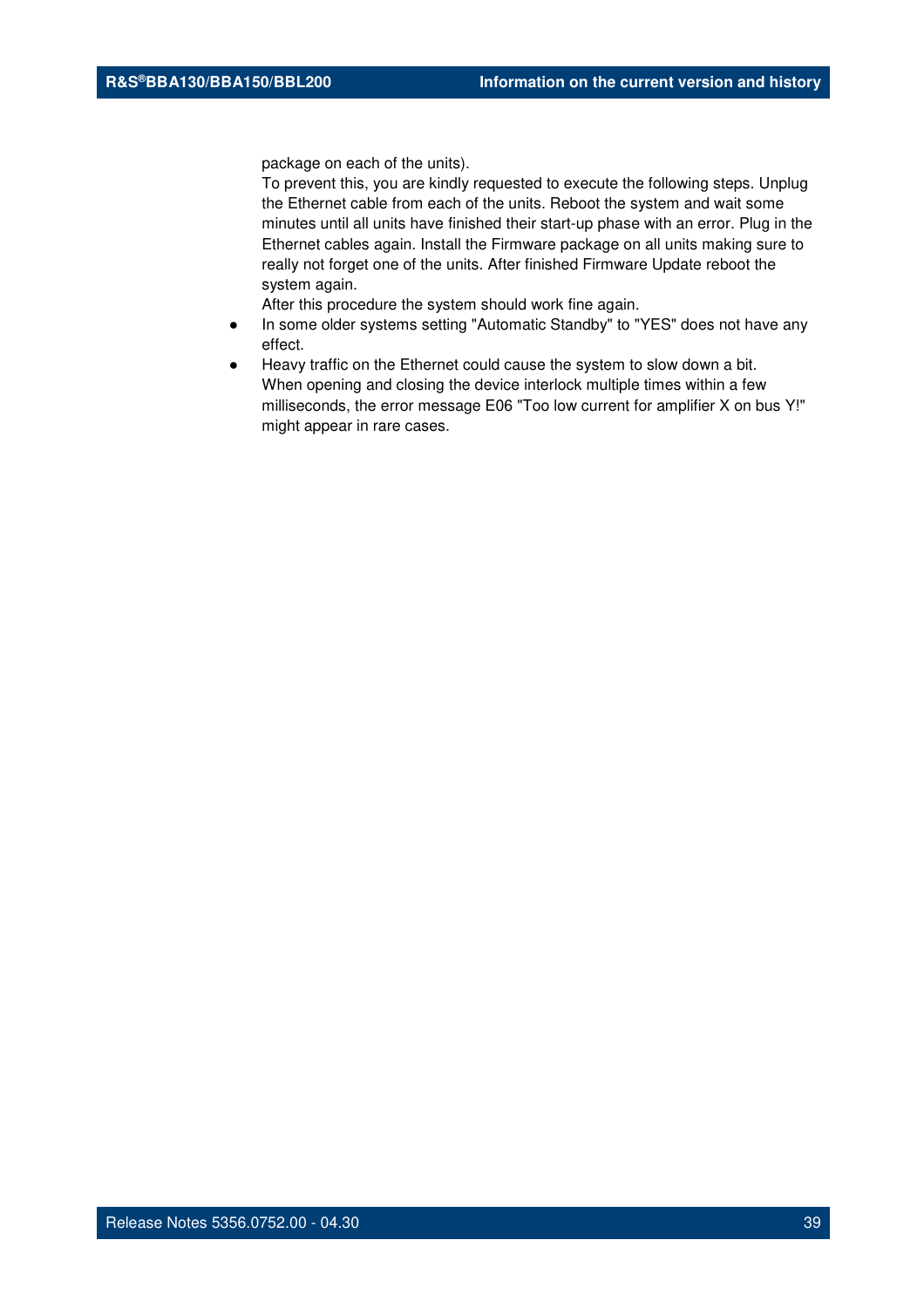# **1.18 Version 03.20**

#### Software package content

| Name of file                                  | <b>Description</b>                                                                                                                                                                                                                                                                                                                                           |
|-----------------------------------------------|--------------------------------------------------------------------------------------------------------------------------------------------------------------------------------------------------------------------------------------------------------------------------------------------------------------------------------------------------------------|
| SW_BBA130_BBA150_BBL200_APPLICATION_03.20.zip | This ZIP-archive contains the files<br>"swUpdateBBA.exe", "mainapp.flash",<br>"fpga.flash", "failsafe.flash", "bba150.xml"<br>and "BBA130 BBA150 BBL200 OSS-<br>Acknowledgment.pdf" and must be<br>extracted to any directory. Then the file<br>"swUpdateBBA.exe" has to be executed. It<br>then automatically uses the other files to<br>update the device. |
|                                               | Attention: This Firmware is suitable for<br>serial numbers >= 102179 only! For<br>details see chapter 3.                                                                                                                                                                                                                                                     |

# New functionality

You can now choose between 2 different behaviors/modes of the fan control. For this there is a new item in the main menu of the front panel display called "Fan Control".

In the Web-MMI you can find this new menu item in the "Misc. Settings" area of the "Settings"-tab.

Additionally to this you can change this setting via the new SCPI command "SYSTem:FANcontrol:MODe" and request it via the new SCPI command "SYSTem:FANcontrol:MODe?".

# Modified functionality

- When changing the "SCPI Timeout" via the front panel or Web-MMI there is being displayed a message now, stating that this setting takes effect at the next start of the system.
- For systems of type BBA130 the behavior of the SCPI commands "SENSe:NPOWer?" and "SENSe<x>:NPOWer?" was slightly changed.
- The menu item "Permanent Power On" was renamed to "Automatic Standby". You can also change this setting via the new SCPI command "SYSTem:AUTomaticstandby" and request it via the new SCPI command "SYSTem:AUTomaticstandby?".
- At the front panel the menu "Gain" remains open when pressing the OK button, allowing you to change the gain continuously. The menu can by exited by pressing the BACK button only. Thus, the former menu item "Continuous Gain" is not needed anymore, so it was removed.

#### Improvements

Fan control was improved for the frequency range from 80 MHz to 1 GHz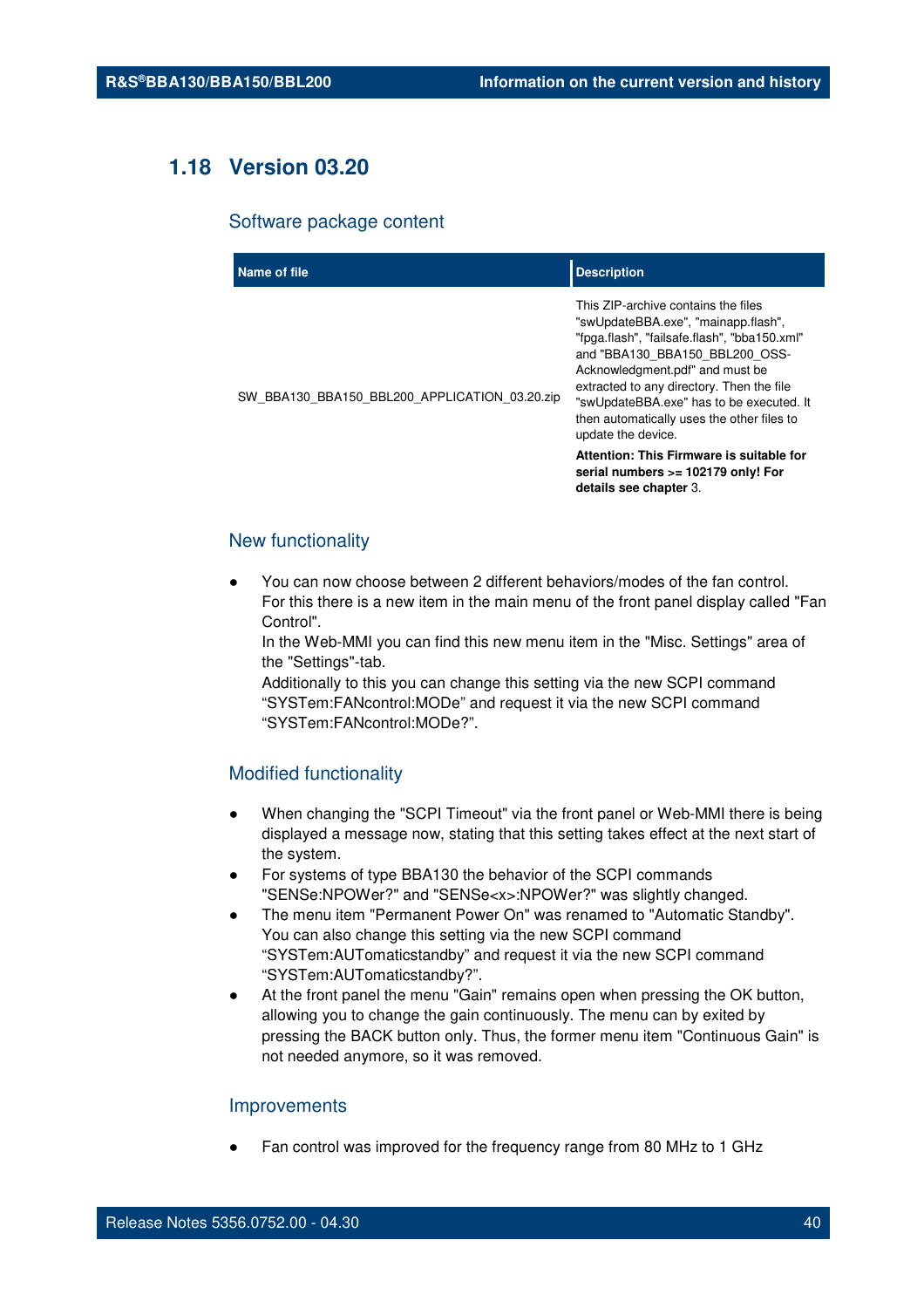- For systems of type BBA130 the problem was solved that the configured gain was ignored when changing the Operating Class immediately after changing the gain without turning RF-Operate mode off and on between these steps.
- Numerous improvements and corrections were made concerning the Web-MMI.
- Numerous minor corrections were made concerning the error handling for internal connections between subunits in high power and liquid cooled systems.
- Numerous improvements and corrections were made concerning the Firmware Update.
- A problem was solved that heavy traffic on the Ethernet could cause the system to stop working after some time when having DHCP Client turned on.

# Known Issues

When turning a liquid cooled BBL amplifier off using the power switch S1 at the back of the rack while having the amplifier in RF-Operate mode and turning it on again using that switch only (without pressing the STANDBY button afterwards), the pump of the liquid cooling might still be running, which may cause condensation.

To prevent this, you are kindly requested when switching the amplifier on again using the power switch S1 at the back to also press the STANDBY button at the front panel.

This procedure ensures that the liquid cooling does not run unnecessarily and avoids possible condensation.

In systems consisting of multiple units it might happen that some of the units do not finish their start-up phase when having different Firmware versions installed on them (which is the case after having forgotten to install a new Firmware package on each of the units).

To prevent this, you are kindly requested to execute the following steps. Unplug the Ethernet cable from each of the units. Reboot the system and wait some minutes until all units have finished their start-up phase with an error. Plug in the Ethernet cables again. Install the Firmware package on all units making sure to really not forget one of the units. After finished Firmware Update reboot the system again.

- In some older systems setting "Automatic Standby" to "YES" does not have any effect.
- Heavy traffic on the Ethernet could cause the system to slow down a bit. When opening and closing the device interlock multiple times within a few milliseconds, the error message E06 "Too low current for amplifier X on bus Y!" might appear in rare cases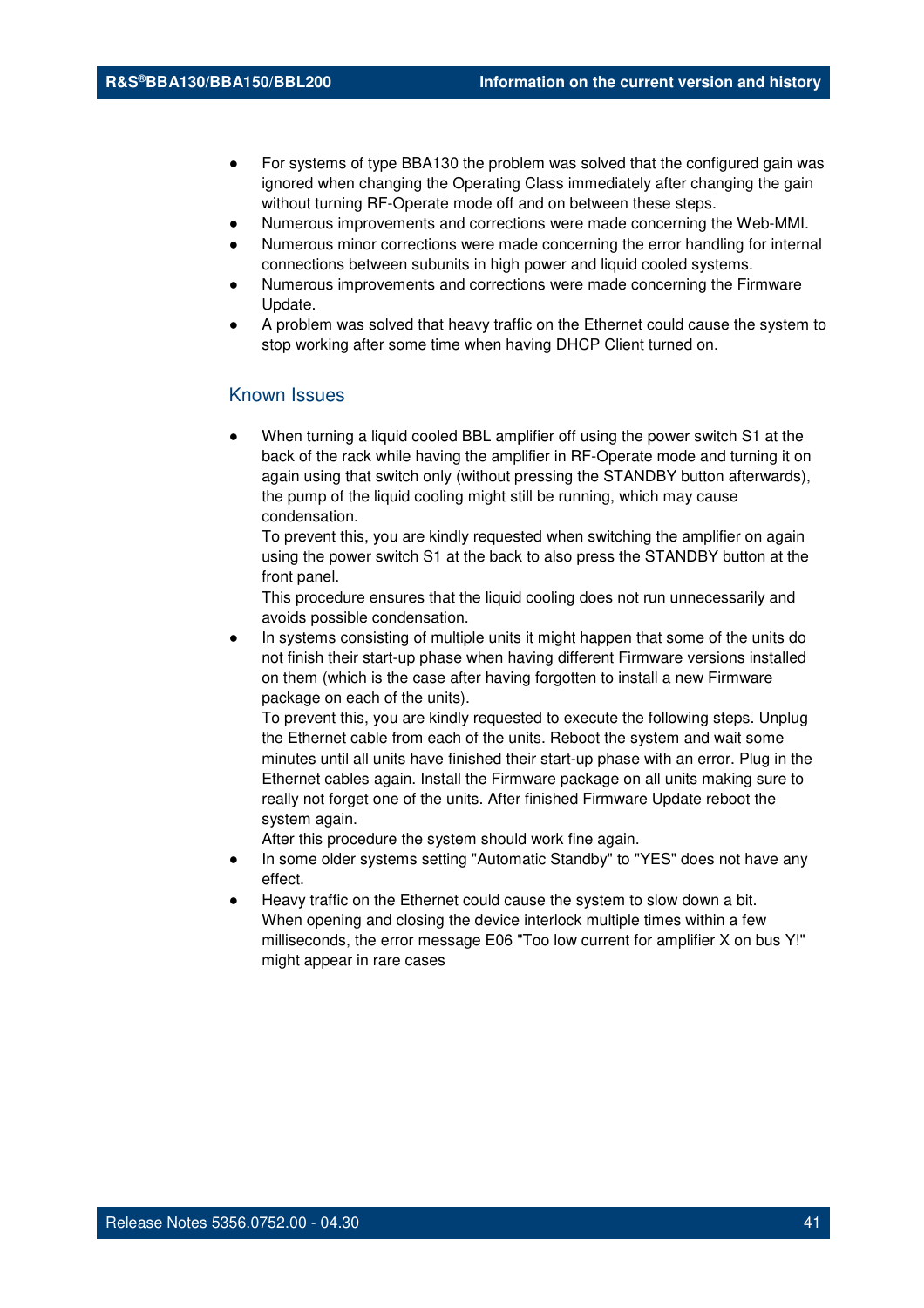# **1.19 Version 03.10**

#### Software package content

| Name of file                                  | <b>Description</b>                                                                                                                                                                                                                                                                                                                                           |
|-----------------------------------------------|--------------------------------------------------------------------------------------------------------------------------------------------------------------------------------------------------------------------------------------------------------------------------------------------------------------------------------------------------------------|
| SW_BBA130_BBA150_BBL200_APPLICATION_03.10.zip | This ZIP-archive contains the files<br>"swUpdateBBA.exe", "mainapp.flash",<br>"fpga.flash", "failsafe.flash", "bba150.xml"<br>and "BBA130 BBA150 BBL200 OSS-<br>Acknowledgment.pdf" and must be<br>extracted to any directory. Then the file<br>"swUpdateBBA.exe" has to be executed. It<br>then automatically uses the other files to<br>update the device. |
|                                               | Attention: This Firmware is suitable for<br>serial numbers >= 102179 only! For<br>details see chapter 3.                                                                                                                                                                                                                                                     |

## New functionality

- The firmware now also supports systems of type BBA130.
- There are two new SCPI-commands:
	- "RF:BAND:PATHMAXimum?" for requesting the number of installed RF-Paths
	- "RF:BAND:COUPledpathMAXimum?" for requesting the number of installed coupled RF-Paths.
- The system now saves the currently selected RF-Path when switching the system off by pressing the STANDBY button at the front panel and restores this setting automatically when switching it on again.
- Logbook entries do now contain a (relative) timestamp, which is the elapsed time since last switching the amplifier system on.
- The number of active Web-MMIs is now displayed in the top right corner of the Web-MMI. The maximum number of Web-MMIs that can be opened simultaneously is 3. Opening a 4th Web-MMI is denied.

# Modified functionality

- Only for option "R&S®BBA-B130 (Fast Amplifier Mute)": Activating mute with RF-Operate being turned off causes the LED "MUTE READY" to blink signaling that this request has been recognized and will be really activated when turning RFoperate on.
- As the firmware now supports gain limits depending on the system configuration it might happen that the available gain range (in the front panel and Web-MMI as well via the SCPI-commands "CONT<x>: AMOD: FGA" and "CONTCOUP<x>: AMOD: FGA") differs from the default (-25.00 to +15.00 dB).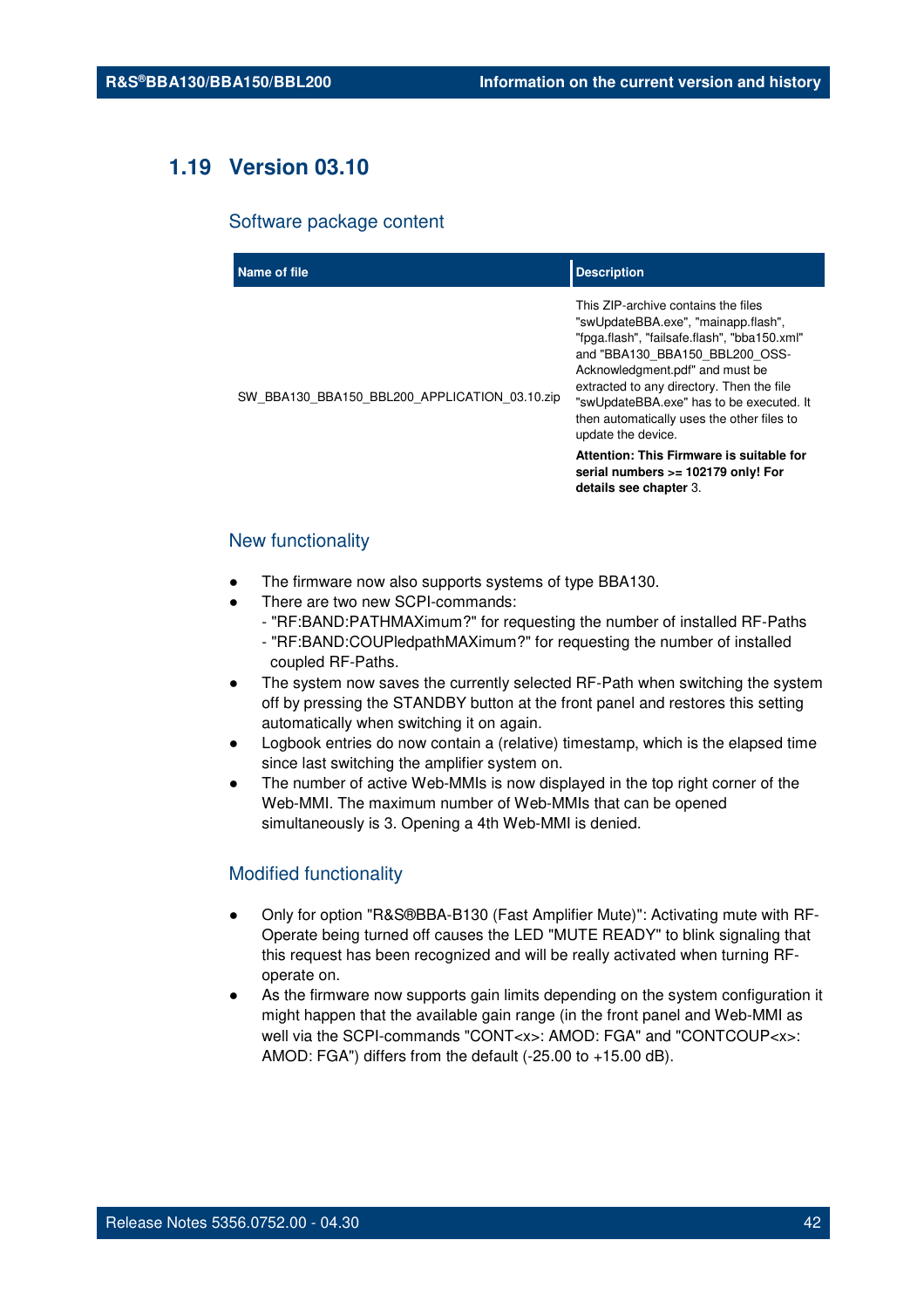#### Improvements

- Numerous improvements and corrections were made concerning the front panel MMI.
- Numerous improvements and corrections were made concerning the Web-MMI.
- Fan control was improved for the frequency range from 0.69 to 3.2 GHz.
- The problem was solved that after setting "Permanent Power On" to "OFF" you had to turn the amplifier completely off via its mains switch for this change to take effect. That means that changing this setting takes immediate effect now.
- It is not possible anymore to turn RF-Operate on after it was turned off because of a defective fan.

# Known Issues

When turning a liquid cooled BBL amplifier off using the power switch S1 at the back of the rack while having the amplifier in RF-Operate mode and turning it on again using that switch only (without pressing the STANDBY button afterwards), the pump of the liquid cooling might still be running, which may cause condensation.

To prevent this, you are kindly requested when switching the amplifier on again using the power switch S1 at the back to also press the STANDBY button at the front panel.

This procedure ensures that the liquid cooling does not run unnecessarily and avoids possible condensation.

In systems consisting of multiple units it might happen that some of the units do not finish their start-up phase when having different Firmware versions installed on them (which is the case after having forgotten to install a new Firmware package on each of the units).

To prevent this, you are kindly requested to execute the following steps. Unplug the Ethernet cable from each of the units. Reboot the system and wait some minutes until all units have finished their start-up phase with an error. Plug in the Ethernet cables again. Install the Firmware package on all units making sure to really not forget one of the units. After finished Firmware Update reboot the system again.

After this procedure the system should work fine again.

In some older systems setting "Permanent Power On" to "ON" does not have any effect.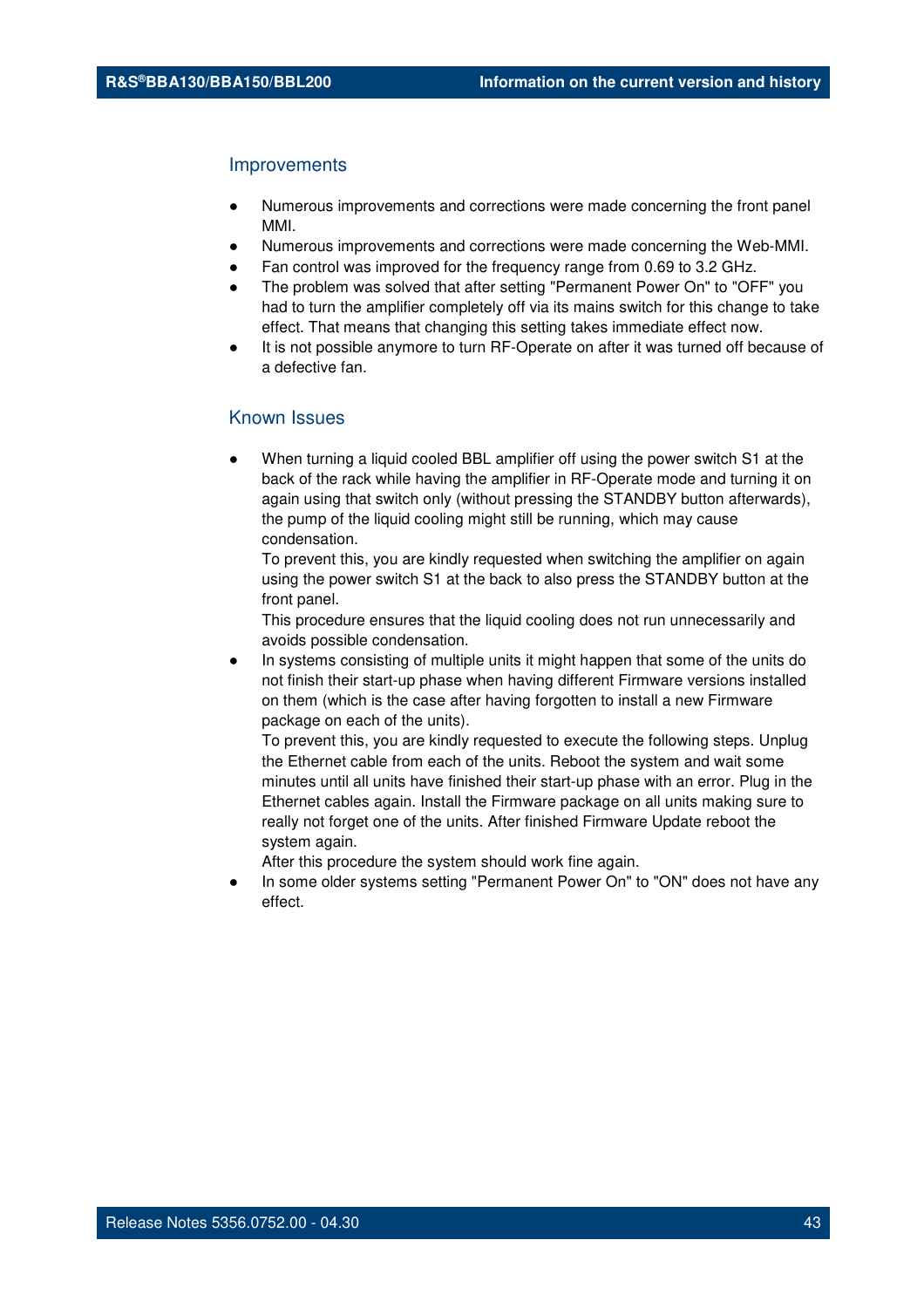# **1.20 Version 03.00**

#### Software package content

| Name of file                                  | <b>Description</b>                                                                                                                                                                                                                                                                                                                                           |
|-----------------------------------------------|--------------------------------------------------------------------------------------------------------------------------------------------------------------------------------------------------------------------------------------------------------------------------------------------------------------------------------------------------------------|
| SW_BBA130_BBA150_BBL200_APPLICATION_03.00.zip | This ZIP-archive contains the files<br>"swUpdateBBA.exe", "mainapp.flash",<br>"fpga.flash", "failsafe.flash", "bba150.xml"<br>and "BBA130 BBA150 BBL200 OSS-<br>Acknowledgment.pdf" and must be<br>extracted to any directory. Then the file<br>"swUpdateBBA.exe" has to be executed. It<br>then automatically uses the other files to<br>update the device. |
|                                               | Attention: This Firmware is suitable for<br>serial numbers >= 102179 only! For<br>details see chapter 3.                                                                                                                                                                                                                                                     |

## New functionality

- The system now supports combination of 2 RF-Paths with the same frequency range in one system, with the following enhancements in detail:
	- These 2 RF-Paths can be selected both at the same time (as a "Coupled RF-Path") or alone. Switching between (coupled) RF-Paths can be done via the menu item "RF-Path Selection" of the front panel display and the Web-MMI or via the new SCPI-command "RF:BAND:COUP" for coupled RF-Paths and the known SCPI-command "RF:BAND:PATH" for RF-Paths.
	- When having a coupled RF-Path selected, you can also choose whether to adjust the gain for the coupled RF-Path (and therefore both RF-Paths together) or for each of the RF-Paths separately. In the front panel display and the Web-MMI this can be done in the known menu item "Gain" and via SCPI via the new command "CONTCOUP<x>:AMOD:FGA".
	- Additionally to this when having a coupled RF-Path selected, you can reach a new menu called "RF-Paths Overview" by pressing the BACK-key in the "RF-Path Details" menu (formerly known as "System Overview") in the front panel display. This "RF-Paths Overview" shows a list of all RF-Paths, which are part of the selected coupled RF-Path, including their measured forward and reflected power. When pressing OK while having the title line selected, you get directly into the main menu. When pressing OK while having a line with an RF-Path selected, you get into the "RF-Paths Details" of that RF-Path.
	- The "Operating Panel" tab of the Web-MMI now also shows all selected RF-Paths at the same time, so when having a coupled RF-Path selected, there can be seen the details and measured values of both RF-Paths, which are part of that coupled RF-Path.

## Modified functionality

The former frequency range from 0.8 to 3 GHz was widened so that it ranges from 0.69 to 3.2 GHz now.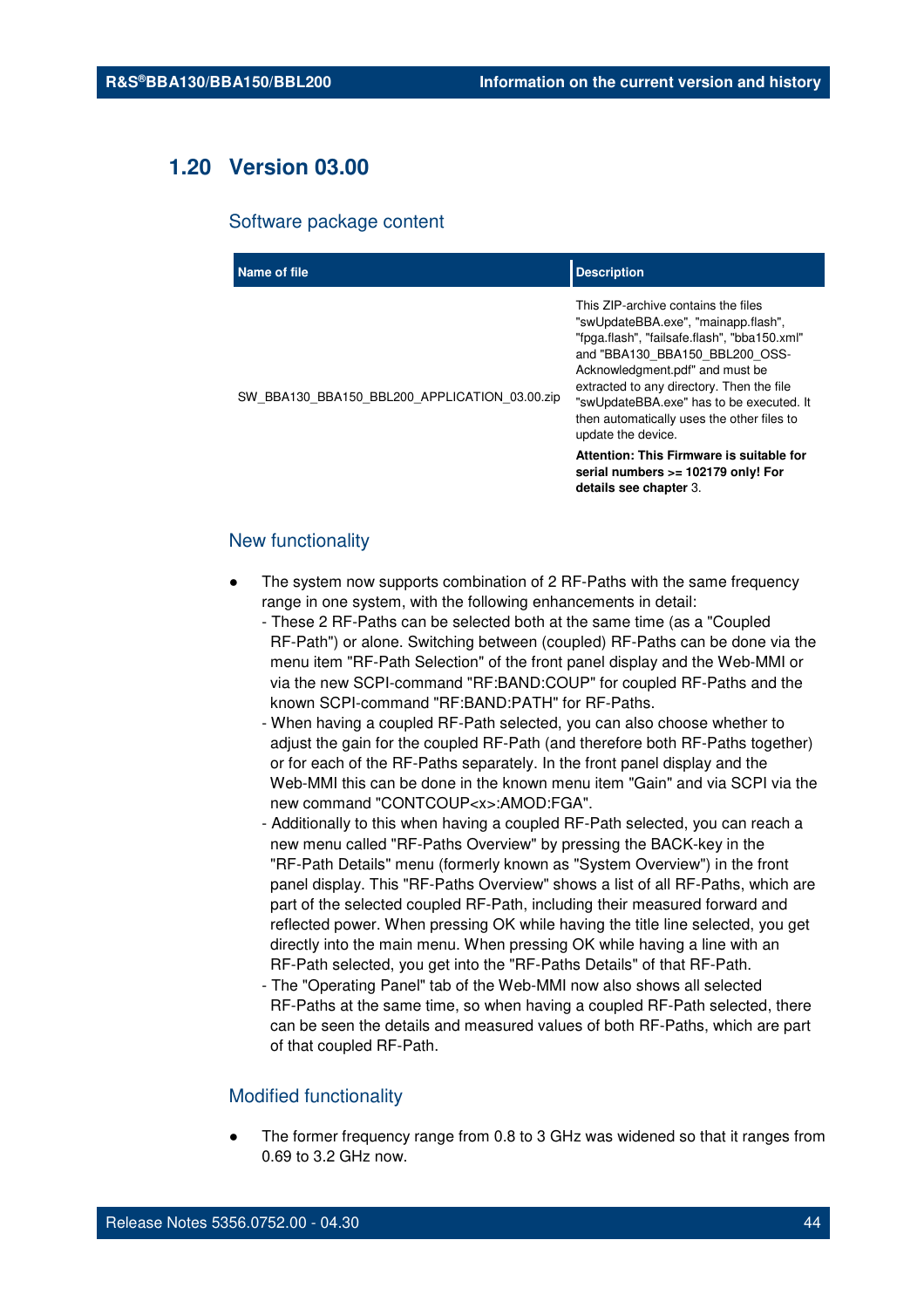#### Improvements

The check of the power supplies while turning RF-Operate on of was improved.

## Known Issues

When turning a liquid cooled BBL amplifier off using the power switch S1 at the back of the rack while having the amplifier in RF-Operate mode and turning it on again using that switch only (without pressing the STANDBY button afterwards), the pump of the liquid cooling might still be running, which may cause condensation.

To prevent this, you are kindly requested when switching the amplifier on again using the power switch S1 at the back to also press the STANDBY button at the front panel.

This procedure ensures that the liquid cooling does not run unnecessarily and avoids possible condensation.

In systems consisting of multiple units it might happen that some of the units do not finish their start-up phase when having different Firmware versions installed on them (which is the case after having forgotten to install a new Firmware package on each of the units).

To prevent this, you are kindly requested to execute the following steps. Unplug the Ethernet cable from each of the units. Reboot the system and wait some minutes until all units have finished their start-up phase with an error. Plug in the Ethernet cables again. Install the Firmware package on all units making sure to really not forget one of the units. After finished Firmware Update reboot the system again.

- After setting "Permanent Power On" to "OFF" you have to turn the amplifier completely off via its mains switch for this change to take effect.
- In some older systems setting "Permanent Power On" to "ON" does not have any effect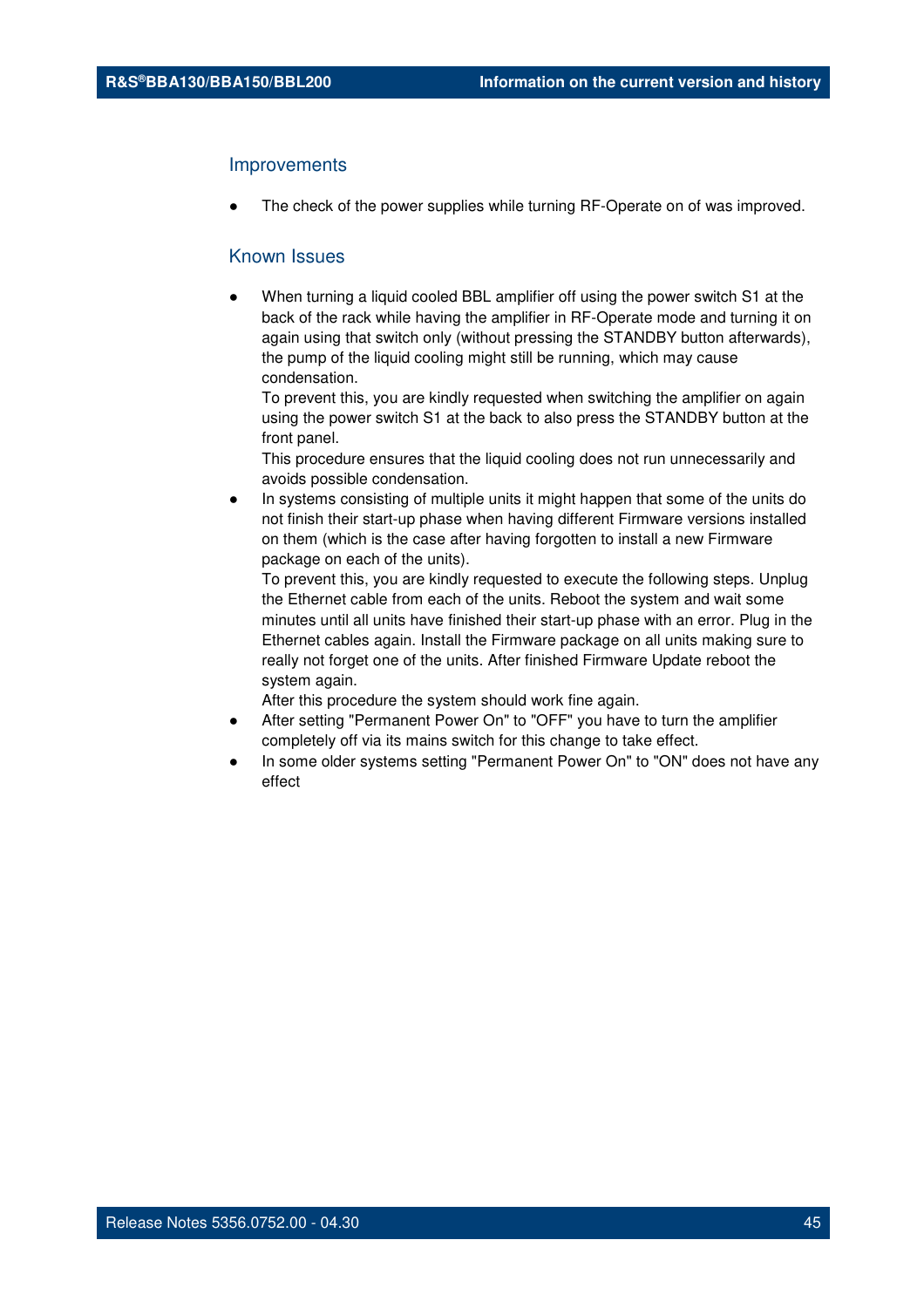# **1.21 Version 02.75**

# Software package content

| Name of file                           | <b>Description</b>                                                                                                                                                                                                                                                                                                                             |
|----------------------------------------|------------------------------------------------------------------------------------------------------------------------------------------------------------------------------------------------------------------------------------------------------------------------------------------------------------------------------------------------|
| SW BBA150 BBL200 APPLICATION 02.75.zip | This ZIP-archive contains the files<br>"swUpdateBBA.exe", "mainapp.flash", "fpga.flash",<br>"failsafe.flash", "bba150.xml" and<br>"BBA150 BBL200 OSS-Acknowledgment.pdf" and<br>must be extracted to any directory. Then the file<br>"swUpdateBBA.exe" has to be executed. It then<br>automatically uses the other files to update the device. |

# New functionality

Enhancement of error identification and handling, further improving system availability e.g. continuous operation with full power.

# Modified functionality

● -

# Improvements

- Numerous improvements were made concerning the fan control specifically for the different frequency ranges.
- Numerous minor improvements were made concerning the Web-MMI.
- A minor improvement was made concerning the system start-up phase.
- The problem was solved that in liquid cooled BBL amplifiers the liquid cooling might not be turned off when turning the amplifier off via the pressing the STANDBY button.
- The problem was solved that using the SCPI remote control via multiple clients simultaneously might mix up the replies in some cases.
- The problem was solved that in some systems the system might freeze after changing its IP address or after a connection loss.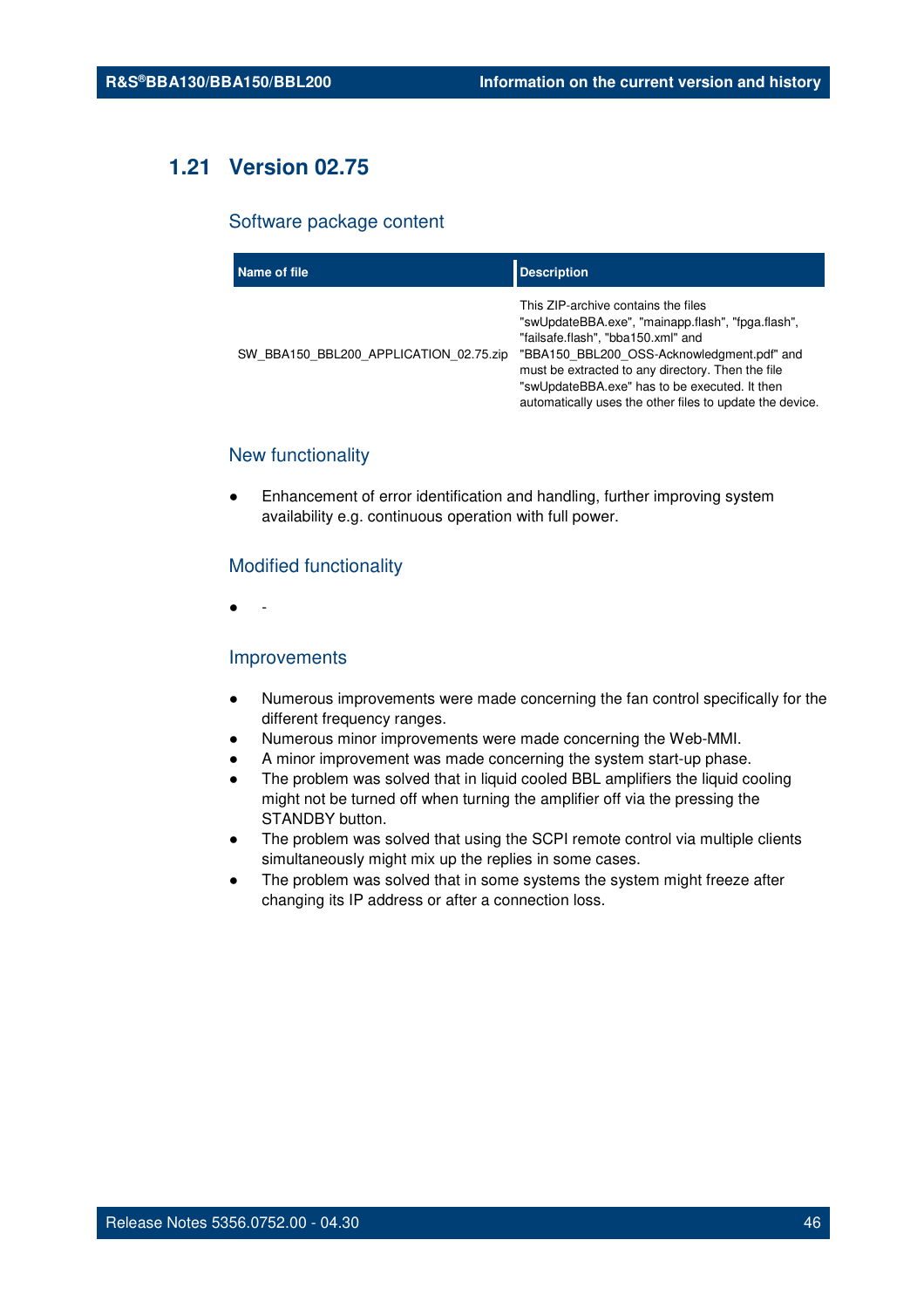# Known Issues

When turning a liquid cooled BBL amplifier off using the power switch S1 at the back of the rack while having the amplifier in RF-Operate mode and turning it on again using that switch only (without pressing the STANDBY button afterwards), the pump of the liquid cooling might still be running, which may cause condensation.

To prevent this, you are kindly requested when switching the amplifier on again using the power switch S1 at the back to also press the STANDBY button at the front panel.

This procedure ensures that the liquid cooling does not run unnecessarily and avoids possible condensation.

In systems consisting of multiple units without it might happen that some of the units do not finish their start-up phase when having different Firmware versions installed on them (which is the case after having forgotten to install a new Firmware package on each of the units).

To prevent this, you are kindly requested to execute the following steps. Unplug the Ethernet cable from each of the units. Reboot the system and wait some minutes until all units have finished their start-up phase with an error. Plug in the Ethernet cables again. Install the Firmware package on all units making sure to really not forget one of the units. After finished Firmware Update reboot the system again.

- After setting "Automatic Standby" to "NO" you have to turn the amplifier completely off via its mains switch for this change to take effect.
- In some older systems setting "Automatic Standby" to "YES" does not have any effect.
- Heavy traffic on the Ethernet could cause the system to slow down a bit.
- When opening and closing the device interlock multiple times within a few milliseconds, the error message E006 "Too low current for amplifier X on bus Y!" might appear in rare cases.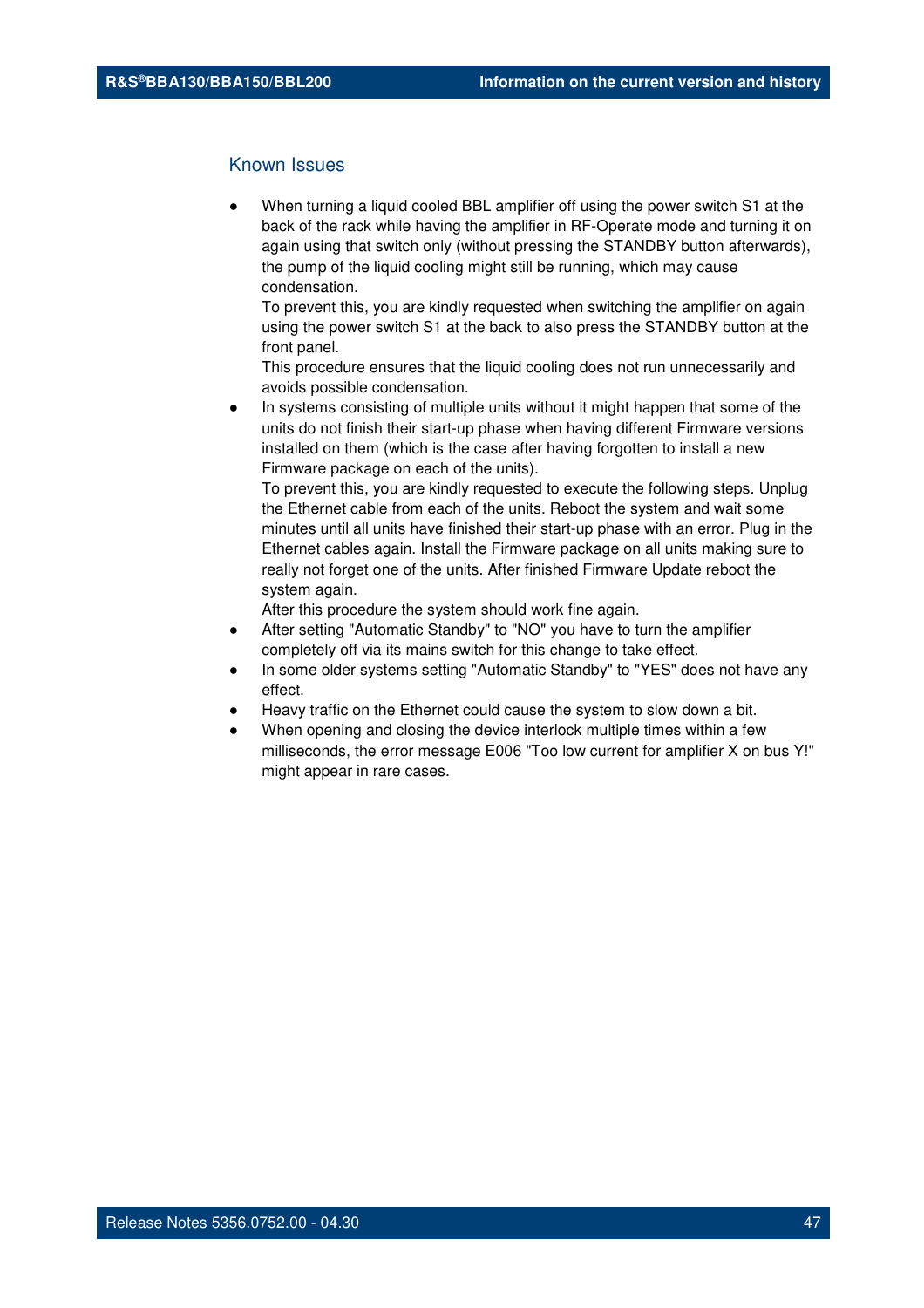# **1.22 Version 02.70**

#### Software package content

| Name of file                                  | <b>Description</b>                                                                                                                                                                                                                                                                                                                                                                                       |
|-----------------------------------------------|----------------------------------------------------------------------------------------------------------------------------------------------------------------------------------------------------------------------------------------------------------------------------------------------------------------------------------------------------------------------------------------------------------|
| SW_BBA130_BBA150_BBL200_APPLICATION_02.70.zip | This ZIP-archive contains the files<br>"swUpdateBBA.exe", "mainapp.flash",<br>"fpga.flash", "failsafe.flash", "bba150.xml"<br>and "BBA130 BBA150 BBL200 OSS-<br>Acknowledgment.pdf" and must be<br>extracted to any directory. Then the file<br>"swUpdateBBA.exe" has to be executed. It<br>then automatically uses the other files to<br>update the device.<br>Attention: This Firmware is suitable for |
|                                               | serial numbers >= 102179 only! For<br>details see chapter 3.                                                                                                                                                                                                                                                                                                                                             |

# New functionality

Compared to version 02.66, version 02.70 provides an improved system availability. A new standby mode has been implemented for frequency ranges 80 MHz to 1 GHz, 0.69 to 3.2 GHz and 2.5 to 6.0 GHz to improve the system robustness significantly.

## Modified functionality

For systems containing at least one of the frequency ranges 80 MHz to 1 GHz, 0.69 to 3.2 GHz and 2.5 to 6.0 GHz you are kindly requested to avoid keeping the interlock permanently open or the amplifier muted, if not really necessary. Thus a respective warning is created now on the front panel display after 10 minutes for muting and after 30 minutes for open interlock, but can be suppressed via the new menu item "Interl./Mute Warn." on the front panel display. Respective logbook entries are created in any case.

### Improvements

- The self-protection of the amplifier was improved.
- Switching and thus RF-Path selection were speed up a little bit.
- Numerous improvements were made concerning the turning on and off of RF-Operate.
- Numerous improvements were made concerning the system start-up phase.
- Numerous improvements were made concerning the fan control.
- A minor improvement was made concerning the system soft reset.
- A minor improvement was made concerning the error handling in case of a defective coupler fan.
- A minor improvement was made concerning the option "R&S®BBA-B130 (Fast Amplifier Mute)".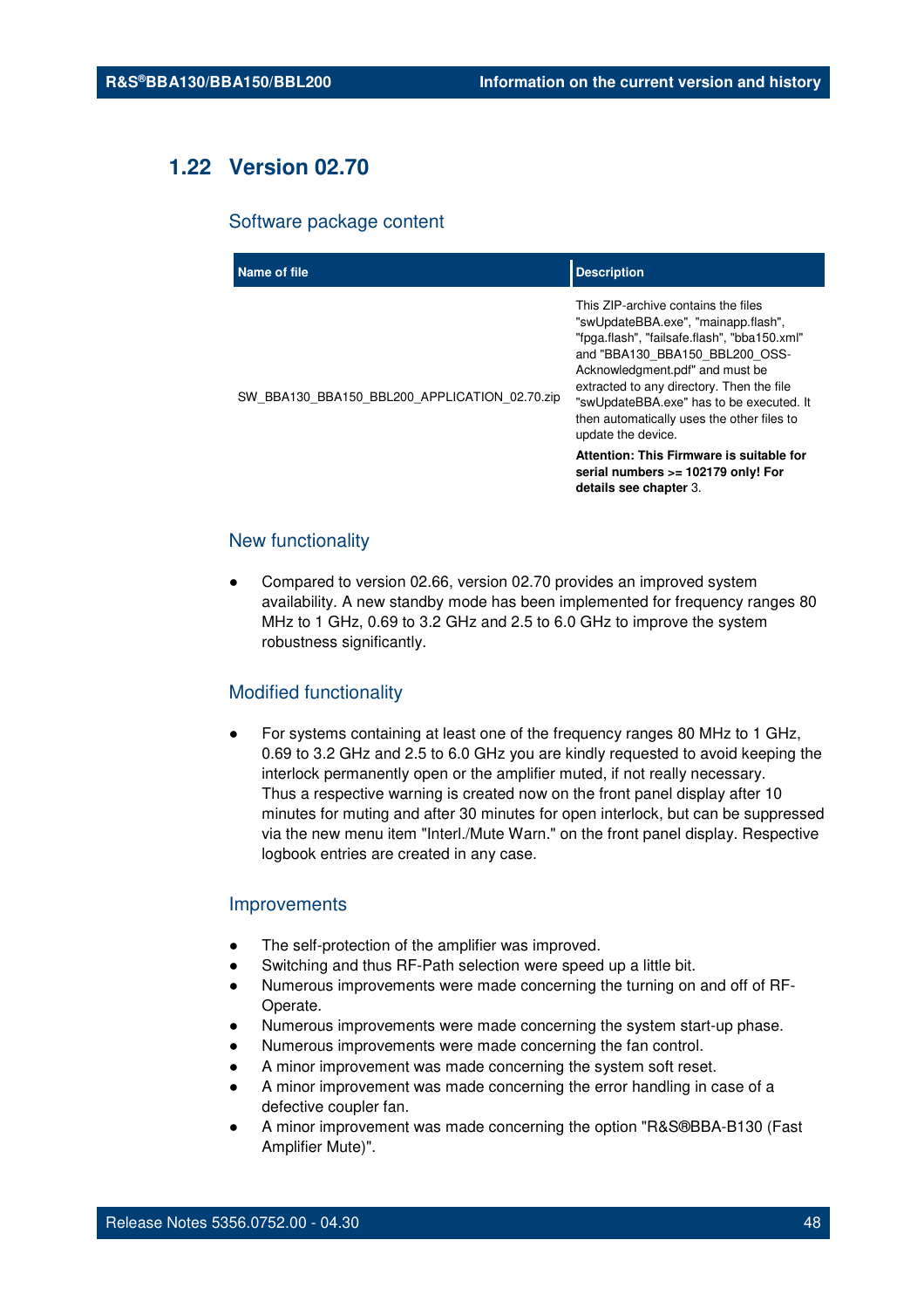- The problem was solved that the Firmware Update might stop right after starting it in case of a slow network connection.
- The problem was solved that the SCPI remote control sometimes did not answer a command till sending another command when being stressed with multiple commands within a few milliseconds.

## Known Issues

When turning a liquid cooled BBL amplifier off using the power switch S1 at the back of the rack while having the amplifier in RF-Operate mode and turning it on again using that switch only (without pressing the STANDBY button afterwards), the pump of the liquid cooling might still be running, which may cause condensation.

To prevent this, you are kindly requested when switching the amplifier on again using the power switch S1 at the back to also press the STANDBY button at the front panel.

This procedure ensures that the liquid cooling does not run unnecessarily and avoids possible condensation.

In systems consisting of multiple units without it might happen that some of the units do not finish their start-up phase when having different Firmware versions installed on them (which is the case after having forgotten to install a new Firmware package on each of the units).

To prevent this, you are kindly requested to execute the following steps. Unplug the Ethernet cable from each of the units. Reboot the system and wait some minutes until all units have finished their start-up phase with an error. Plug in the Ethernet cables again. Install the Firmware package on all units making sure to really not forget one of the units. After finished Firmware Update reboot the system again.

- After setting "Automatic Standby" to "NO" you have to turn the amplifier completely off via its mains switch for this change to take effect.
- In some older systems setting "Automatic Standby" to "YES" does not have any effect.
- Heavy traffic on the Ethernet could cause the system to slow down a bit.
- When opening and closing the device interlock multiple times within a few milliseconds, the error message E006 "Too low current for amplifier X on bus Y!" might appear in rare cases.
- In some systems it might happen that the system freezes after changing its IP address at the front panel. In that case you are kindly requested to restart the system.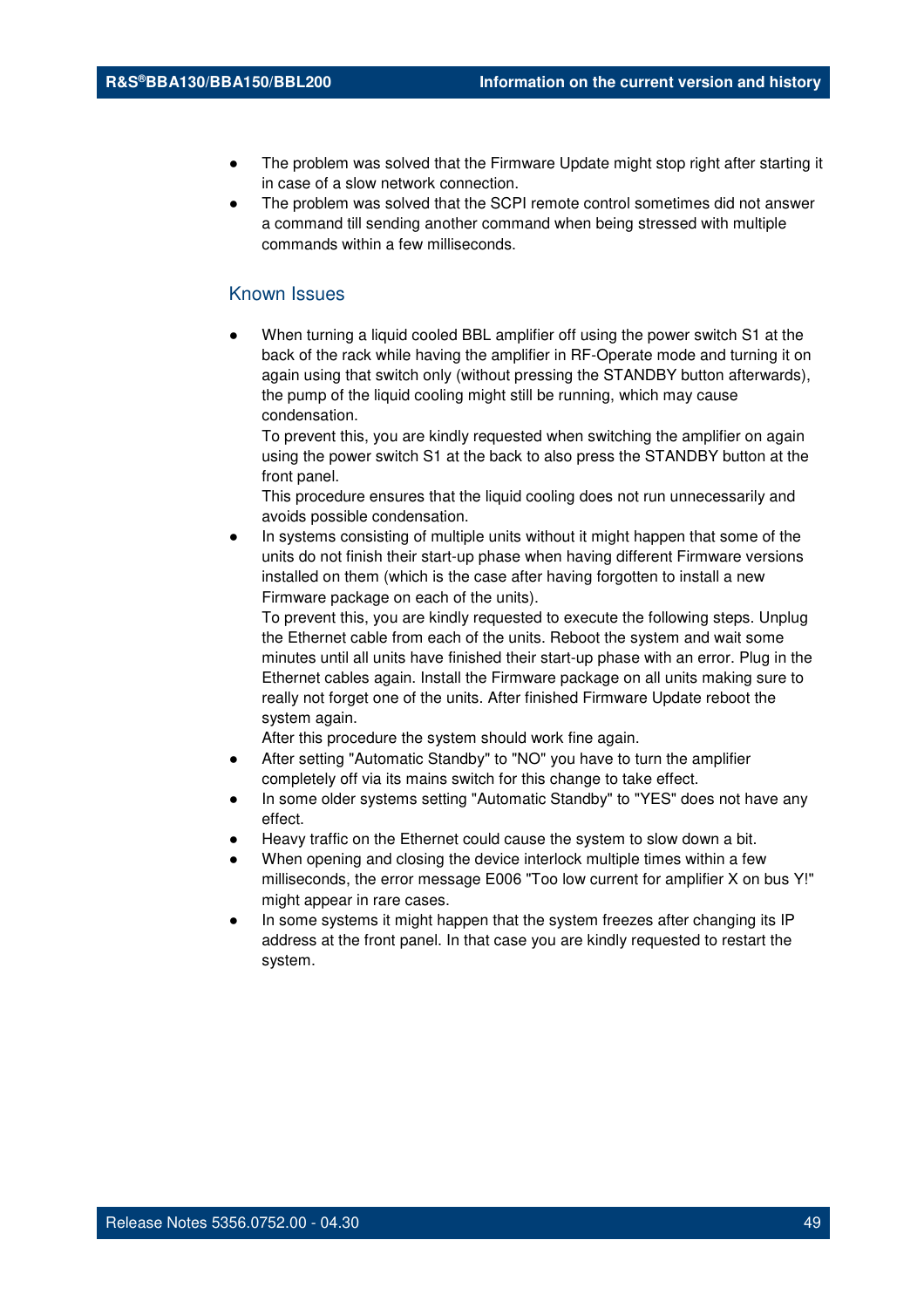# **1.23 Version 02.66**

#### Software package content

| Name of file                                  | <b>Description</b>                                                                                                                                                                                                                                                                                                                                           |
|-----------------------------------------------|--------------------------------------------------------------------------------------------------------------------------------------------------------------------------------------------------------------------------------------------------------------------------------------------------------------------------------------------------------------|
| SW_BBA130_BBA150_BBL200_APPLICATION_02.66.zip | This ZIP-archive contains the files<br>"swUpdateBBA.exe", "mainapp.flash",<br>"fpga.flash", "failsafe.flash", "bba150.xml"<br>and "BBA130 BBA150 BBL200 OSS-<br>Acknowledgment.pdf" and must be<br>extracted to any directory. Then the file<br>"swUpdateBBA.exe" has to be executed. It<br>then automatically uses the other files to<br>update the device. |
|                                               | Attention: This Firmware is suitable for<br>serial numbers >= 102179 only! For<br>details see chapter 3.                                                                                                                                                                                                                                                     |

## New functionality

● -

## Modified functionality

● -

## Improvements

Service capabilities were improved

# Known Issues

When turning a liquid cooled BBL amplifier off using the power switch S1 at the back of the rack while having the amplifier in RF-Operate mode and turning it on again using that switch only (without pressing the STANDBY button afterwards), the pump of the liquid cooling might still be running, which may cause condensation.

To prevent this, you are kindly requested when switching the amplifier on again using the power switch S1 at the back to also press the STANDBY button at the front panel.

This procedure ensures that the liquid cooling does not run unnecessarily and avoids possible condensation.

In systems consisting of multiple units without it might happen that some of the units do not finish their start-up phase when having different Firmware versions installed on them (which is the case after having forgotten to install a new Firmware package on each of the units).

To prevent this, you are kindly requested to execute the following steps. Unplug the Ethernet cable from each of the units. Reboot the system and wait some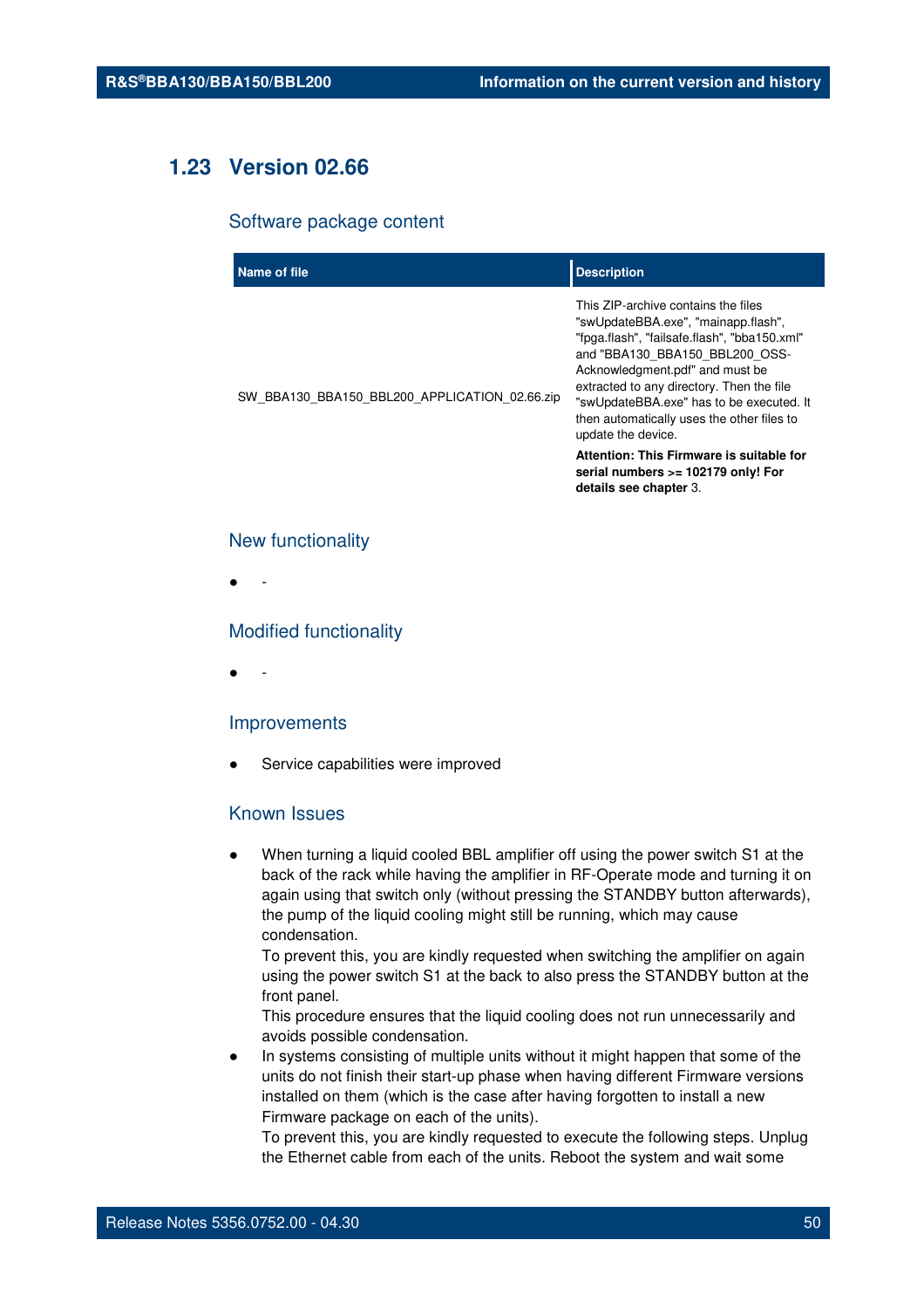minutes until all units have finished their start-up phase with an error. Plug in the Ethernet cables again. Install the Firmware package on all units making sure to really not forget one of the units. After finished Firmware Update reboot the system again.

- After setting "Automatic Standby" to "NO" you have to turn the amplifier completely off via its mains switch for this change to take effect.
- In some older systems setting "Automatic Standby" to "YES" does not have any effect.
- Heavy traffic on the Ethernet could cause the system to slow down a bit.
- When opening and closing the device interlock multiple times within a few milliseconds, the error message E006 "Too low current for amplifier X on bus Y!" might appear in rare cases.
- In some systems it might happen that the system freezes after changing its IP address at the front panel. In that case you are kindly requested to restart the system.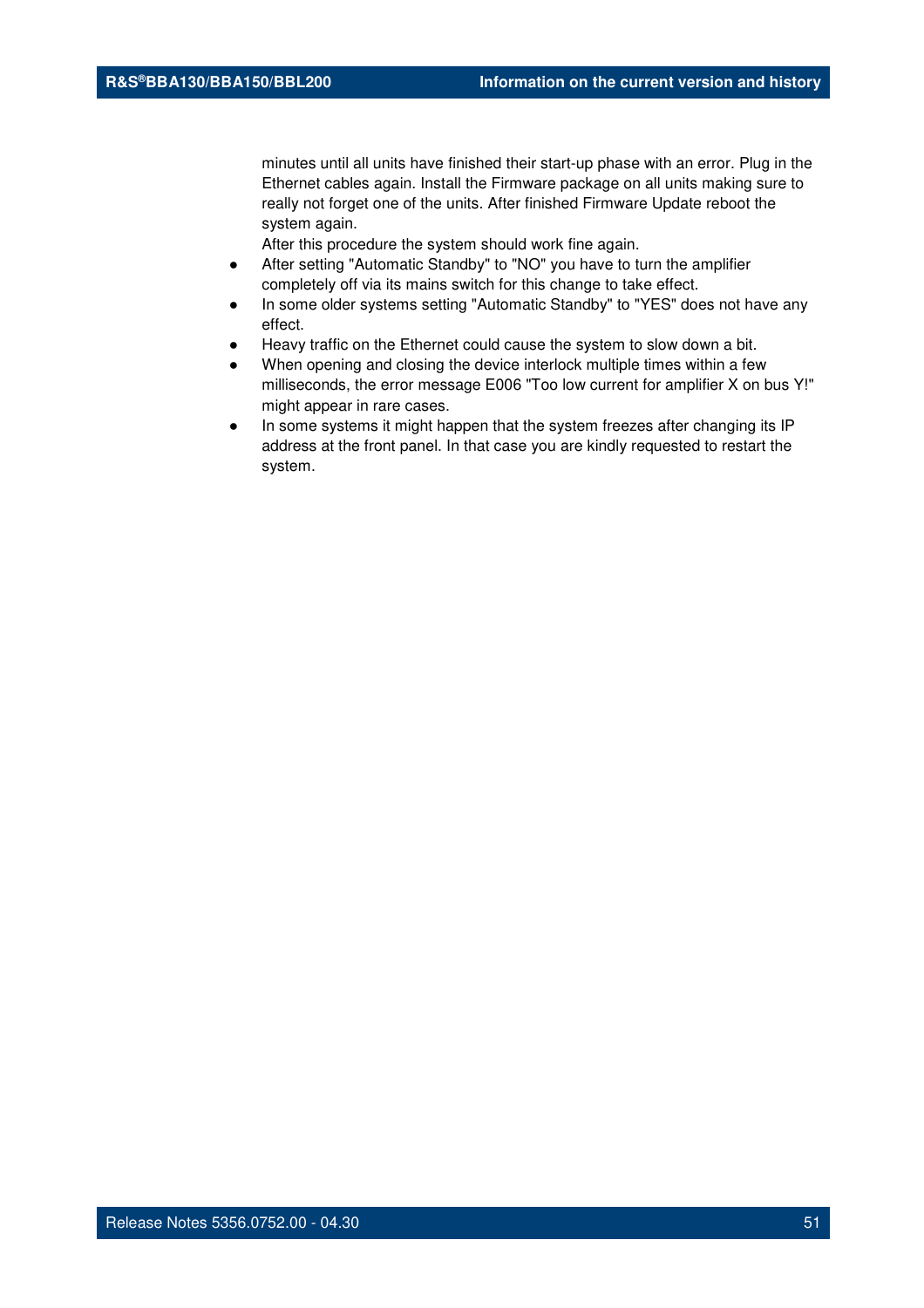# **1.24 Version 02.65**

#### Software package content

| Name of file                                  | <b>Description</b>                                                                                                                                                                                                                                                                                                                                           |
|-----------------------------------------------|--------------------------------------------------------------------------------------------------------------------------------------------------------------------------------------------------------------------------------------------------------------------------------------------------------------------------------------------------------------|
| SW_BBA130_BBA150_BBL200_APPLICATION_02.65.zip | This ZIP-archive contains the files<br>"swUpdateBBA.exe", "mainapp.flash",<br>"fpga.flash", "failsafe.flash", "bba150.xml"<br>and "BBA130 BBA150 BBL200 OSS-<br>Acknowledgment.pdf" and must be<br>extracted to any directory. Then the file<br>"swUpdateBBA.exe" has to be executed. It<br>then automatically uses the other files to<br>update the device. |
|                                               | Attention: This Firmware is suitable for<br>serial numbers >= 102179 only! For<br>details see chapter 3.                                                                                                                                                                                                                                                     |

## New functionality

● -

## Modified functionality

● -

#### Improvements

Numerous minor corrections were made concerning the Web-MMI.

# Known Issues

When turning a liquid cooled BBL amplifier off using the power switch S1 at the back of the rack while having the amplifier in RF-Operate mode and turning it on again using that switch only (without pressing the STANDBY button afterwards), the pump of the liquid cooling might still be running, which may cause condensation.

To prevent this, you are kindly requested when switching the amplifier on again using the power switch S1 at the back to also press the STANDBY button at the front panel.

This procedure ensures that the liquid cooling does not run unnecessarily and avoids possible condensation.

In systems consisting of multiple units without it might happen that some of the units do not finish their start-up phase when having different Firmware versions installed on them (which is the case after having forgotten to install a new Firmware package on each of the units).

To prevent this, you are kindly requested to execute the following steps. Unplug the Ethernet cable from each of the units. Reboot the system and wait some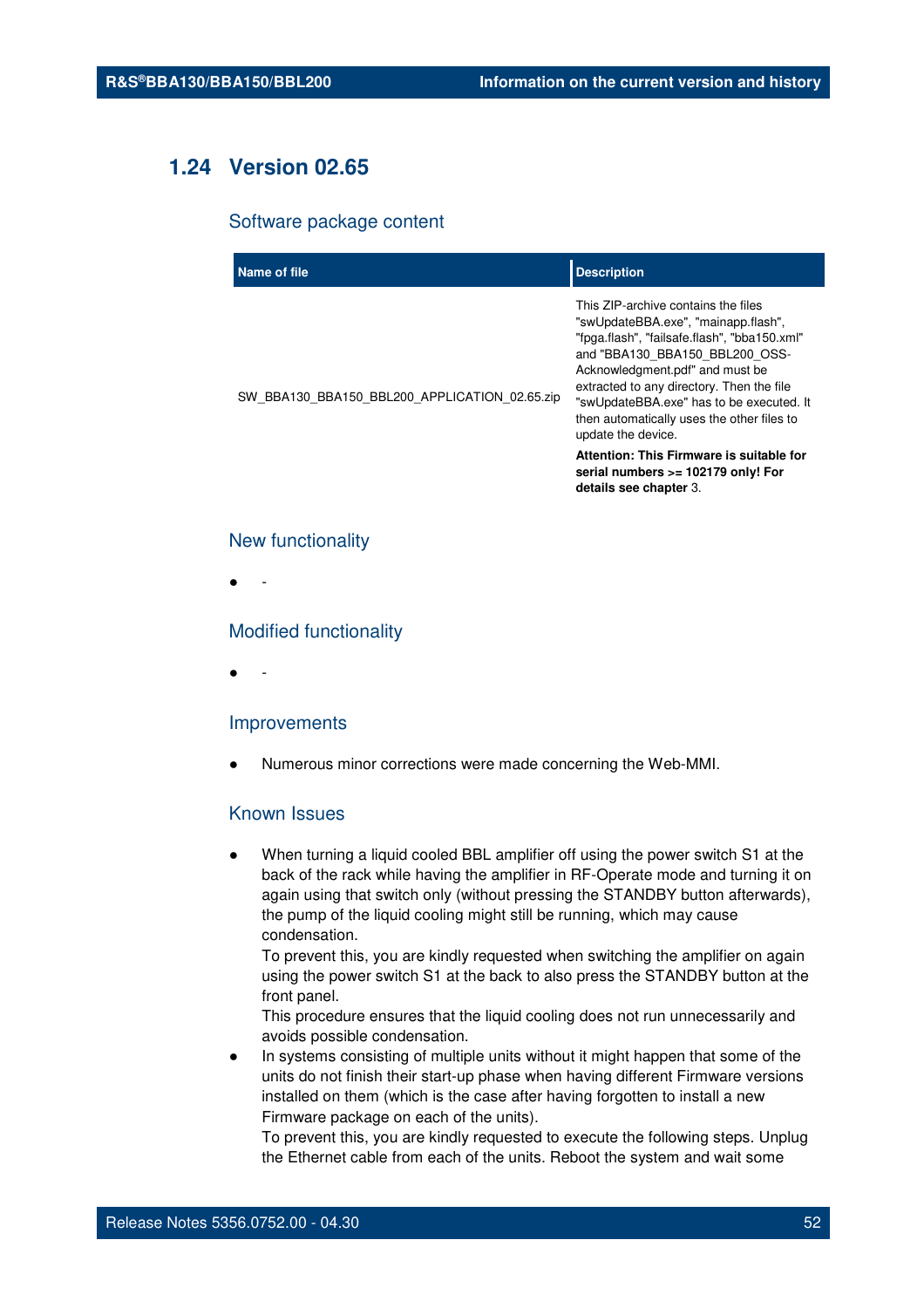minutes until all units have finished their start-up phase with an error. Plug in the Ethernet cables again. Install the Firmware package on all units making sure to really not forget one of the units. After finished Firmware Update reboot the system again.

- After setting "Automatic Standby" to "NO" you have to turn the amplifier completely off via its mains switch for this change to take effect.
- In some older systems setting "Automatic Standby" to "YES" does not have any effect.
- Heavy traffic on the Ethernet could cause the system to slow down a bit.
- When opening and closing the device interlock multiple times within a few milliseconds, the error message E006 "Too low current for amplifier X on bus Y!" might appear in rare cases.
- In some systems it might happen that the system freezes after changing its IP address at the front panel. In that case you are kindly requested to restart the system.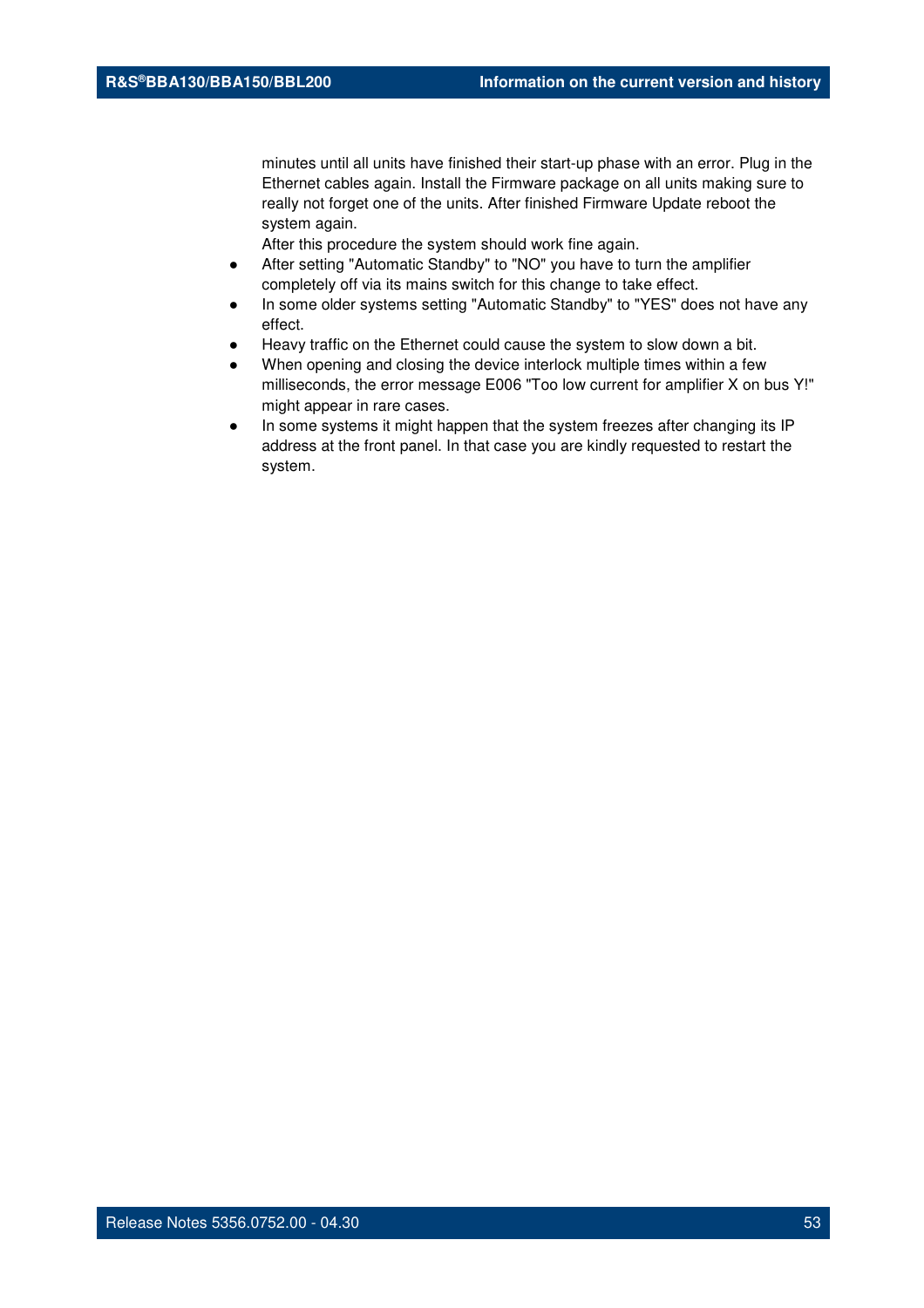# **1.25 Version 02.60**

#### Software package content

| Name of file                                  | <b>Description</b>                                                                                                                                                                                                                                                                                                                                                                                                                                                       |
|-----------------------------------------------|--------------------------------------------------------------------------------------------------------------------------------------------------------------------------------------------------------------------------------------------------------------------------------------------------------------------------------------------------------------------------------------------------------------------------------------------------------------------------|
| SW_BBA130_BBA150_BBL200_APPLICATION_02.60.zip | This ZIP-archive contains the files<br>"swUpdateBBA.exe", "mainapp.flash",<br>"fpga.flash", "failsafe.flash", "bba150.xml"<br>and "BBA130 BBA150 BBL200 OSS-<br>Acknowledgment.pdf" and must be<br>extracted to any directory. Then the file<br>"swUpdateBBA.exe" has to be executed. It<br>then automatically uses the other files to<br>update the device.<br>Attention: This Firmware is suitable for<br>serial numbers >= 102179 only! For<br>details see chapter 3. |
|                                               |                                                                                                                                                                                                                                                                                                                                                                                                                                                                          |

# New functionality

● -

### Modified functionality

In high power and liquid cooled systems setting the IP address of the system to 192.168.3.x is rejected now as this address range is reserved for internal use, as well as 192.168.2.x, which was already rejected before.

- Logbook entry codes were expanded from 2 to 3 digits.
- For the frequency range from 2.5 to 6.0 GHz the bias currents were adjusted.

#### Improvements

- The problem was solved that no matching logbook entry was created in case of errors during RF-Path selection.
- The problem was solved that in some cases the Web-MMI showed some inconsistent/wrong data after restarting the system.

## Known Issues

When turning a liquid cooled BBL amplifier off using the power switch S1 at the back of the rack while having the amplifier in RF-Operate mode and turning it on again using that switch only (without pressing the STANDBY button afterwards), the pump of the liquid cooling might still be running, which may cause condensation.

To prevent this, you are kindly requested when switching the amplifier on again using the power switch S1 at the back to also press the STANDBY button at the front panel.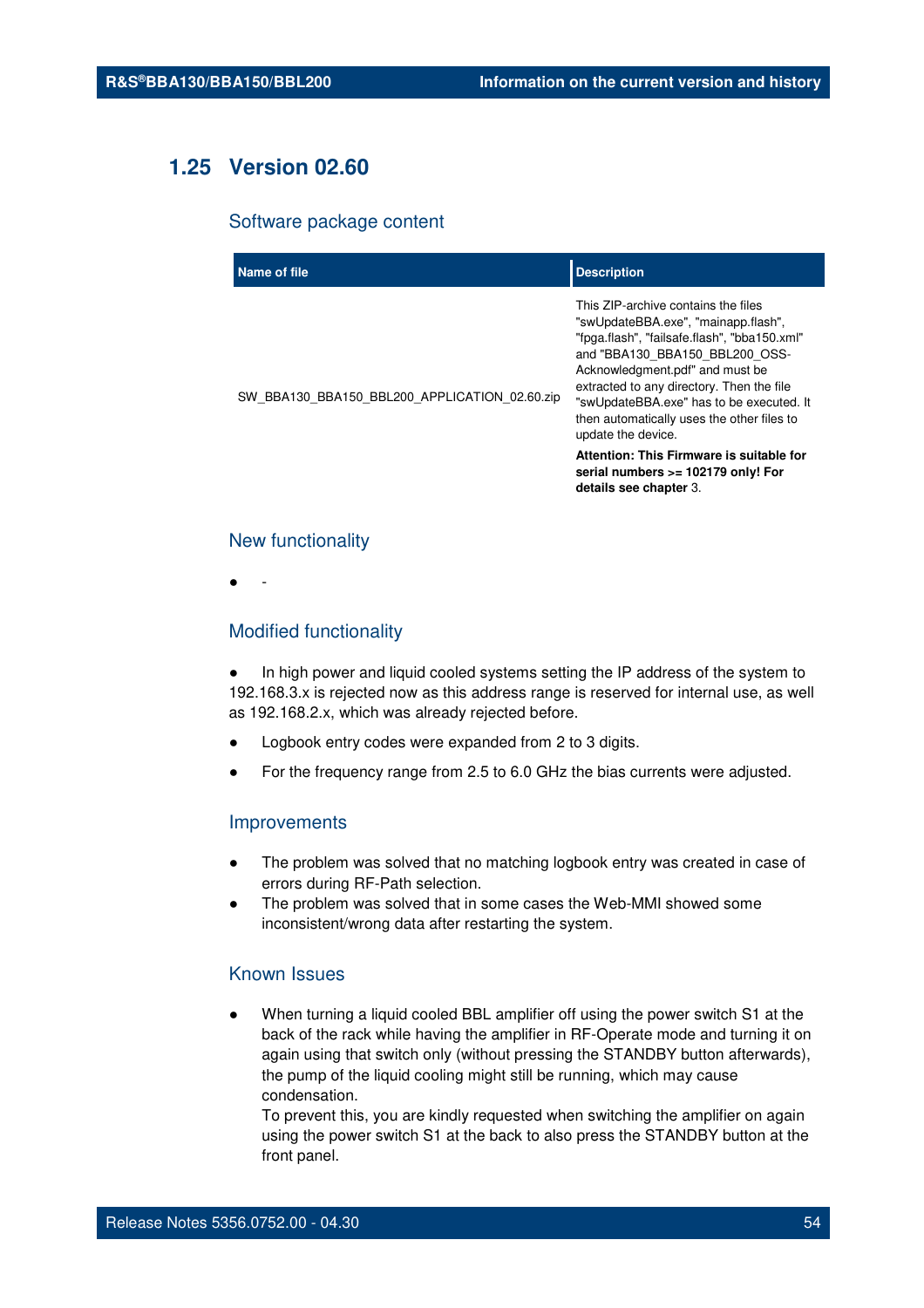This procedure ensures that the liquid cooling does not run unnecessarily and avoids possible condensation.

In systems consisting of multiple units without it might happen that some of the units do not finish their start-up phase when having different Firmware versions installed on them (which is the case after having forgotten to install a new Firmware package on each of the units).

To prevent this, you are kindly requested to execute the following steps. Unplug the Ethernet cable from each of the units. Reboot the system and wait some minutes until all units have finished their start-up phase with an error. Plug in the Ethernet cables again. Install the Firmware package on all units making sure to really not forget one of the units. After finished Firmware Update reboot the system again.

- After setting "Automatic Standby" to "NO" you have to turn the amplifier completely off via its mains switch for this change to take effect.
- In some older systems setting "Automatic Standby" to "YES" does not have any effect.
- Heavy traffic on the Ethernet could cause the system to slow down a bit.
- When opening and closing the device interlock multiple times within a few milliseconds, the error message E006 "Too low current for amplifier X on bus Y!" might appear in rare cases.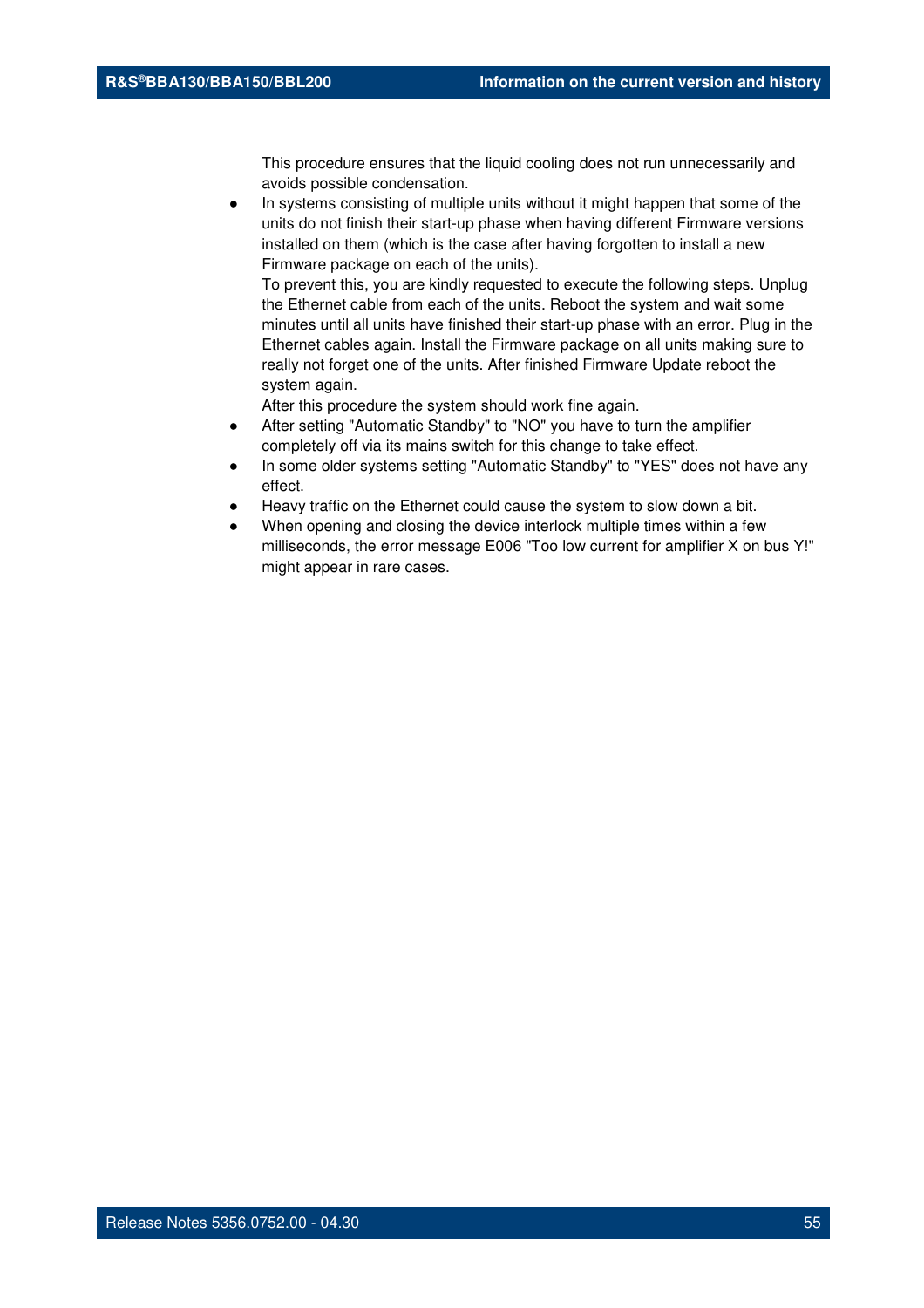# **1.26 Version 02.56**

#### Software package content

| Name of file                                  | <b>Description</b>                                                                                                                                                                                                                                                                                                                                                                                       |
|-----------------------------------------------|----------------------------------------------------------------------------------------------------------------------------------------------------------------------------------------------------------------------------------------------------------------------------------------------------------------------------------------------------------------------------------------------------------|
| SW_BBA130_BBA150_BBL200_APPLICATION_02.56.zip | This ZIP-archive contains the files<br>"swUpdateBBA.exe", "mainapp.flash",<br>"fpga.flash", "failsafe.flash", "bba150.xml"<br>and "BBA130 BBA150 BBL200 OSS-<br>Acknowledgment.pdf" and must be<br>extracted to any directory. Then the file<br>"swUpdateBBA.exe" has to be executed. It<br>then automatically uses the other files to<br>update the device.<br>Attention: This Firmware is suitable for |
|                                               | serial numbers >= 102179 only! For<br>details see chapter 3.                                                                                                                                                                                                                                                                                                                                             |

## New functionality

● -

### Modified functionality

● -

#### Improvements

- The self-protection of the amplifier was improved.
- Numerous improvements were made concerning the turning on and off of RF-Operate.
- The problem was solved that in rare cases the front panel did not show any content after finished system start-up.

# Known Issues

When turning a liquid cooled BBL amplifier off using the power switch S1 at the back of the rack while having the amplifier in RF-Operate mode and turning it on again using that switch only (without pressing the STANDBY button afterwards), the pump of the liquid cooling might still be running, which may cause condensation.

To prevent this, you are kindly requested when switching the amplifier on again using the power switch S1 at the back to also press the STANDBY button at the front panel.

This procedure ensures that the liquid cooling does not run unnecessarily and avoids possible condensation.

In systems consisting of multiple units it might happen that some of the units do not finish their start-up phase when having different Firmware versions installed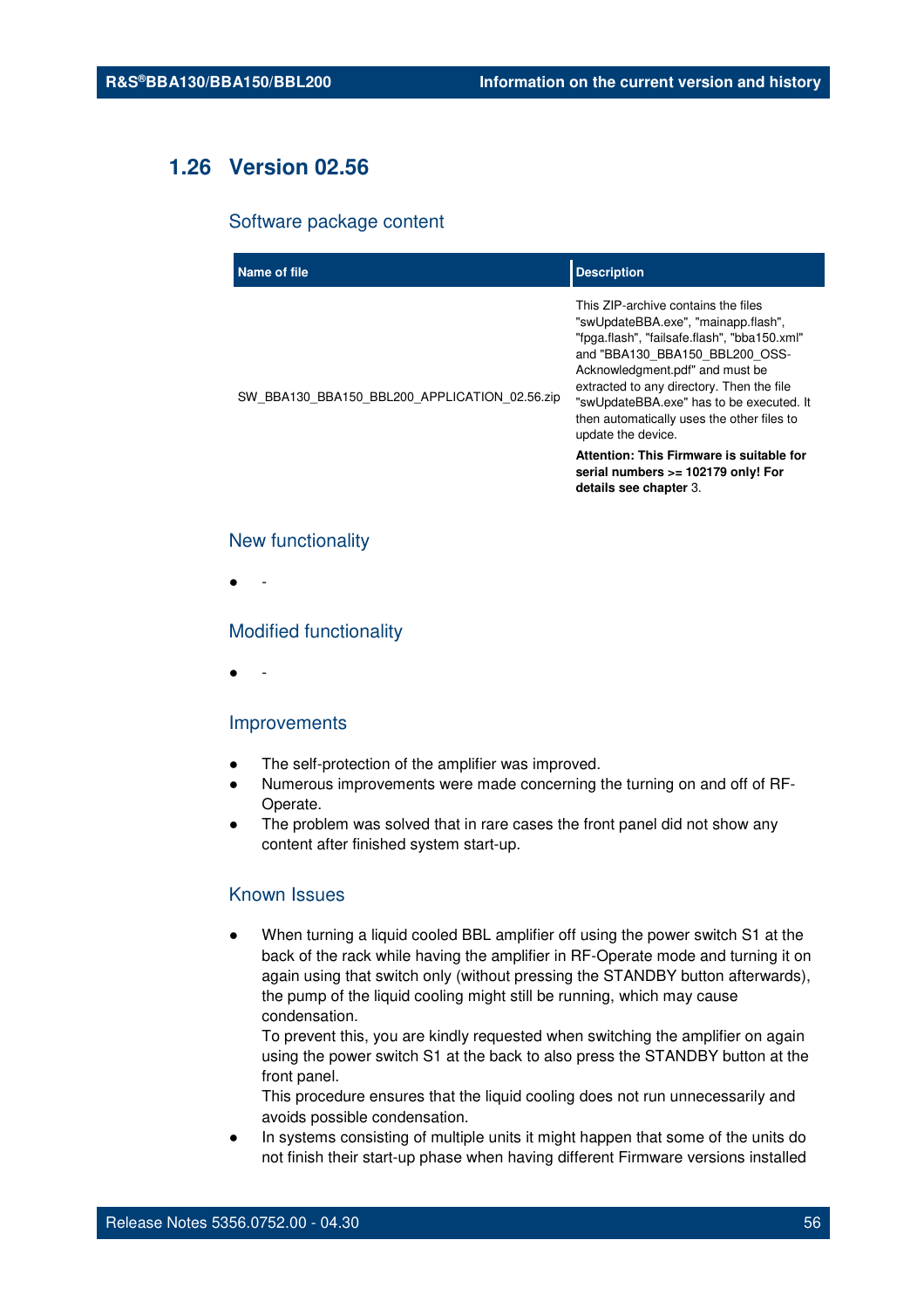on them (which is the case after having forgotten to install a new Firmware package on each of the units).

To prevent this, you are kindly requested to execute the following steps. Unplug the Ethernet cable from each of the units. Reboot the system and wait some minutes until all units have finished their start-up phase with an error. Plug in the Ethernet cables again. Install the Firmware package on all units making sure to really not forget one of the units. After finished Firmware Update reboot the system again.

- After setting "Automatic Standby" to "NO" you have to turn the amplifier completely off via its mains switch for this change to take effect.
- In some older systems setting "Automatic Standby" to "YES" does not have any effect.
- Heavy traffic on the Ethernet could cause the system to slow down a bit.
- When opening and closing the device interlock multiple times within a few milliseconds, the error message E06 "Too low current for amplifier X on bus Y!" might appear in rare cases.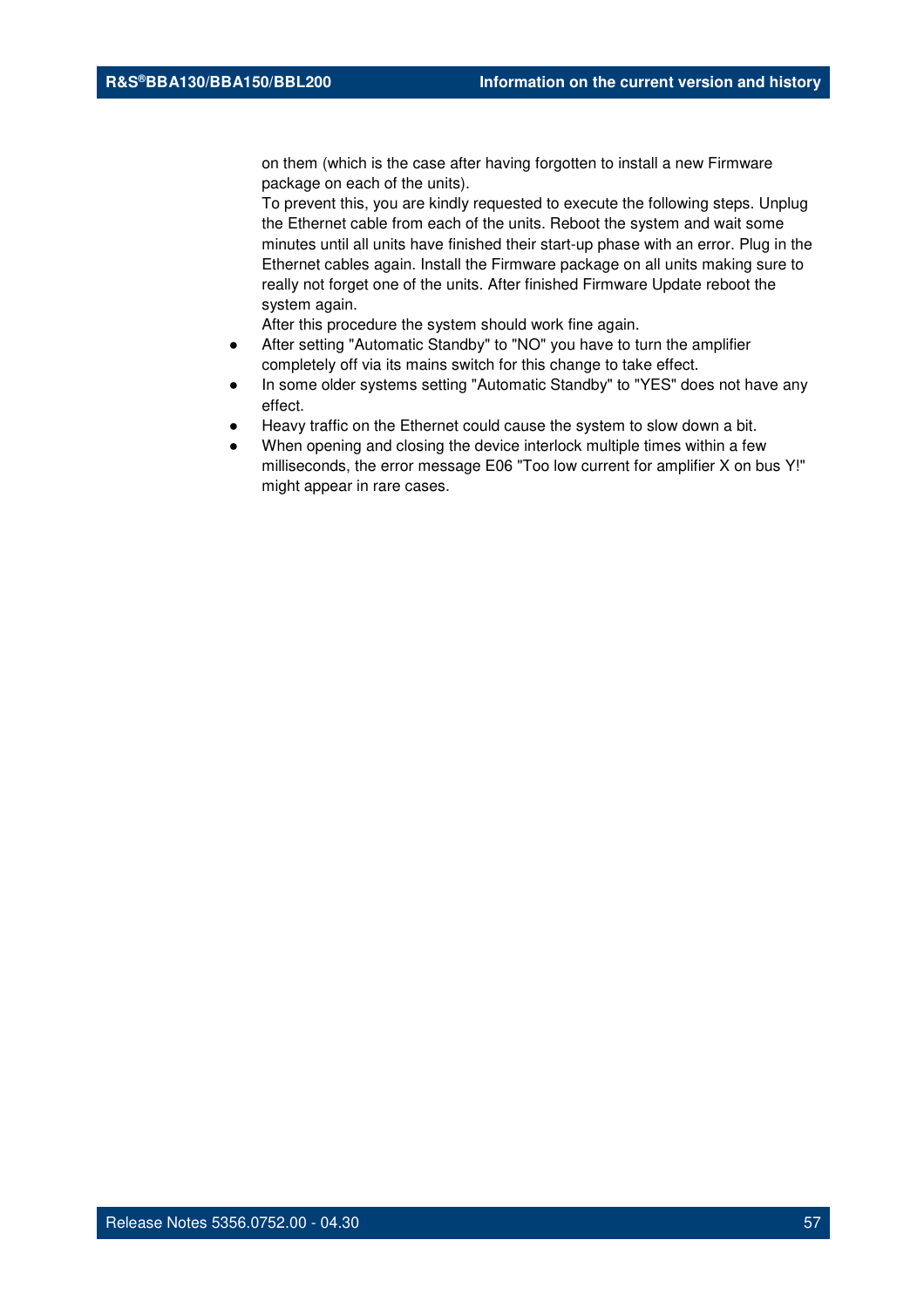# **1.27 Version 02.55**

#### Software package content

| Name of file                                  | <b>Description</b>                                                                                                                                                                                                                                                                                                                                                                                                                                                       |
|-----------------------------------------------|--------------------------------------------------------------------------------------------------------------------------------------------------------------------------------------------------------------------------------------------------------------------------------------------------------------------------------------------------------------------------------------------------------------------------------------------------------------------------|
| SW_BBA130_BBA150_BBL200_APPLICATION_02.55.zip | This ZIP-archive contains the files<br>"swUpdateBBA.exe", "mainapp.flash",<br>"fpga.flash", "failsafe.flash", "bba150.xml"<br>and "BBA130 BBA150 BBL200 OSS-<br>Acknowledgment.pdf" and must be<br>extracted to any directory. Then the file<br>"swUpdateBBA.exe" has to be executed. It<br>then automatically uses the other files to<br>update the device.<br>Attention: This Firmware is suitable for<br>serial numbers >= 102179 only! For<br>details see chapter 3. |
|                                               |                                                                                                                                                                                                                                                                                                                                                                                                                                                                          |

## New functionality

● -

### Modified functionality

● Fan speed was changed for frequency ranges from 0.69 to 3.2 GHz and from 2.5 to 6 GHz

## Improvements

- The self-protection of the amplifier was improved.
- Numerous corrections were made concerning the error handling.
- Numerous improvements were made concerning the turning on of RF-Operate.
- Numerous minor corrections were made concerning the Web-MMI.

# Known Issues

When turning a liquid cooled BBL amplifier off using the power switch S1 at the back of the rack while having the amplifier in RF-Operate mode and turning it on again using that switch only (without pressing the STANDBY button afterwards), the pump of the liquid cooling might still be running, which may cause condensation.

To prevent this, you are kindly requested when switching the amplifier on again using the power switch S1 at the back to also press the STANDBY button at the front panel.

This procedure ensures that the liquid cooling does not run unnecessarily and avoids possible condensation.

In systems consisting of multiple units it might happen that some of the units do not finish their start-up phase when having different Firmware versions installed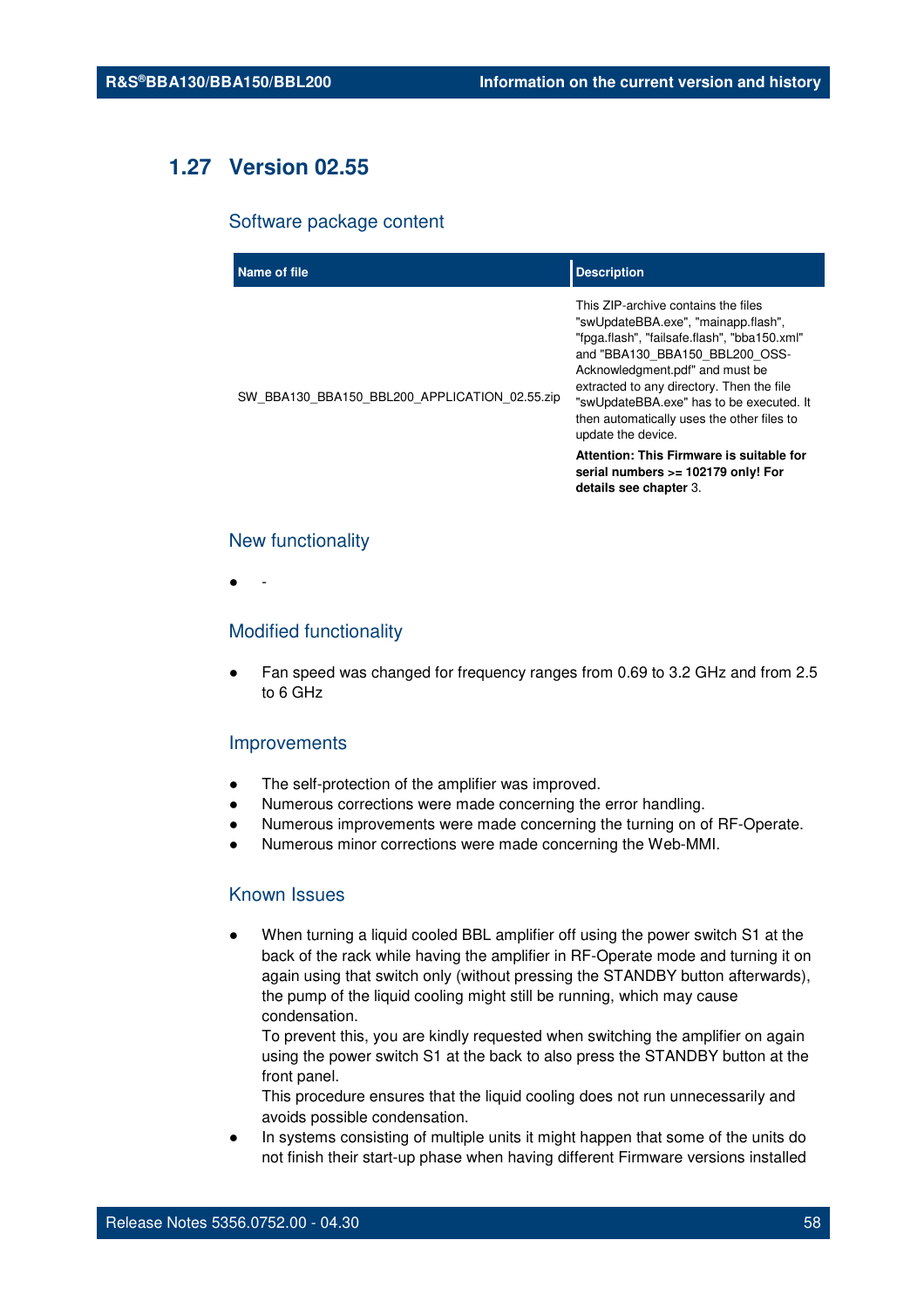on them (which is the case after having forgotten to install a new Firmware package on each of the units).

To prevent this, you are kindly requested to execute the following steps. Unplug the Ethernet cable from each of the units. Reboot the system and wait some minutes until all units have finished their start-up phase with an error. Plug in the Ethernet cables again. Install the Firmware package on all units making sure to really not forget one of the units. After finished Firmware Update reboot the system again.

- After setting "Automatic Standby" to "NO" you have to turn the amplifier completely off via its mains switch for this change to take effect.
- In some older systems setting "Automatic Standby" to "YES" does not have any effect.
- Heavy traffic on the Ethernet could cause the system to slow down a bit.
- When opening and closing the device interlock multiple times within a few milliseconds, the error message E06 "Too low current for amplifier X on bus Y!" might appear in rare cases.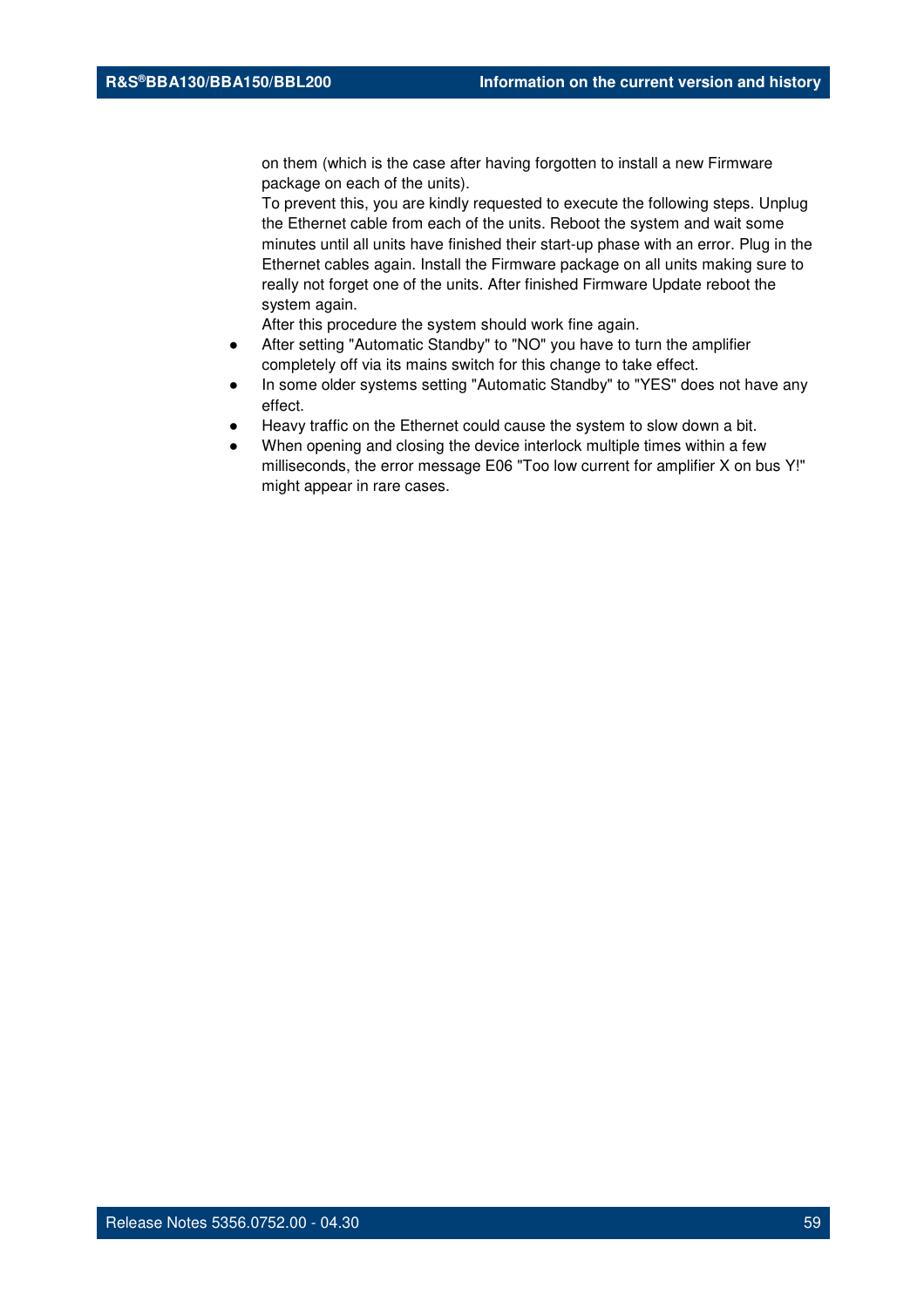# **1.28 Version 02.52**

#### Software package content

| Name of file                                  | <b>Description</b>                                                                                                                                                                                                                                                                                                                                                                                       |
|-----------------------------------------------|----------------------------------------------------------------------------------------------------------------------------------------------------------------------------------------------------------------------------------------------------------------------------------------------------------------------------------------------------------------------------------------------------------|
| SW_BBA130_BBA150_BBL200_APPLICATION_02.52.zip | This ZIP-archive contains the files<br>"swUpdateBBA.exe", "mainapp.flash",<br>"fpga.flash", "failsafe.flash", "bba150.xml"<br>and "BBA130 BBA150 BBL200 OSS-<br>Acknowledgment.pdf" and must be<br>extracted to any directory. Then the file<br>"swUpdateBBA.exe" has to be executed. It<br>then automatically uses the other files to<br>update the device.<br>Attention: This Firmware is suitable for |
|                                               | serial numbers >= 102179 only! For<br>details see chapter 3.                                                                                                                                                                                                                                                                                                                                             |

## New functionality

● -

## Modified functionality

● -

#### Improvements

The problem was solved that the stored gain value was not used when turning RF-Operate on.

### Known Issues

When turning a liquid cooled BBL amplifier off using the power switch S1 at the back of the rack while having the amplifier in RF-Operate mode and turning it on again using that switch only (without pressing the STANDBY button afterwards), the pump of the liquid cooling might still be running, which may cause condensation.

To prevent this, you are kindly requested when switching the amplifier on again using the power switch S1 at the back to also press the STANDBY button at the front panel.

This procedure ensures that the liquid cooling does not run unnecessarily and avoids possible condensation.

In systems consisting of multiple units it might happen that some of the units do not finish their start-up phase when having different Firmware versions installed on them (which is the case after having forgotten to install a new Firmware package on each of the units).

To prevent this, you are kindly requested to execute the following steps. Unplug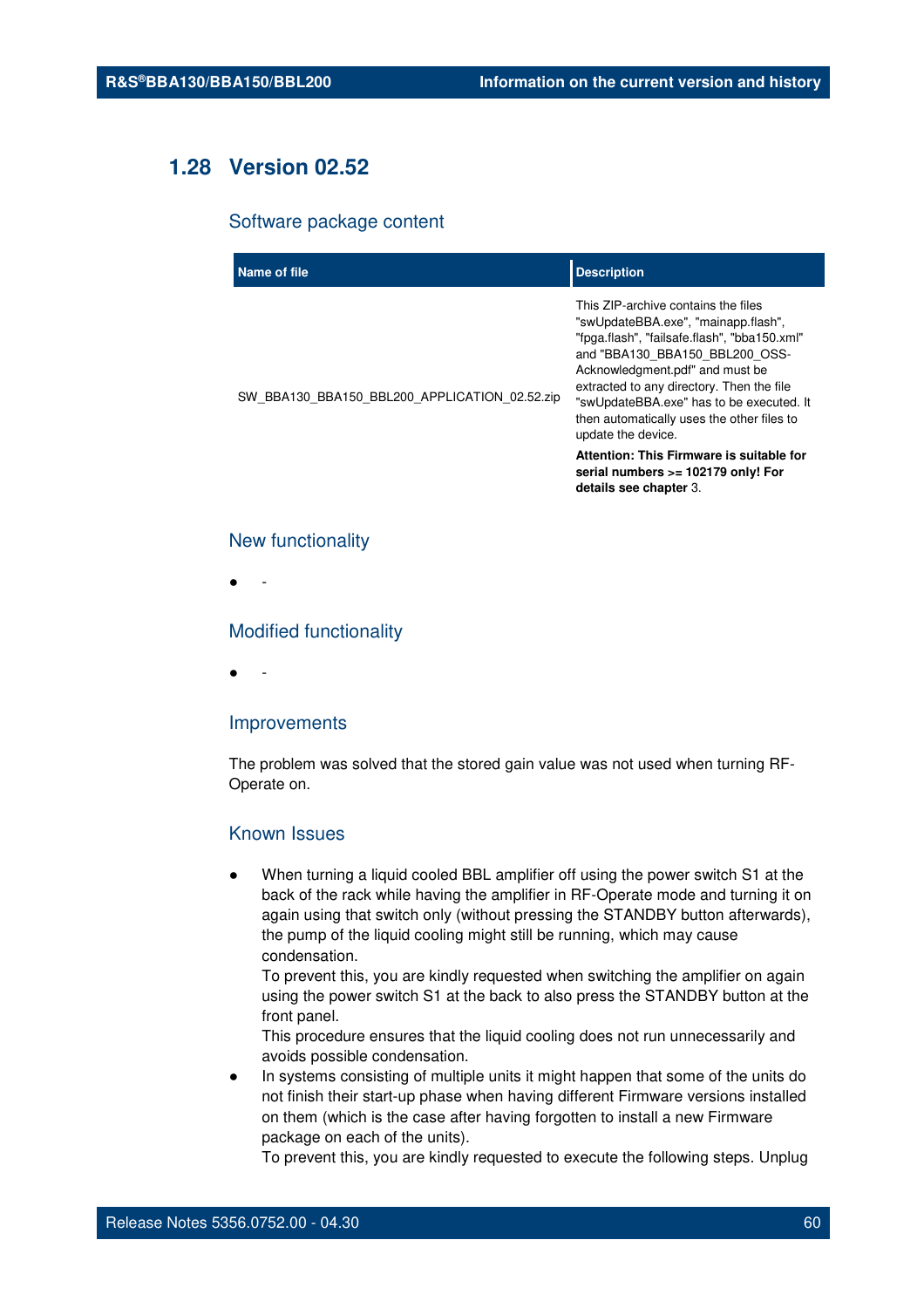the Ethernet cable from each of the units. Reboot the system and wait some minutes until all units have finished their start-up phase with an error. Plug in the Ethernet cables again. Install the Firmware package on all units making sure to really not forget one of the units. After finished Firmware Update reboot the system again.

- After setting "Automatic Standby" to "NO" you have to turn the amplifier completely off via its mains switch for this change to take effect.
- In some older systems setting "Automatic Standby" to "YES" does not have any effect.
- Heavy traffic on the Ethernet could cause the system to slow down a bit.
- When opening and closing the device interlock multiple times within a few milliseconds, the error message E06 "Too low current for amplifier X on bus Y!" might appear in rare cases.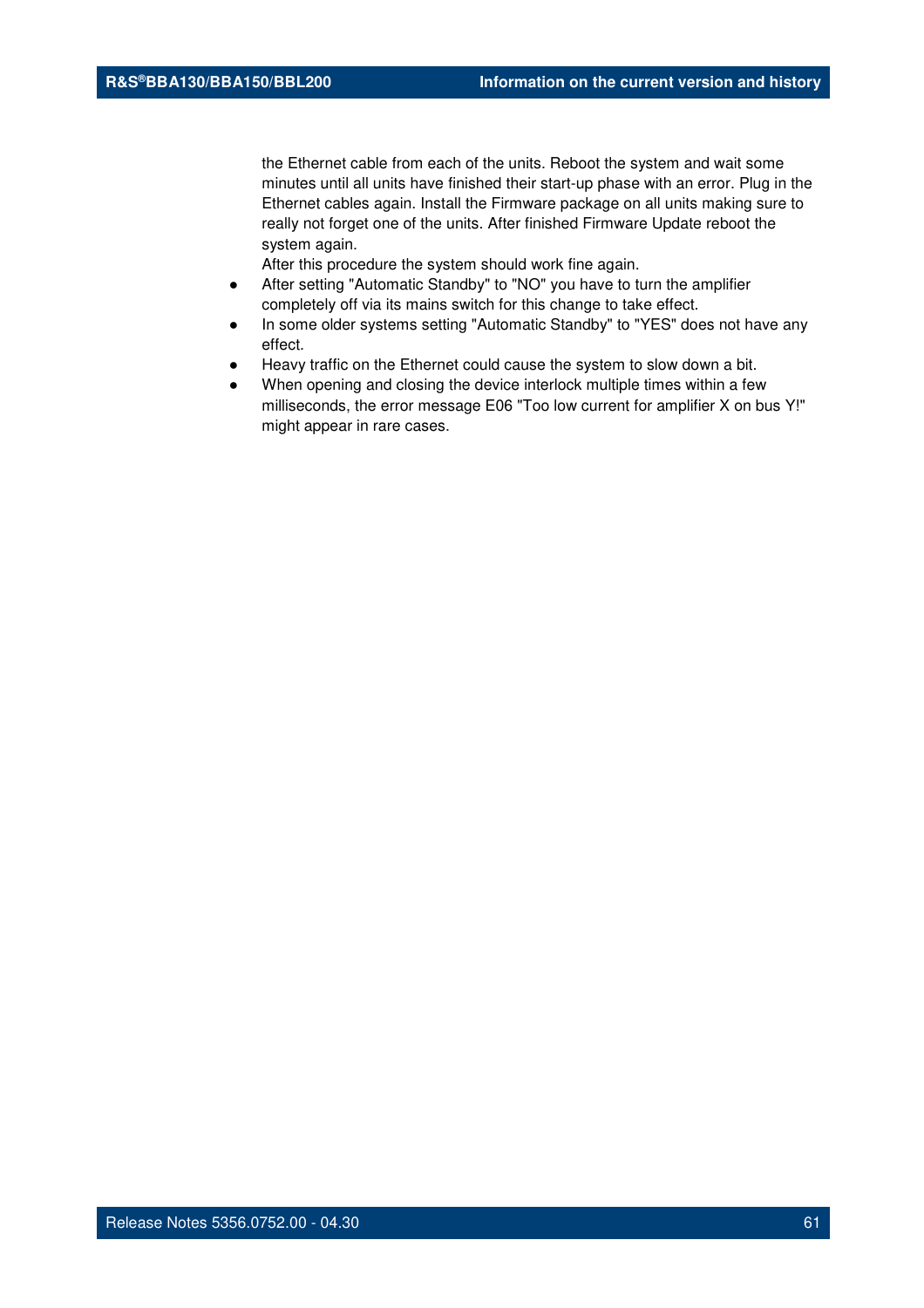# **1.29 Version 02.51**

#### Software package content

| Name of file                                  | <b>Description</b>                                                                                                                                                                                                                                                                                                                                                                                       |
|-----------------------------------------------|----------------------------------------------------------------------------------------------------------------------------------------------------------------------------------------------------------------------------------------------------------------------------------------------------------------------------------------------------------------------------------------------------------|
| SW_BBA130_BBA150_BBL200_APPLICATION_02.51.zip | This ZIP-archive contains the files<br>"swUpdateBBA.exe", "mainapp.flash",<br>"fpga.flash", "failsafe.flash", "bba150.xml"<br>and "BBA130 BBA150 BBL200 OSS-<br>Acknowledgment.pdf" and must be<br>extracted to any directory. Then the file<br>"swUpdateBBA.exe" has to be executed. It<br>then automatically uses the other files to<br>update the device.<br>Attention: This Firmware is suitable for |
|                                               | serial numbers >= 102179 only! For<br>details see chapter 3.                                                                                                                                                                                                                                                                                                                                             |

## New functionality

● -

### Modified functionality

● -

#### Improvements

The problem was solved that the amplifier may not reach its nominal output power for the frequency ranges from 80 MHz to 1 GHz, from 0.8 to 3 GHz and from 2.5 to 6 GHz.

## Known Issues

When turning a liquid cooled BBL amplifier off using the power switch S1 at the back of the rack while having the amplifier in RF-Operate mode and turning it on again using that switch only (without pressing the STANDBY button afterwards), the pump of the liquid cooling might still be running, which may cause condensation.

To prevent this, you are kindly requested when switching the amplifier on again using the power switch S1 at the back to also press the STANDBY button at the front panel.

This procedure ensures that the liquid cooling does not run unnecessarily and avoids possible condensation.

In systems consisting of multiple units it might happen that some of the units do not finish their start-up phase when having different Firmware versions installed on them (which is the case after having forgotten to install a new Firmware package on each of the units).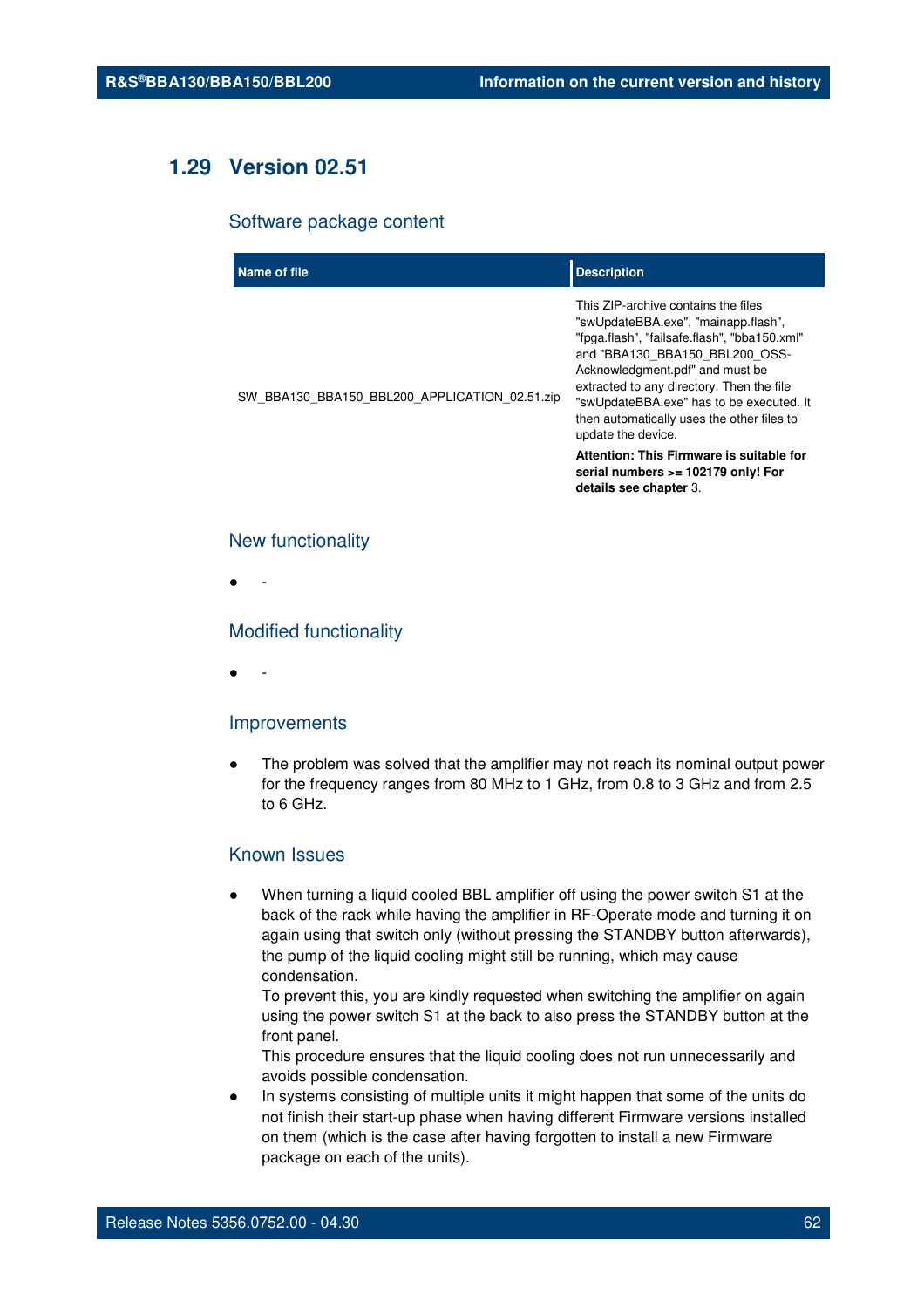To prevent this, you are kindly requested to execute the following steps. Unplug the Ethernet cable from each of the units. Reboot the system and wait some minutes until all units have finished their start-up phase with an error. Plug in the Ethernet cables again. Install the Firmware package on all units making sure to really not forget one of the units. After finished Firmware Update reboot the system again.

- After setting "Automatic Standby" to "NO" you have to turn the amplifier completely off via its mains switch for this change to take effect.
- In some older systems setting "Automatic Standby" to "YES" does not have any effect.
- Heavy traffic on the Ethernet could cause the system to slow down a bit.
- When opening and closing the device interlock multiple times within a few milliseconds, the error message E06 "Too low current for amplifier X on bus Y!" might appear in rare cases.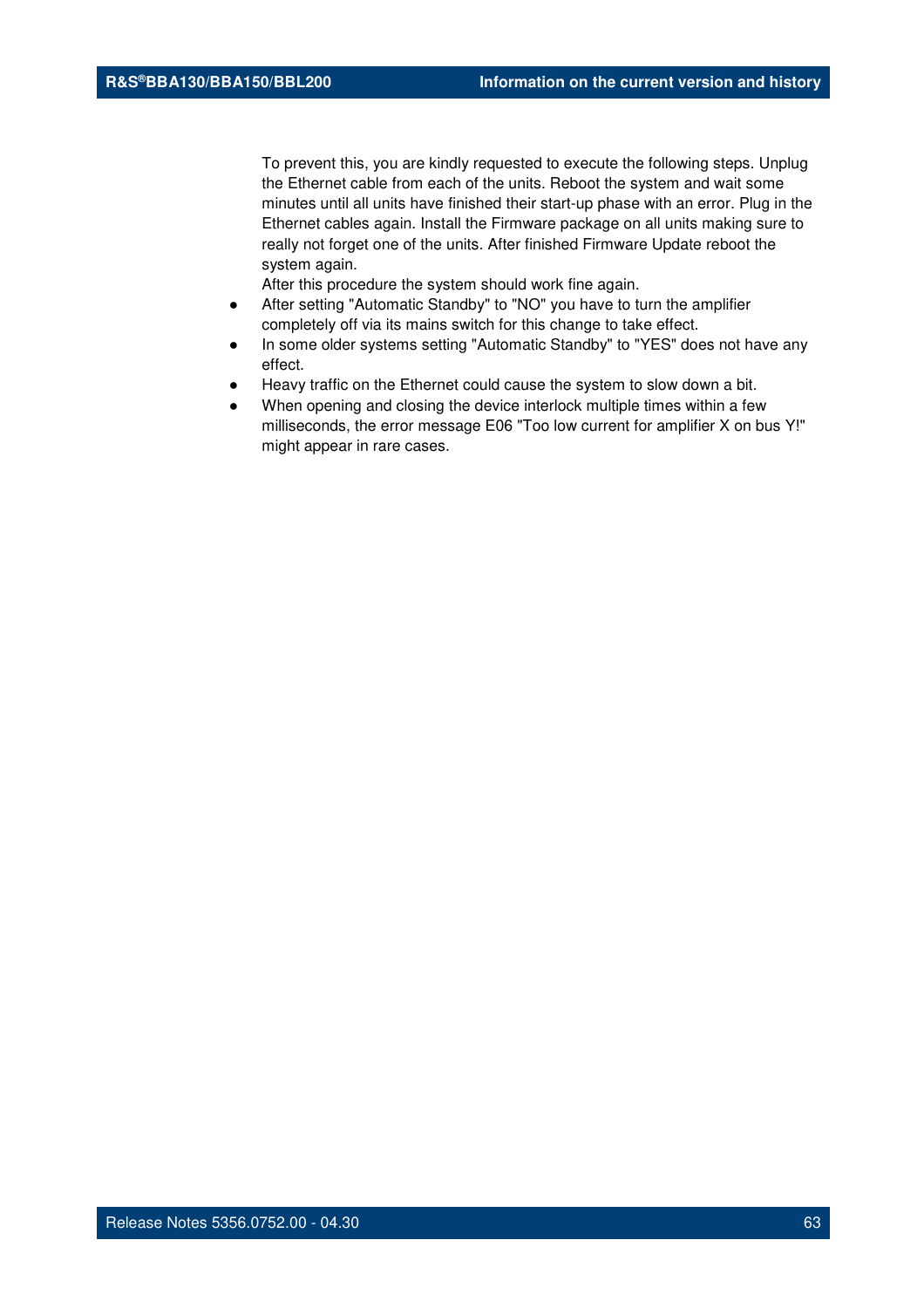# **1.30 Version 02.50**

#### Software package content

| Name of file                                  | <b>Description</b>                                                                                                                                                                                                                                                                                                                                           |
|-----------------------------------------------|--------------------------------------------------------------------------------------------------------------------------------------------------------------------------------------------------------------------------------------------------------------------------------------------------------------------------------------------------------------|
| SW BBA130 BBA150 BBL200 APPLICATION 02.50.zip | This ZIP-archive contains the files<br>"swUpdateBBA.exe", "mainapp.flash",<br>"fpga.flash", "failsafe.flash", "bba150.xml"<br>and "BBA130 BBA150 BBL200 OSS-<br>Acknowledgment.pdf" and must be<br>extracted to any directory. Then the file<br>"swUpdateBBA.exe" has to be executed. It<br>then automatically uses the other files to<br>update the device. |
|                                               | Attention: This Firmware is suitable for<br>serial numbers >= 102179 only! For<br>details see chapter 3.                                                                                                                                                                                                                                                     |

## New functionality

● -

## Modified functionality

The menu item "Clear Logbook" was removed from the front panel display as well as from the Web-MMI.

# Improvements

- Numerous improvements were made concerning the turning on and off of RF-Operate
- Numerous minor corrections were made concerning the error handling.

# Known Issues

When turning a liquid cooled BBL amplifier off using the power switch S1 at the back of the rack while having the amplifier in RF-Operate mode and turning it on again using that switch only (without pressing the STANDBY button afterwards), the pump of the liquid cooling might still be running, which may cause condensation.

To prevent this, you are kindly requested when switching the amplifier on again using the power switch S1 at the back to also press the STANDBY button at the front panel.

This procedure ensures that the liquid cooling does not run unnecessarily and avoids possible condensation.

In systems consisting of multiple units it might happen that some of the units do not finish their start-up phase when having different Firmware versions installed on them (which is the case after having forgotten to install a new Firmware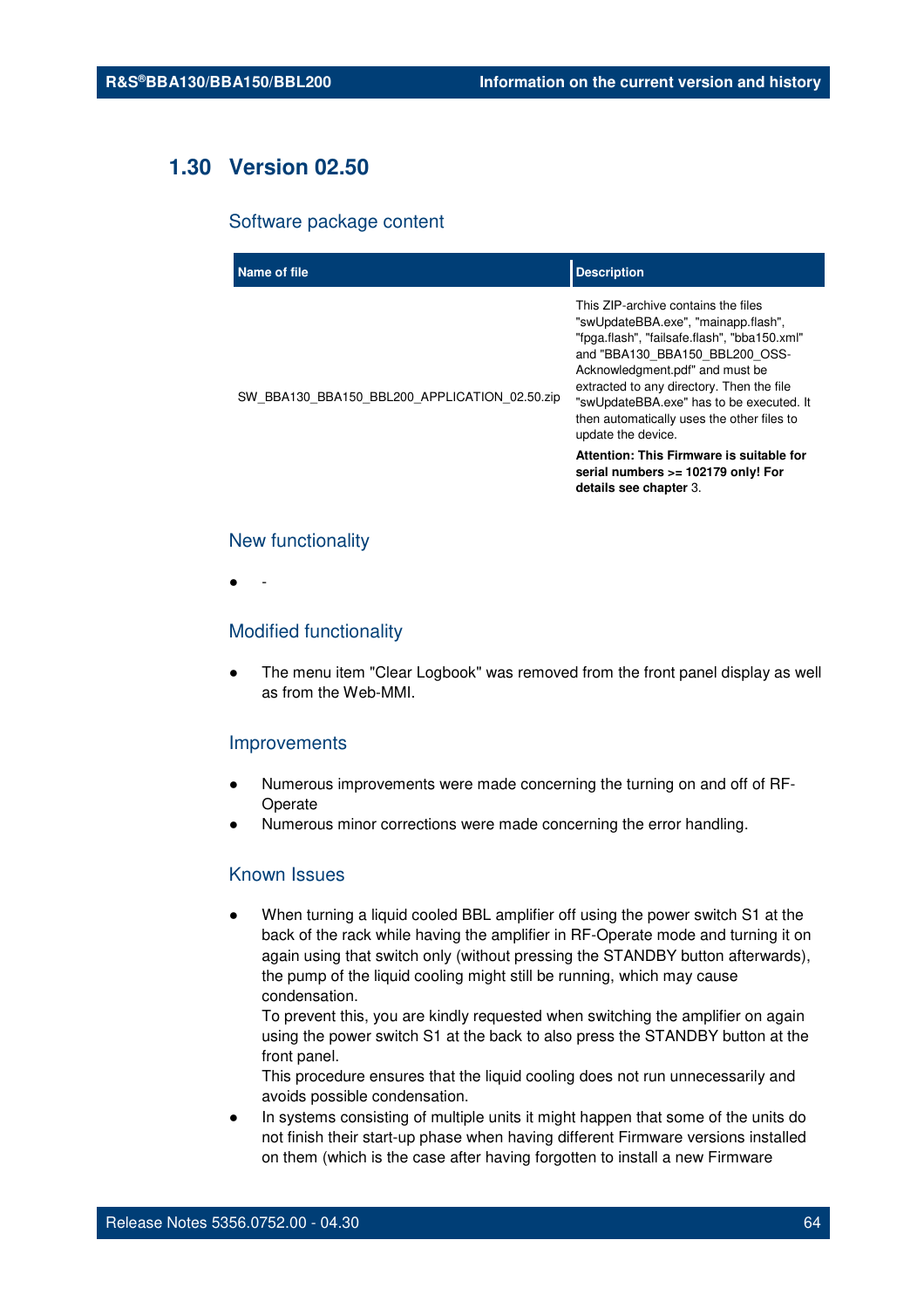package on each of the units).

To prevent this, you are kindly requested to execute the following steps. Unplug the Ethernet cable from each of the units. Reboot the system and wait some minutes until all units have finished their start-up phase with an error. Plug in the Ethernet cables again. Install the Firmware package on all units making sure to really not forget one of the units. After finished Firmware Update reboot the system again.

- After setting "Automatic Standby" to "NO" you have to turn the amplifier completely off via its mains switch for this change to take effect.
- In some older systems setting "Automatic Standby" to "YES" does not have any effect.
- Heavy traffic on the Ethernet could cause the system to slow down a bit.
- When opening and closing the device interlock multiple times within a few milliseconds, the error message E06 "Too low current for amplifier X on bus Y!" might appear in rare cases.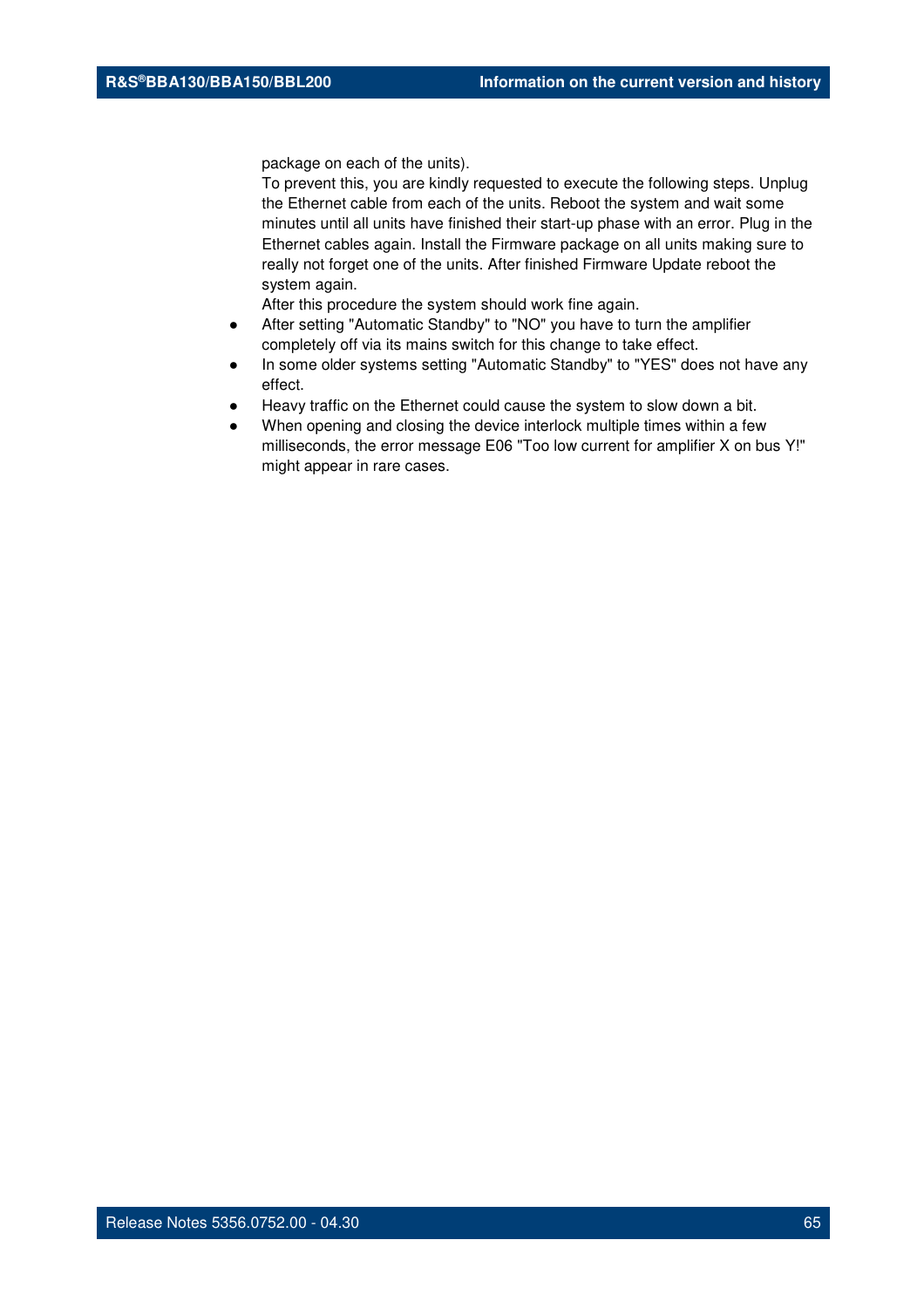# **1.31 Version 02.47**

#### Software package content

| Name of file                                  | <b>Description</b>                                                                                                                                                                                                                                                                                                                                           |
|-----------------------------------------------|--------------------------------------------------------------------------------------------------------------------------------------------------------------------------------------------------------------------------------------------------------------------------------------------------------------------------------------------------------------|
| SW BBA130 BBA150 BBL200 APPLICATION 02.47.zip | This ZIP-archive contains the files<br>"swUpdateBBA.exe", "mainapp.flash",<br>"fpga.flash", "failsafe.flash", "bba150.xml"<br>and "BBA130 BBA150 BBL200 OSS-<br>Acknowledgment.pdf" and must be<br>extracted to any directory. Then the file<br>"swUpdateBBA.exe" has to be executed. It<br>then automatically uses the other files to<br>update the device. |
|                                               | Attention: This Firmware is suitable for<br>serial numbers >= 102179 only! For<br>details see chapter 3.                                                                                                                                                                                                                                                     |

## New functionality

● -

## Modified functionality

● -

#### Improvements

The problem was solved that switching did not work for some types of switches.

# Known Issues

When turning a liquid cooled BBL amplifier off using the power switch S1 at the back of the rack while having the amplifier in RF-Operate mode and turning it on again using that switch only (without pressing the STANDBY button afterwards), the pump of the liquid cooling might still be running, which may cause condensation.

To prevent this, you are kindly requested when switching the amplifier on again using the power switch S1 at the back to also press the STANDBY button at the front panel.

This procedure ensures that the liquid cooling does not run unnecessarily and avoids possible condensation.

In systems consisting of multiple units it might happen that some of the units do not finish their start-up phase when having different Firmware versions installed on them (which is the case after having forgotten to install a new Firmware package on each of the units).

To prevent this, you are kindly requested to execute the following steps. Unplug the Ethernet cable from each of the units. Reboot the system and wait some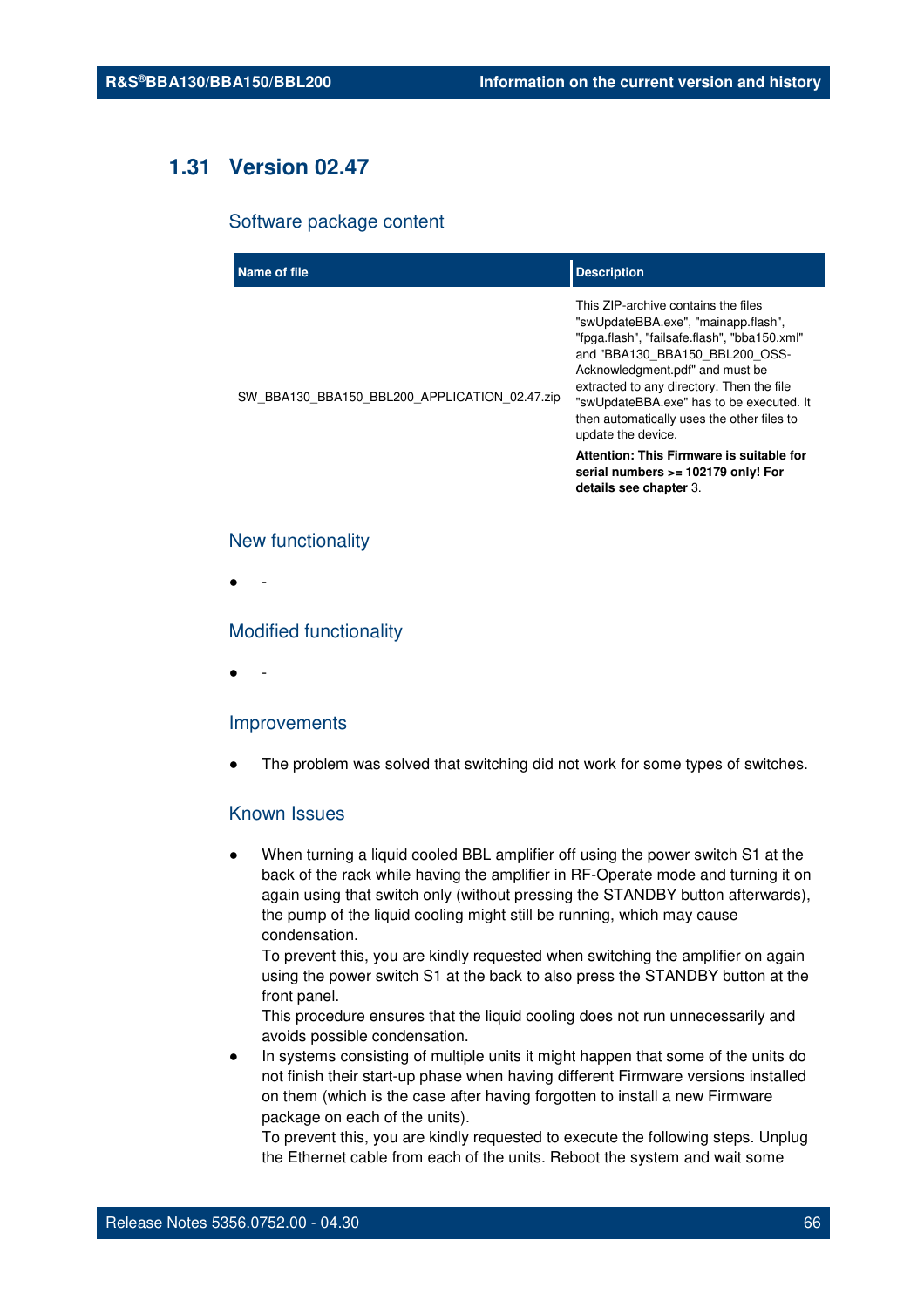minutes until all units have finished their start-up phase with an error. Plug in the Ethernet cables again. Install the Firmware package on all units making sure to really not forget one of the units. After finished Firmware Update reboot the system again.

- After setting "Automatic Standby" to "NO" you have to turn the amplifier completely off via its mains switch for this change to take effect.
- In some older systems setting "Automatic Standby" to "YES" does not have any effect.
- Heavy traffic on the Ethernet could cause the system to slow down a bit.
- When opening and closing the device interlock multiple times within a few milliseconds, the error message E06 "Too low current for amplifier X on bus Y!" might appear in rare cases.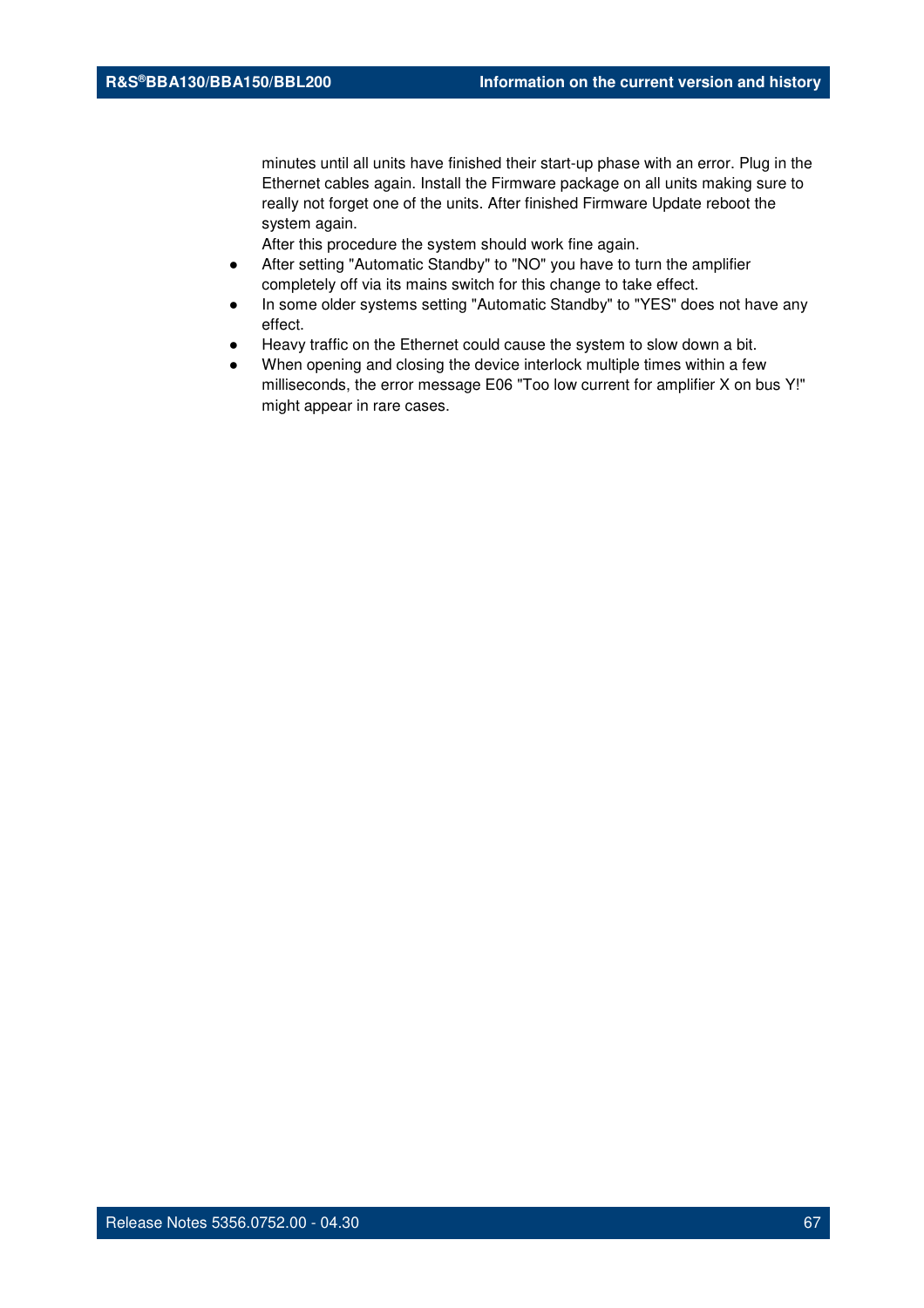# **1.32 Version 02.46**

#### Software package content

| Name of file                                  | <b>Description</b>                                                                                                                                                                                                                                                                                                                                           |
|-----------------------------------------------|--------------------------------------------------------------------------------------------------------------------------------------------------------------------------------------------------------------------------------------------------------------------------------------------------------------------------------------------------------------|
| SW BBA130 BBA150 BBL200 APPLICATION 02.46.zip | This ZIP-archive contains the files<br>"swUpdateBBA.exe", "mainapp.flash",<br>"fpga.flash", "failsafe.flash", "bba150.xml"<br>and "BBA130 BBA150 BBL200 OSS-<br>Acknowledgment.pdf" and must be<br>extracted to any directory. Then the file<br>"swUpdateBBA.exe" has to be executed. It<br>then automatically uses the other files to<br>update the device. |
|                                               | Attention: This Firmware is suitable for<br>serial numbers >= 102179 only! For<br>details see chapter 3.                                                                                                                                                                                                                                                     |

## New functionality

● -

## Modified functionality

● -

## Improvements

Service capabilities were improved.

# Known Issues

When turning a liquid cooled BBL amplifier off using the power switch S1 at the back of the rack while having the amplifier in RF-Operate mode and turning it on again using that switch only (without pressing the STANDBY button afterwards), the pump of the liquid cooling might still be running, which may cause condensation.

To prevent this, you are kindly requested when switching the amplifier on again using the power switch S1 at the back to also press the STANDBY button at the front panel.

This procedure ensures that the liquid cooling does not run unnecessarily and avoids possible condensation.

In systems consisting of multiple units it might happen that some of the units do not finish their start-up phase when having different Firmware versions installed on them (which is the case after having forgotten to install a new Firmware package on each of the units).

To prevent this, you are kindly requested to execute the following steps. Unplug the Ethernet cable from each of the units. Reboot the system and wait some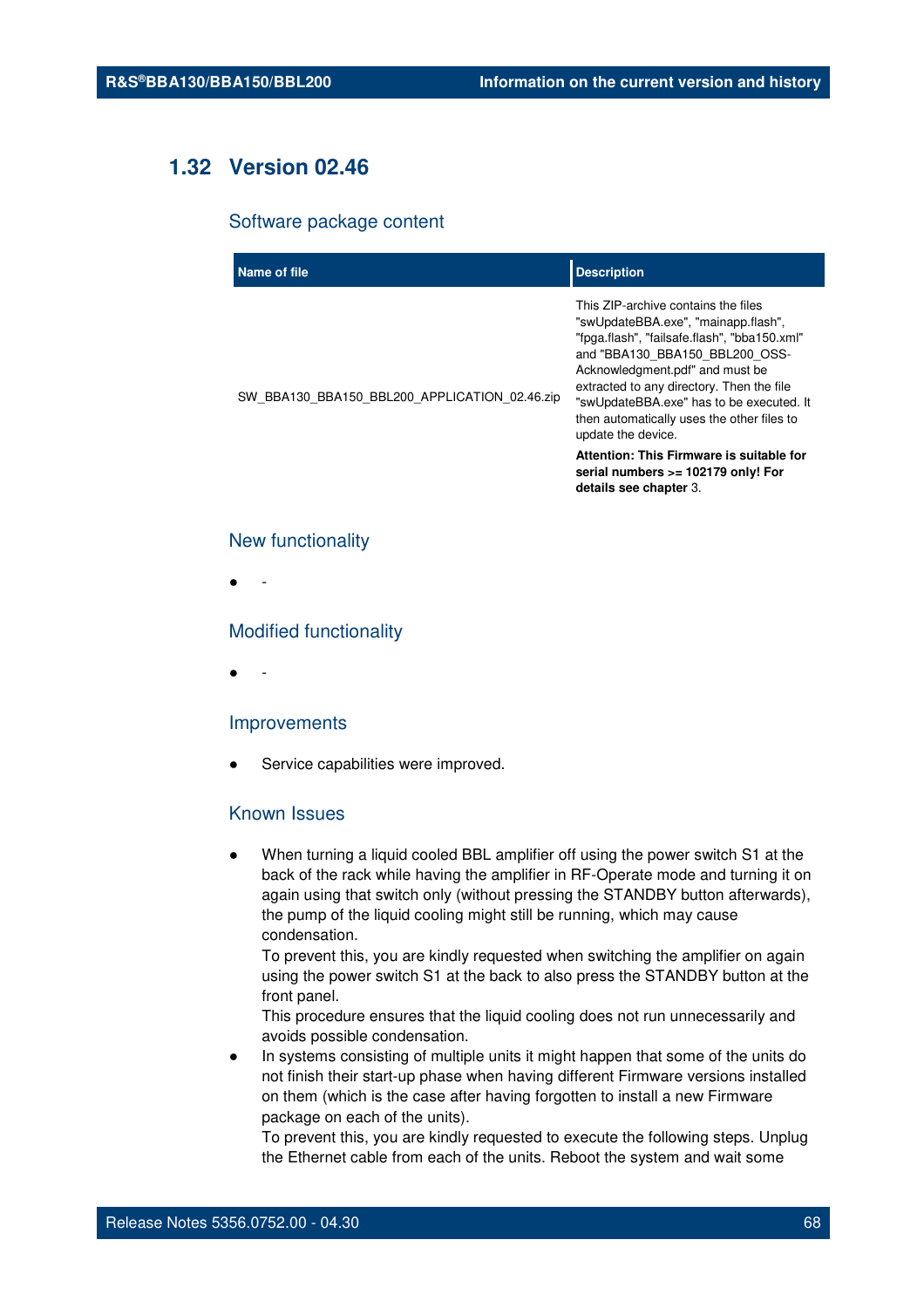minutes until all units have finished their start-up phase with an error. Plug in the Ethernet cables again. Install the Firmware package on all units making sure to really not forget one of the units. After finished Firmware Update reboot the system again.

- After setting "Automatic Standby" to "NO" you have to turn the amplifier completely off via its mains switch for this change to take effect.
- In some older systems setting "Automatic Standby" to "YES" does not have any effect.
- Heavy traffic on the Ethernet could cause the system to slow down a bit.
- When opening and closing the device interlock multiple times within a few milliseconds, the error message E06 "Too low current for amplifier X on bus Y!" might appear in rare cases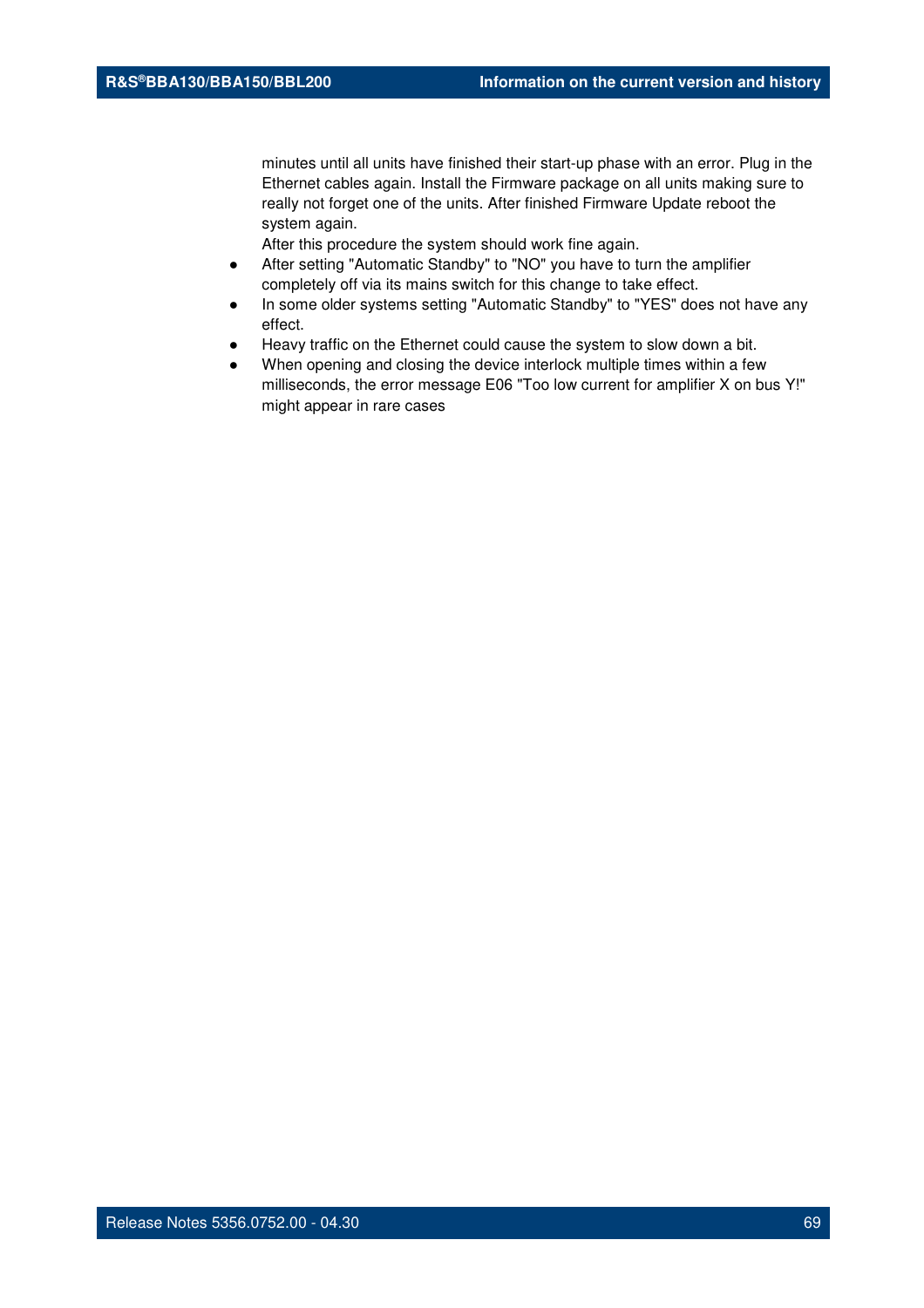# **1.33 Version 02.45**

#### Software package content

| Name of file                                  | <b>Description</b>                                                                                                                                                                                                                                                                                                                                           |
|-----------------------------------------------|--------------------------------------------------------------------------------------------------------------------------------------------------------------------------------------------------------------------------------------------------------------------------------------------------------------------------------------------------------------|
| SW_BBA130_BBA150_BBL200_APPLICATION_02.45.zip | This ZIP-archive contains the files<br>"swUpdateBBA.exe", "mainapp.flash",<br>"fpga.flash", "failsafe.flash", "bba150.xml"<br>and "BBA130 BBA150 BBL200 OSS-<br>Acknowledgment.pdf" and must be<br>extracted to any directory. Then the file<br>"swUpdateBBA.exe" has to be executed. It<br>then automatically uses the other files to<br>update the device. |
|                                               | Attention: This Firmware is suitable for<br>serial numbers >= 102179 only! For<br>details see chapter 3.                                                                                                                                                                                                                                                     |

## New functionality

● -

### Modified functionality

● -

## Improvements

- Some error entries in the logbook were improved.
- A correction was made concerning the error handling for internal connections between subunits in high power and liquid cooled systems.
- A correction was made concerning the limitation of simultaneously opened Web-MMIs

# Known Issues

When turning a liquid cooled BBL amplifier off using the power switch S1 at the back of the rack while having the amplifier in RF-Operate mode and turning it on again using that switch only (without pressing the STANDBY button afterwards), the pump of the liquid cooling might still be running, which may cause condensation.

To prevent this, you are kindly requested when switching the amplifier on again using the power switch S1 at the back to also press the STANDBY button at the front panel.

This procedure ensures that the liquid cooling does not run unnecessarily and avoids possible condensation.

In systems consisting of multiple units it might happen that some of the units do not finish their start-up phase when having different Firmware versions installed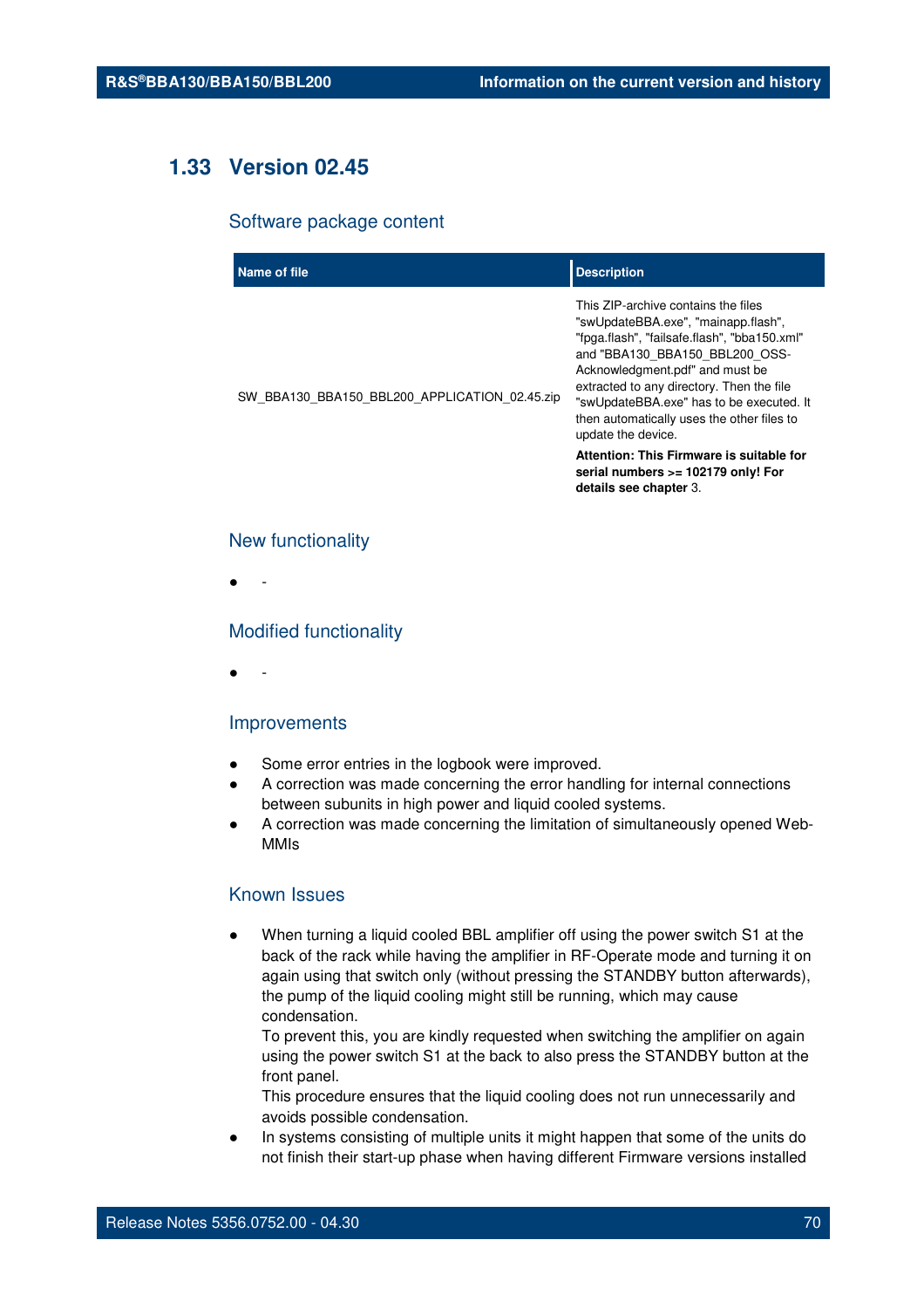on them (which is the case after having forgotten to install a new Firmware package on each of the units).

To prevent this, you are kindly requested to execute the following steps. Unplug the Ethernet cable from each of the units. Reboot the system and wait some minutes until all units have finished their start-up phase with an error. Plug in the Ethernet cables again. Install the Firmware package on all units making sure to really not forget one of the units. After finished Firmware Update reboot the system again.

- After setting "Automatic Standby" to "NO" you have to turn the amplifier completely off via its mains switch for this change to take effect.
- In some older systems setting "Automatic Standby" to "YES" does not have any effect.
- Heavy traffic on the Ethernet could cause the system to slow down a bit.
- When opening and closing the device interlock multiple times within a few milliseconds, the error message E06 "Too low current for amplifier X on bus Y!" might appear in rare cases.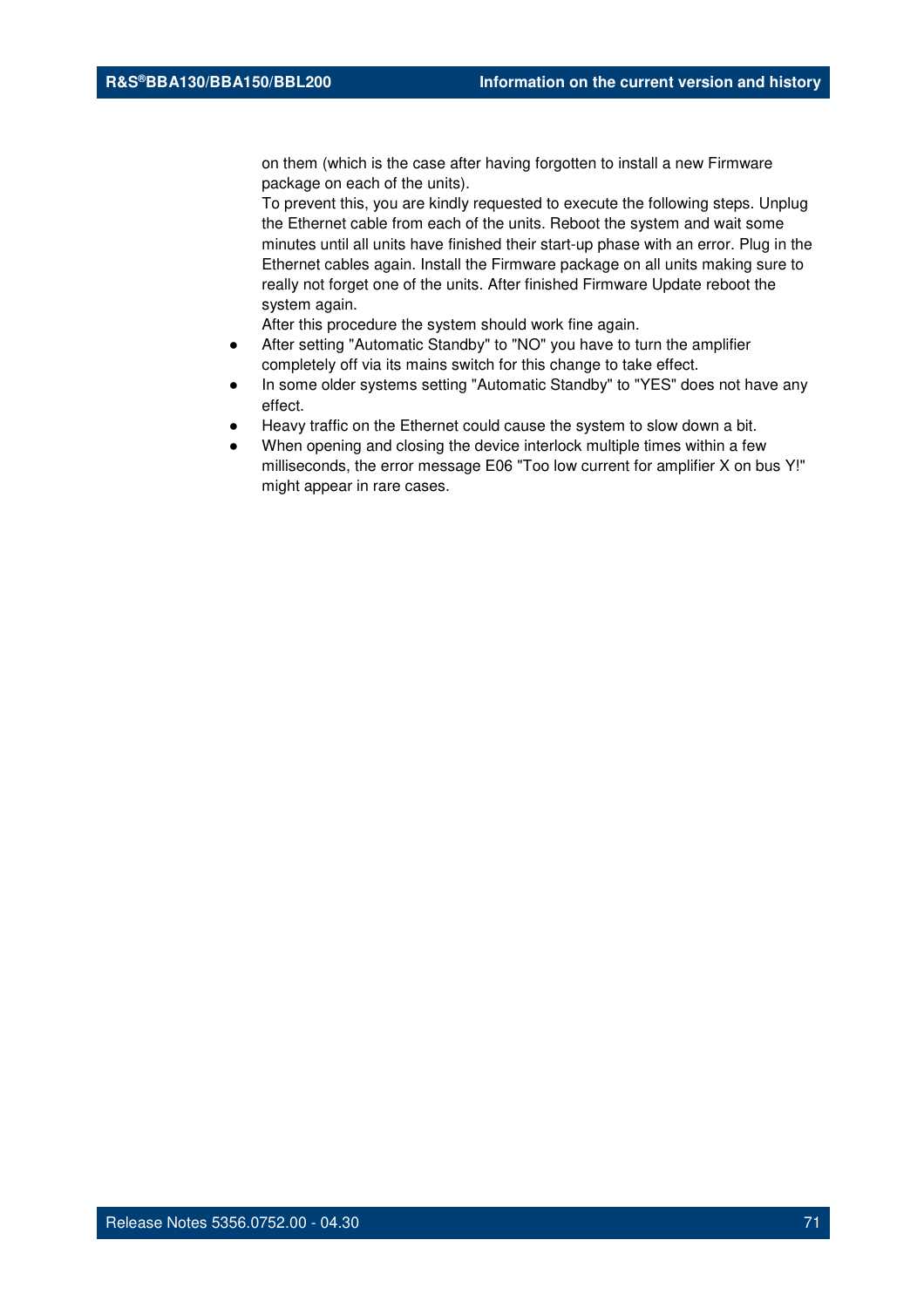# **1.34 Version 02.40**

#### Software package content

| Name of file                                  | <b>Description</b>                                                                                                                                                                                                                                                                                                                                                                                       |
|-----------------------------------------------|----------------------------------------------------------------------------------------------------------------------------------------------------------------------------------------------------------------------------------------------------------------------------------------------------------------------------------------------------------------------------------------------------------|
| SW_BBA130_BBA150_BBL200_APPLICATION_02.40.zip | This ZIP-archive contains the files<br>"swUpdateBBA.exe", "mainapp.flash",<br>"fpga.flash", "failsafe.flash", "bba150.xml"<br>and "BBA130 BBA150 BBL200 OSS-<br>Acknowledgment.pdf" and must be<br>extracted to any directory. Then the file<br>"swUpdateBBA.exe" has to be executed. It<br>then automatically uses the other files to<br>update the device.<br>Attention: This Firmware is suitable for |
|                                               | serial numbers >= 102179 only! For<br>details see chapter 3.                                                                                                                                                                                                                                                                                                                                             |

# New functionality

In liquid cooled systems you now have the possibility to request the measured values of the liquid cooling via the new SCPI commands "SENSe:LIQuidcooling:TemperatureIN?", "SENSe:LIQuidcooling:TemperatureOUT?", "SENSe:LIQuidcooling:PRESsure?", "SENSe:LIQuidcooling:PumpsSTATe?", "SENSe:LIQuidcooling:Pump1SPeed?", "SENSe:LIQuidcooling:Pump1FLowrate?", "SENSe:LIQuidcooling:Pump2SPeed?", "SENSe:LIQuidcooling:Pump2FLowrate?", "SENSe:LIQuidcooling:Fan1SPeed?"

and "SENSe:LIQuidcooling:Fan2SPeed?".

# Modified functionality

● -

#### Improvements

- The self-protection of the amplifier was improved.
- Numerous corrections were made concerning the DHCP client feature.
- Numerous minor improvements were made concerning the front panel display.
- Numerous minor improvements were made concerning the Web-MMI.
- Numerous minor corrections were made concerning the error handling for internal connections between subunits in high power and liquid cooled systems.
- A minor improvement was made concerning control of the pumps in liquid cooled systems.
- A minor correction was made concerning the detection of defective fans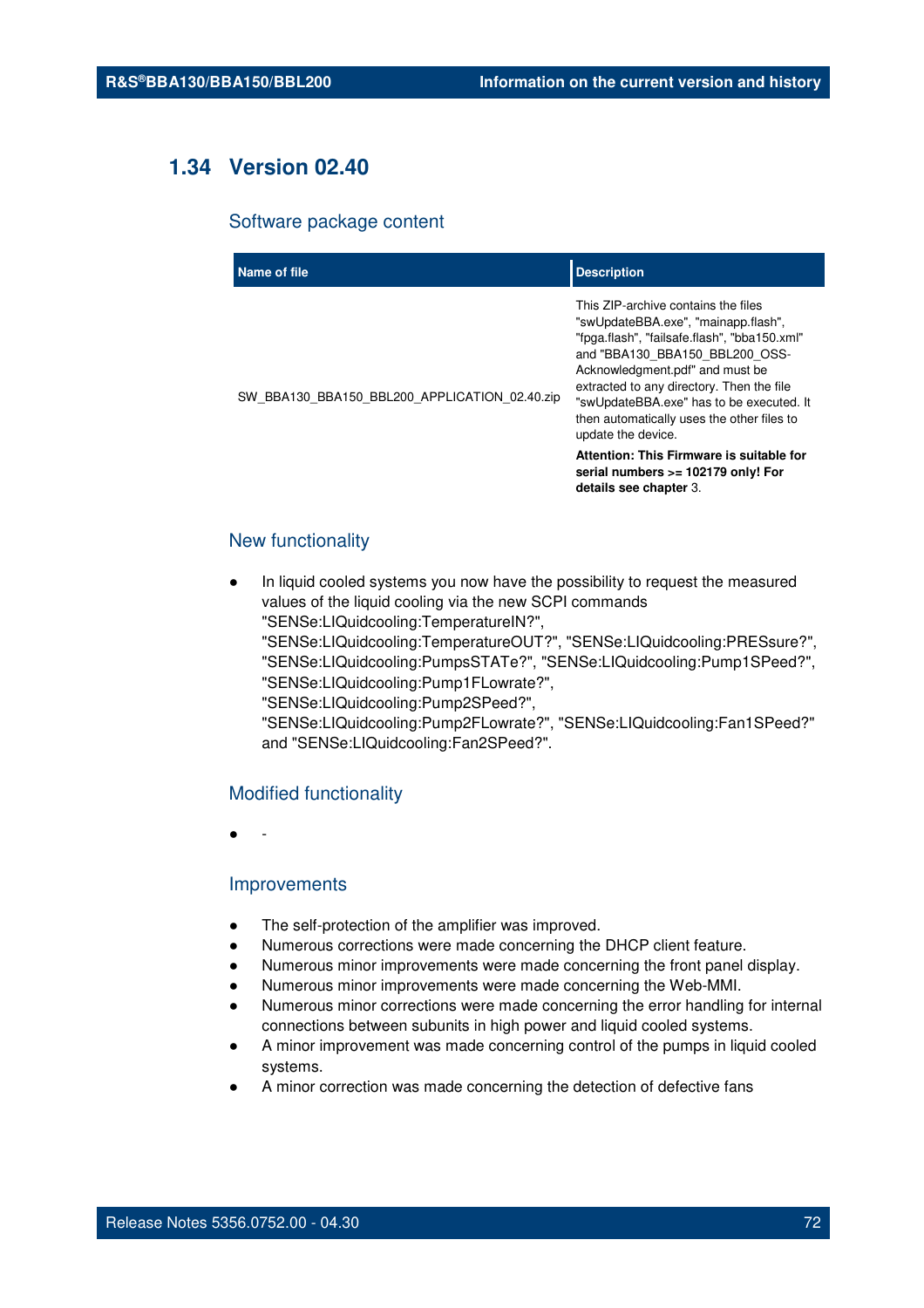When turning a liquid cooled BBL amplifier off using the power switch S1 at the back of the rack while having the amplifier in RF-Operate mode and turning it on again using that switch only (without pressing the STANDBY button afterwards), the pump of the liquid cooling might still be running, which may cause condensation.

To prevent this, you are kindly requested when switching the amplifier on again using the power switch S1 at the back to also press the STANDBY button at the front panel.

This procedure ensures that the liquid cooling does not run unnecessarily and avoids possible condensation.

In systems consisting of multiple units it might happen that some of the units do not finish their start-up phase when having different Firmware versions installed on them (which is the case after having forgotten to install a new Firmware package on each of the units).

To prevent this, you are kindly requested to execute the following steps. Unplug the Ethernet cable from each of the units. Reboot the system and wait some minutes until all units have finished their start-up phase with an error. Plug in the Ethernet cables again. Install the Firmware package on all units making sure to really not forget one of the units. After finished Firmware Update reboot the system again.

After this procedure the system should work fine again.

- After setting "Automatic Standby" to "NO" you have to turn the amplifier completely off via its mains switch for this change to take effect.
- In some older systems setting "Automatic Standby" to "YES" does not have any effect.
- Heavy traffic on the Ethernet could cause the system to slow down a bit.
- When opening and closing the device interlock multiple times within a few milliseconds, the error message E06 "Too low current for amplifier X on bus Y!" might appear in rare cases.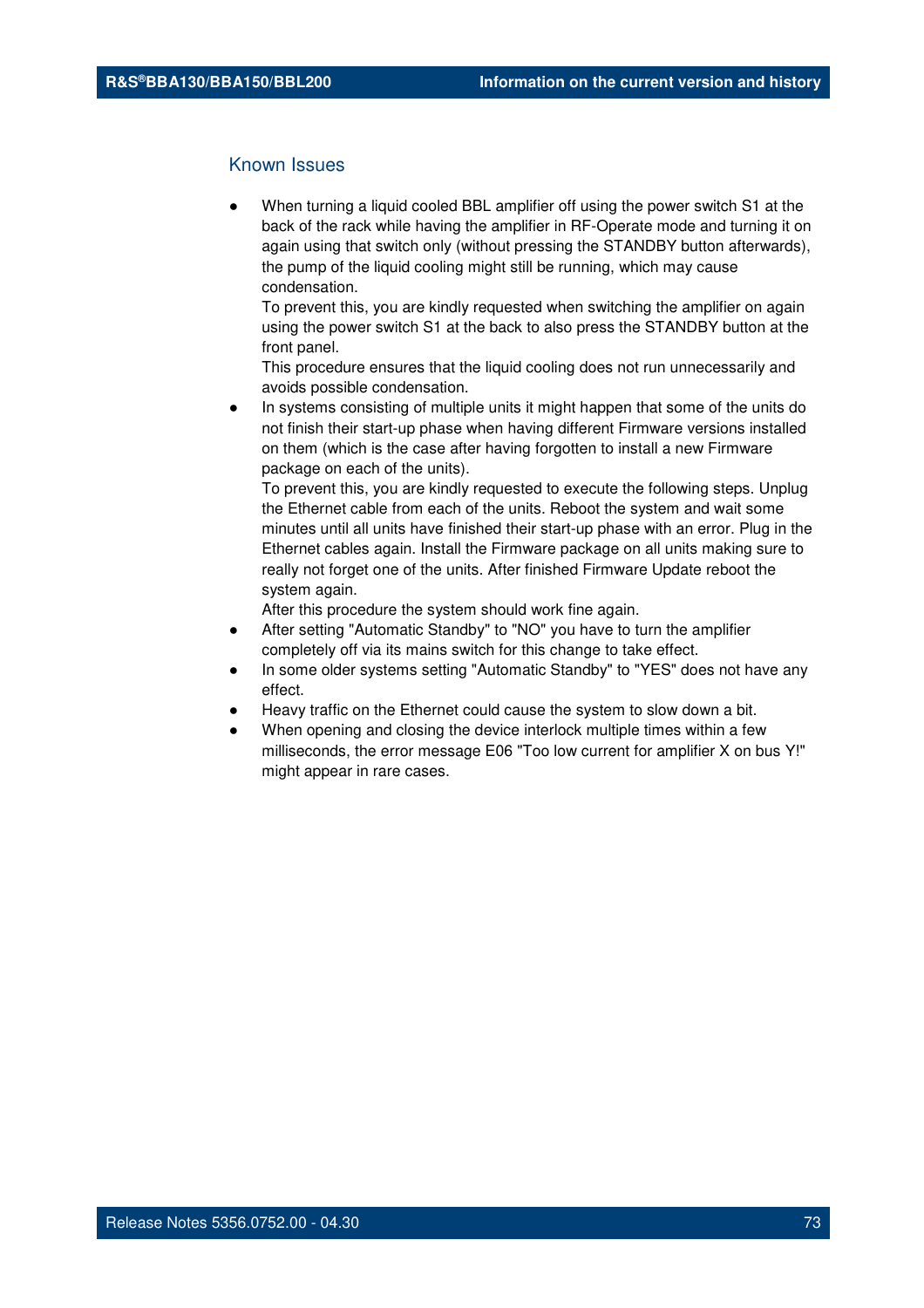# **1.35 Version 02.35**

#### Software package content

| Name of file                                  | <b>Description</b>                                                                                                                                                                                                                                                                                                                                           |
|-----------------------------------------------|--------------------------------------------------------------------------------------------------------------------------------------------------------------------------------------------------------------------------------------------------------------------------------------------------------------------------------------------------------------|
| SW BBA130 BBA150 BBL200 APPLICATION 02.35.zip | This ZIP-archive contains the files<br>"swUpdateBBA.exe", "mainapp.flash",<br>"fpga.flash", "failsafe.flash", "bba150.xml"<br>and "BBA130 BBA150 BBL200 OSS-<br>Acknowledgment.pdf" and must be<br>extracted to any directory. Then the file<br>"swUpdateBBA.exe" has to be executed. It<br>then automatically uses the other files to<br>update the device. |
|                                               | Attention: This Firmware is suitable for<br>serial numbers >= 102179 only! For<br>details see chapter 3.                                                                                                                                                                                                                                                     |

### New functionality

● -

# Modified functionality

- The menu item "Permanent Power On" was renamed to "Automatic Standby".
- At the front panel the menu "Gain" remains open when pressing the OK button, allowing you to change the gain continuously. The menu can by exited by pressing the BACK button only. Thus, the former menu item "Continuous Gain" is not needed anymore, so it was removed.

#### Improvements

- Numerous improvements and corrections were made concerning the Web-MMI.
- Numerous minor corrections were made concerning the error handling for internal connections between subunits in high power and liquid cooled systems.
- Numerous improvements and corrections were made concerning the Firmware Update.
- A problem was solved that heavy traffic on the Ethernet could cause the system to stop working after some time when having DHCP Client turned on.

# Known Issues

When turning a liquid cooled BBL amplifier off using the power switch S1 at the back of the rack while having the amplifier in RF-Operate mode and turning it on again using that switch only (without pressing the STANDBY button afterwards), the pump of the liquid cooling might still be running, which may cause condensation.

To prevent this, you are kindly requested when switching the amplifier on again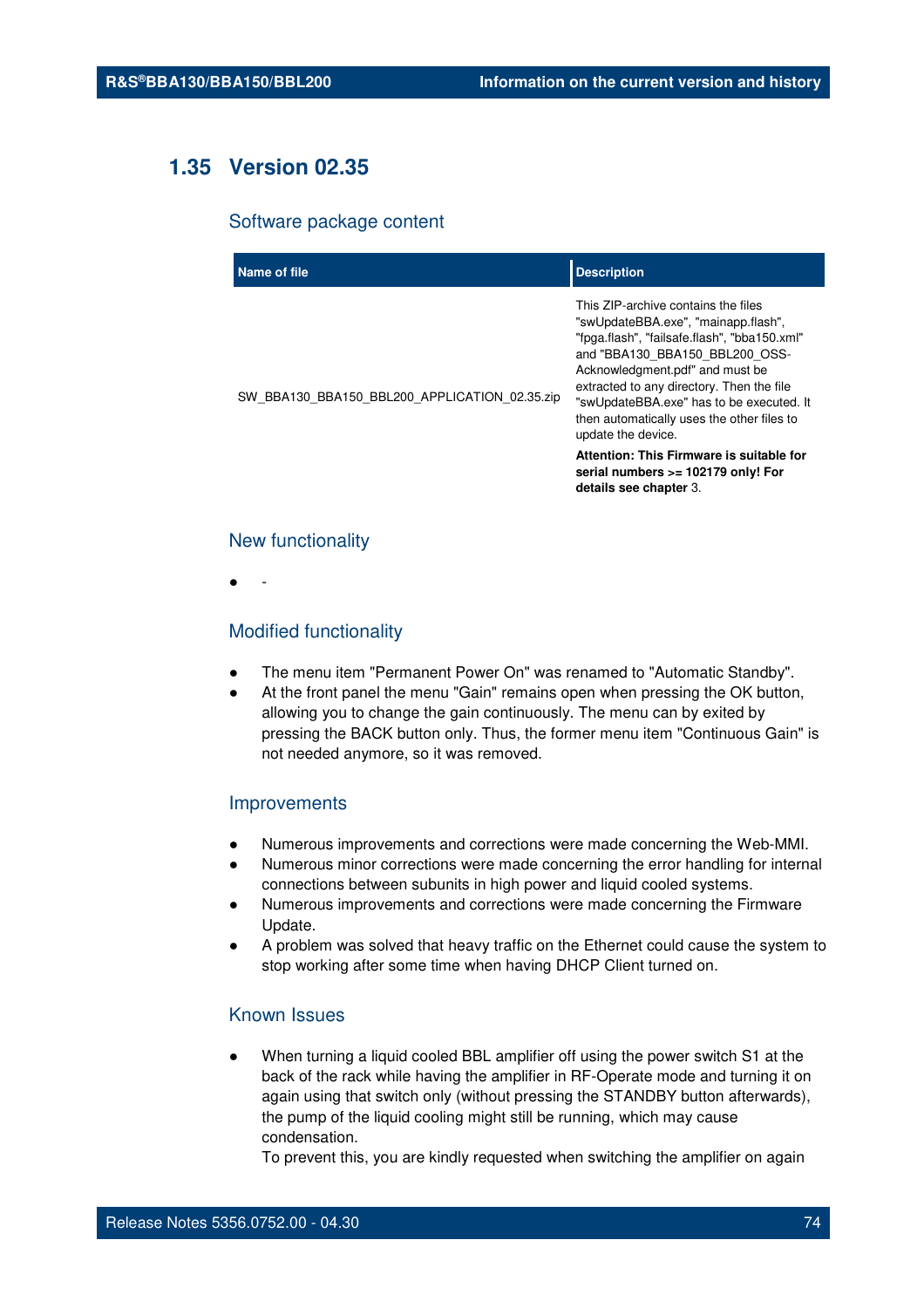using the power switch S1 at the back to also press the STANDBY button at the front panel.

This procedure ensures that the liquid cooling does not run unnecessarily and avoids possible condensation.

In systems consisting of multiple units it might happen that some of the units do not finish their start-up phase when having different Firmware versions installed on them (which is the case after having forgotten to install a new Firmware package on each of the units).

To prevent this, you are kindly requested to execute the following steps. Unplug the Ethernet cable from each of the units. Reboot the system and wait some minutes until all units have finished their start-up phase with an error. Plug in the Ethernet cables again. Install the Firmware package on all units making sure to really not forget one of the units. After finished Firmware Update reboot the system again.

After this procedure the system should work fine again.

- After setting "Automatic Standby" to "NO" you have to turn the amplifier completely off via its mains switch for this change to take effect.
- In some older systems setting "Automatic Standby" to "YES" does not have any effect.
- Heavy traffic on the Ethernet could cause the system to slow down a bit.
- When opening and closing the device interlock multiple times within a few milliseconds, the error message E06 "Too low current for amplifier X on bus Y!" might appear in rare cases.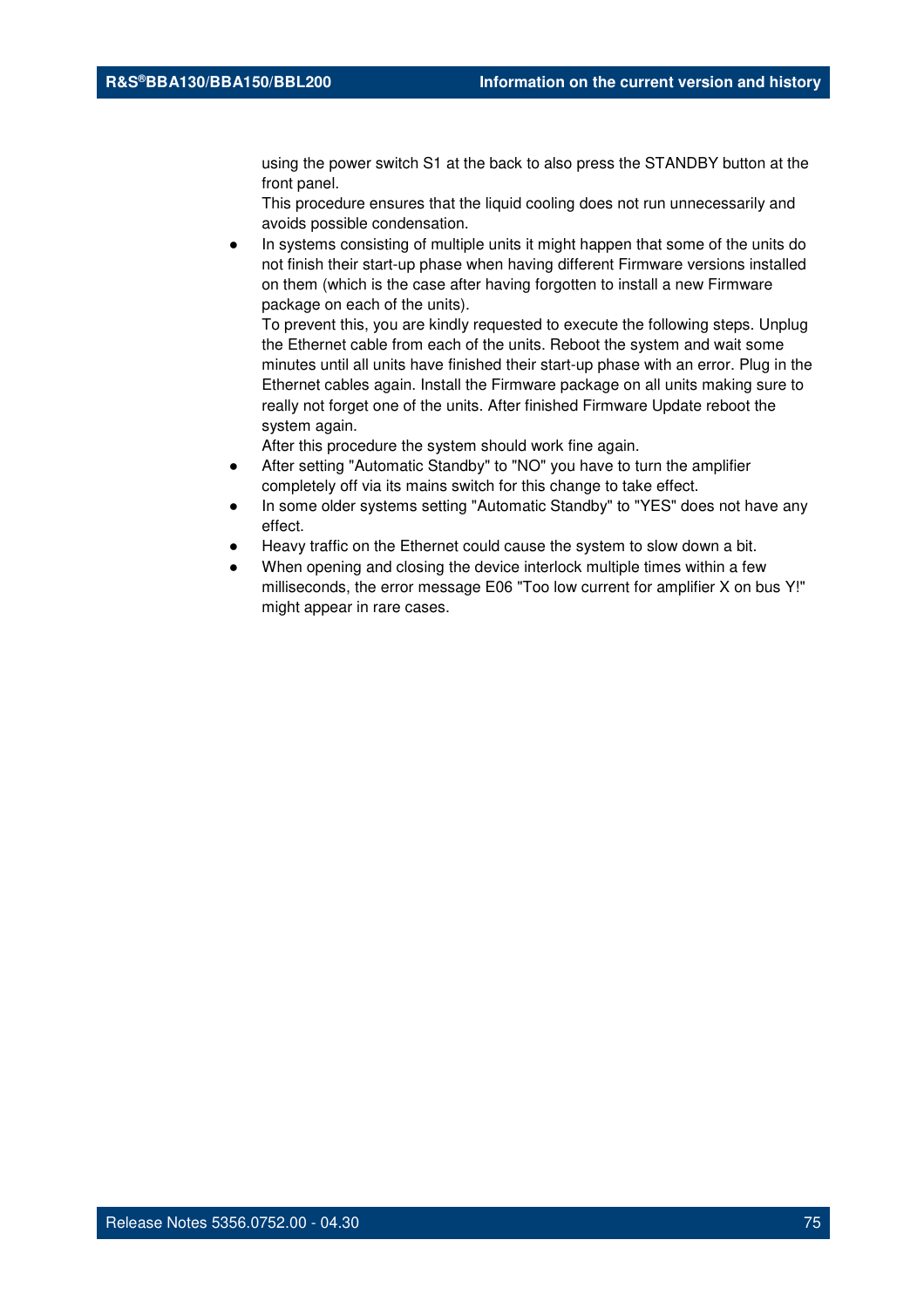# **1.36 Version 02.30**

#### Software package content

| Name of file                                  | <b>Description</b>                                                                                                                                                                                                                                                                                                                                           |
|-----------------------------------------------|--------------------------------------------------------------------------------------------------------------------------------------------------------------------------------------------------------------------------------------------------------------------------------------------------------------------------------------------------------------|
| SW BBA130 BBA150 BBL200 APPLICATION 02.30.zip | This ZIP-archive contains the files<br>"swUpdateBBA.exe", "mainapp.flash",<br>"fpga.flash", "failsafe.flash", "bba150.xml"<br>and "BBA130 BBA150 BBL200 OSS-<br>Acknowledgment.pdf" and must be<br>extracted to any directory. Then the file<br>"swUpdateBBA.exe" has to be executed. It<br>then automatically uses the other files to<br>update the device. |

# New functionality

The number of active Web-MMIs is now displayed in the top right corner of the Web-MMI. The maximum number of Web-MMIs that can be opened simultaneously is 3. Opening a 4th Web-MMI is denied.

## Modified functionality

● -

#### Improvements

It is not possible anymore to turn RF-Operate on after it was turned off because of a defective fan.

# Known Issues

When turning a liquid cooled BBL amplifier off using the power switch S1 at the back of the rack while having the amplifier in RF-Operate mode and turning it on again using that switch only (without pressing the STANDBY button afterwards), the pump of the liquid cooling might still be running, which may cause condensation.

To prevent this, you are kindly requested when switching the amplifier on again using the power switch S1 at the back to also press the STANDBY button at the front panel.

This procedure ensures that the liquid cooling does not run unnecessarily and avoids possible condensation.

In systems consisting of multiple units it might happen that some of the units do not finish their start-up phase when having different Firmware versions installed on them (which is the case after having forgotten to install a new Firmware package on each of the units).

To prevent this, you are kindly requested to execute the following steps. Unplug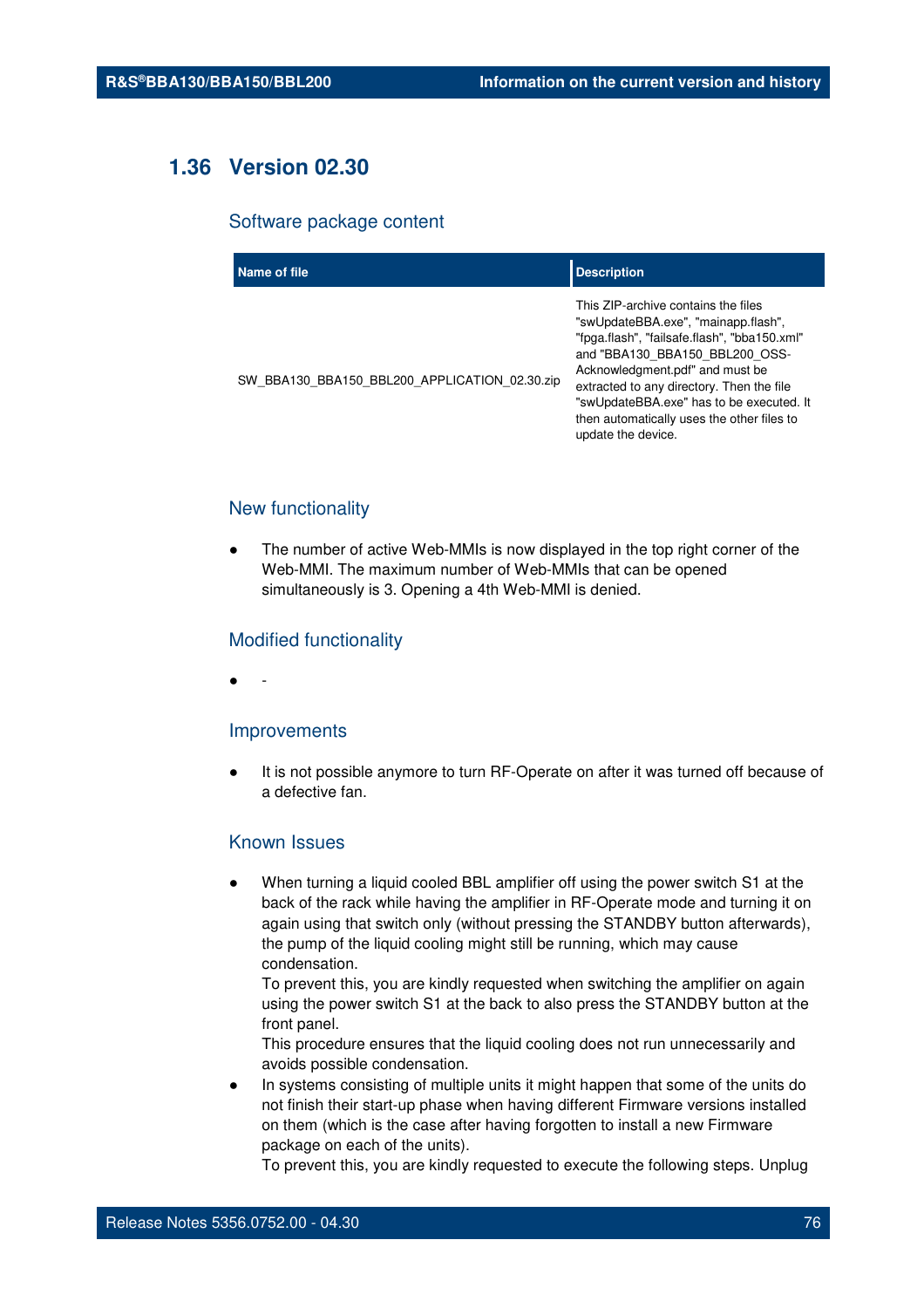the Ethernet cable from each of the units. Reboot the system and wait some minutes until all units have finished their start-up phase with an error. Plug in the Ethernet cables again. Install the Firmware package on all units making sure to really not forget one of the units. After finished Firmware Update reboot the system again.

After this procedure the system should work fine again.

● After setting "Permanent Power On" to "OFF" you have to turn the amplifier completely off via its mains switch for this change to take effect. In some older systems setting "Permanent Power On" to "ON" does not have any effect.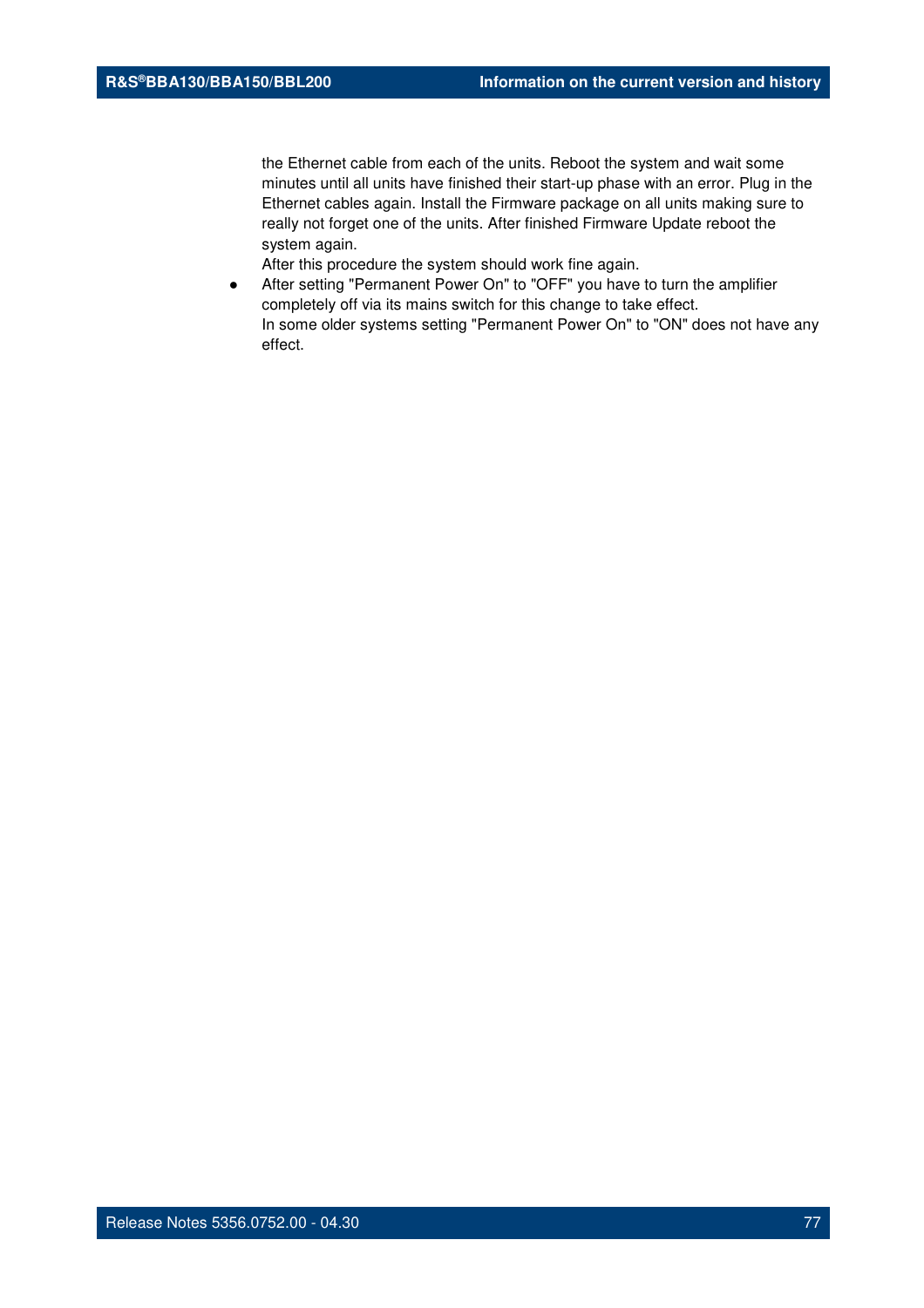# **1.37 Version 02.20**

#### Software package content

| Name of file                                  | <b>Description</b>                                                                                                                                                                                                                                                                                                                                           |
|-----------------------------------------------|--------------------------------------------------------------------------------------------------------------------------------------------------------------------------------------------------------------------------------------------------------------------------------------------------------------------------------------------------------------|
| SW_BBA130_BBA150_BBL200_APPLICATION_02.20.zip | This ZIP-archive contains the files<br>"swUpdateBBA.exe", "mainapp.flash",<br>"fpga.flash", "failsafe.flash", "bba150.xml"<br>and "BBA130 BBA150 BBL200 OSS-<br>Acknowledgment.pdf" and must be<br>extracted to any directory. Then the file<br>"swUpdateBBA.exe" has to be executed. It<br>then automatically uses the other files to<br>update the device. |

# New functionality

- When having bought the option "R&S®BBA-B130 (Fast Amplifier Mute)", you can now activate and deactivate it also via the Web-MMI. For this there is a new button "MUTE ON/OFF" in the "Operating Panel"-tab.
- You now have the possibility to change/request the timeout for SCPI remote control also via SCPI commands.
- For changing this timeout there is a new SCPI command "SYSTem:SCPI:TIMEout" and for requesting a new SCPI command "SYSTem:SCPI:TIMEout?".

## Modified functionality

In systems featuring a router for external Ethernet communication the "DHCP-Client" menu item cannot be edited on the Extension Units anymore.

### Improvements

- Numerous improvements and corrections were made concerning the Web-MMI.
- Numerous improvements and corrections were made concerning the gain adjustment.
- Numerous improvements were made concerning the detection of a too high RF input signal.
- A minor correction was made concerning the cyclic checks of the temperatures of the amplifier modules.
- A minor correction was made concerning the menus "IP Address", "Subnet Mask" und "Gateway" of the front panel display.
- The problem was solved that in some systems with frequency ranges from 0.8 to 3 GHz and from 2.5 to 6 GHz turning RF-Operate on caused error E73 under certain circumstances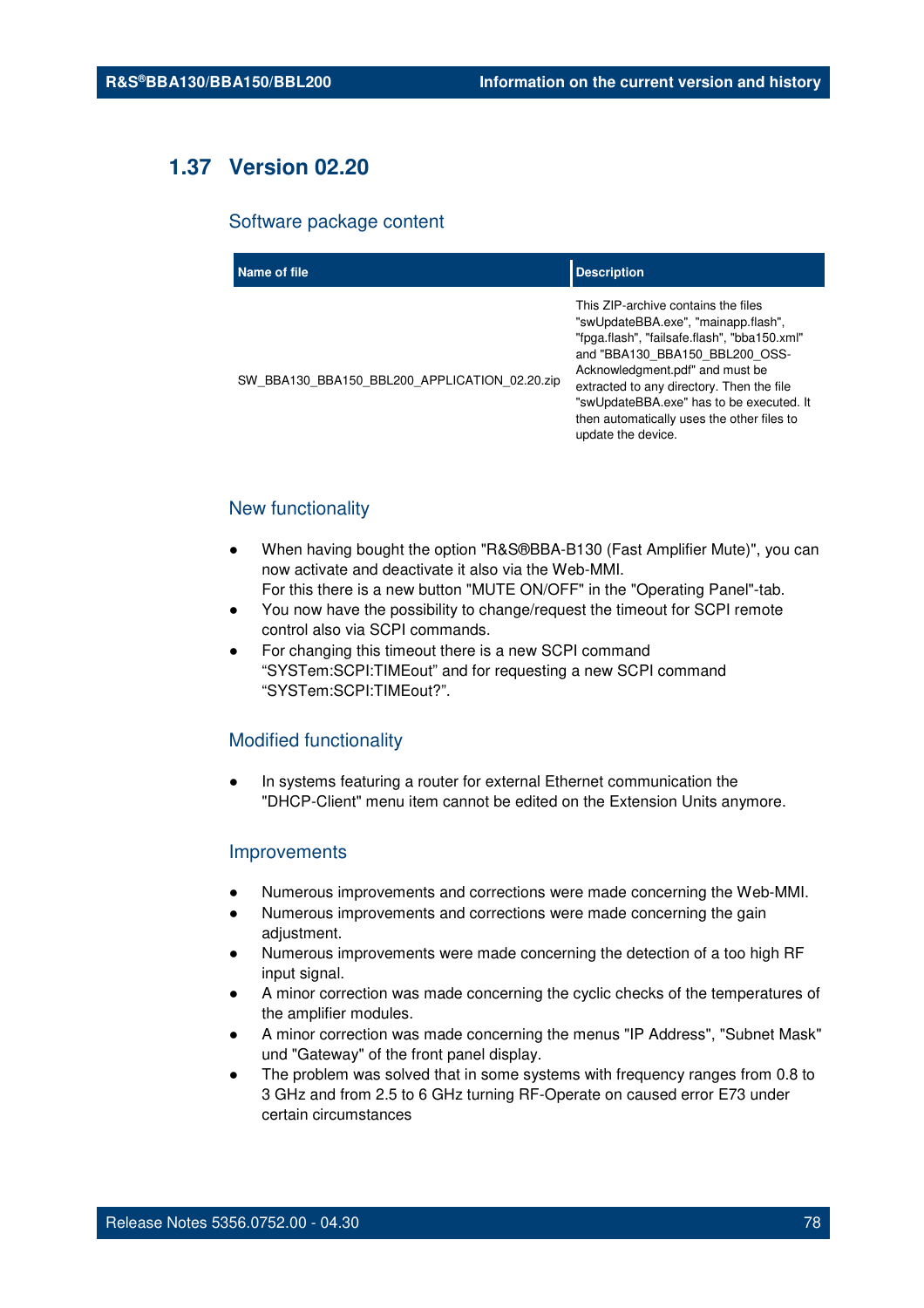When turning a liquid cooled BBL amplifier off using the power switch S1 at the back of the rack while having the amplifier in RF-Operate mode and turning it on again using that switch only (without pressing the STANDBY button afterwards), the pump of the liquid cooling might still be running, which may cause condensation.

To prevent this, you are kindly requested when switching the amplifier on again using the power switch S1 at the back to also press the STANDBY button at the front panel.

This procedure ensures that the liquid cooling does not run unnecessarily and avoids possible condensation.

In systems consisting of multiple units it might happen that some of the units do not finish their start-up phase when having different Firmware versions installed on them (which is the case after having forgotten to install a new Firmware package on each of the units).

To prevent this, you are kindly requested to execute the following steps. Unplug the Ethernet cable from each of the units. Reboot the system and wait some minutes until all units have finished their start-up phase with an error. Plug in the Ethernet cables again. Install the Firmware package on all units making sure to really not forget one of the units. After finished Firmware Update reboot the system again.

After this procedure the system should work fine again.

- After setting "Permanent Power On" to "OFF" you have to turn the amplifier completely off via its mains switch for this change to take effect.
- In some older systems setting "Permanent Power On" to "ON" does not have any effect.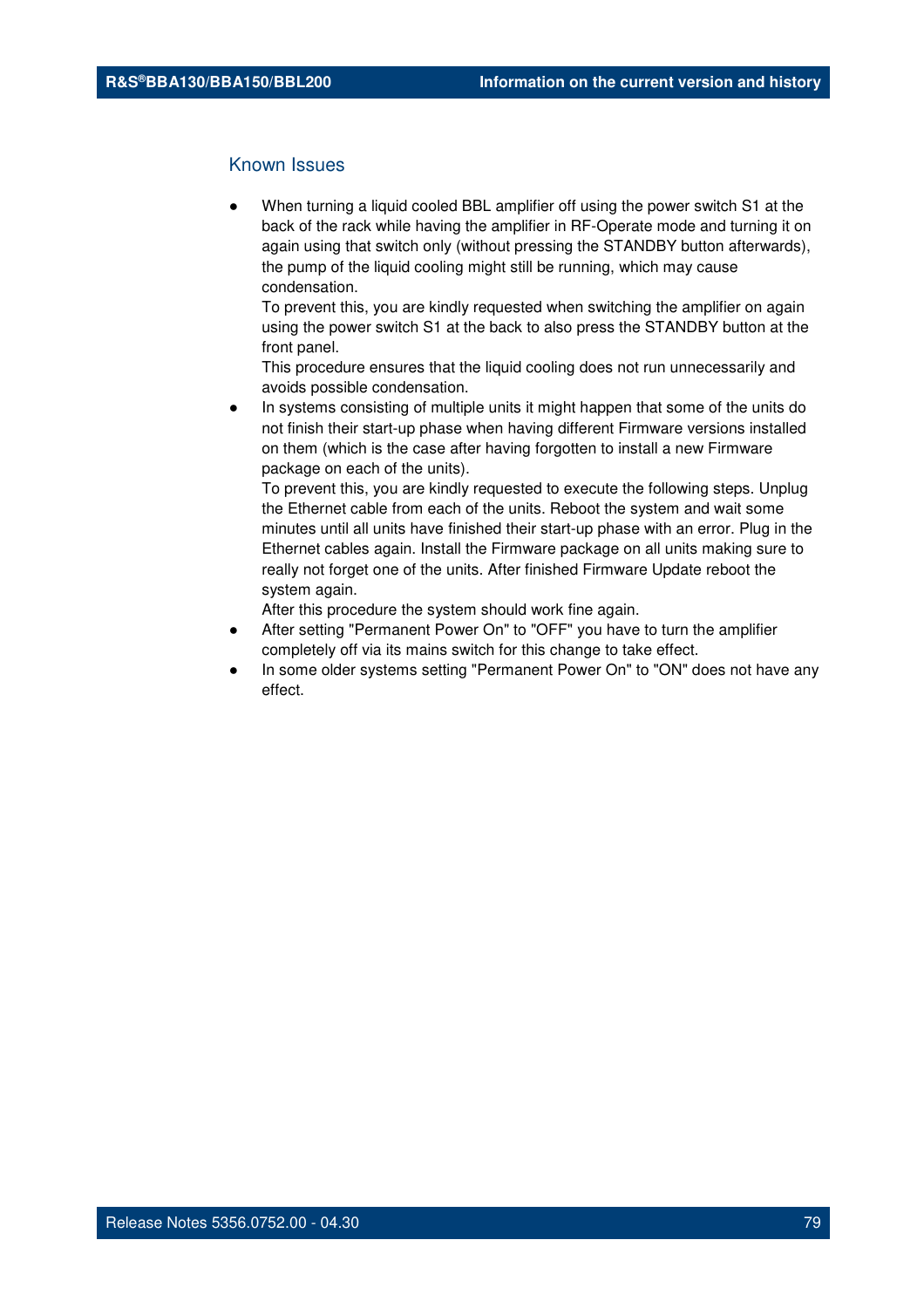# **1.38 Version 02.12**

#### Software package content

| Name of file                                  | <b>Description</b>                                                                                                                                                                                                                                                                                                                                           |
|-----------------------------------------------|--------------------------------------------------------------------------------------------------------------------------------------------------------------------------------------------------------------------------------------------------------------------------------------------------------------------------------------------------------------|
| SW_BBA130_BBA150_BBL200_APPLICATION_02.12.zip | This ZIP-archive contains the files<br>"swUpdateBBA.exe", "mainapp.flash",<br>"fpga.flash", "failsafe.flash", "bba150.xml"<br>and "BBA130 BBA150 BBL200 OSS-<br>Acknowledgment.pdf" and must be<br>extracted to any directory. Then the file<br>"swUpdateBBA.exe" has to be executed. It<br>then automatically uses the other files to<br>update the device. |

### New functionality

● -

## Modified functionality

● -

#### Improvements

The problem was solved that in some systems it happened from time to time that after starting the system it stated an internal sporadic error asking you to restart the system

#### Known Issues

When turning a liquid cooled BBL amplifier off using the power switch S1 at the back of the rack while having the amplifier in RF-Operate mode and turning it on again using that switch only (without pressing the STANDBY button afterwards), the pump of the liquid cooling might still be running, which may cause condensation.

To prevent this, you are kindly requested when switching the amplifier on again using the power switch S1 at the back to also press the STANDBY button at the front panel.

This procedure ensures that the liquid cooling does not run unnecessarily and avoids possible condensation.

In systems consisting of multiple units it might happen that some of the units do not finish their start-up phase when having different Firmware versions installed on them (which is the case after having forgotten to install a new Firmware package on each of the units).

To prevent this, you are kindly requested to execute the following steps. Unplug the Ethernet cable from each of the units. Reboot the system and wait some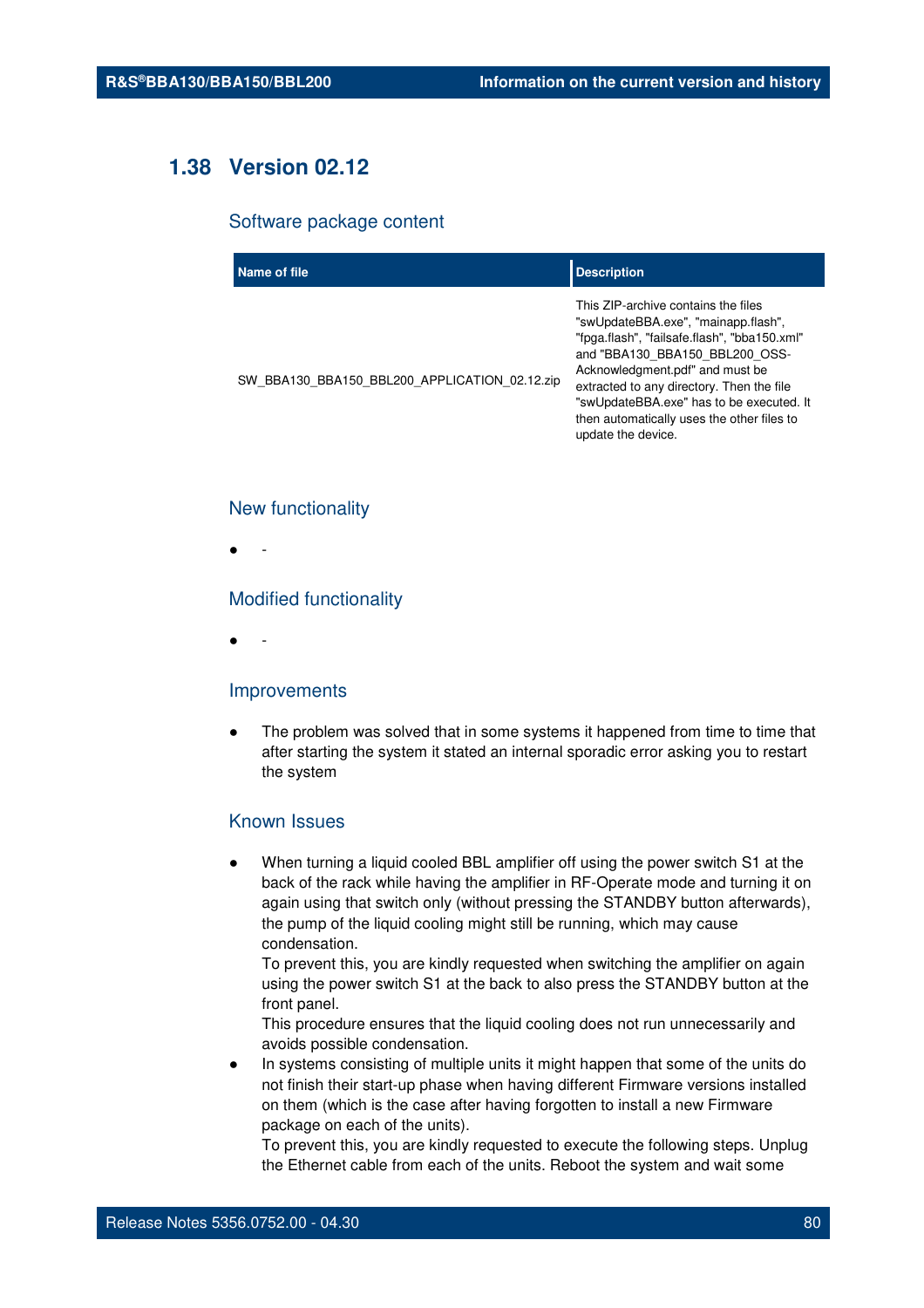minutes until all units have finished their start-up phase with an error. Plug in the Ethernet cables again. Install the Firmware package on all units making sure to really not forget one of the units. After finished Firmware Update reboot the system again.

After this procedure the system should work fine again.

- After setting "Permanent Power On" to "OFF" you have to turn the amplifier completely off via its mains switch for this change to take effect.
- In some older systems setting "Permanent Power On" to "ON" does not have any effect.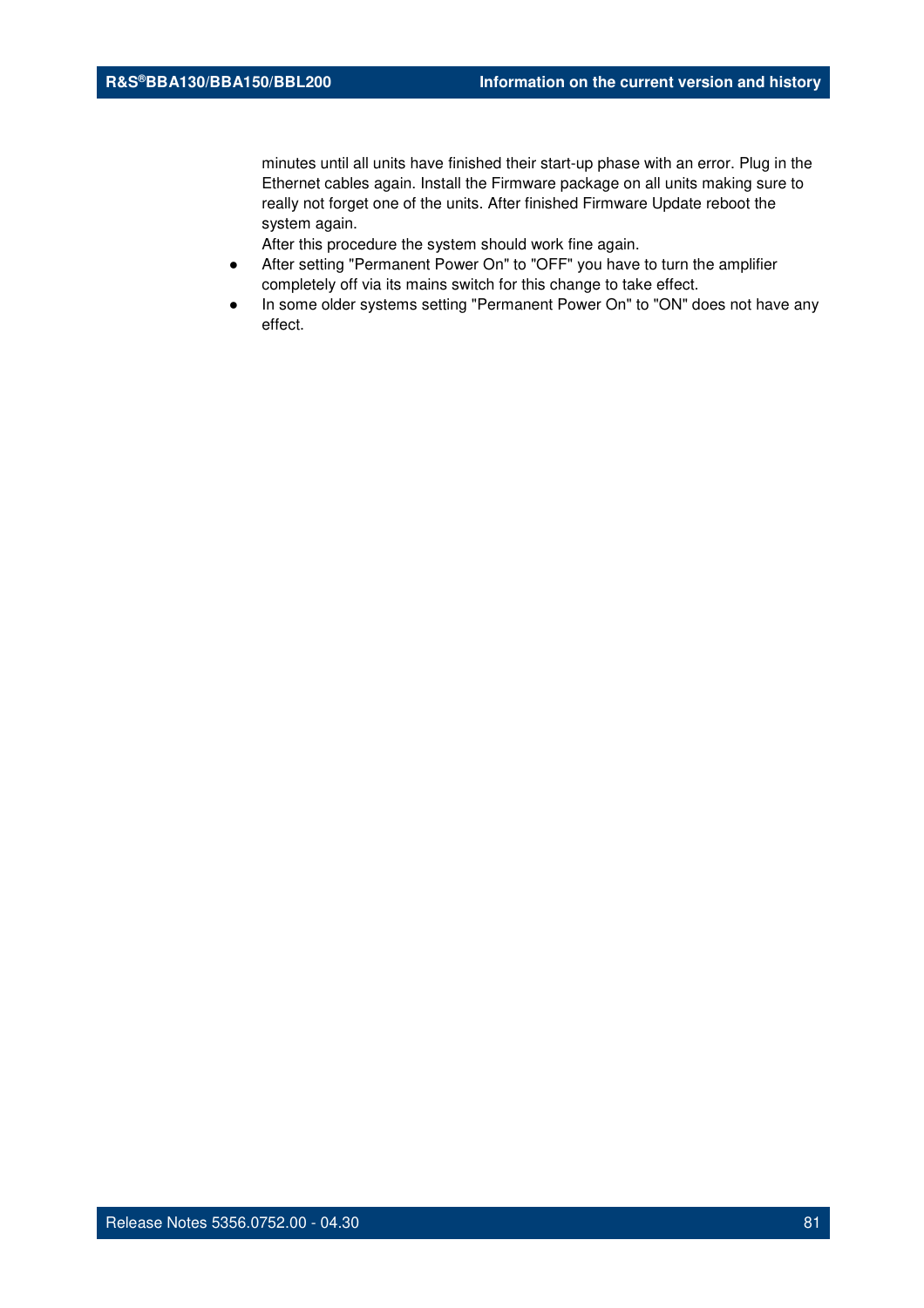# **1.39 Version 02.12**

#### Software package content

| Name of file                                  | <b>Description</b>                                                                                                                                                                                                                                                                                                                                           |
|-----------------------------------------------|--------------------------------------------------------------------------------------------------------------------------------------------------------------------------------------------------------------------------------------------------------------------------------------------------------------------------------------------------------------|
| SW BBA130 BBA150 BBL200 APPLICATION 02.12.zip | This ZIP-archive contains the files<br>"swUpdateBBA.exe", "mainapp.flash",<br>"fpga.flash", "failsafe.flash", "bba150.xml"<br>and "BBA130 BBA150 BBL200 OSS-<br>Acknowledgment.pdf" and must be<br>extracted to any directory. Then the file<br>"swUpdateBBA.exe" has to be executed. It<br>then automatically uses the other files to<br>update the device. |

#### New functionality

● -

### Modified functionality

● -

#### Improvements

- The problem was solved that setting the gain to a negative value did not work in some systems.
- A correction was made concerning the error handling for internal connections between subunits in high power and liquid cooled systems.

# Known Issues

When turning a liquid cooled BBL amplifier off using the power switch S1 at the back of the rack while having the amplifier in RF-Operate mode and turning it on again using that switch only (without pressing the STANDBY button afterwards), the pump of the liquid cooling might still be running, which may cause condensation.

To prevent this, you are kindly requested when switching the amplifier on again using the power switch S1 at the back to also press the STANDBY button at the front panel.

This procedure ensures that the liquid cooling does not run unnecessarily and avoids possible condensation.

In systems consisting of multiple units it might happen that some of the units do not finish their start-up phase when having different Firmware versions installed on them (which is the case after having forgotten to install a new Firmware package on each of the units).

To prevent this, you are kindly requested to execute the following steps. Unplug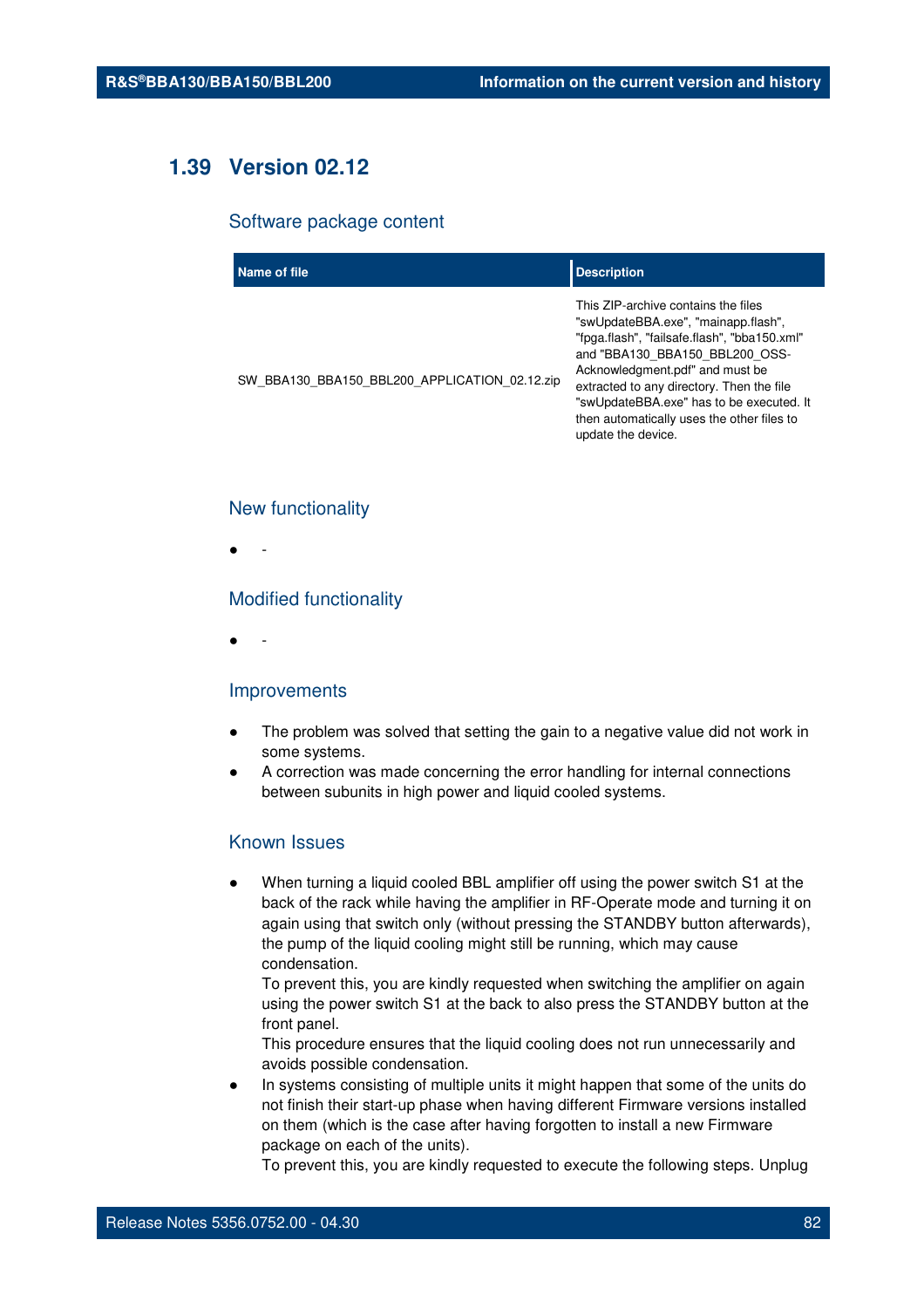the Ethernet cable from each of the units. Reboot the system and wait some minutes until all units have finished their start-up phase with an error. Plug in the Ethernet cables again. Install the Firmware package on all units making sure to really not forget one of the units. After finished Firmware Update reboot the system again.

After this procedure the system should work fine again.

- After setting "Permanent Power On" to "OFF" you have to turn the amplifier completely off via its mains switch for this change to take effect.
- In some older systems setting "Permanent Power On" to "ON" does not have any effect.
- In some systems it might happen from time to time that some of its potentiometers do not work correctly. That case is then automatically detected during the start-up phase, asking you the restart the system.

After this reboot the system should work fine again.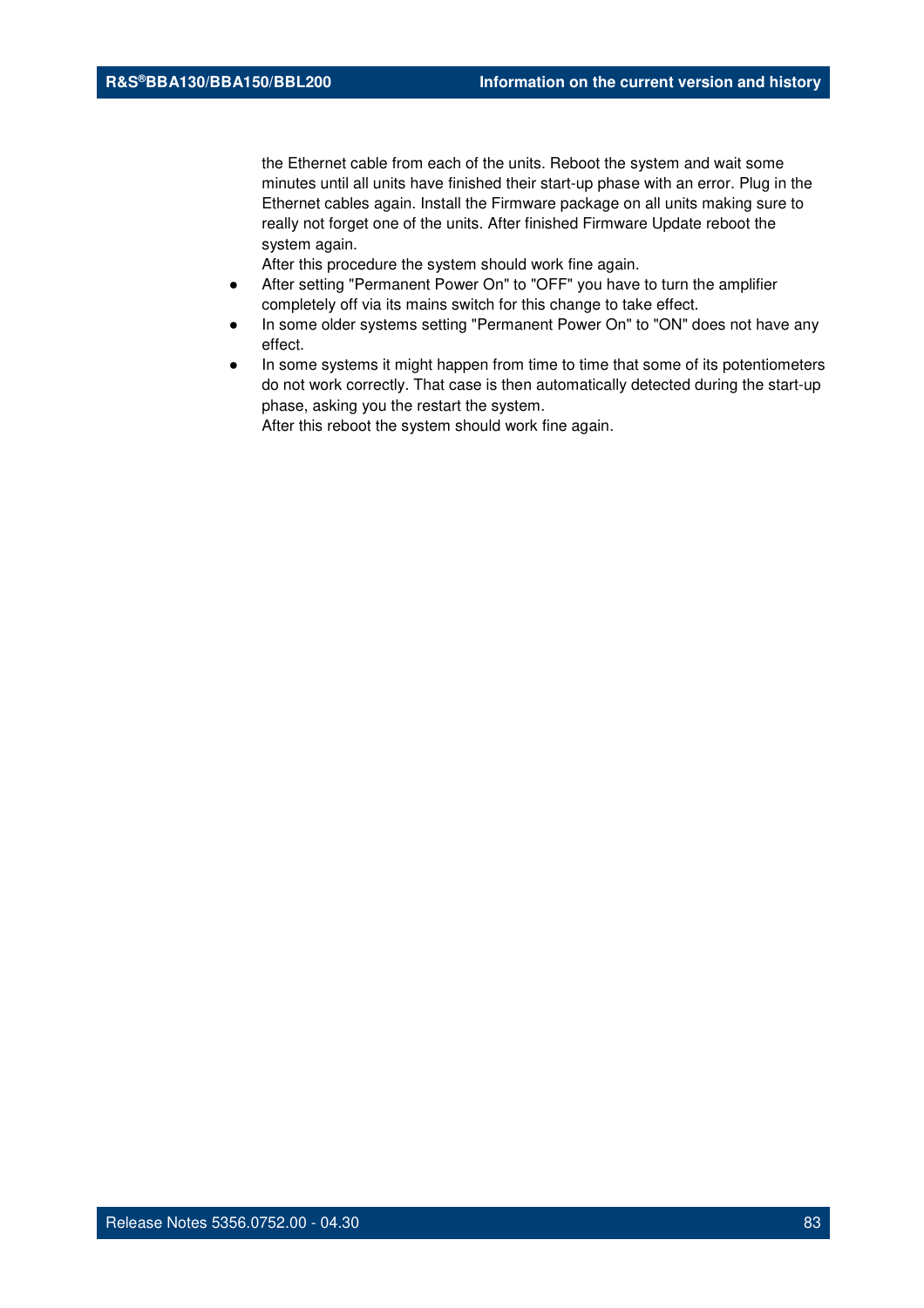# **1.40 Version 02.10**

#### Software package content

| Name of file                                  | <b>Description</b>                                                                                                                                                                                                                                                                                                                                   |
|-----------------------------------------------|------------------------------------------------------------------------------------------------------------------------------------------------------------------------------------------------------------------------------------------------------------------------------------------------------------------------------------------------------|
| SW BBA130 BBA150 BBL200 APPLICATION 02.10.zip | This ZIP-archive contains the files<br>"swUpdateBBA.exe", "mainapp.flash",<br>"fpga.flash", "failsafe.flash", "bba150.xml"<br>and "BBA150 BBL200 OSS-<br>Acknowledgment.pdf" and must be<br>extracted to any directory. Then the file<br>"swUpdateBBA.exe" has to be executed. It<br>then automatically uses the other files to<br>update the device |

# New functionality

- You now have the possibility to change the timeout for SCPI remote control. For this there is a new item in the main menu of the front panel display called "SCPI Timeout". You can choose between "30 Minutes", which is the recommended default value, and "1 Day".
	- In the Web-MMI you can find this new menu item in the "Settings"-tab.
- You now have the possibility to set the host name for the DHCP client. For this there is a new item in the main menu of the front panel display called "Host Name". In the Web-MMI you can find this new menu item in the "Settings"-tab.

Additionally to this the host name can also be changed via the new SCPI command "SYSTem:HOSTname <hostname>" and be requested via the new SCPI command "SYSTem:HOSTname?".

In systems featuring a router for external Ethernet communication changing the host name does not have any effect.

In the menu "System Info" of the front panel display there is now also being displayed the MAC address of the device. In the Web-MMI this information can be found in the "Settings"-tab.

## Modified functionality

The detection of a too high RF input signal was enhanced the following way: In case of an RF input level > 0 dBm for the frequency range from 9 kHz to 250 MHz or > 5 dBm for the frequency range from 80 MHz to 1 GHz while having the amplifier in RF-Operate mode there is still being created a matching warning logbook entry stating this fact. This warning is then reset in case of RF input level  $<$  -2 dBm for the frequency range from 9 kHz to 250 MHz or  $<$  3 dBm for the frequency range from 80 MHz to 1 GHz.

Additionally, to this an RF input level  $>$  3 dBm for the frequency range from 9 kHz to 250 MHz or > 9 dBm for the frequency range from 80 MHz to 1 GHz while having the amplifier in RF-Operate mode there is now being handled as an error.

The gain can now be increased up to  $+15$  dB instead of 0 dB.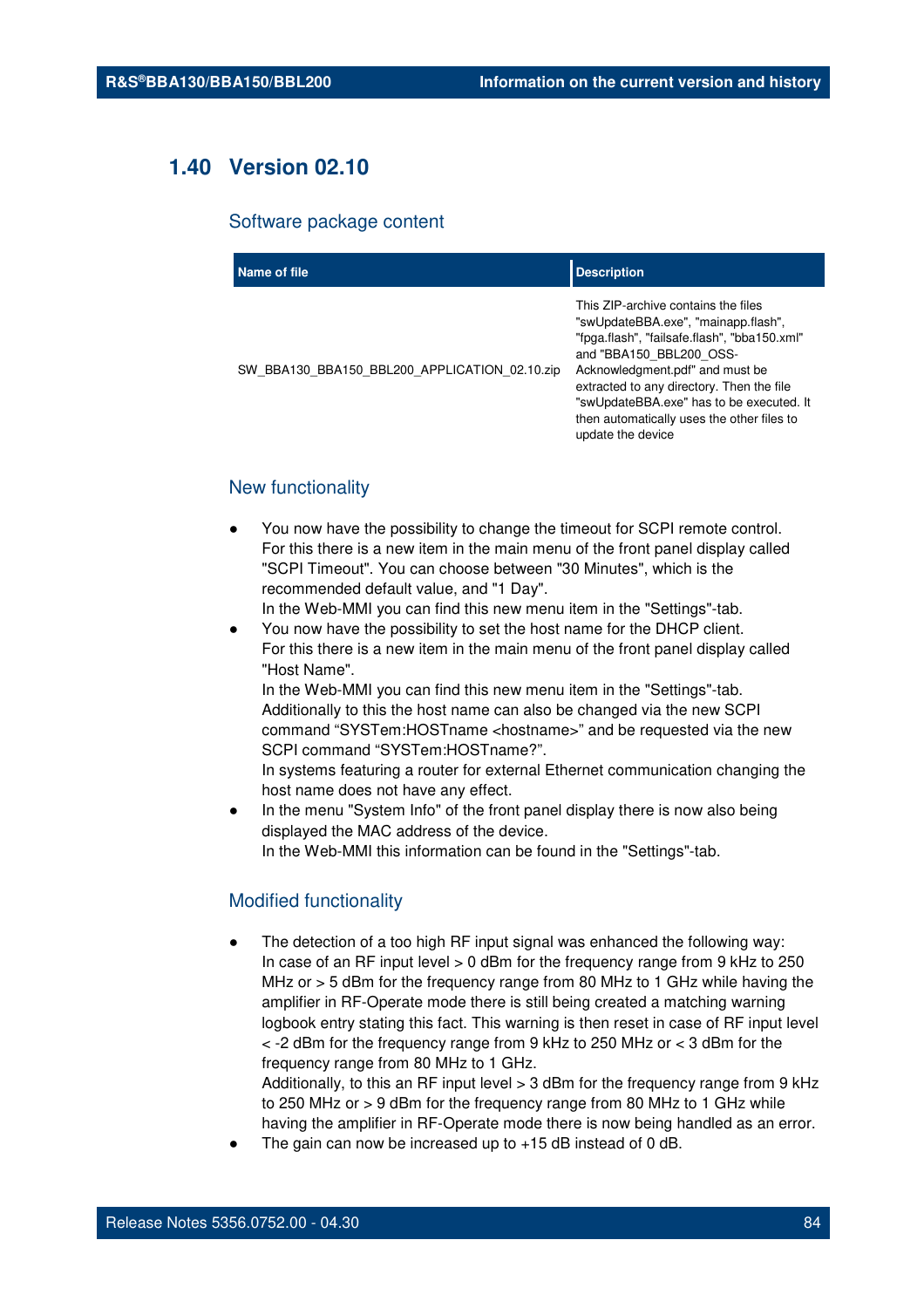- In systems consisting of multiple units the gain cannot be edited on the Extension Units anymore as the gain is completely controlled by the systems Base Unit.
- In the front panel display the former item "Reset Default Settings" was removed from the main menu as this feature is not supported anymore.

### Modified functionality

- Numerous improvements were made concerning the turning on and off of RF-Operate.
- A correction was made concerning the gain adjustment.
- The problem was solved that in systems with only one fan the warning W78 occurred.
- The problem was solved that DHCP client did not work correctly with some DHCP servers.
- Numerous minor improvements were made concerning the start of the system.
- Numerous minor improvements and corrections were made concerning the front panel display.
- Numerous minor improvements and corrections were made concerning the Web-MMI.

#### Improvements

- Numerous improvements were made concerning the turning on and off of RF-Operate.
- A correction was made concerning the gain adjustment.
- The problem was solved that in systems with only one fan the warning W78 occurred.
- The problem was solved that DHCP client did not work correctly with some DHCP servers.
- Numerous minor improvements were made concerning the start of the system.
- Numerous minor improvements and corrections were made concerning the front panel display.
- Numerous minor improvements and corrections were made concerning the Web-MMI.
- ●

# Known Issues

When turning a liquid cooled BBL amplifier off using the power switch S1 at the back of the rack while having the amplifier in RF-Operate mode and turning it on again using that switch only (without pressing the STANDBY button afterwards), the pump of the liquid cooling might still be running, which may cause condensation.

To prevent this, you are kindly requested when switching the amplifier on again using the power switch S1 at the back to also press the STANDBY button at the front panel.

This procedure ensures that the liquid cooling does not run unnecessarily and avoids possible condensation.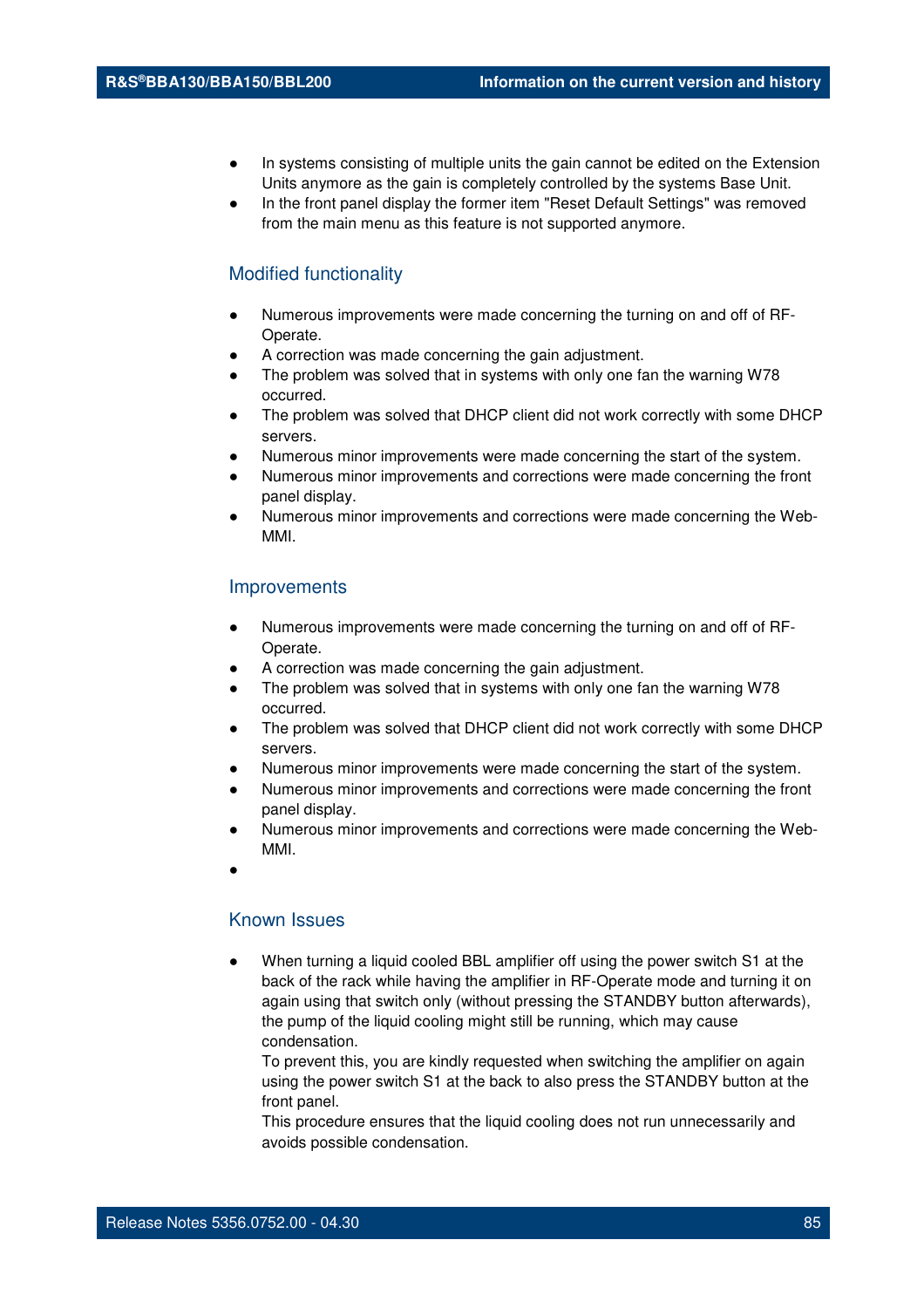In systems consisting of multiple units it might happen that some of the units do not finish their start-up phase when having different Firmware versions installed on them (which is the case after having forgotten to install a new Firmware package on each of the units).

To prevent this, you are kindly requested to execute the following steps. Unplug the Ethernet cable from each of the units. Reboot the system and wait some minutes until all units have finished their start-up phase with an error. Plug in the Ethernet cables again. Install the Firmware package on all units making sure to really not forget one of the units. After finished Firmware Update reboot the system again.

After this procedure the system should work fine again.

- After setting "Permanent Power On" to "OFF" you have to turn the amplifier completely off via its mains switch for this change to take effect.
- In some older systems setting "Permanent Power On" to "ON" does not have any effect.
- In some systems it might happen from time to time that some of its potentiometers do not work correctly. That case is then automatically detected during the start-up phase, asking you the restart the system.

After this reboot the system should work fine again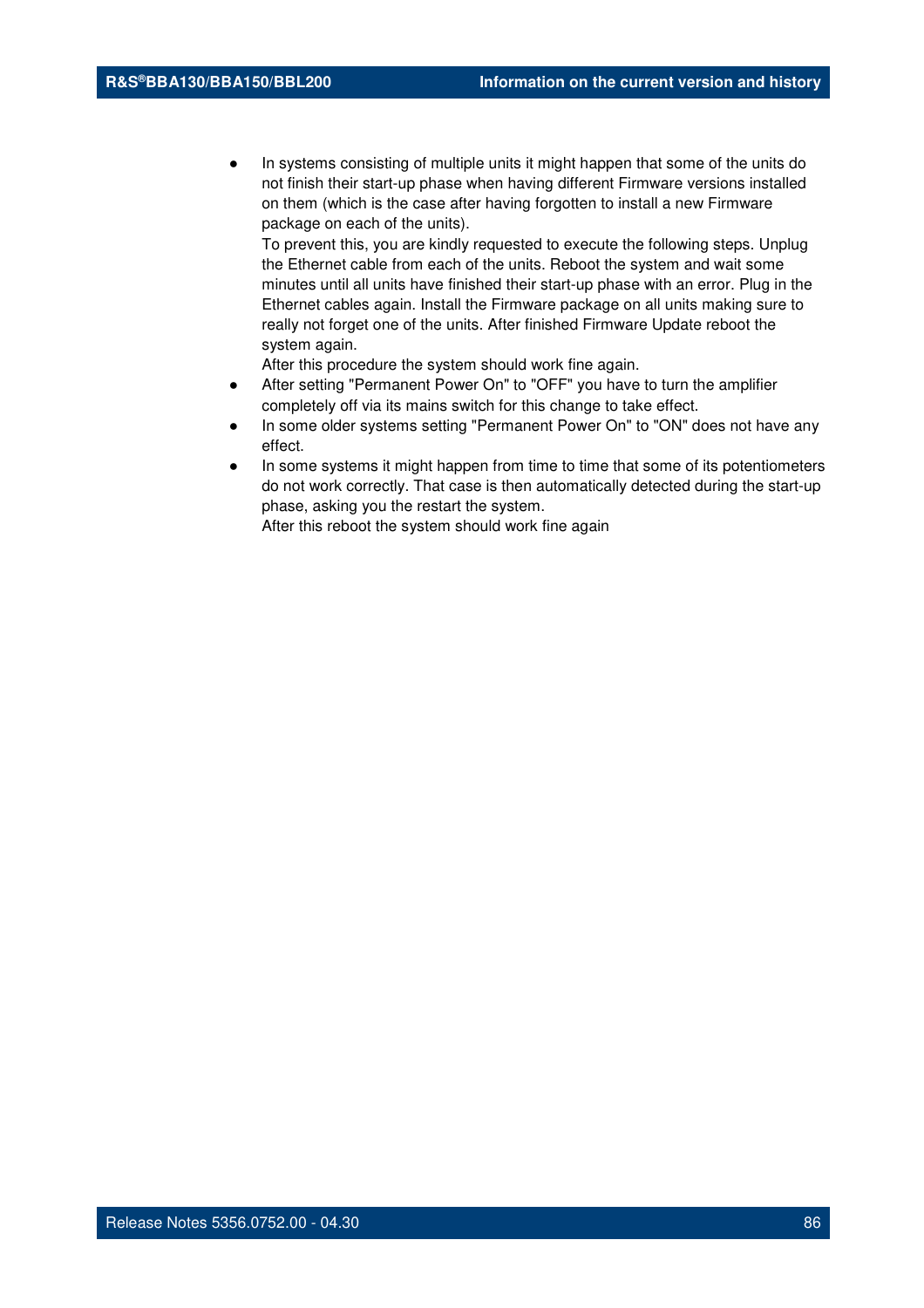# **1.41 Version 02.00**

#### Software package content

| Name of file                                  | <b>Description</b>                                                                                                                                                                                                                                                                                                                                   |
|-----------------------------------------------|------------------------------------------------------------------------------------------------------------------------------------------------------------------------------------------------------------------------------------------------------------------------------------------------------------------------------------------------------|
| SW BBA130 BBA150 BBL200 APPLICATION 02.00.zip | This ZIP-archive contains the files<br>"swUpdateBBA.exe", "mainapp.flash",<br>"fpga.flash", "failsafe.flash", "bba150.xml"<br>and "BBA150 BBL200 OSS-<br>Acknowledgment.pdf" and must be<br>extracted to any directory. Then the file<br>"swUpdateBBA.exe" has to be executed. It<br>then automatically uses the other files to<br>update the device |

# New functionality

The system can now also have and display a warning state besides the known error state.

Warnings are being signaled with the blinking text "! WARNING!" in the lower left corner of the main view ("System Overview") in the front panel display and with a yellow LED "ERROR" in the Web-MMI.

Additionally to this also errors are being signaled with the blinking text "! ERROR!" in the same lower left corner of the main view ("System Overview") in the front panel display and still with a red LED "ERROR" in the Web-MMI. For details about the signaled warnings and errors you are still recommended to check the logbook

## Modified functionality

- As some of the internal configurations of the Firmware had to be changed, an initial conversion is necessary after updating to SW-version 02.00 (and higher) from a SW-version 01.96 (and lower). As this takes some time there will appear a message "One-time init in progress... Please wait! This takes some time." on the front panel display in the meantime. You are kindly requested to be patient and not turn off the system during that process.
- The fan control was completely redesigned. Additionally, to this fan are also cyclically checked now

#### Improvements

- Improvements were made concerning the turning on and off of RF-Operate. Especially the problem was solved that in some systems turning RF-Operate on failed with Error E71 from time to time.
- The problem was solved that in some liquid cooled BBL amplifiers turning RF-Operate off caused Error E36 from time to time.
- The self-protection of the amplifier was improved, especially concerning the cyclic checks of the temperatures of the amplifier modules.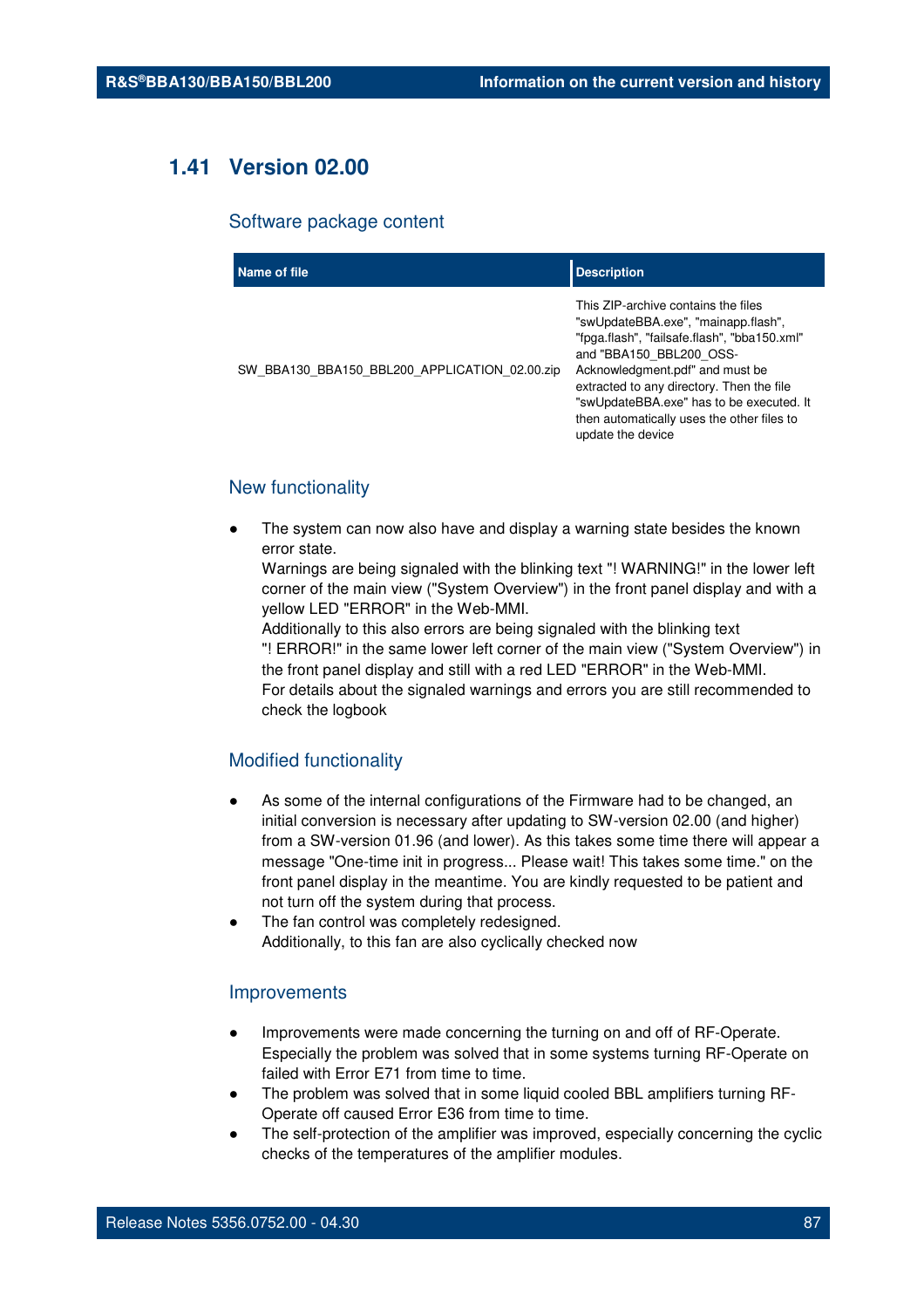- Numerous minor improvements and corrections were made concerning the front panel display.
- Numerous minor improvements and corrections were made concerning the Web-MMI.

When turning a liquid cooled BBL amplifier off using the power switch S1 at the back of the rack while having the amplifier in RF-Operate mode and turning it on again using that switch only (without pressing the STANDBY button afterwards), the pump of the liquid cooling might still be running, which may cause condensation.

To prevent this, you are kindly requested when switching the amplifier on again using the power switch S1 at the back to also press the STANDBY button at the front panel.

This procedure ensures that the liquid cooling does not run unnecessarily and avoids possible condensation.

In systems consisting of multiple units it might happen that some of the units do not finish their start-up phase when having different Firmware versions installed on them (which is the case after having forgotten to install a new Firmware package on each of the units).

To prevent this, you are kindly requested to execute the following steps. Unplug the Ethernet cable from each of the units. Reboot the system and wait some minutes until all units have finished their start-up phase with an error. Plug in the Ethernet cables again. Install the Firmware package on all units making sure to really not forget one of the units. After finished Firmware Update reboot the system again.

After this procedure the system should work fine again.

After setting "Permanent Power On" to "OFF" you have to turn the amplifier completely off via its mains switch for this change to take effect.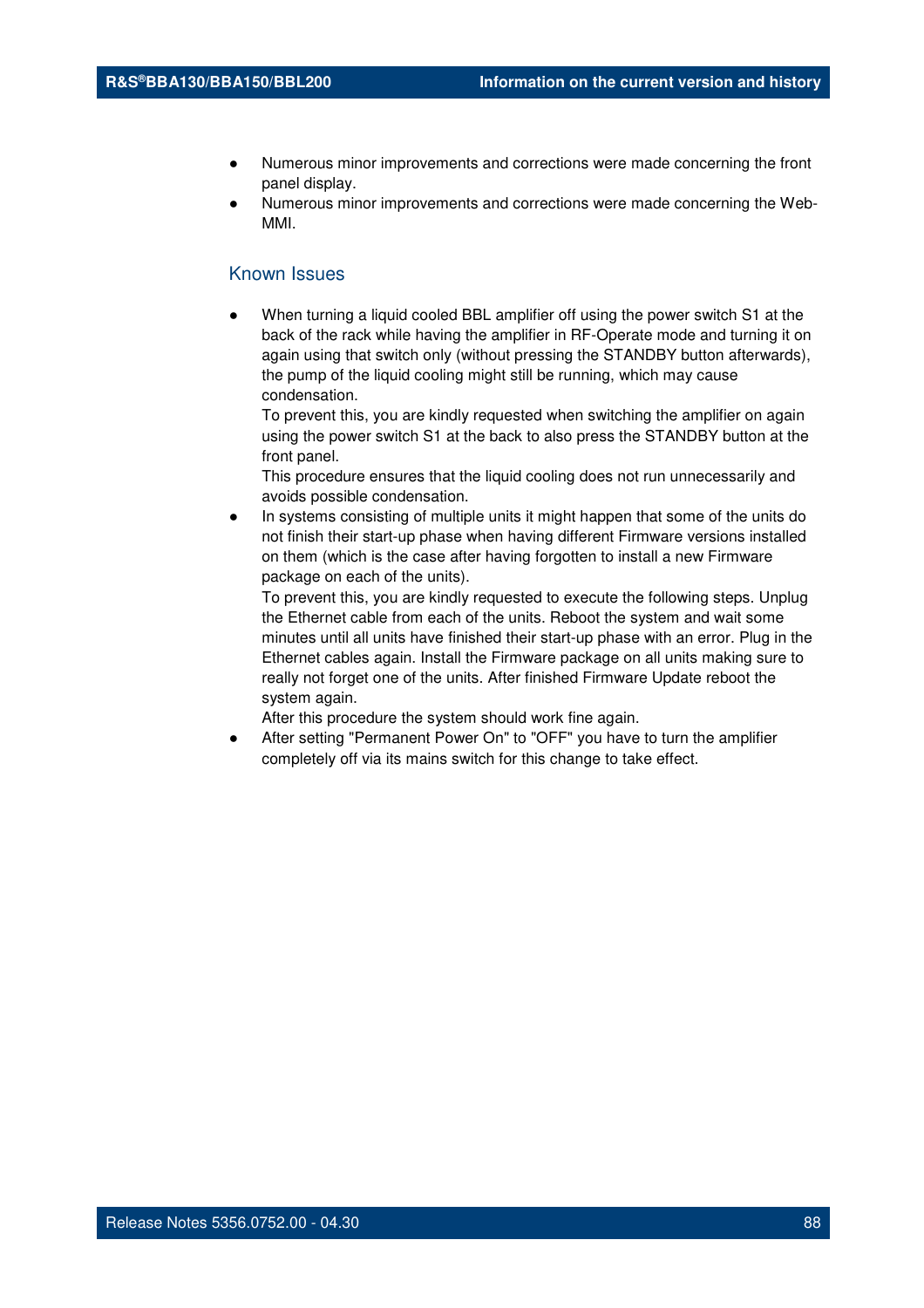# **1.42 Version 01.96**

#### Software package content

| Name of file                                  | <b>Description</b>                                                                                                                                                                                                                                                                                                                                   |
|-----------------------------------------------|------------------------------------------------------------------------------------------------------------------------------------------------------------------------------------------------------------------------------------------------------------------------------------------------------------------------------------------------------|
| SW BBA130 BBA150 BBL200 APPLICATION 01.96.zip | This ZIP-archive contains the files<br>"swUpdateBBA.exe", "mainapp.flash",<br>"fpga.flash", "failsafe.flash", "bba150.xml"<br>and "BBA150 BBL200 OSS-<br>Acknowledgment.pdf" and must be<br>extracted to any directory. Then the file<br>"swUpdateBBA.exe" has to be executed. It<br>then automatically uses the other files to<br>update the device |

#### New functionality

● -

### Modified functionality

● -

#### Improvements

- Improvements were made concerning the turning on and off of RF-Operate.
- A correction was made concerning the gain adjustment.
- A correction was made concerning control of the power supplies.

#### Known Issues

When turning a liquid cooled BBL amplifier off using the power switch S1 at the back of the rack while having the amplifier in RF-Operate mode and turning it on again using that switch only (without pressing the STANDBY button afterwards), the pump of the liquid cooling might still be running, which may cause condensation.

To prevent this, you are kindly requested when switching the amplifier on again using the power switch S1 at the back to also press the STANDBY button at the front panel.

This procedure ensures that the liquid cooling does not run unnecessarily and avoids possible condensation.

In systems consisting of multiple units it might happen that some of the units do not finish their start-up phase when having different Firmware versions installed on them (which is the case after having forgotten to install a new Firmware package on each of the units).

To prevent this, you are kindly requested to execute the following steps. Unplug the Ethernet cable from each of the units. Reboot the system and wait some minutes until all units have finished their start-up phase with an error. Plug in the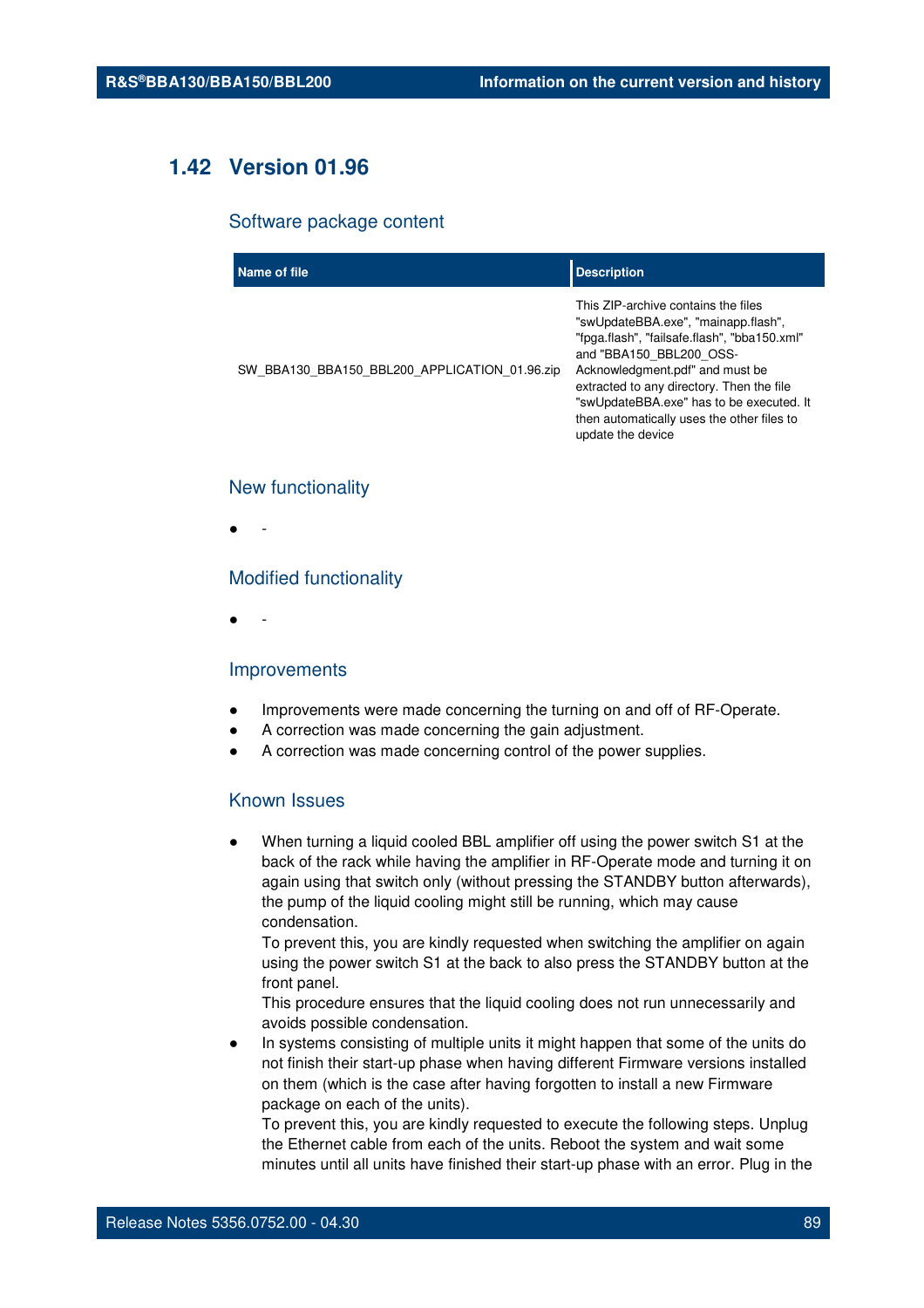Ethernet cables again. Install the Firmware package on all units making sure to really not forget one of the units. After finished Firmware Update reboot the system again.

After this procedure the system should work fine again.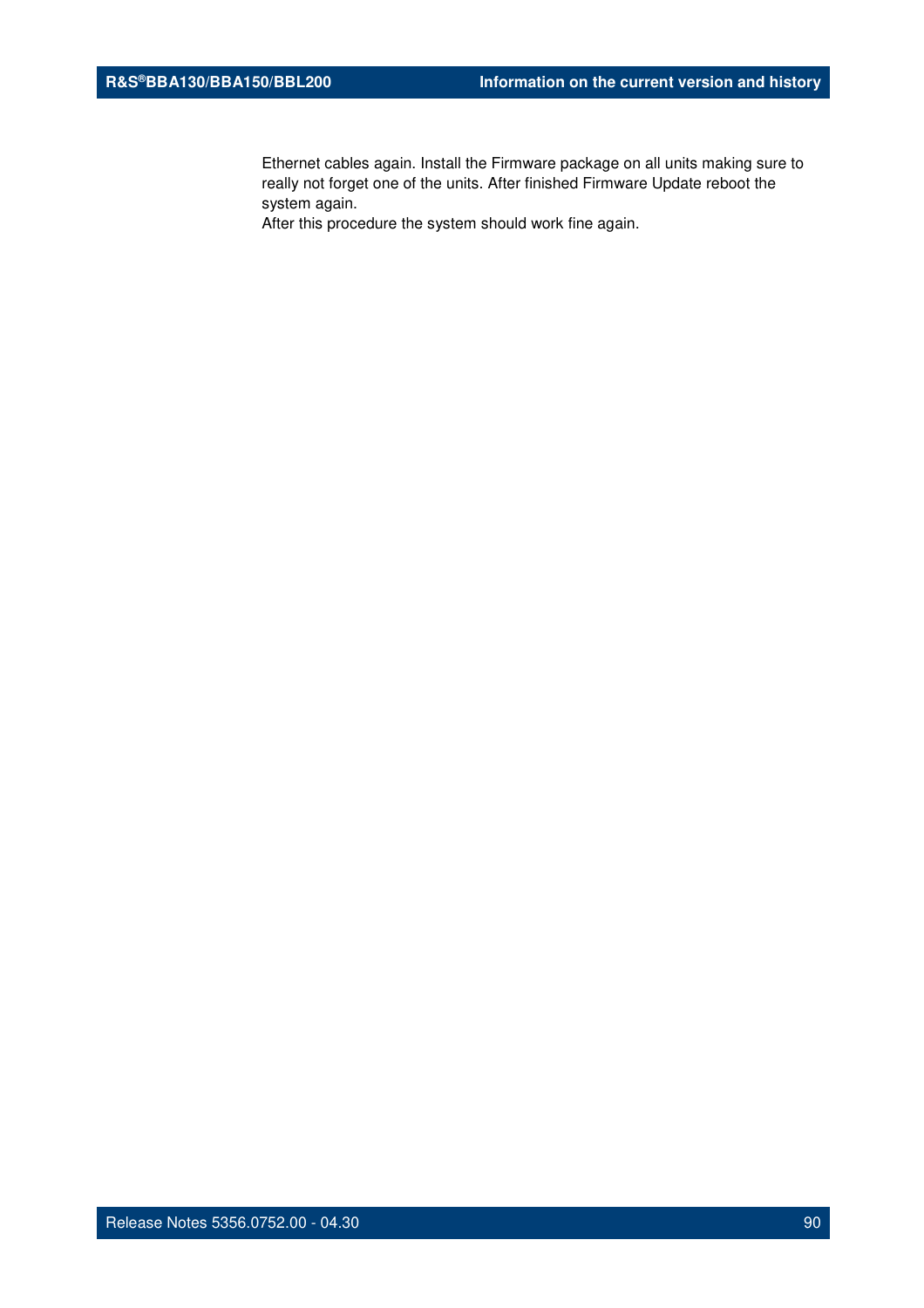# **1.43 Version 01.95**

#### Software package content

| Name of file                                  | <b>Description</b>                                                                                                                                                                                                                                                                                                                                   |
|-----------------------------------------------|------------------------------------------------------------------------------------------------------------------------------------------------------------------------------------------------------------------------------------------------------------------------------------------------------------------------------------------------------|
| SW BBA130 BBA150 BBL200 APPLICATION 01.95.zip | This ZIP-archive contains the files<br>"swUpdateBBA.exe", "mainapp.flash",<br>"fpga.flash", "failsafe.flash", "bba150.xml"<br>and "BBA150 BBL200 OSS-<br>Acknowledgment.pdf" and must be<br>extracted to any directory. Then the file<br>"swUpdateBBA.exe" has to be executed. It<br>then automatically uses the other files to<br>update the device |

# New functionality

- For liquid cooled systems there is a new sub menu called "Liquid Cooling" in the front panel display, where you can find the measured values from the liquid cooling as well as from its pumps and heat exchanger fans, if applicable. According to this there is also a new tab "Liquid Cooling" in the Web-MMI.
- In the front panel display you now have the possibility to edit the gain without leaving the gain sub menu. For this there is a new item in the main menu of the front panel display called "Continuous Gain: ON/OFF". Setting this persistent value to "ON" causes the gain sub menu to remain opened when pressing OK in it. Setting the value to "OFF" causes gain sub menu to act the formerly known way.
- The Web-MMI now also features the new LED "MUTE RDY" as well as the blinking mode for the LEDs "RF ON", "LOCAL" and "ERROR".
- The system now supports limiting the number of simultaneously open remote control sessions via SCPI, causing additional new connections to be automatically terminated right away after opening when having reached the maximum number of connections.

By default this is set to 12 connections. You can contact your R&S service if you would like to have another maximum value.

You now have the possibility to make your SCPI remote control session an exclusive one. You can use the new command "SYST:EXCL:REQ?" to request exclusive SCPI control, the new command "SYST:EXCL:REL" to release it again and the new command "SYST:EXCL:OWN?" to get information whether your current session has exclusive control or not.

When trying to execute commands on another SCPI session while exclusive control was requested by a SCPI session these commands are ignored and a new entry with code -203 and text "Command protected!" will be added to the error queue.

A too high RF input signal is detected now. In case of an RF input level  $>$  3 dB while having the amplifier in RF-Operate mode there is now being created a matching warning logbook entry stating this fact. This works for all frequency ranges except for the ones from 0.8 to 3 GHz and from 2.5 to 6 GHz.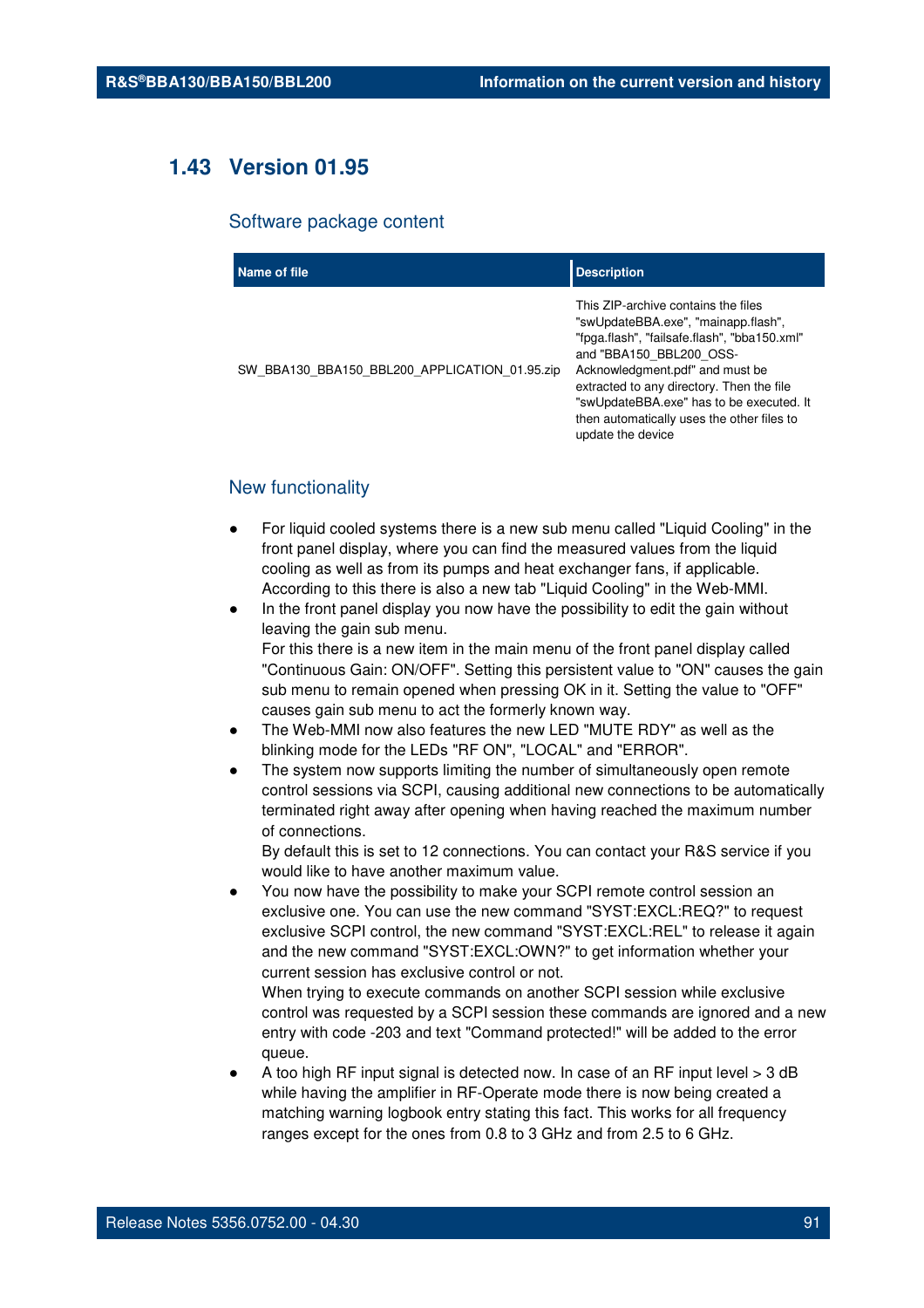## Modified functionality

to the error queue.

- In the MMIs IP-Addresses, subnet mask and the gateway address are now displayed without leadings zeros.
- The sub menu "Legal Notices" was renamed to "Legal Information".
- Remote control via SCPI is not available anymore while the system is still in the start-up phase. When trying to execute SCPI commands during that phase these commands are ignored and a new entry with code -221 and text "Settings conflict!" will be added
- Gain adjustment can now be done in steps of 0.01 dB instead of 0.1 dB before. This concerns the gain sub menu in the MMIs as well as the SCPI commands "CONT<X>:AMOD:FGA" and "CONT<X>:AMOD:FGA?".
- The bias currents were decreased for the frequency range from 0.8 to 3 GHz and increased for the frequency range from 80 MHz to 1 GHz.
- The temperature compensation of the system is turned off by default now.

### Improvements

- The Web-MMI was optimized for different screen sizes/resolutions and dynamic resizing so that it can also be used very well on smartphones and tablets. Additionally to this many other minor improvements and corrections were made concerning the Web-MMI.
- Numerous improvements and corrections were made concerning the start of the system.
- Numerous improvements were made concerning the turning on and off of RF-Operate.
- Numerous improvements concerning the system behavior in case of errors.
- Minor corrections were made concerning the gain adjustment.
- Error handling for internal connections between subunits in high power and liquid cooled systems was improved in many ways.
- The automatic power reduction to half of the nominal power in case of errors (too high VSWR and defective coupler fans) was stabilized.
- In systems consisting of multiple units and featuring multiple frequency ranges displaying of the measured power values works for all frequency ranges now.
- The problem was solved that in systems consisting of multiple units and featuring multiple frequency ranges the adjusted gain of the base unit was not used for the frequency ranges of the other units.
- The problem was solved that when removing the input signal completely while having the amplifier in RF-Operate mode the previous measured power values were still displayed.
- The problem was solved that the value returned by the SCPI-command "RF:ISW:STAT?" was always the same instead of the real position of the input switch.
- The problem was solved that the INTERLOCK-LED was sometimes flashing during a Firmware Update.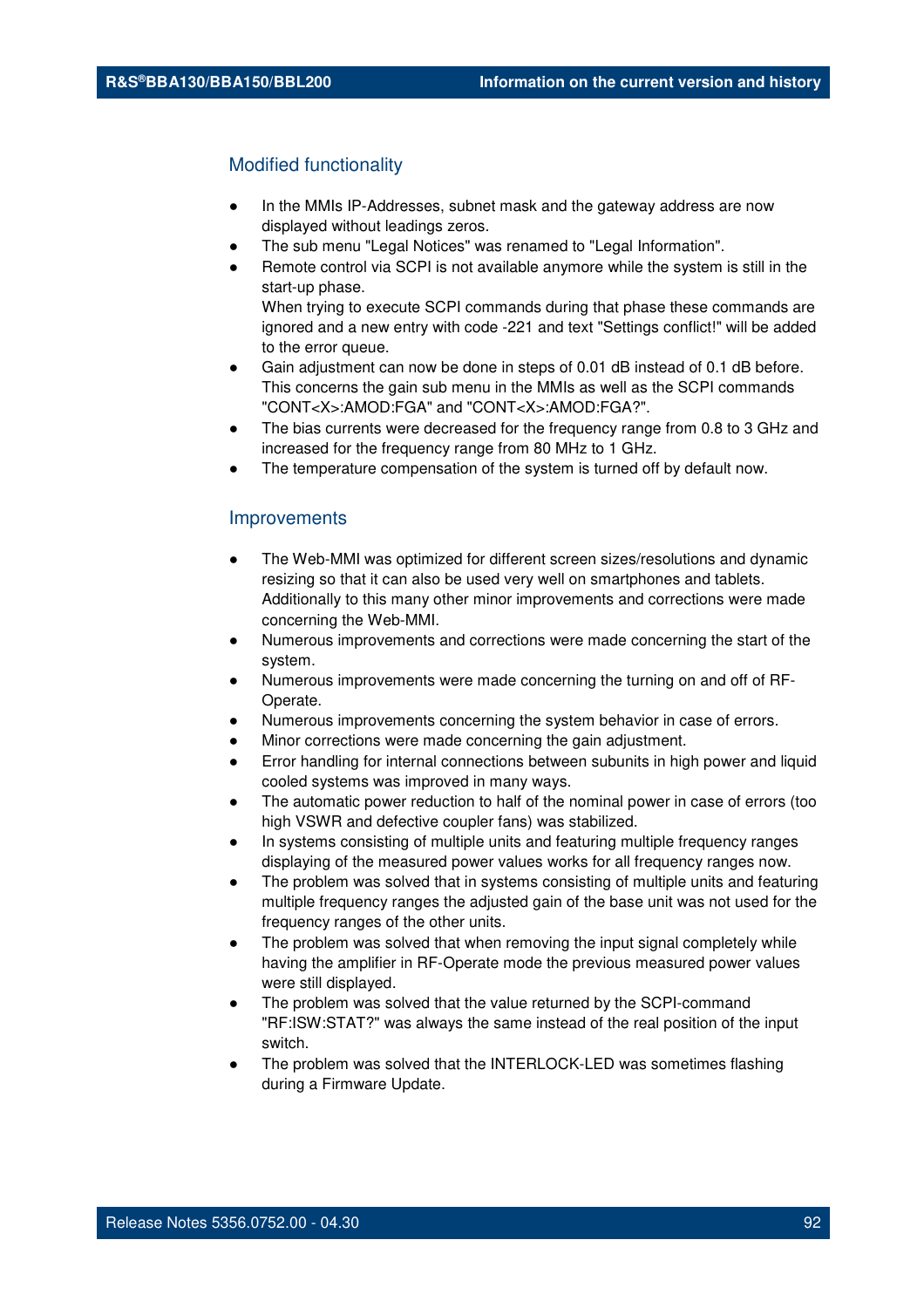When turning a liquid cooled BBL amplifier off using the power switch S1 at the back of the rack while having the amplifier in RF-Operate mode and turning it on again using that switch only (without pressing the STANDBY button afterwards), the pump of the liquid cooling might still be running, which may cause condensation.

To prevent this, you are kindly requested when switching the amplifier on again using the power switch S1 at the back to also press the STANDBY button at the front panel.

This procedure ensures that the liquid cooling does not run unnecessarily and avoids possible condensation.

In systems consisting of multiple units it might happen that some of the units do not finish their start-up phase when having different Firmware versions installed on them (which is the case after having forgotten to install a new Firmware package on each of the units).

To prevent this, you are kindly requested to execute the following steps. Unplug the Ethernet cable from each of the units. Reboot the system and wait some minutes until all units have finished their start-up phase with an error. Plug in the Ethernet cables again. Install the Firmware package on all units making sure to really not forget one of the units. After finished Firmware Update reboot the system again.

After this procedure the system should work fine again.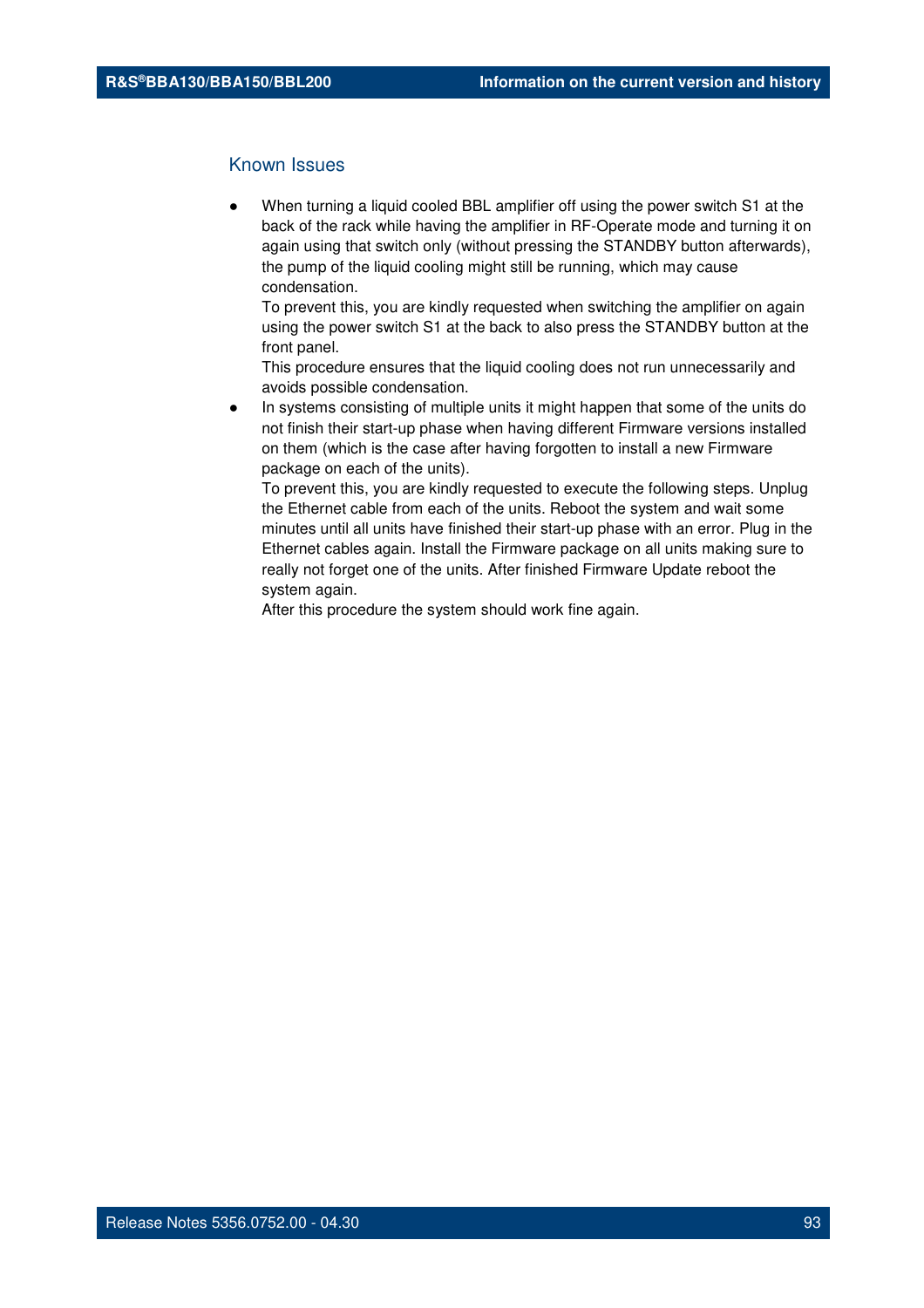# **1.44 Version 01.92**

# Software package content

| Name of file                                  | <b>Description</b>                                                                                                                                                                                                                                                                                                                                   |
|-----------------------------------------------|------------------------------------------------------------------------------------------------------------------------------------------------------------------------------------------------------------------------------------------------------------------------------------------------------------------------------------------------------|
| SW BBA130 BBA150 BBL200 APPLICATION 01.92.zip | This ZIP-archive contains the files<br>"swUpdateBBA.exe", "mainapp.flash",<br>"fpga.flash", "failsafe.flash", "bba150.xml"<br>and "BBA150 BBL200 OSS-<br>Acknowledgment.pdf" and must be<br>extracted to any directory. Then the file<br>"swUpdateBBA.exe" has to be executed. It<br>then automatically uses the other files to<br>update the device |

#### New functionality

● -

# Modified functionality

● -

## Improvements

Numerous improvements concerning control of the amplifier modules

## Known Issues

When turning a liquid cooled BBL amplifier off using the power switch S1 at the back of the rack while having the amplifier in RF-Operate mode and turning it on again using that switch only (without pressing the STANDBY button afterwards), the pump of the liquid cooling might still be running, which may cause condensation.

To prevent this, you are kindly requested when switching the amplifier on again using the power switch S1 at the back to also press the STANDBY button at the front panel.

This procedure ensures that the liquid cooling does not run unnecessarily and avoids possible condensation.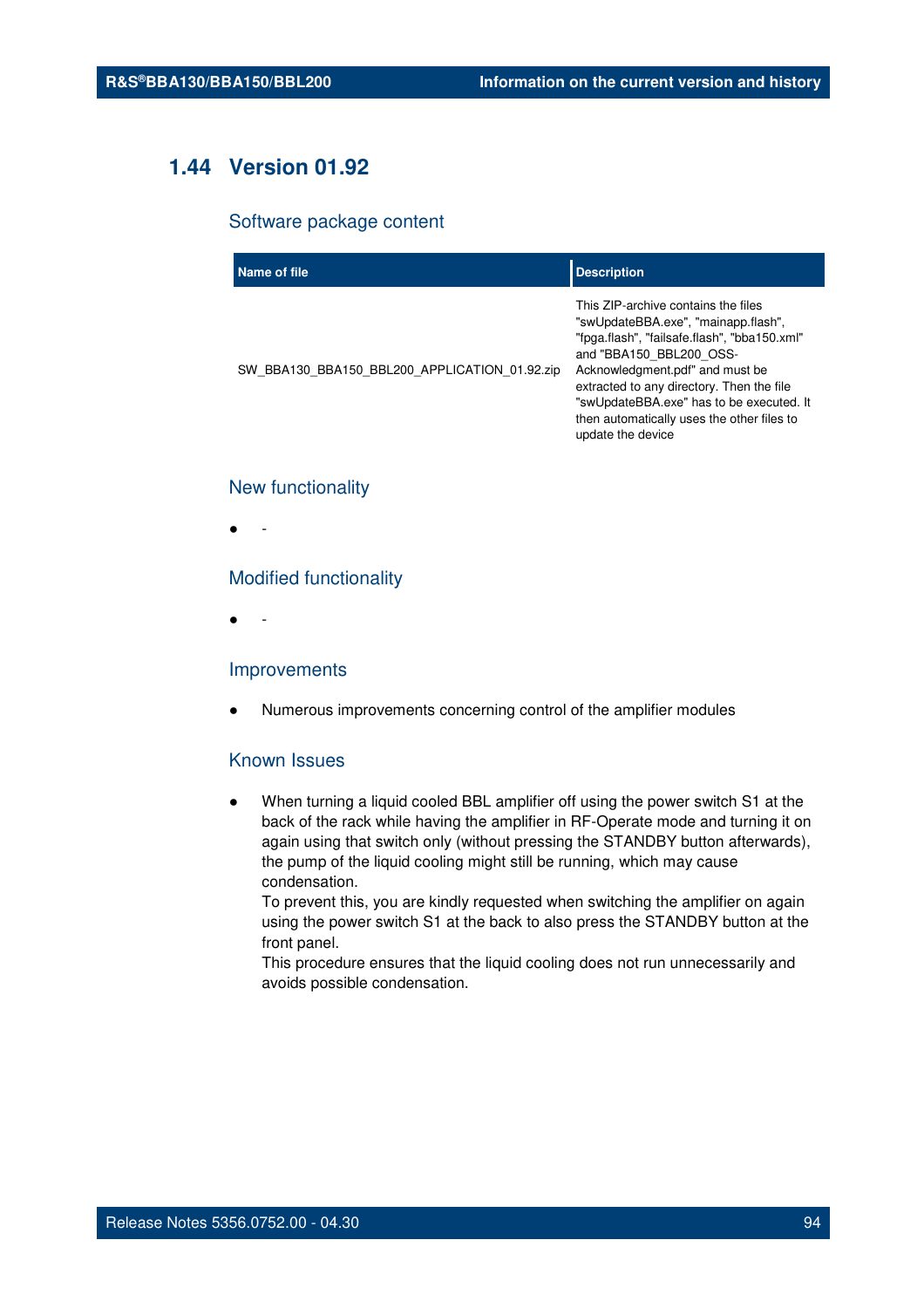# **1.45 Version 01.91**

#### Software package content

| Name of file                                  | <b>Description</b>                                                                                                                                                                                                                                                                                                                                   |
|-----------------------------------------------|------------------------------------------------------------------------------------------------------------------------------------------------------------------------------------------------------------------------------------------------------------------------------------------------------------------------------------------------------|
| SW BBA130 BBA150 BBL200 APPLICATION 01.91.zip | This ZIP-archive contains the files<br>"swUpdateBBA.exe", "mainapp.flash",<br>"fpga.flash", "failsafe.flash", "bba150.xml"<br>and "BBA150 BBL200 OSS-<br>Acknowledgment.pdf" and must be<br>extracted to any directory. Then the file<br>"swUpdateBBA.exe" has to be executed. It<br>then automatically uses the other files to<br>update the device |

# New functionality

- The "Open Source Acknowledgment" is now part of the Firmware package.
- There is a new sub menu called "Legal Notices" in the front panel display, where you can find some statements about the Firm- and Software licenses.
- According to this there is also a new tab "Legal Notices" in the Web-MMI, which additionally leads you to the online version of our "Open Source Acknowledgment".

### Modified functionality

● -

#### Improvements

- The problem was solved that in some cases the system got mixed up when opening an interlock loop and closing it again straight afterwards while turning RF-Operate on.
- Error handling for internal connections between subunits in high power and liquid cooled systems was improved in quite some ways. One of this is that you will now get the new error message E64 "Connecting to Base Unit failed!" in case of no connection from Extension to Base Unit at system start-up.

Another thing is that you will now get the new error message E65 "Extension Unit X is not in REMOTE mode!" in case of an Extension Unit being in LOCAL instead of REMOTE mode.

- The problem was solved that the "Alarm" (pin 24) of the interface "X105 Control" Interface" was not set correctly at system start-up when the system had an error before.
- The problem was solved that in rare cases the ERROR-LED was not turned off when turning RF-Operate on.
- The problem was solved that the bus and module numbers were interchanged for error messages E01-E06 and E53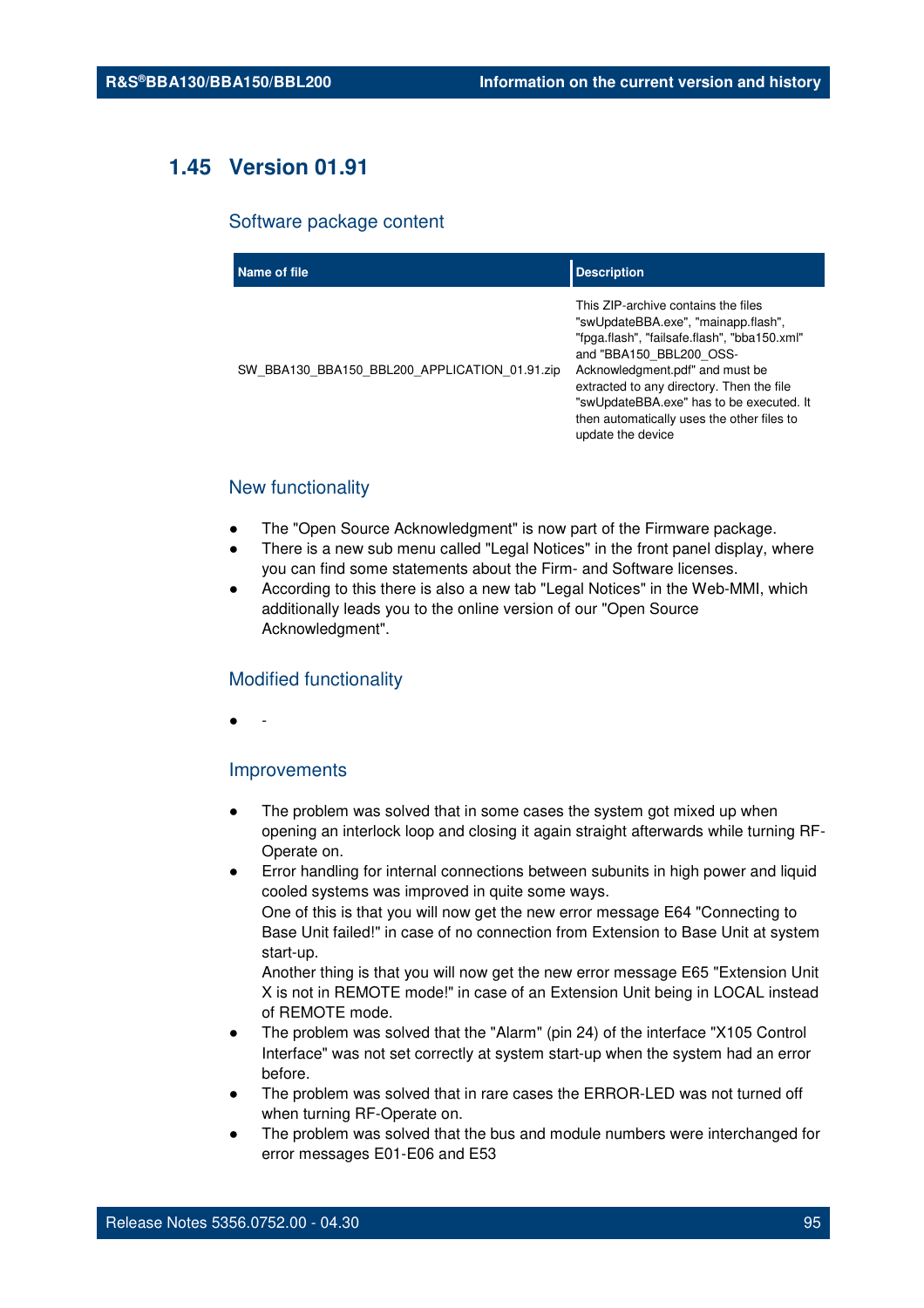When turning a liquid cooled BBL amplifier off using the power switch S1 at the back of the rack while having the amplifier in RF-Operate mode and turning it on again using that switch only (without pressing the STANDBY button afterwards), the pump of the liquid cooling might still be running, which may cause condensation.

To prevent this, you are kindly requested when switching the amplifier on again using the power switch S1 at the back to also press the STANDBY button at the front panel.

This procedure ensures that the liquid cooling does not run unnecessarily and avoids possible condensation.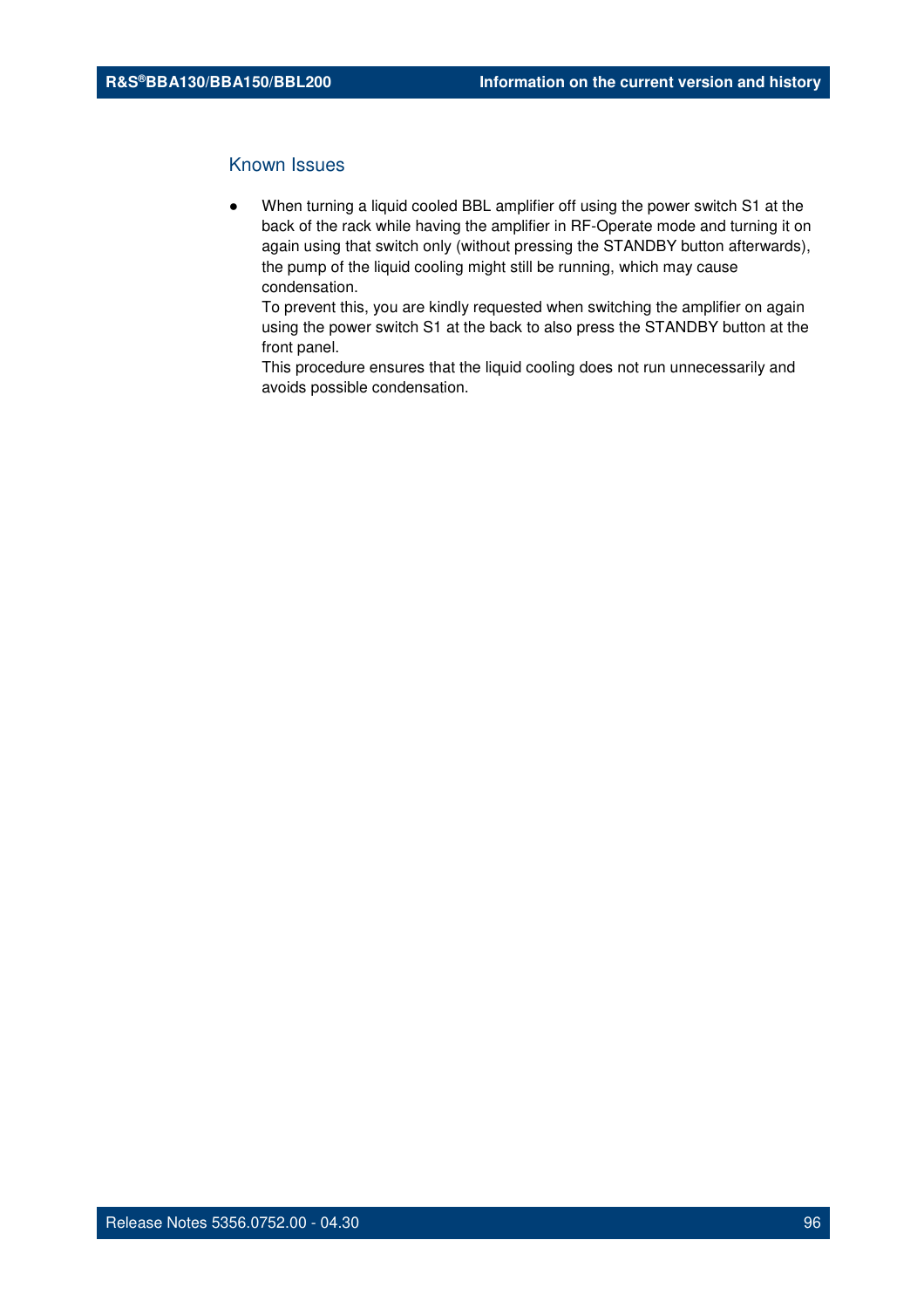# **1.46 Version 01.90**

#### Software package content

| Name of file                                  | <b>Description</b>                                                                                                                                                                                                                                                                                                                                   |
|-----------------------------------------------|------------------------------------------------------------------------------------------------------------------------------------------------------------------------------------------------------------------------------------------------------------------------------------------------------------------------------------------------------|
| SW BBA130 BBA150 BBL200 APPLICATION 01.90.zip | This ZIP-archive contains the files<br>"swUpdateBBA.exe", "mainapp.flash",<br>"fpga.flash", "failsafe.flash", "bba150.xml"<br>and "BBA150 BBL200 OSS-<br>Acknowledgment.pdf" and must be<br>extracted to any directory. Then the file<br>"swUpdateBBA.exe" has to be executed. It<br>then automatically uses the other files to<br>update the device |

# New functionality

RF Sample Port Switches are supported now. They can be controlled via the new SCPI remote control commands "RF: PROB: STAT" and "RF: PROB: STAT?" when being installed in your system.

## Modified functionality

- As some of the internal configurations of the Firmware had to be changed, an initial conversion is necessary after updating to SW-version 01.90 (and higher) from a SW-version 01.81 (and lower). As this takes some time there will appear a message "One-time init in progress... Please wait! This takes some time." on the front panel display in the meantime. You are kindly requested to be patient and not turn off the system during that process
- Numerous changes were made concerning the system start-up, especially for high power and liquid cooled systems

#### Improvements

- The self-protection of the amplifier was improved in quite some ways. One of this is that now also the driver currents of the amplifier modules are observed. So, in case of a too high driver current you will now get the new error message E62 "Too high driver current for amplifier X on bus Y!", and E63 "Too low driver current for amplifier X on bus Y!" in case of a too low driver current, of course.
- The problem was solved that in rare cases the error message E06 "Too low current for amplifier X on bus Y!" appeared when opening an interlock loop.
- The problem was solved that Ethernet connections were terminated when having DHCP Client turned on and the timeout of the DHCP servers lease time caused reassignment of the IP address.
- Numerous improvements concerning the system behavior in case of errors.
- Numerous improvements concerning control of the pumps and heat exchanger fans in liquid cooled systems.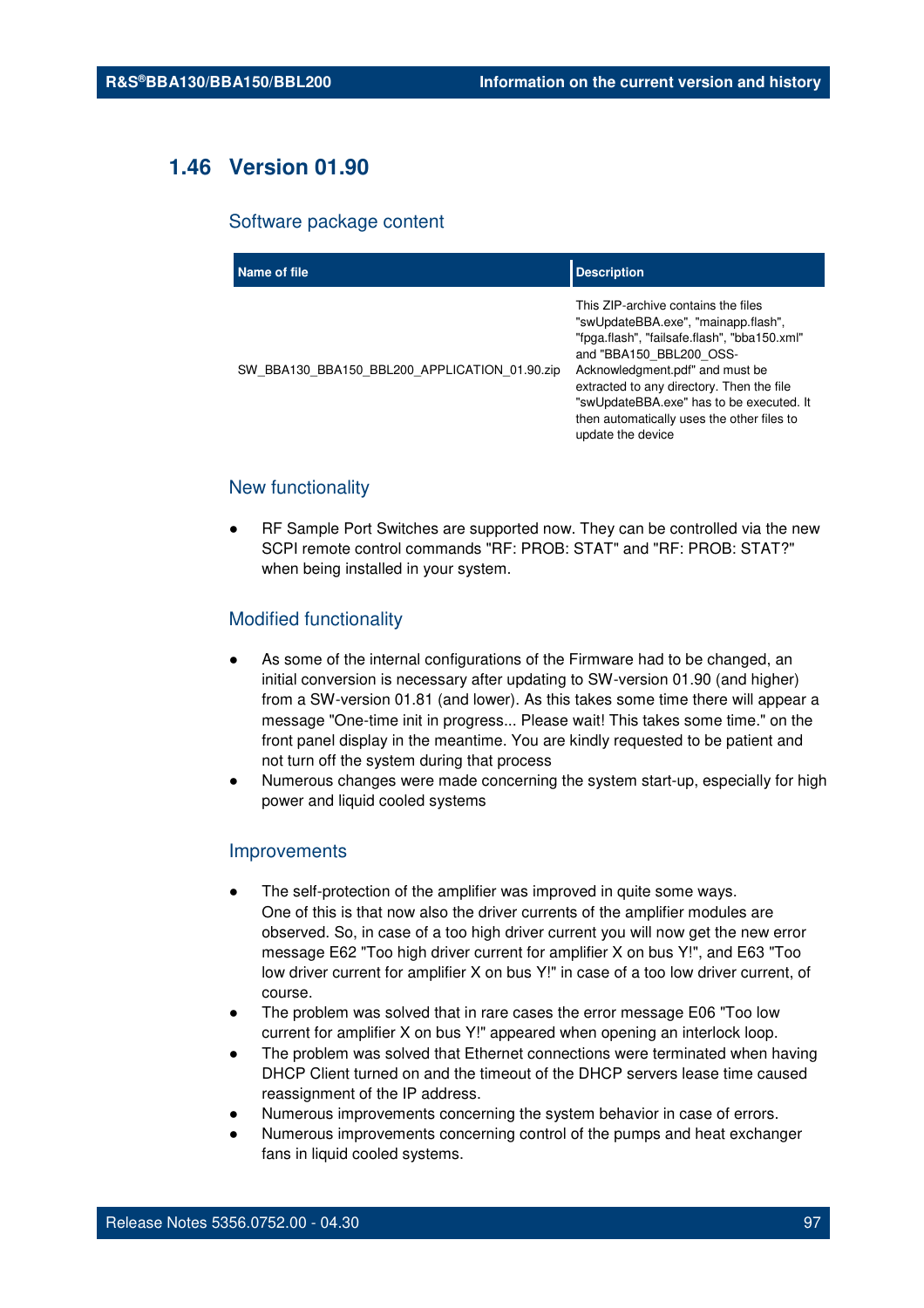- Numerous minor improvements and corrections concerning the Firmware Update.
- Numerous minor improvements concerning the layout and handling in the Web-MMI.
- Numerous minor improvements and corrections concerning the gain control.

When turning a liquid cooled BBL amplifier off using the power switch S1 at the back of the rack while having the amplifier in RF-Operate mode and turning it on again using that switch only (without pressing the STANDBY button afterwards), the pump of the liquid cooling might still be running, which may cause condensation.

To prevent this, you are kindly requested when switching the amplifier on again using the power switch S1 at the back to also press the STANDBY button at the front panel. This procedure ensures that the liquid cooling does not run unnecessarily and avoids possible condensation.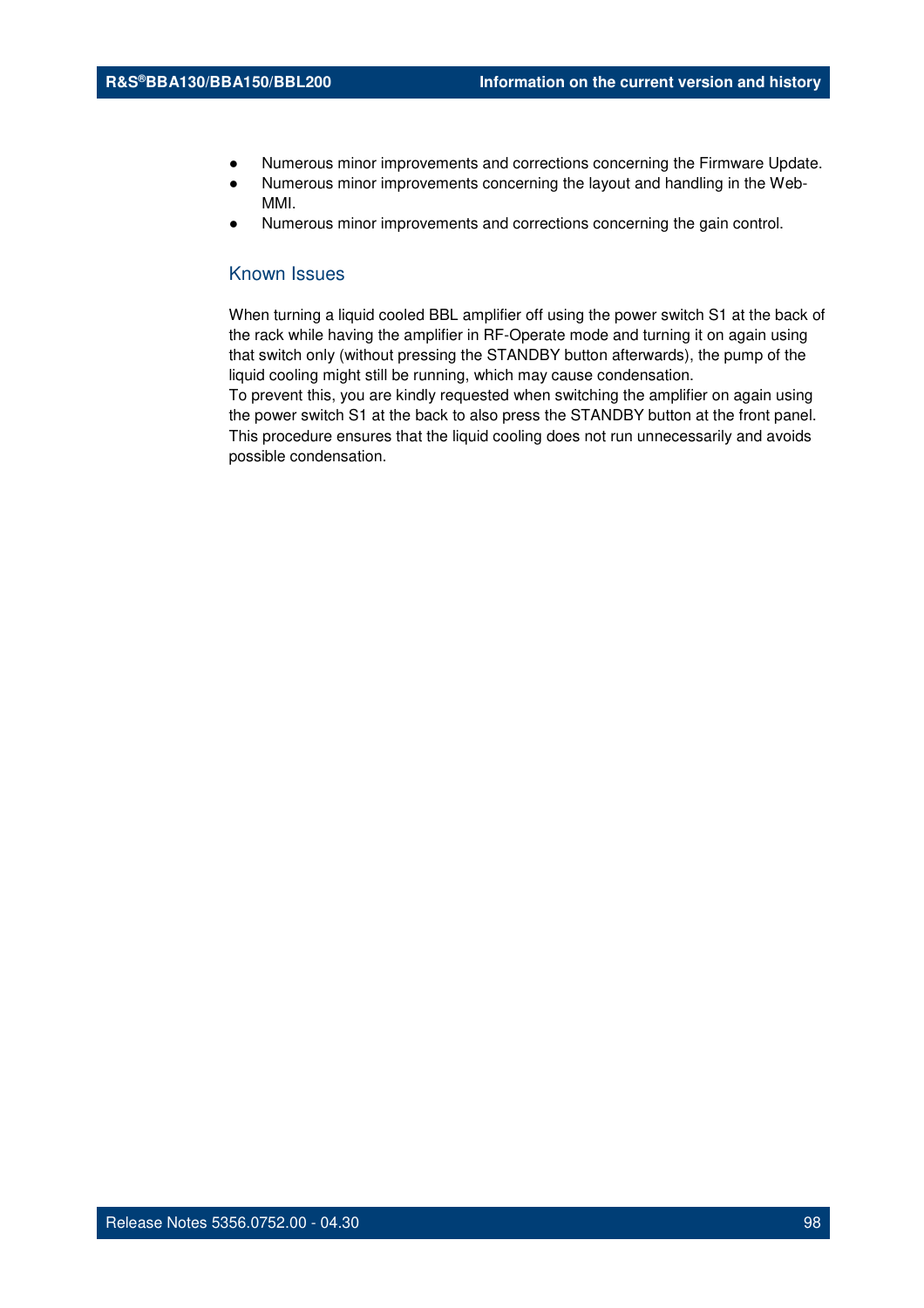# **1.47 Version 01.81**

#### Software package content

| Name of file                                  | <b>Description</b>                                                                                                                                                                                                                                                                                                                                   |
|-----------------------------------------------|------------------------------------------------------------------------------------------------------------------------------------------------------------------------------------------------------------------------------------------------------------------------------------------------------------------------------------------------------|
| SW BBA130 BBA150 BBL200 APPLICATION 01.81.zip | This ZIP-archive contains the files<br>"swUpdateBBA.exe", "mainapp.flash",<br>"fpga.flash", "failsafe.flash", "bba150.xml"<br>and "BBA150 BBL200 OSS-<br>Acknowledgment.pdf" and must be<br>extracted to any directory. Then the file<br>"swUpdateBBA.exe" has to be executed. It<br>then automatically uses the other files to<br>update the device |

#### New functionality

● -

### Modified functionality

● -

## Improvements

- Numerous improvements concerning control of the heat exchanger fans in liquid cooled systems.
- The problem was solved that in extremely rare cases RF-Operate was not turned off in reaction to a newly-occurred error.

#### Known Issues

When turning a liquid cooled BBL amplifier off using the power switch S1 at the back of the rack while having the amplifier in RF-Operate mode and turning it on again using that switch only (without pressing the STANDBY button afterwards), the pump of the liquid cooling might still be running, which may cause condensation.

To prevent this, you are kindly requested when switching the amplifier on again using the power switch S1 at the back to also press the STANDBY button at the front panel.

This procedure ensures that the liquid cooling does not run unnecessarily and avoids possible condensation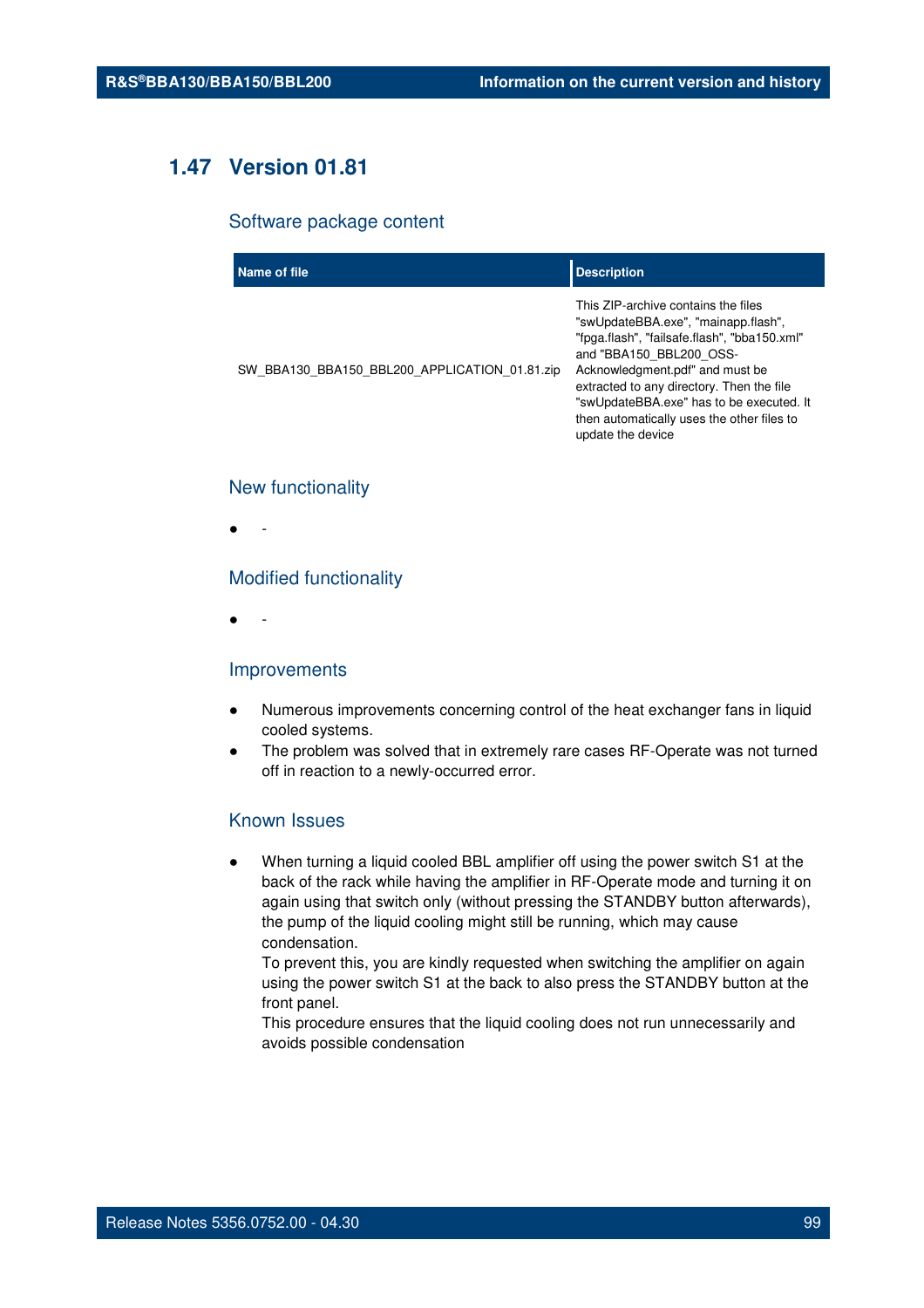# **1.48 Version 01.80**

#### Software package content

| Name of file                                  | <b>Description</b>                                                                                                                                                                                                                                                                                                                                   |
|-----------------------------------------------|------------------------------------------------------------------------------------------------------------------------------------------------------------------------------------------------------------------------------------------------------------------------------------------------------------------------------------------------------|
| SW BBA130 BBA150 BBL200 APPLICATION 01.80.zip | This ZIP-archive contains the files<br>"swUpdateBBA.exe", "mainapp.flash",<br>"fpga.flash", "failsafe.flash", "bba150.xml"<br>and "BBA150 BBL200 OSS-<br>Acknowledgment.pdf" and must be<br>extracted to any directory. Then the file<br>"swUpdateBBA.exe" has to be executed. It<br>then automatically uses the other files to<br>update the device |

## New functionality

In liquid cooled systems heat exchangers can be automatically controlled by the system now.

#### Modified functionality

The message "RF Operate ON" (pin 22) of the interface "X105 Control Interface" is now also being initially served on system startup

#### **Improvements**

- Numerous improvements concerning control of the pumps in liquid cooled systems.
- Numerous improvements concerning the system behavior in case of errors.
- Numerous minor improvements concerning the layout and handling in the Web-MMI.
- Numerous minor improvements concerning the router of liquid cooled systems for external Ethernet communication.
- Numerous minor improvements and corrections were made concerning the Firmware Update.

## Known Issues

When turning a liquid cooled BBL amplifier off using the power switch S1 at the back of the rack while having the amplifier in RF-Operate mode and turning it on again using that switch only (without pressing the STANDBY button afterwards), the pump of the liquid cooling might still be running, which may cause condensation.

To prevent this, you are kindly requested when switching the amplifier on again using the power switch S1 at the back to also press the STANDBY button at the front panel.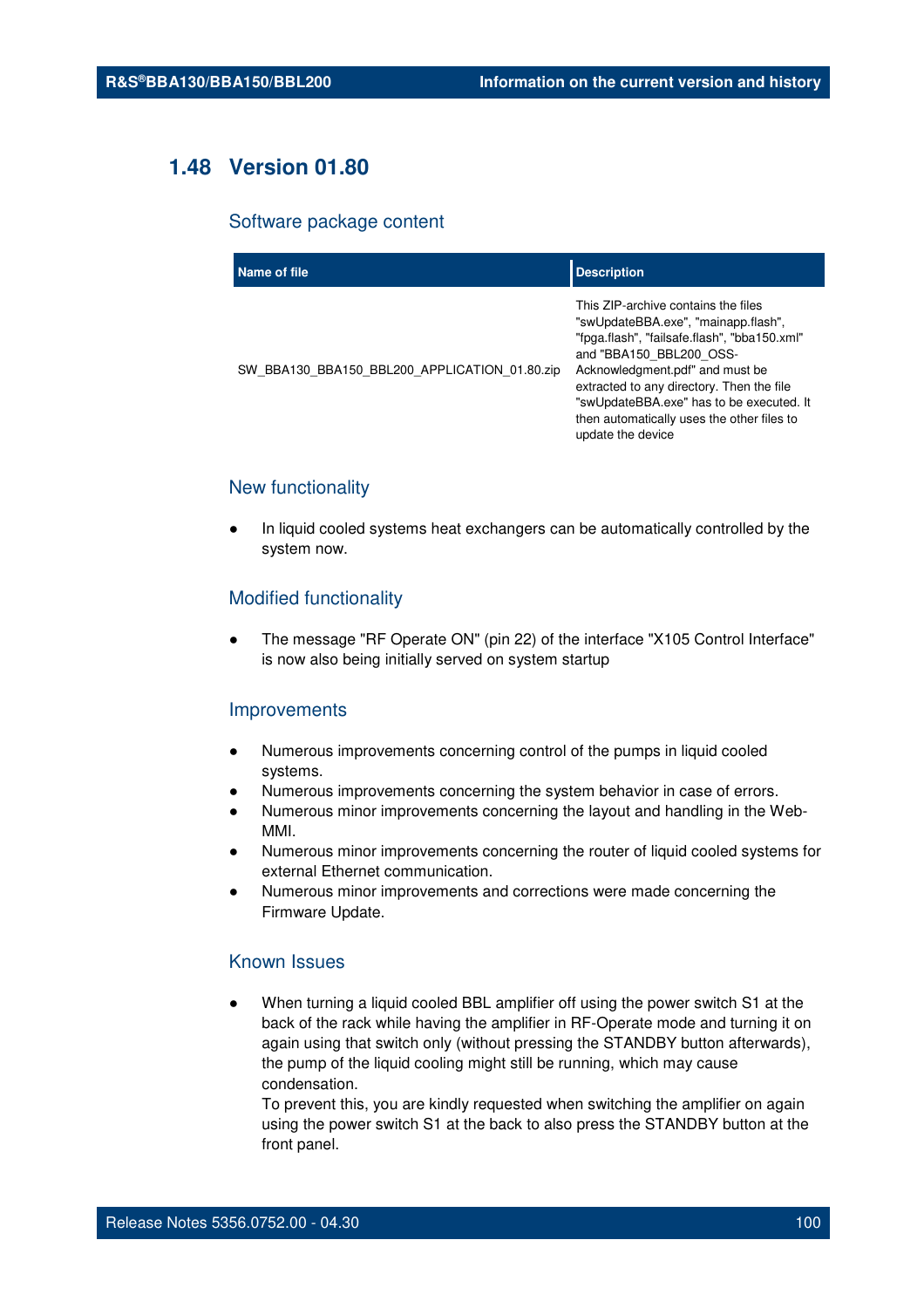This procedure ensures that the liquid cooling does not run unnecessarily and avoids possible condensation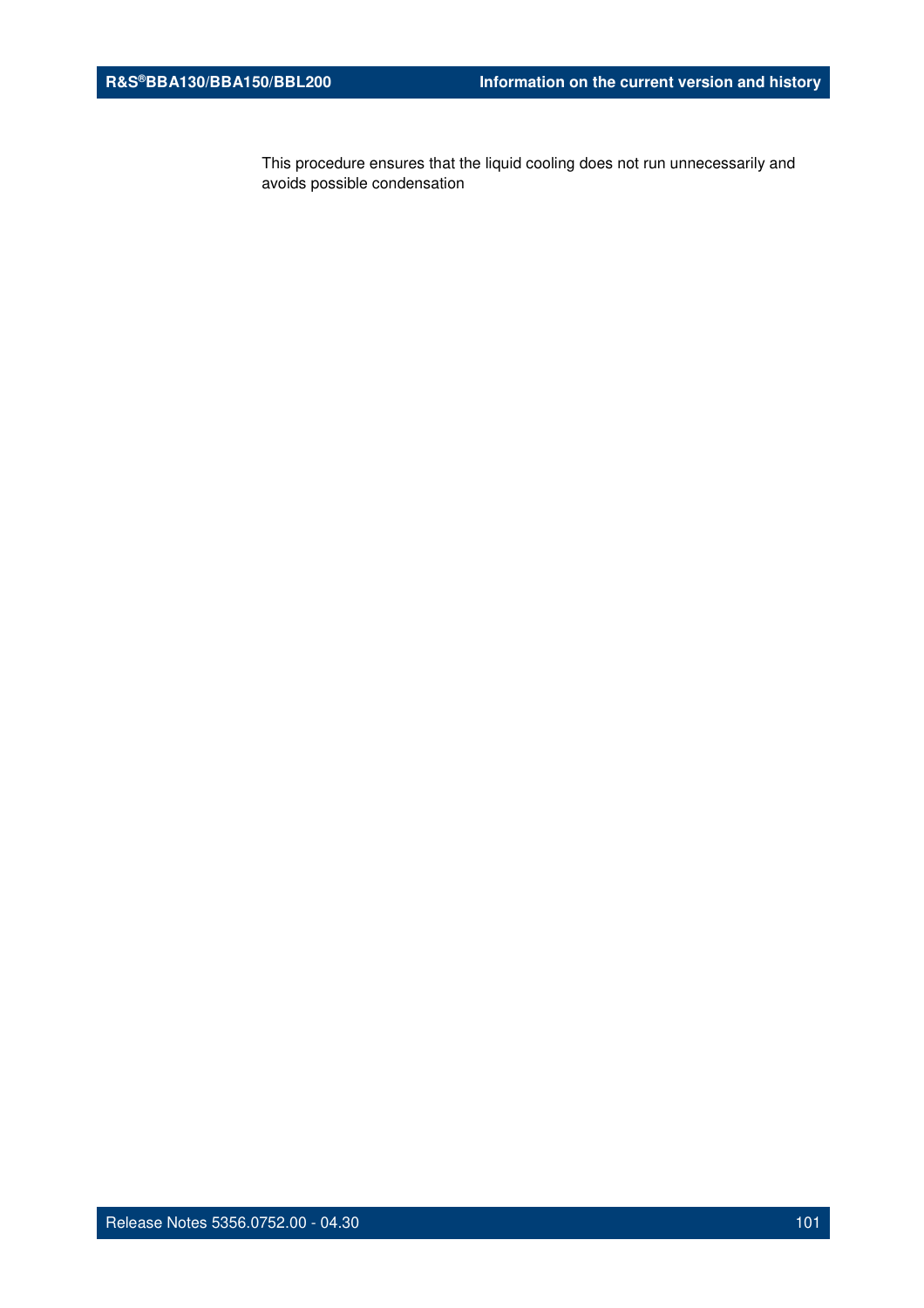# **1.49 Version 01.70**

#### Software package content

| Name of file                                  | <b>Description</b>                                                                                                                                                                                                                                                                                                                                   |
|-----------------------------------------------|------------------------------------------------------------------------------------------------------------------------------------------------------------------------------------------------------------------------------------------------------------------------------------------------------------------------------------------------------|
| SW BBA130 BBA150 BBL200 APPLICATION 01.70.zip | This ZIP-archive contains the files<br>"swUpdateBBA.exe", "mainapp.flash",<br>"fpga.flash", "failsafe.flash", "bba150.xml"<br>and "BBA150 BBL200 OSS-<br>Acknowledgment.pdf" and must be<br>extracted to any directory. Then the file<br>"swUpdateBBA.exe" has to be executed. It<br>then automatically uses the other files to<br>update the device |

# New functionality

- The system now supports up to 32 RF-Paths. Therefore in systems with more than 2 RF-Paths there is a new sub menu called "RF-Path Selection" in the front panel display, where all possible RF-Paths are displayed and the currently selected one is marked by a right arrow on the left hand side. When being in local mode another RF-Path can be selected by going to it with the cursor and pressing OK. In the Web-MMI you can find this new menu item in the "Operating panel"-tab. The existing SCPI remote control commands "RF:BAND:PATH", "RF:BAND:PATH?", "CONTrol<X>AMODe:FGAin" and "CONTrol<X>AMODe:FGAin?" were respectively enhanced.
- You now have the possibility to adjust the gateway address of the system. For this there is a new item in the main menu of the front panel display called "Gateway".
	- In the Web-MMI you can find this new menu item in the "Settings"-tab. SCPI remote control also supports this feature with the new command "SYSTem:GATEway" for setting and the new command "SYSTem:GATEway?" for requesting the gateway address

#### Modified functionality

● -

### Improvements

- Numerous improvements concerning control of the pumps in liquid cooled systems.
- The problem was solved that editing the IP settings was not possible in some cases.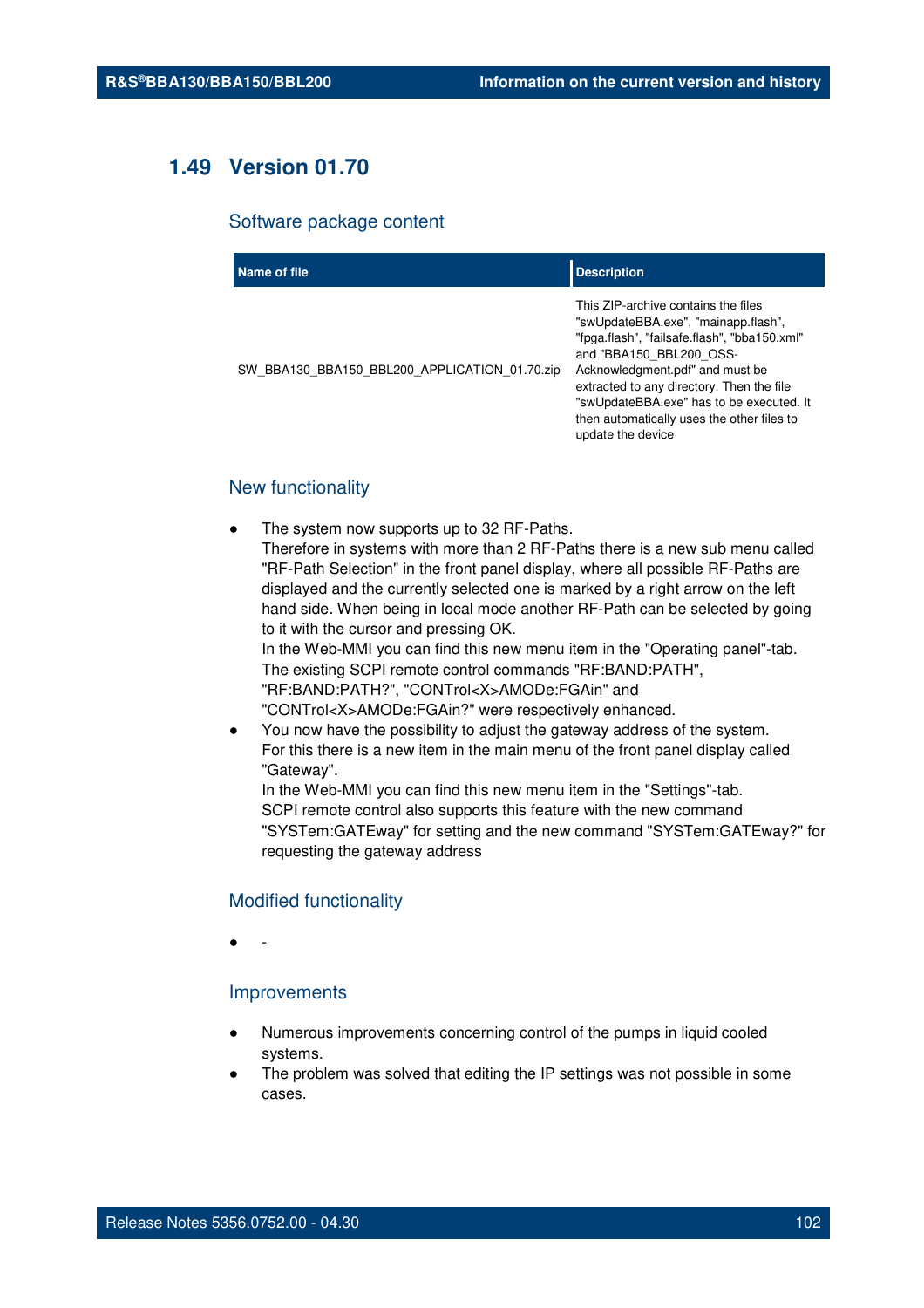When turning a liquid cooled BBL amplifier off using the power switch S1 at the back of the rack while having the amplifier in RF-Operate mode and turning it on again using that switch only (without pressing the STANDBY button afterwards), the pump of the liquid cooling might still be running, which may cause condensation.

To prevent this, you are kindly requested when switching the amplifier on again using the power switch S1 at the back to also press the STANDBY button at the front panel.

This procedure ensures that the liquid cooling does not run unnecessarily and avoids possible condensation.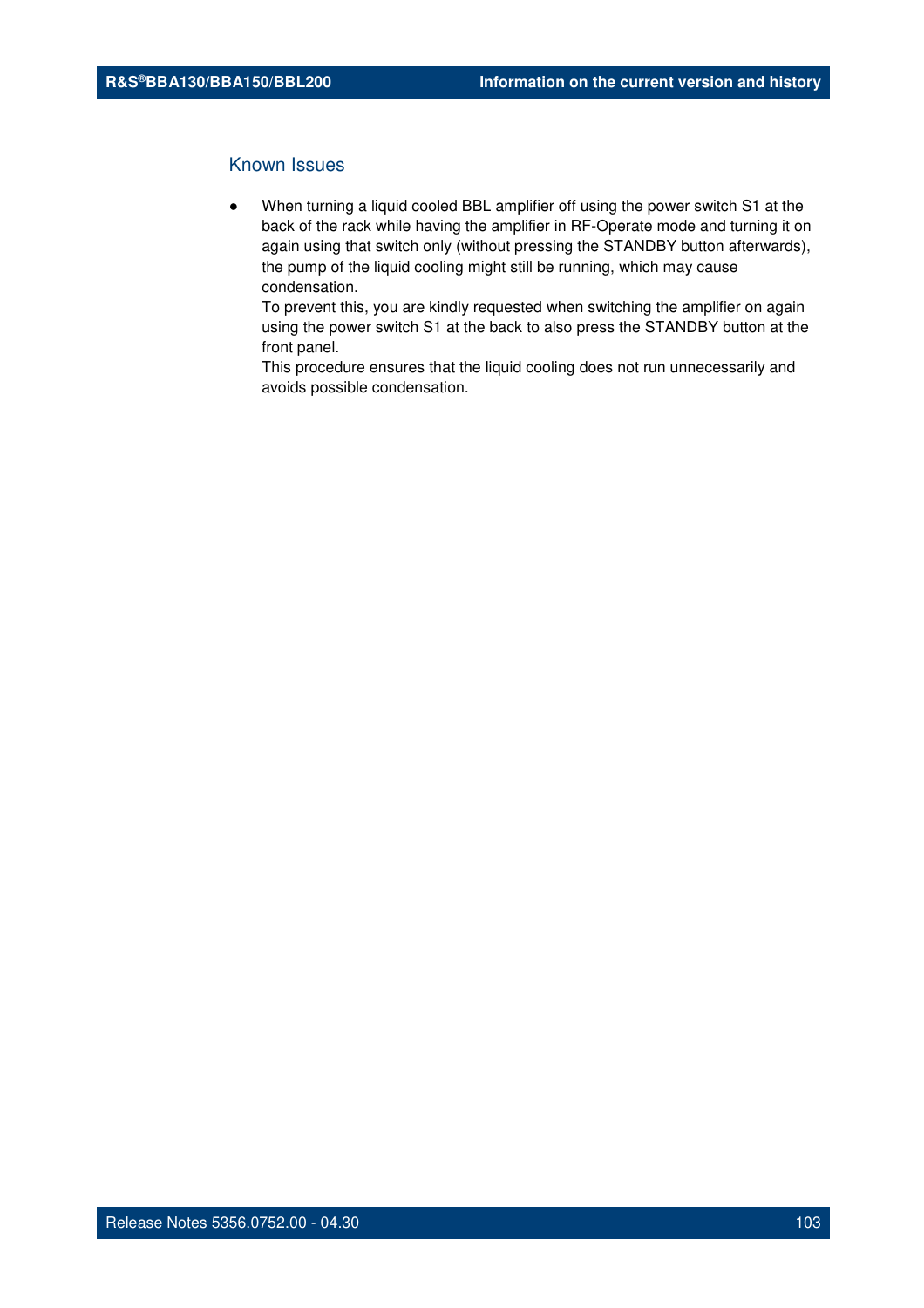# **1.50 Version 01.63**

#### Software package content

| Name of file                                  | <b>Description</b>                                                                                                                                                                                                                                                                                                                                   |
|-----------------------------------------------|------------------------------------------------------------------------------------------------------------------------------------------------------------------------------------------------------------------------------------------------------------------------------------------------------------------------------------------------------|
| SW BBA130 BBA150 BBL200 APPLICATION 01.63.zip | This ZIP-archive contains the files<br>"swUpdateBBA.exe", "mainapp.flash",<br>"fpga.flash", "failsafe.flash", "bba150.xml"<br>and "BBA150 BBL200 OSS-<br>Acknowledgment.pdf" and must be<br>extracted to any directory. Then the file<br>"swUpdateBBA.exe" has to be executed. It<br>then automatically uses the other files to<br>update the device |

# New functionality

Systems with a nominal power up to 10 kW for the frequency range from 9 kHz to 225 MHz are supported now

# Modified functionality

● -

#### Improvements

Minor corrections concerning the updating of changed IP settings in the front panel display.

## Known Issues

When turning a liquid cooled BBL amplifier off using the power switch S1 at the back of the rack while having the amplifier in RF-Operate mode and turning it on again using that switch only (without pressing the STANDBY button afterwards), the pump of the liquid cooling might still be running, which may cause condensation.

To prevent this, you are kindly requested when switching the amplifier on again using the power switch S1 at the back to also press the STANDBY button at the front panel.

This procedure ensures that the liquid cooling does not run unnecessarily and avoids possible condensation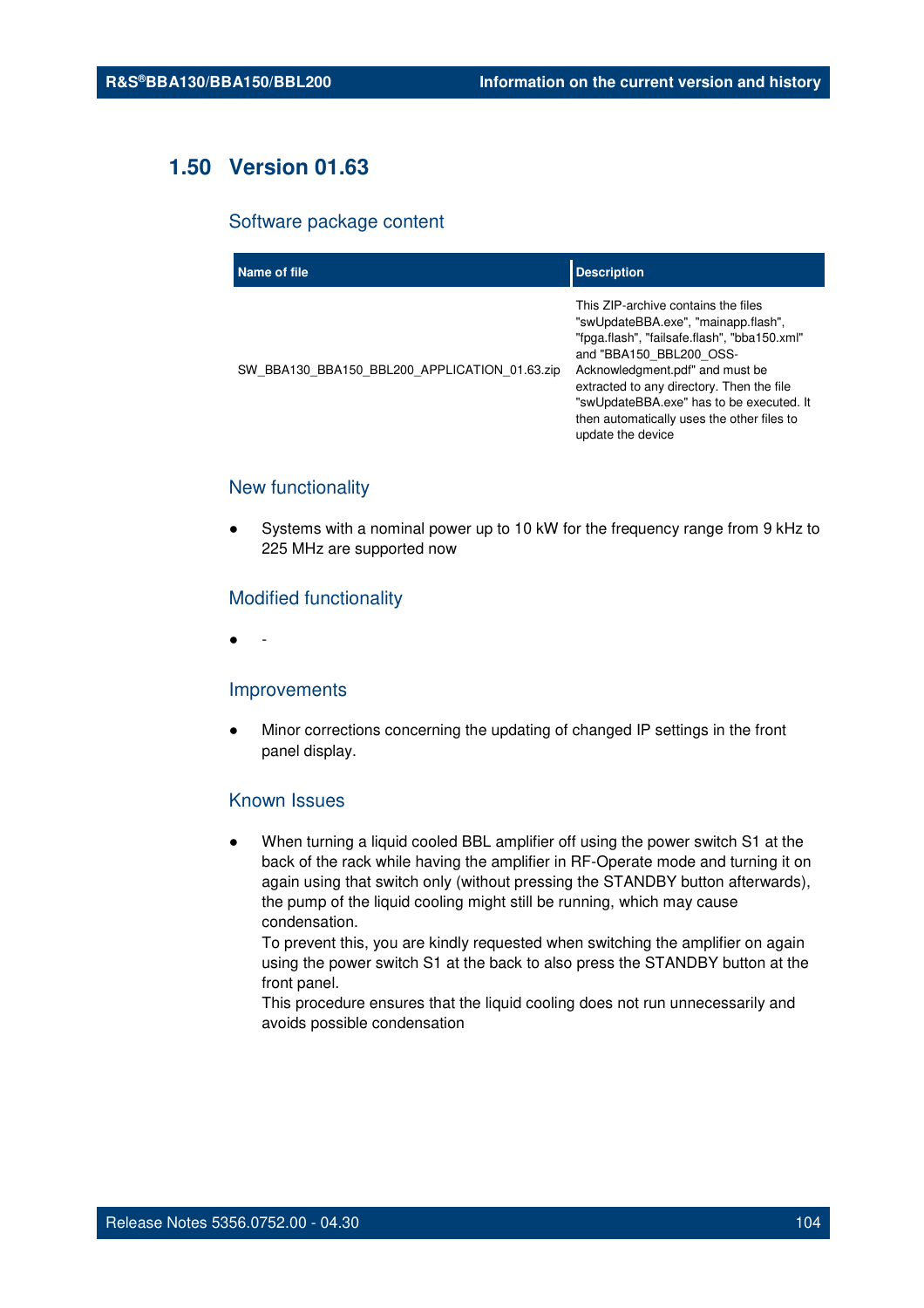# **1.51 Version 01.62**

#### Software package content

| Name of file                                  | <b>Description</b>                                                                                                                                                                                                                                                                                                                                   |
|-----------------------------------------------|------------------------------------------------------------------------------------------------------------------------------------------------------------------------------------------------------------------------------------------------------------------------------------------------------------------------------------------------------|
| SW BBA130 BBA150 BBL200 APPLICATION 01.62.zip | This ZIP-archive contains the files<br>"swUpdateBBA.exe", "mainapp.flash",<br>"fpga.flash", "failsafe.flash", "bba150.xml"<br>and "BBA150 BBL200 OSS-<br>Acknowledgment.pdf" and must be<br>extracted to any directory. Then the file<br>"swUpdateBBA.exe" has to be executed. It<br>then automatically uses the other files to<br>update the device |

# New functionality

- The system now also supports the frequency range from 80 MHz to 1 GHz with a nominal power up to 1 kW. Also, combination of this frequency range with the frequency range from 9 kHz to 250 MHz together in one system is possible now.
- The system now serves the messages "State Group Interlock Loop" (pin 20), "RF Operate ON" (pin 22) and "Alarm" (pin 24) of the interface "X105 Control Interface".
- You now have the possibility to tell the system that it should stay permanently switched on and thus also automatically switch on after something like a power failure.

For this there is a new item in the main menu of the front panel display called "Permanent Power On: ON/OFF".

In the Web-MMI you can find this new menu item in the "Settings"-tab. SCPI remote control also supports this feature with the new commands "SYSTem:POWer:PERManent" for setting and "SYSTem:POWer:PERManent?" for requesting the state of this feature.

In case of turning the system off with the Web-MMI still being open, the Web-MMI now displays a message "Connection to device lost! The Web-MMI will be closed now." after a short period of time.

## Modified functionality

- For switching the system OFF the STANDBY button has to be pressed for at least 1 second now.
- For high power systems (consisting of more than one unit) the SCPI-command "\*RST" now automatically resets all Extension Units when being called on the Base Unit

#### Improvements

Numerous improvements were made concerning the self-protection and errordetection mechanisms.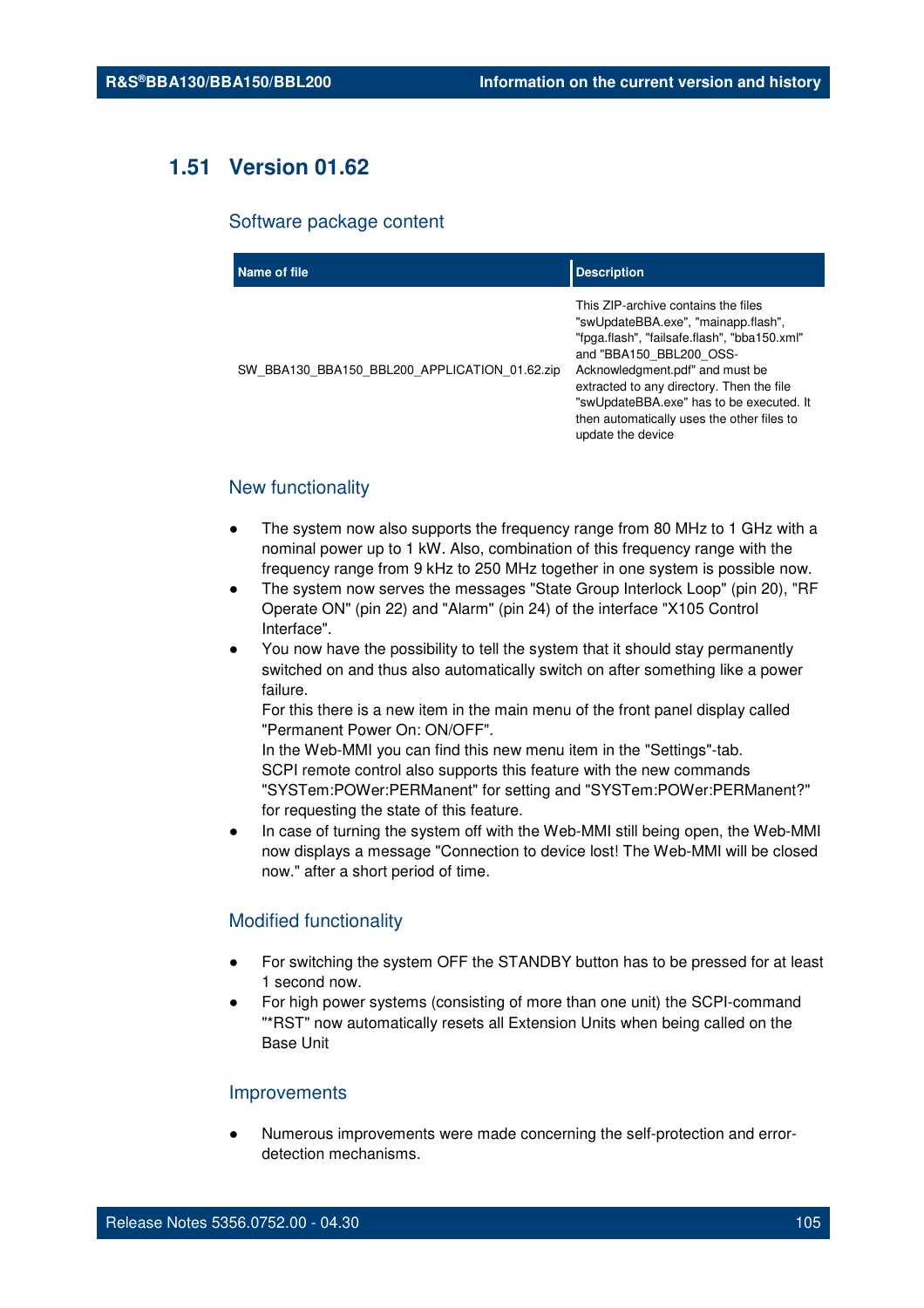- Numerous improvements were made concerning the turning on and off of RF-Operate.
- Numerous improvements and corrections were made concerning the Firmware Update.
- Measured power values higher than 1 kW are rounded in steps of 0.1 kW now. Additionally, to this the bar display of the measured power values was improved.
- The problem was solved that the option "R&S®BBA-B130 (Fast Amplifier Mute)" did not work correctly in high power systems (consisting of more than one unit).
- The problem was solved that extremely fast toggling  $(< 100 \text{ ms})$  of the Interlock loops was not handled correctly by the system.
- For liquid cooled systems a problem was solved that in some rare cases the system could not connect to the router for external Ethernet communication when starting up

When turning a liquid cooled BBL amplifier off using the power switch S1 at the back of the rack while having the amplifier in RF-Operate mode and turning it on again using that switch only (without pressing the STANDBY button afterwards), the pump of the liquid cooling might still be running, which may cause condensation.

To prevent this, you are kindly requested when switching the amplifier on again using the power switch S1 at the back to also press the STANDBY button at the front panel.

This procedure ensures that the liquid cooling does not run unnecessarily and avoids possible condensation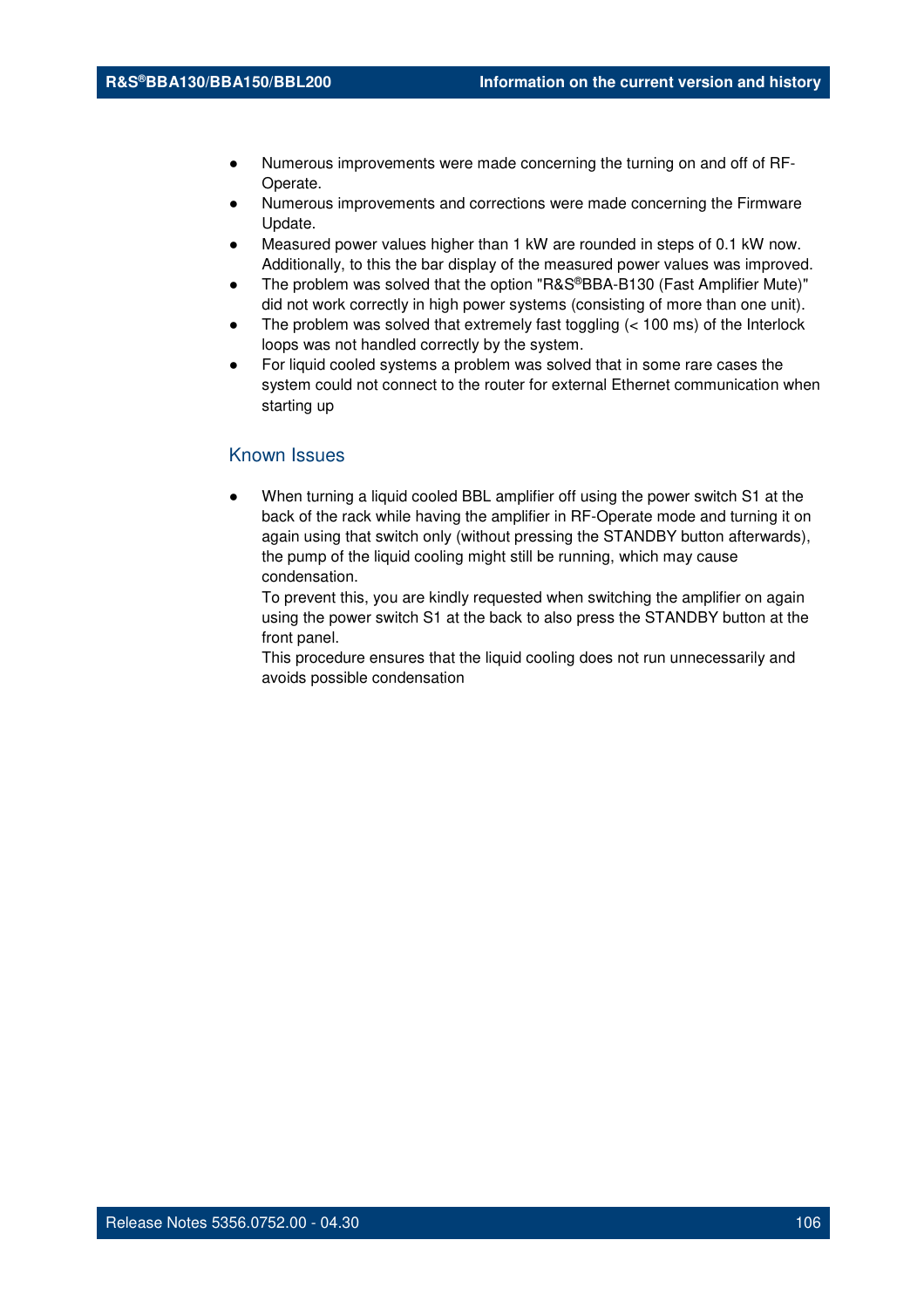# **1.52 Version 01.51**

#### Software package content

| Name of file                                  | <b>Description</b>                                                                                                                                                                                                                                                                                                                                   |
|-----------------------------------------------|------------------------------------------------------------------------------------------------------------------------------------------------------------------------------------------------------------------------------------------------------------------------------------------------------------------------------------------------------|
| SW BBA130 BBA150 BBL200 APPLICATION 01.51.zip | This ZIP-archive contains the files<br>"swUpdateBBA.exe", "mainapp.flash",<br>"fpga.flash", "failsafe.flash", "bba150.xml"<br>and "BBA150 BBL200 OSS-<br>Acknowledgment.pdf" and must be<br>extracted to any directory. Then the file<br>"swUpdateBBA.exe" has to be executed. It<br>then automatically uses the other files to<br>update the device |

# New functionality

You now have the possibility to request the details of the installed firmware via the new SCPI command "SYSTem:FWVersion?". Additionally, to this these details can also be seen in the sub menu "System Info" of the front panel display and in the "Settings"-tab of the Web-MMI.

# Modified functionality

● -

## Improvements

- A problem was solved that value returned by the SCPI-command "SENSe:REFLected?" was always in dBm instead of the selected power unit.
- A problem was solved that in very rare cases it could happen that the Firmware Update stopped with an error right after starting it.
- A problem was solved that using the Web-MMI with very old web browsers could cause the system to stop working after some time.
- Numerous improvements for liquid cooled systems concerning the self-protection and error-detection mechanisms.
- Numerous improvements for liquid cooled systems concerning the turning on/off of the liquid cooling.
- Numerous improvements concerning unnecessary messages in the logbook.
- Numerous improvements concerning the router of liquid cooled systems for external Ethernet communication

# Known Issues

● -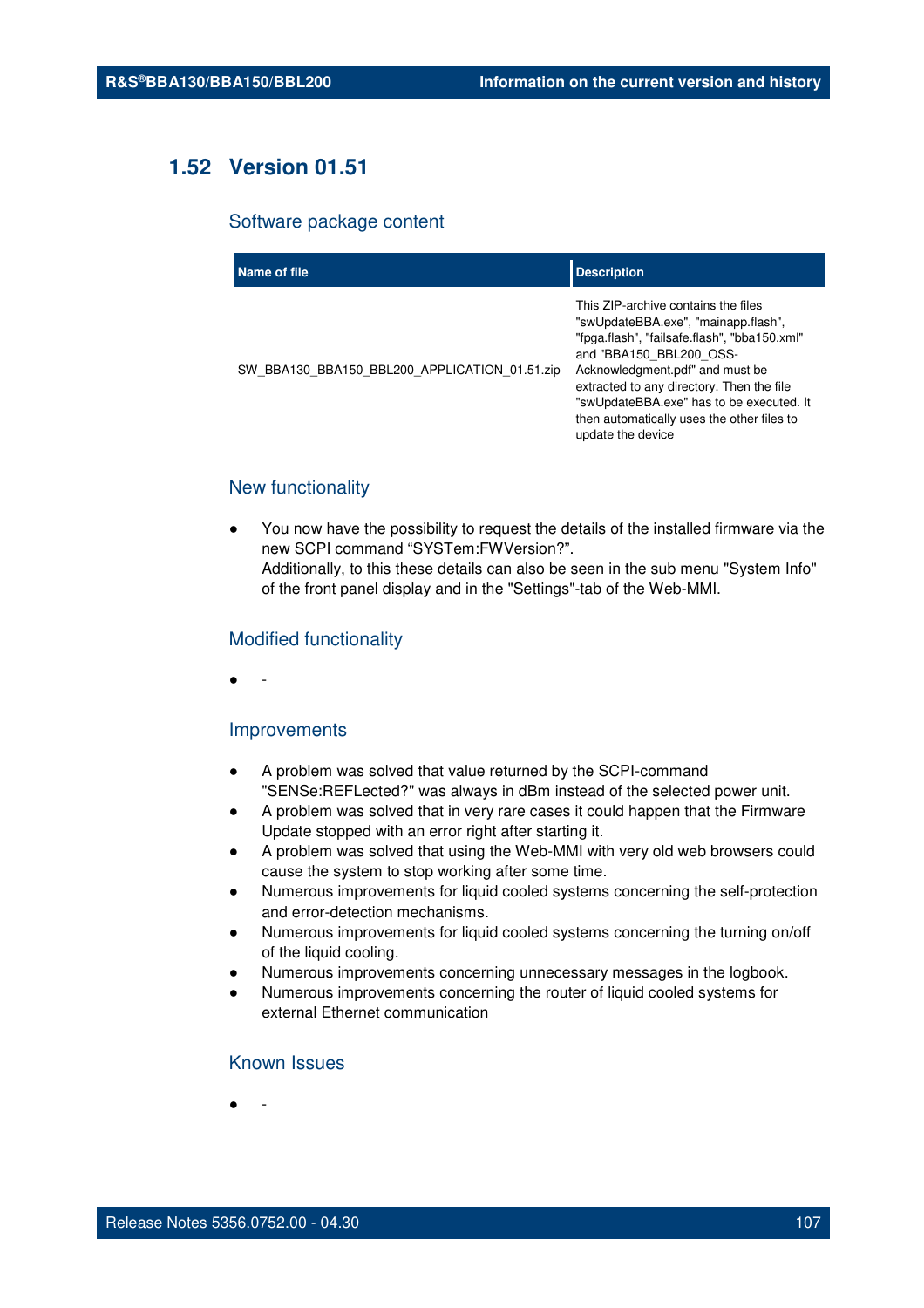# **1.53 Version 01.50**

### Software package content

| Name of file                                  | <b>Description</b>                                                                                                                                                                                                                                                                                                                                   |
|-----------------------------------------------|------------------------------------------------------------------------------------------------------------------------------------------------------------------------------------------------------------------------------------------------------------------------------------------------------------------------------------------------------|
| SW BBA130 BBA150 BBL200 APPLICATION 01.50.zip | This ZIP-archive contains the files<br>"swUpdateBBA.exe", "mainapp.flash",<br>"fpga.flash", "failsafe.flash", "bba150.xml"<br>and "BBA150 BBL200 OSS-<br>Acknowledgment.pdf" and must be<br>extracted to any directory. Then the file<br>"swUpdateBBA.exe" has to be executed. It<br>then automatically uses the other files to<br>update the device |

# New functionality

- The system now also supports the frequency range from 9 kHz to 225 MHz for liquid cooled systems with a nominal power up to 3000 W and 9 kHz to 250 MHz for air cooled systems with a nominal power up to 200 W.
- In case of timeout (1 minute) for acquiring an IP address with activated DHCP client mode there is now being created a matching logbook entry stating this fact.

## Modified functionality

The RF-LED is blinking now while turning on/off of RF-Operate is in progress.

#### Improvements

- Numerous minor improvements and corrections were made concerning the start of the system and the MMIs.
- For high power systems (consisting of more than one unit) switching RF-Operate off in case of errors was improved.

## Known Issues

● -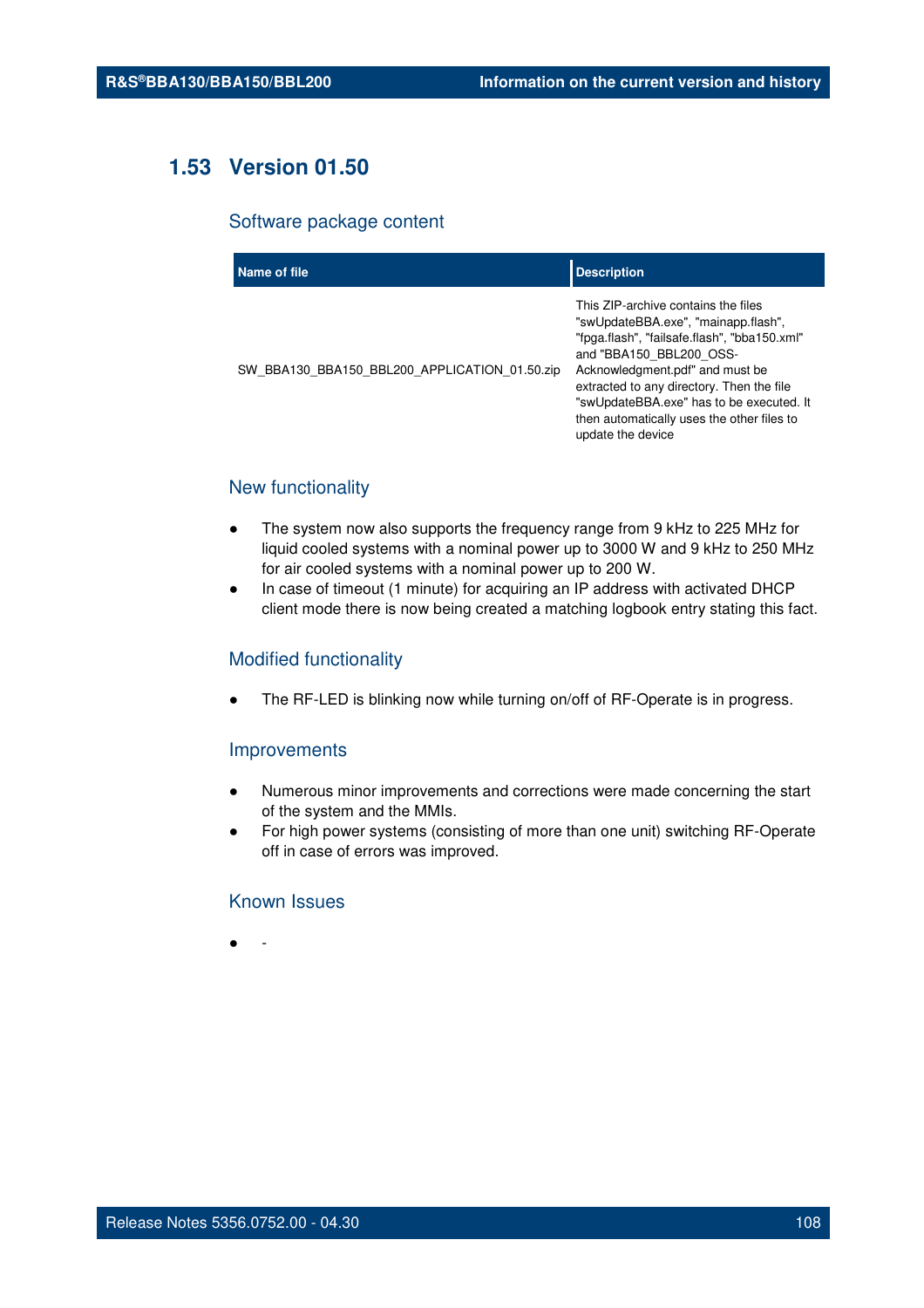## **1.54 Version 01.40**

#### Software package content

| Name of file                                  | <b>Description</b>                                                                                                                                                                                                                                                                                                                                   |
|-----------------------------------------------|------------------------------------------------------------------------------------------------------------------------------------------------------------------------------------------------------------------------------------------------------------------------------------------------------------------------------------------------------|
| SW BBA130 BBA150 BBL200 APPLICATION 01.40.zip | This ZIP-archive contains the files<br>"swUpdateBBA.exe", "mainapp.flash",<br>"fpga.flash", "failsafe.flash", "bba150.xml"<br>and "BBA150 BBL200 OSS-<br>Acknowledgment.pdf" and must be<br>extracted to any directory. Then the file<br>"swUpdateBBA.exe" has to be executed. It<br>then automatically uses the other files to<br>update the device |

### New functionality

You now have the possibility to adjust the gain of the amplifier in the range of -25.0 up to 0.0 dB in steps of 0.1 dB.

For this there is a new item in the main menu of the front panel display called "Gain".

In the Web-MMI you can find this new menu item in the "Settings"-tab. SCPI remote control also supports this feature with the new command(s) "CONT1:AMOD:FGA" / "CONT2:AMOD:FGA" for setting the gain of RF-Path 1 / 2 and the new command(s) "CONT1:AMOD:FGA?" / "CONT2:AMOD:FGA?" for requesting the currently set gain of RF-Path 1 / 2.

#### Modified functionality

- A minor change concerning white spaces in texts of GPIB errors entries of the GPIB Error Queue returned by the SCPI-command "SYST:ERR?" was made.
- In high power systems (consisting of more than one unit) the logbook of the base unit now also displays the error messages which occurred on the extension units

#### **Improvements**

- A minor problem with the texts of GPIB errors entries of the GPIB Error Queue returned by the SCPI-command "SYST:ERR?" was solved.
- Switching high power systems (consisting of more than one unit) off works now even while RF-Operate is still turned on

#### Known Issues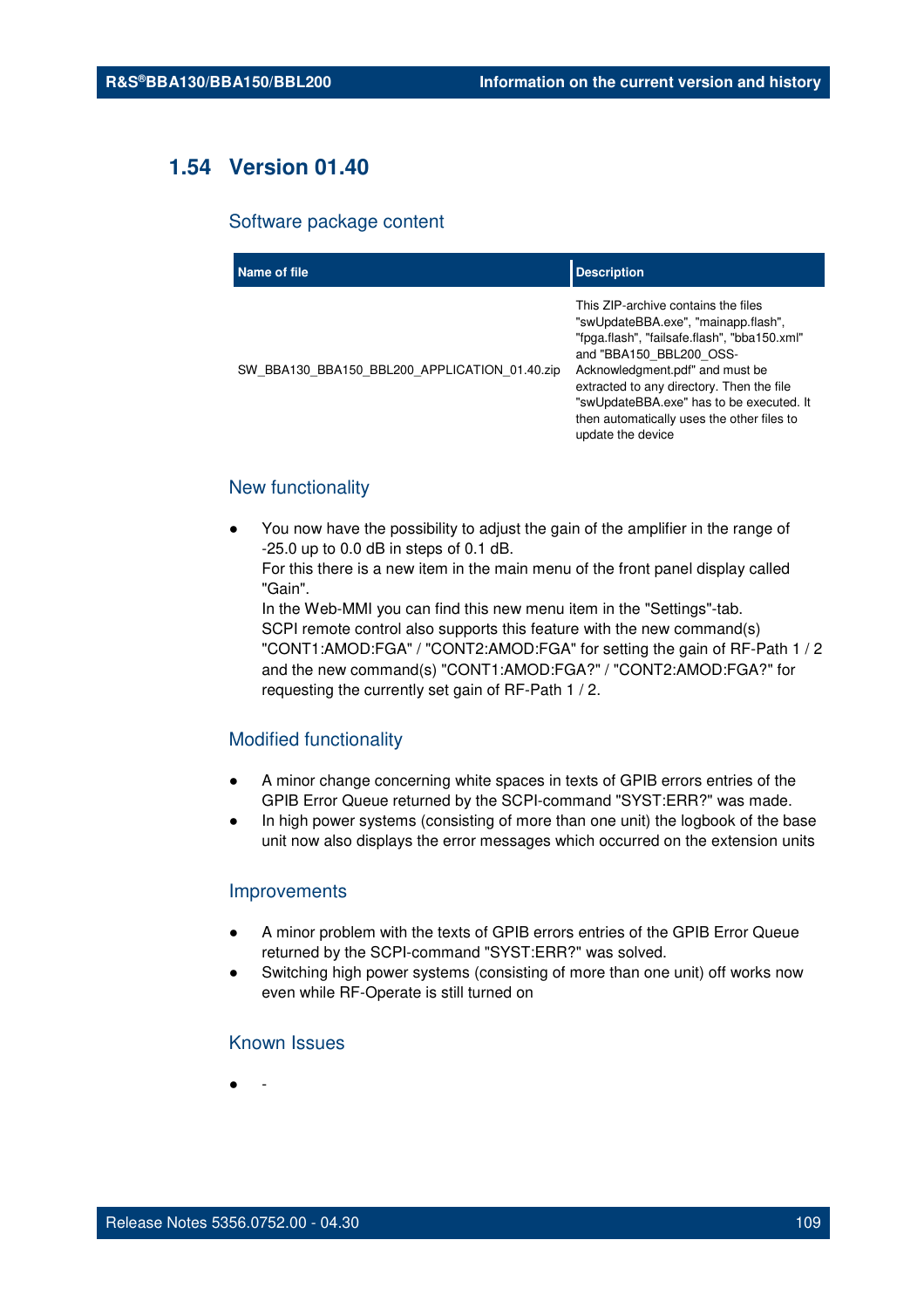## **1.55 Version 01.31**

#### Software package content

| Name of file                                  | <b>Description</b>                                                                                                                                                                                                                                                                                                                                   |
|-----------------------------------------------|------------------------------------------------------------------------------------------------------------------------------------------------------------------------------------------------------------------------------------------------------------------------------------------------------------------------------------------------------|
| SW BBA130 BBA150 BBL200 APPLICATION 01.31.zip | This ZIP-archive contains the files<br>"swUpdateBBA.exe", "mainapp.flash",<br>"fpga.flash", "failsafe.flash", "bba150.xml"<br>and "BBA150 BBL200 OSS-<br>Acknowledgment.pdf" and must be<br>extracted to any directory. Then the file<br>"swUpdateBBA.exe" has to be executed. It<br>then automatically uses the other files to<br>update the device |

## New functionality

● -

## Modified functionality

● The end of line sign for SCPI remote control was changed from ASCII Dec. 13 (Hex.  $0D$ ;  $CR =$  carriage return) to ASCII Dec. 10 (Hex.  $0A$ ;  $LF =$  line feed). Thus, it is now possible to use SCPI remote control also via GPIB with the help of GPIB to LAN converters like the 4865B GPIB-to-LAN Interface from ICS.

#### Improvements

● -

## Known Issues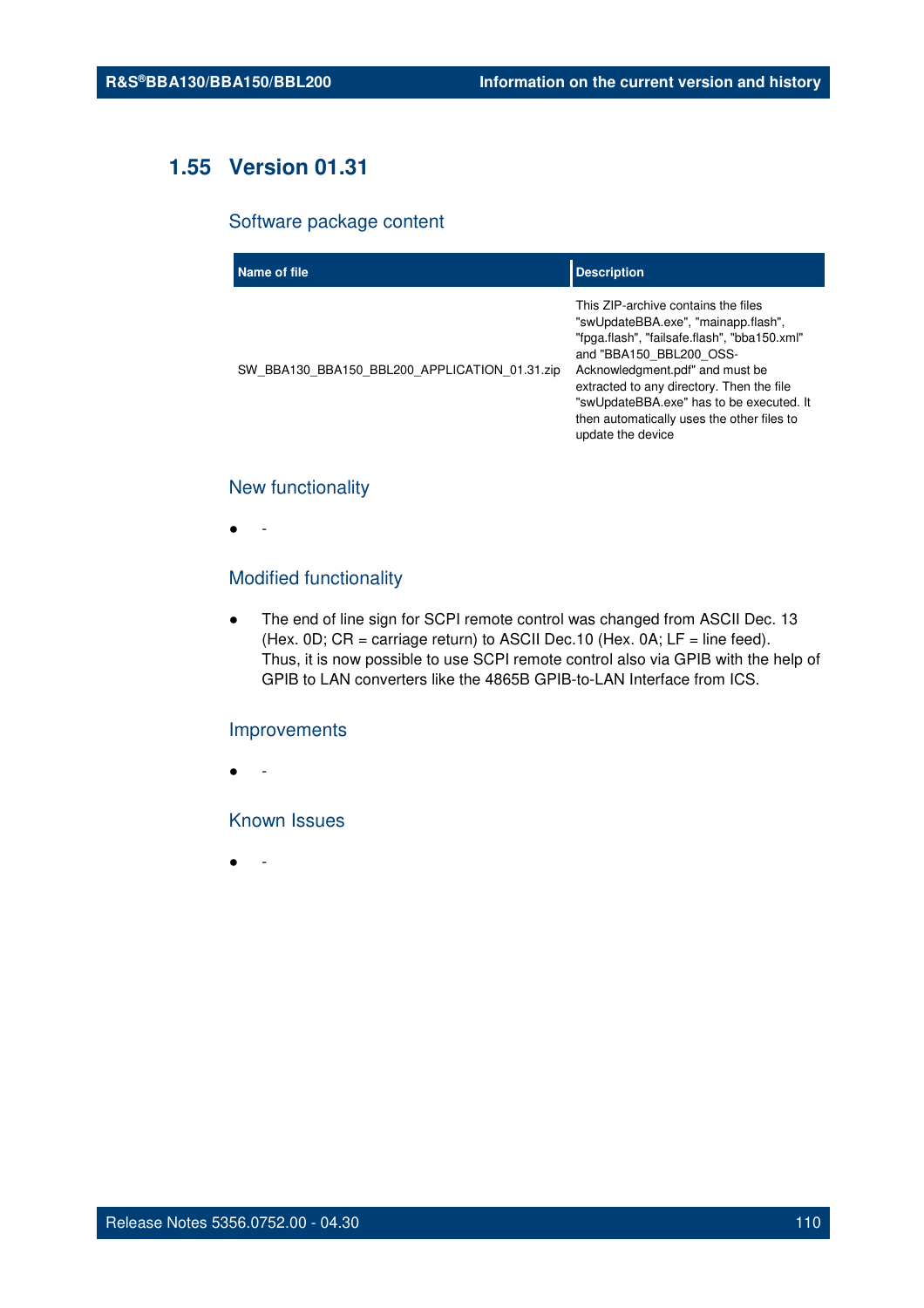## **1.56 Version 01.30**

#### Software package content

| Name of file                                      | <b>Description</b>                                                                                                                                                                                                                                                                                                                                   |
|---------------------------------------------------|------------------------------------------------------------------------------------------------------------------------------------------------------------------------------------------------------------------------------------------------------------------------------------------------------------------------------------------------------|
| SW BBA130 BBA150 BBL200 APPLICATION 01.30.zi<br>p | This ZIP-archive contains the files<br>"swUpdateBBA.exe", "mainapp.flash",<br>"fpga.flash", "failsafe.flash", "bba150.xml"<br>and "BBA150 BBL200 OSS-<br>Acknowledgment.pdf" and must be<br>extracted to any directory. Then the file<br>"swUpdateBBA.exe" has to be executed. It<br>then automatically uses the other files to<br>update the device |

## New functionality

● High power systems consisting of more than one unit are supported now

#### Modified functionality

● The texts of entries of the GPIB Error Queue returned by the SCPI-command "SYST:ERR?" do not contain any obsolete trailing white spaces anymore.

#### Improvements

- "Clear Logbook" can now also be triggered via the Web-MMI
- Numerous improvements and corrections were made concerning the Firmware Update.

## Known Issues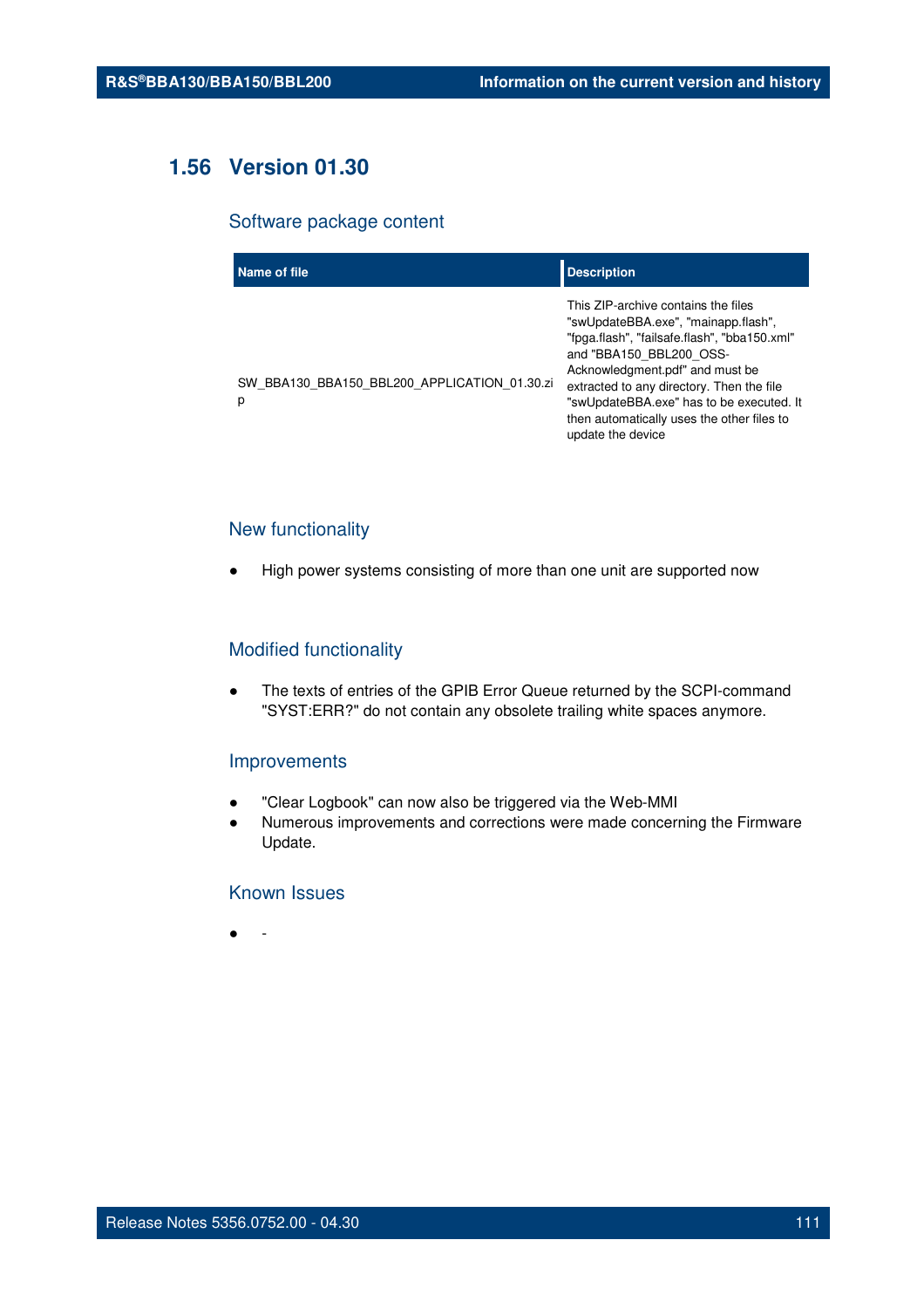## **1.57 Version 01.20**

#### Software package content

| Name of file                                  | <b>Description</b>                                                                                                                                                                                                                                                                                                                                   |
|-----------------------------------------------|------------------------------------------------------------------------------------------------------------------------------------------------------------------------------------------------------------------------------------------------------------------------------------------------------------------------------------------------------|
| SW BBA130 BBA150 BBL200 APPLICATION 01.20.zip | This ZIP-archive contains the files<br>"swUpdateBBA.exe", "mainapp.flash",<br>"fpga.flash", "failsafe.flash", "bba150.xml"<br>and "BBA150 BBL200 OSS-<br>Acknowledgment.pdf" and must be<br>extracted to any directory. Then the file<br>"swUpdateBBA.exe" has to be executed. It<br>then automatically uses the other files to<br>update the device |

#### New functionality

- The system now supports combination of both frequency ranges (0.8 to 3.0 GHz) and 2.5 to 6.0 GHz) in one system. Selecting the frequency range can be done via the new menu item "Range" and the new SCPI-command "RF: BAND: PATH".
- The system now supports the option "R&S®BBA-B130 (Fast Amplifier Mute)". When having bought this option, you can activate and deactivate it via the "X105 Control Interface" and the new SCPI-command "RF:MUTe:STATus".
- The system now supports the option "R&S®BBA-B160 (Transparent I/O)" for use of the interface "X106 Transparent IO". You can request the status of the inputs 6- 9 via new the SCPI-command "SYSTem:TRIO<6..9>?" and set the status of the outputs 1-4 via the new SCPI-command "SYSTem:TRIO<1..4>".
- The system now supports the option "R&S®BBA-B110 (RF Input Switch)" for use of an RF input switch and therefore perfect integration in systems with the R&S®BBA100. The position of the input switch can be set via new the SCPIcommand "RF:ISWitch:STATus" and requested via the new SCPI-command "RF:ISWitch:STATus?".

#### Modified functionality

● -

#### Improvements

- The temperature compensation of the system was improved.
- The firmware update ensures now 100% safe updating of the FPGA as well the SW.
- Changing the IP address after just having turned DHCP client off works now without a restart of the system.
- The problem was solved that the display data in the front panel display menu "System Info" was flickering when having no Ethernet connected.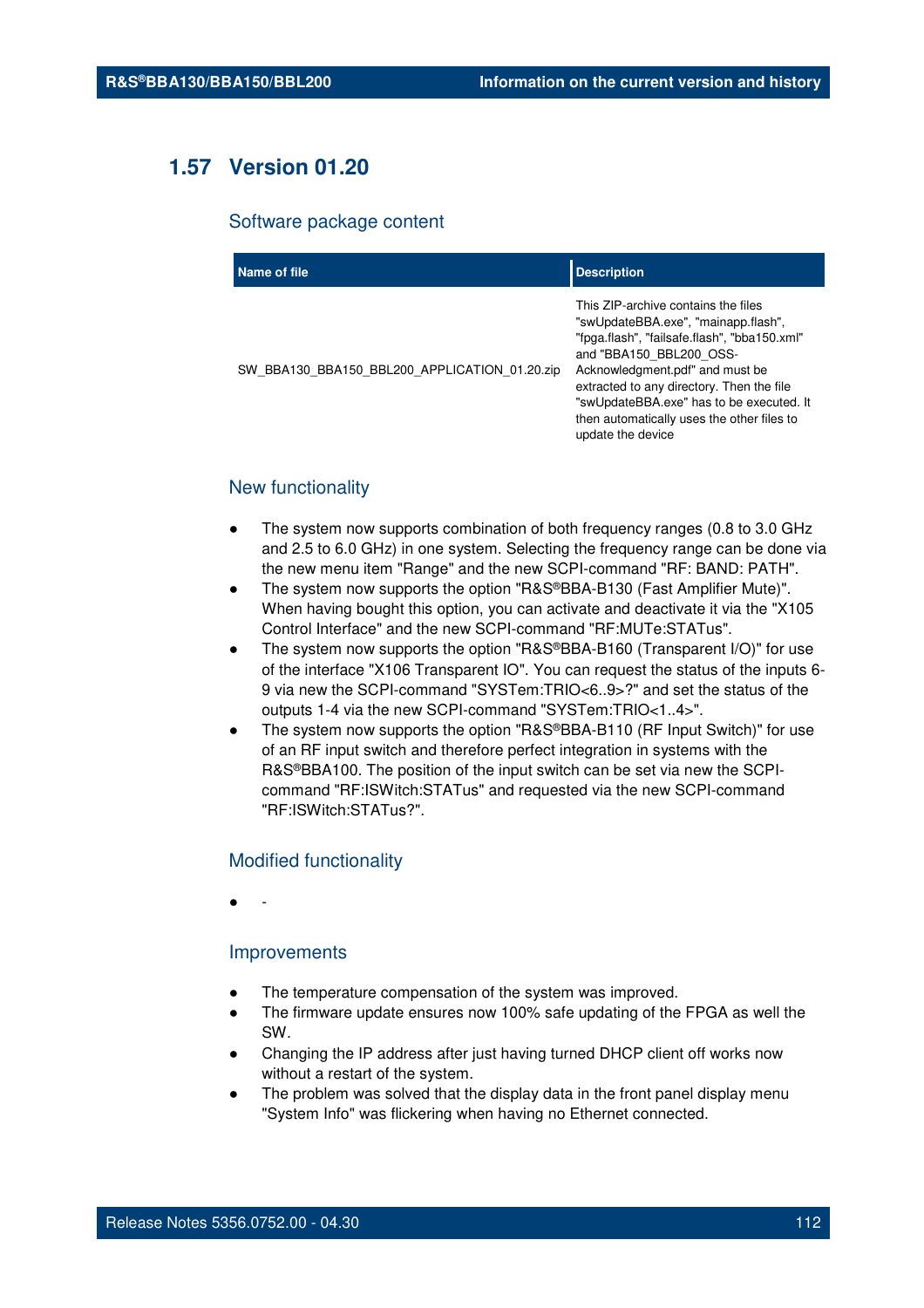● The problem was solved that changes of the power unit via the SCPI-command "UNIT:POWer" did not affect the Web-MMI until having switched the system to LOCAL-mode.

## Known Issues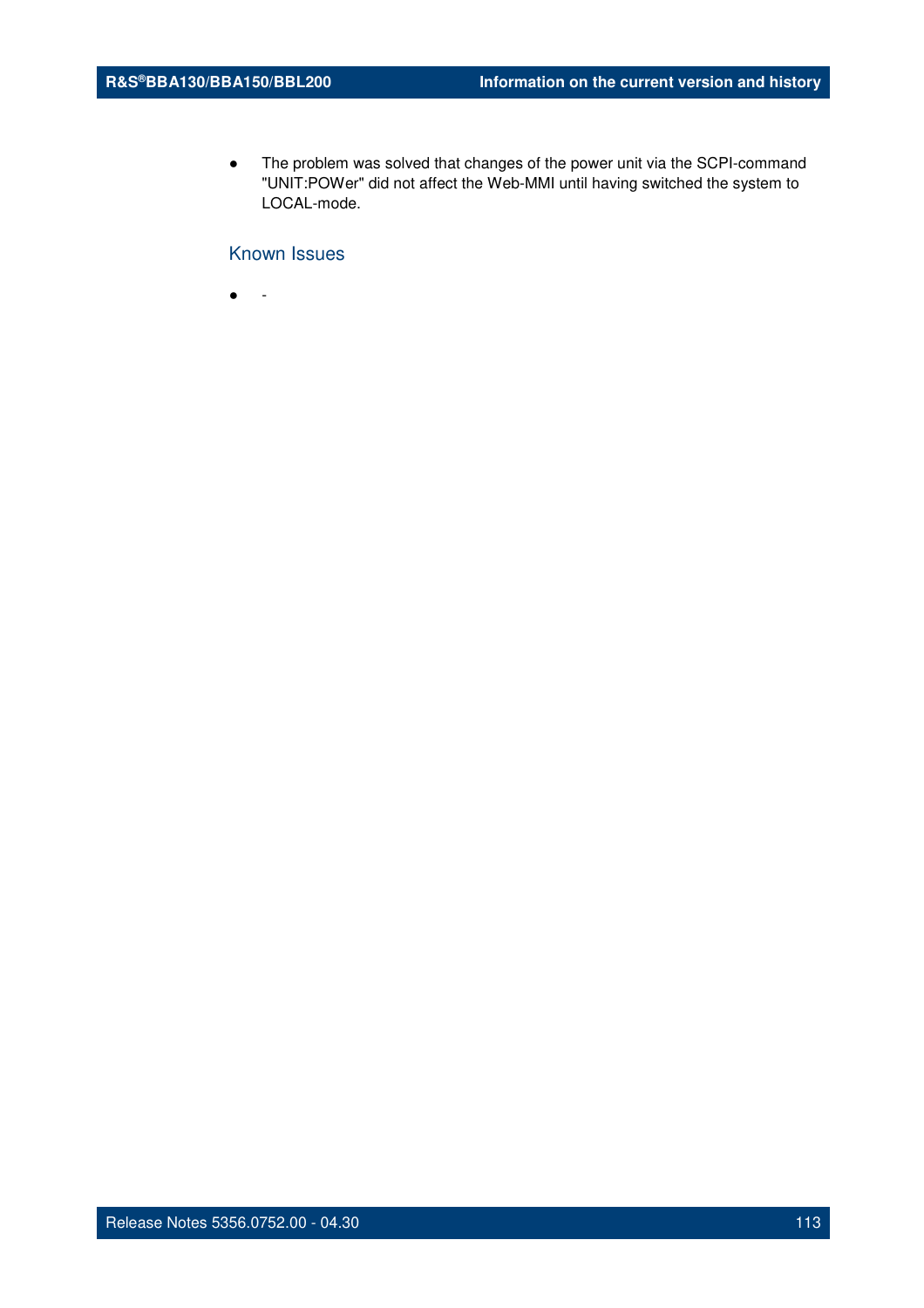## **1.58 Version 01.14**

## Software package content

| Name of file                                  | <b>Description</b>                                                                                                                                                                                                                                                                                                                                   |
|-----------------------------------------------|------------------------------------------------------------------------------------------------------------------------------------------------------------------------------------------------------------------------------------------------------------------------------------------------------------------------------------------------------|
| SW BBA130 BBA150 BBL200 APPLICATION 01.14.zip | This ZIP-archive contains the files<br>"swUpdateBBA.exe", "mainapp.flash",<br>"fpga.flash", "failsafe.flash", "bba150.xml"<br>and "BBA150 BBL200 OSS-<br>Acknowledgment.pdf" and must be<br>extracted to any directory. Then the file<br>"swUpdateBBA.exe" has to be executed. It<br>then automatically uses the other files to<br>update the device |

## New functionality

● -

## Modified functionality

● -

## Improvements

● -

### Known Issues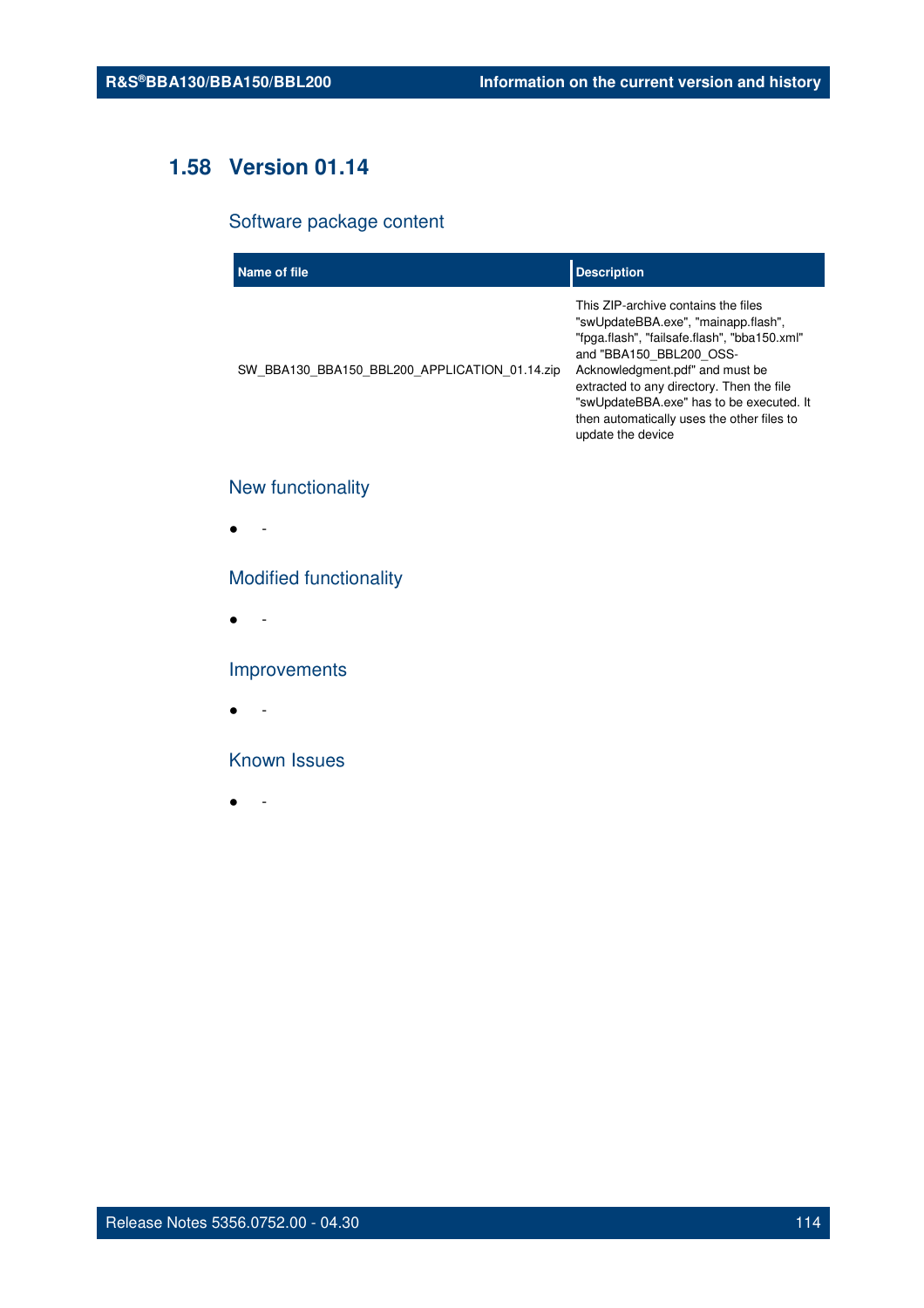## **1.59 Version 01.13**

## Software package content

| Name of file                                  | <b>Description</b>                                                                                                                                                                                                                                                                                                                                   |
|-----------------------------------------------|------------------------------------------------------------------------------------------------------------------------------------------------------------------------------------------------------------------------------------------------------------------------------------------------------------------------------------------------------|
| SW BBA130 BBA150 BBL200 APPLICATION 01.13.zip | This ZIP-archive contains the files<br>"swUpdateBBA.exe", "mainapp.flash",<br>"fpga.flash", "failsafe.flash", "bba150.xml"<br>and "BBA150 BBL200 OSS-<br>Acknowledgment.pdf" and must be<br>extracted to any directory. Then the file<br>"swUpdateBBA.exe" has to be executed. It<br>then automatically uses the other files to<br>update the device |

## New functionality

● -

## Modified functionality

● For the frequency range from 2.5 to 6.0 GHz the bias currents were adjusted

#### Improvements

● -

## Known Issues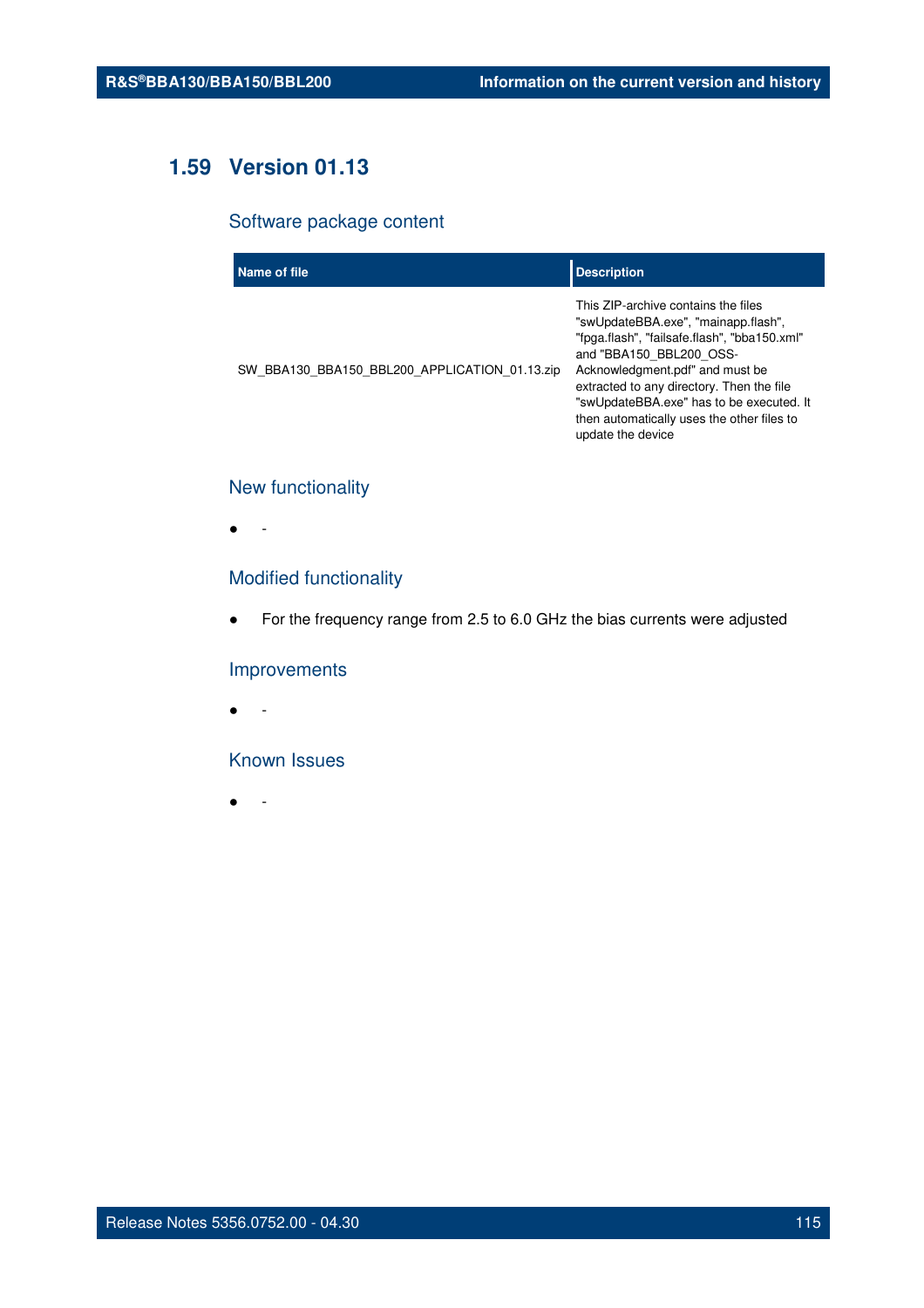## **1.60 Version 01.12**

#### Software package content

| Name of file                                  | <b>Description</b>                                                                                                                                                                                                                                                                                                                                   |
|-----------------------------------------------|------------------------------------------------------------------------------------------------------------------------------------------------------------------------------------------------------------------------------------------------------------------------------------------------------------------------------------------------------|
| SW BBA130 BBA150 BBL200 APPLICATION 01.12.zip | This ZIP-archive contains the files<br>"swUpdateBBA.exe", "mainapp.flash",<br>"fpga.flash", "failsafe.flash", "bba150.xml"<br>and "BBA150 BBL200 OSS-<br>Acknowledgment.pdf" and must be<br>extracted to any directory. Then the file<br>"swUpdateBBA.exe" has to be executed. It<br>then automatically uses the other files to<br>update the device |

### New functionality

- The system now also supports the frequency range from 2.5 to 6.0 GHz.
- The system now supports Ethernet hot-plugging, so that any changes in the Ethernet settings and network take immediate effect without having to restart the system.
- The detected Ethernet connection parameters (speed, duplex mode) are now displayed in the menu "System Info" of the front panel display and, in the tab, "Settings" of the Web-MMI.
- The firmware update now also supports update of the FPGA.
- The firmware update tool now displays the SW- and FPGA-version of the connected system as well as the ones of the update bundle.
- The firmware update tool now provides the possibility of a manual soft reset of the system after a successful update. But this only works in case that only the SW was updated, because after an update of the FPGA a hard reset is necessary.
- After a successful firmware update there are now being created matching logbook entries stating the update including the new version number.
- The logbook in the front panel display now displays the logbook entry number of the central logbook entry at the very left of it, so that you know where in the logbook you currently are when navigating through it.
- In the logbook in the front panel display you now have the possibility to navigate 10 entries forward by pressing the right cursor key as well as 10 entries backward by pressing the left cursor key.
- You now have the possibility to do a soft-reset of the system via the new SCPI command "\*RST".
- You now have the possibility to change the Ethernet settings of the system via the new SCPI commands "SYSTem:IPADDress <ipaddress>", "SYSTem:MASK <mask>", "SYSTem:DHCPclient <mode>". Additionally to this you can also request these settings via the new SCPI commands "SYSTem:IPADDress?", "SYSTem:MASK?", "SYSTem:DHCPclient?", of course.
- In the Web-MMI now there is a new tab "Logbook", where you can see the whole logbook of the system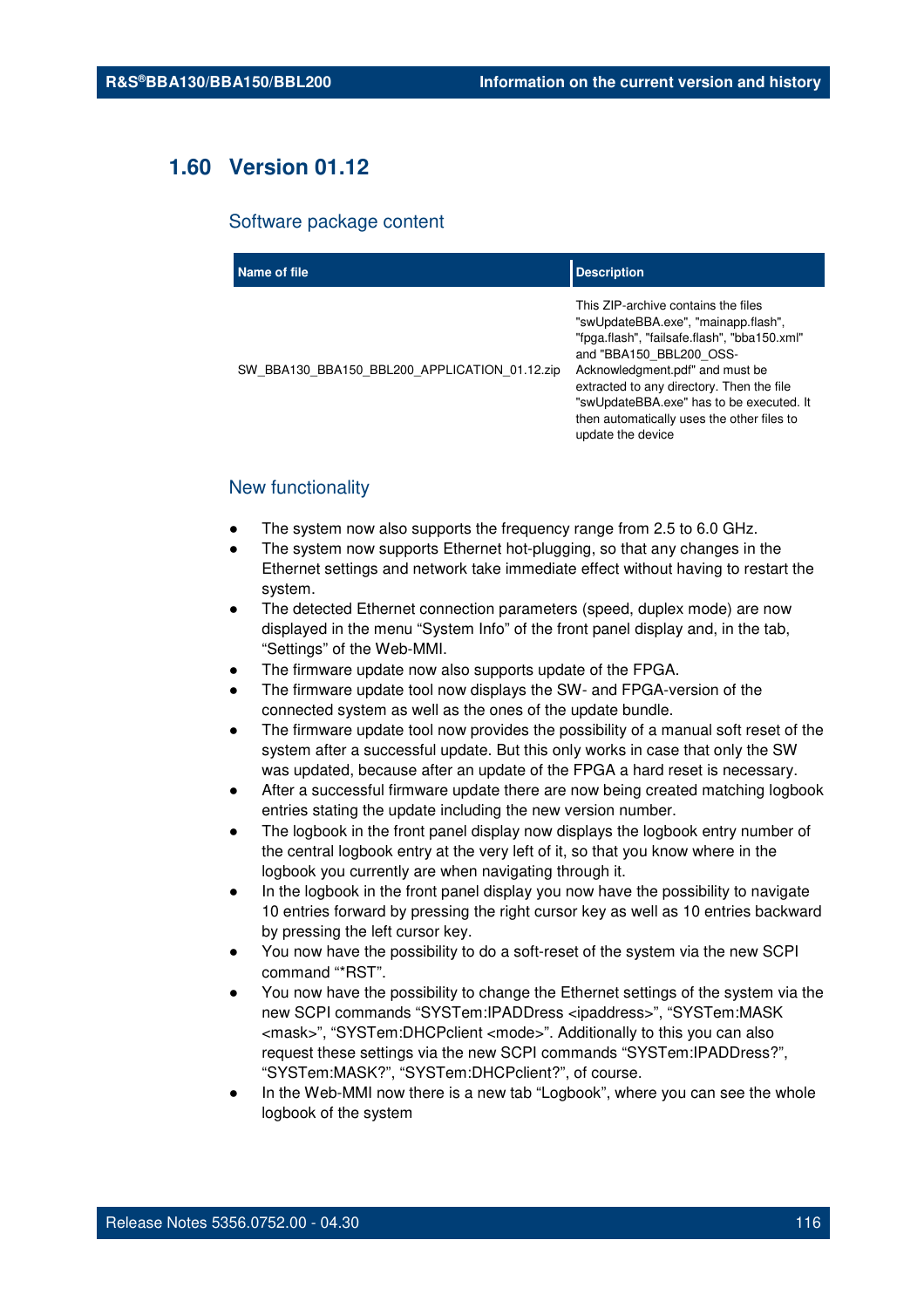## Modified functionality

● -

## Improvements

● -

## Known Issues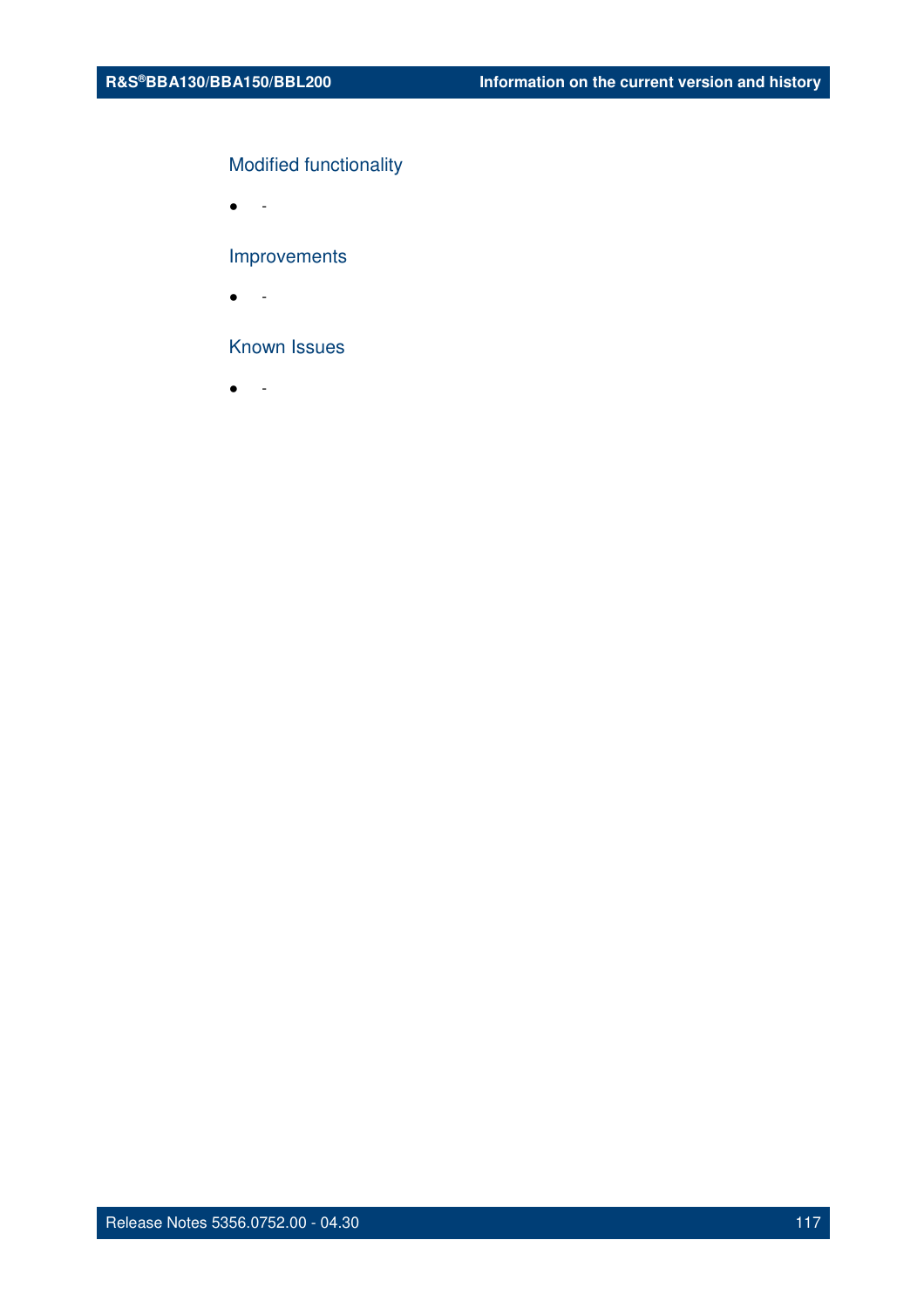# **1.61 Version 01.11**

## Software package content

| Name of file                                  | <b>Description</b>                                                                                                                                                                                                                                                                                                                                   |
|-----------------------------------------------|------------------------------------------------------------------------------------------------------------------------------------------------------------------------------------------------------------------------------------------------------------------------------------------------------------------------------------------------------|
| SW BBA130 BBA150 BBL200 APPLICATION 01.11.zip | This ZIP-archive contains the files<br>"swUpdateBBA.exe", "mainapp.flash",<br>"fpga.flash", "failsafe.flash", "bba150.xml"<br>and "BBA150 BBL200 OSS-<br>Acknowledgment.pdf" and must be<br>extracted to any directory. Then the file<br>"swUpdateBBA.exe" has to be executed. It<br>then automatically uses the other files to<br>update the device |

## New functionality

● -

## Modified functionality

• The bias currents were increased.

## Improvements

● -

## Known Issues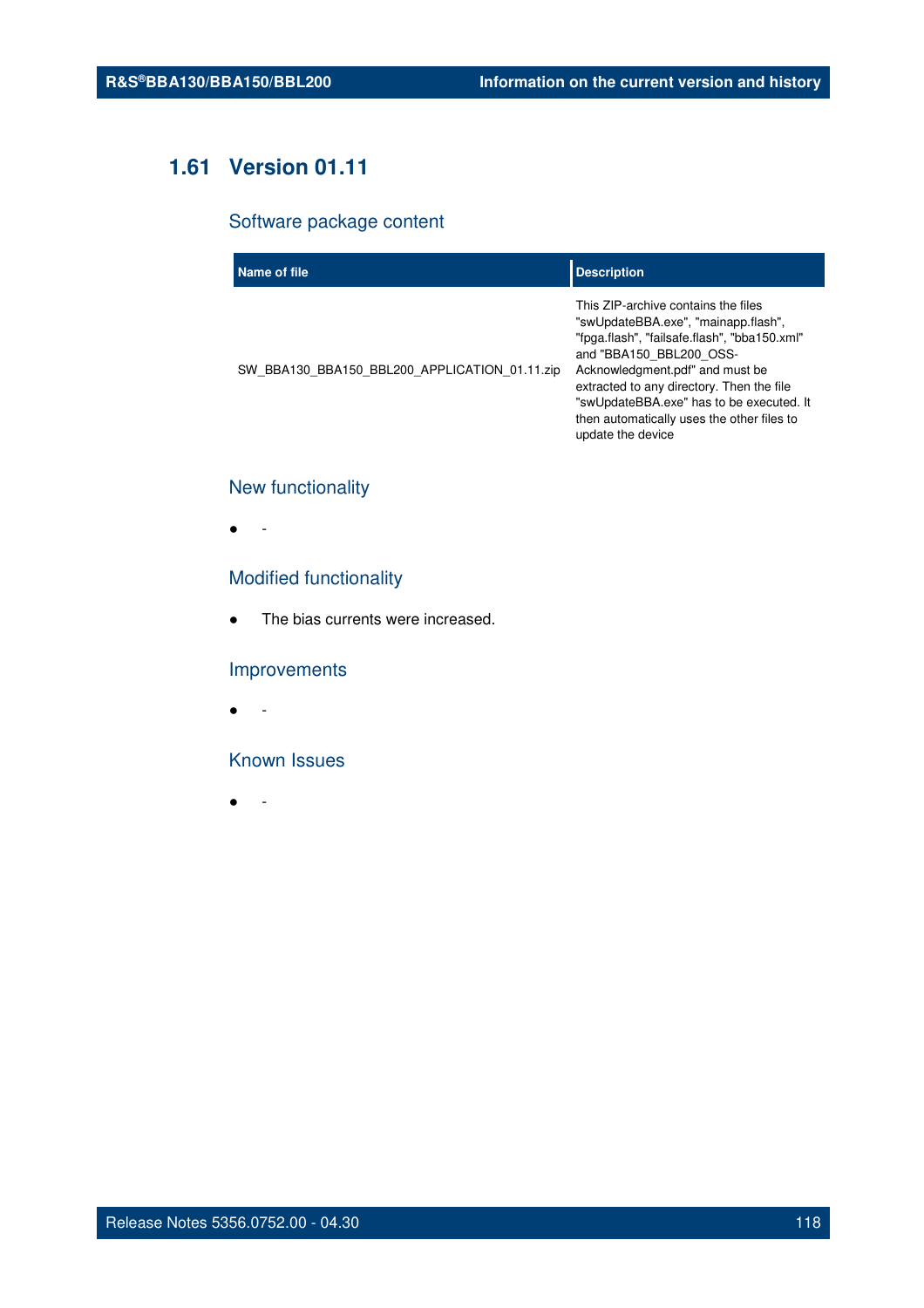# **2 Modifications to the documentation**

The current documentation is up-to-date.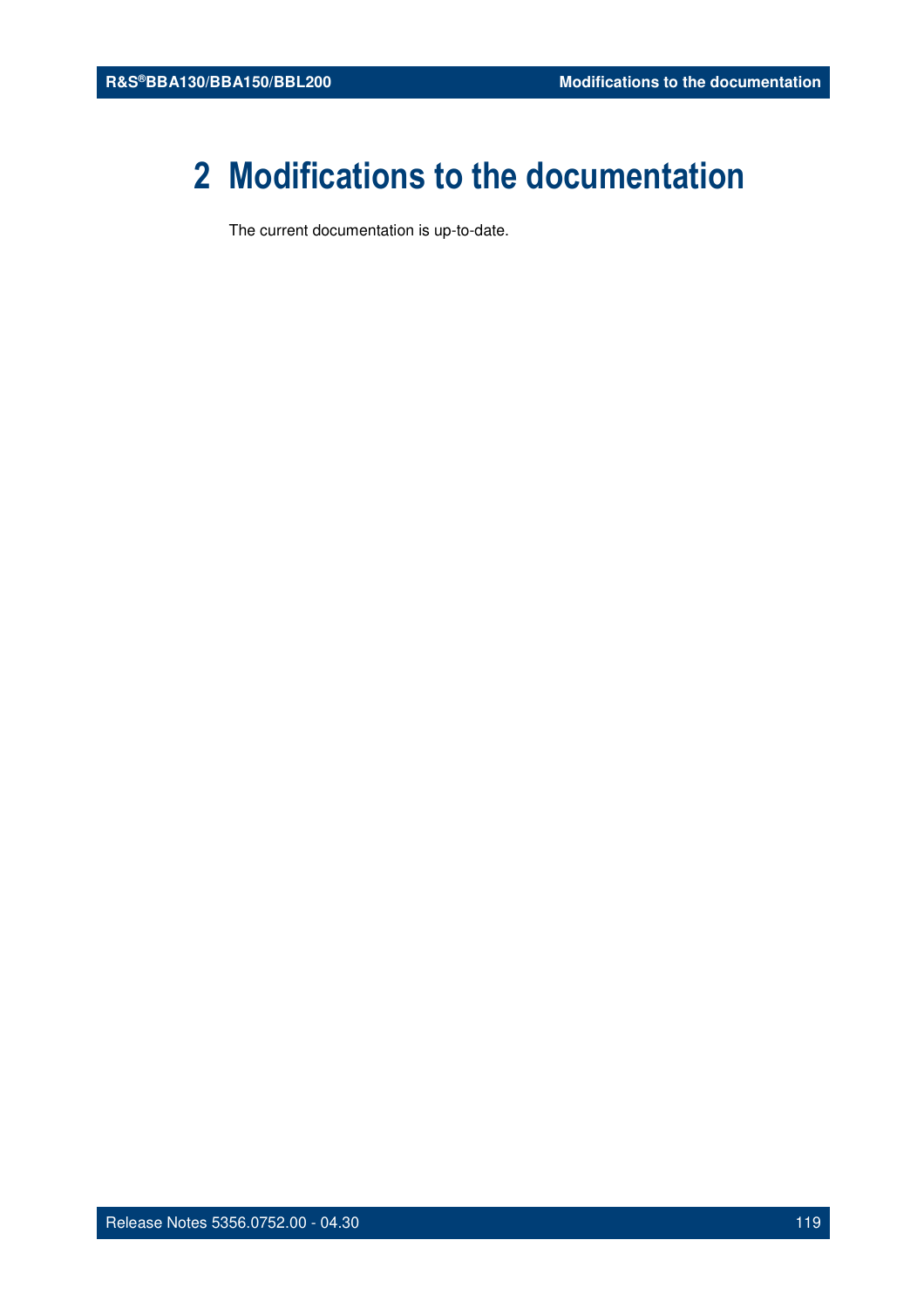# **3 Firmware update**

#### **Further information**

For detailed instructions and information about the Firmware Update refer to the chapter named "Software Update" in the User's Manual

## **3.1 Update information**

## **3.1.1 General**

Downgrading to lower version numbers than the installed one is not supported.

### **3.1.2 Serial numbers < 102179**

On serial numbers < 102179 updating the Firmware is supported from a version with any lower version number up to any version with a higher version number lower than 03.00.

#### **3.1.3 Serial numbers >= 102179**

On serial numbers >= 102179 updating the Firmware is supported from a version with any lower version number starting with version 02.12 up to any version with a higher version number considering the following restrictions:

- As Firmware versions  $< 03.00$  and  $>= 03.00$  are not compatible, updating from versions < 03.00 to versions >= 03.00 can be done by authorized Rohde & Schwarz service personell only.
- Customers with installed Firmware versions  $>= 02.12$  can update up to versions  $< 03.00$  only.
- Customers with installed Firmware versions  $> = 03.00$  can update to any version with a higher version number.

## **3.2 Updating the Firmware**

The ZIP-archive contains the files "swUpdateBBA.exe", "mainapp.flash", "fpga.flash", "failsafe.flash", "bba150.xml" and "BBA150\_BBL200\_OSS-Acknowledgment.pdf" and must be extracted to any directory.

Then the file "swUpdateBBA.exe" has to be executed. It then automatically uses the other files to update the device.

When restarting the system for the first time after a finished update an initial reset and/or conversion of internal configuration tables might be automatically executed once.

As this takes some time there will appear a message "One-time init in progress... Please wait! This takes some time." on the front panel display in the meantime. You are kindly requested to be patient and not turn off the system during that process.